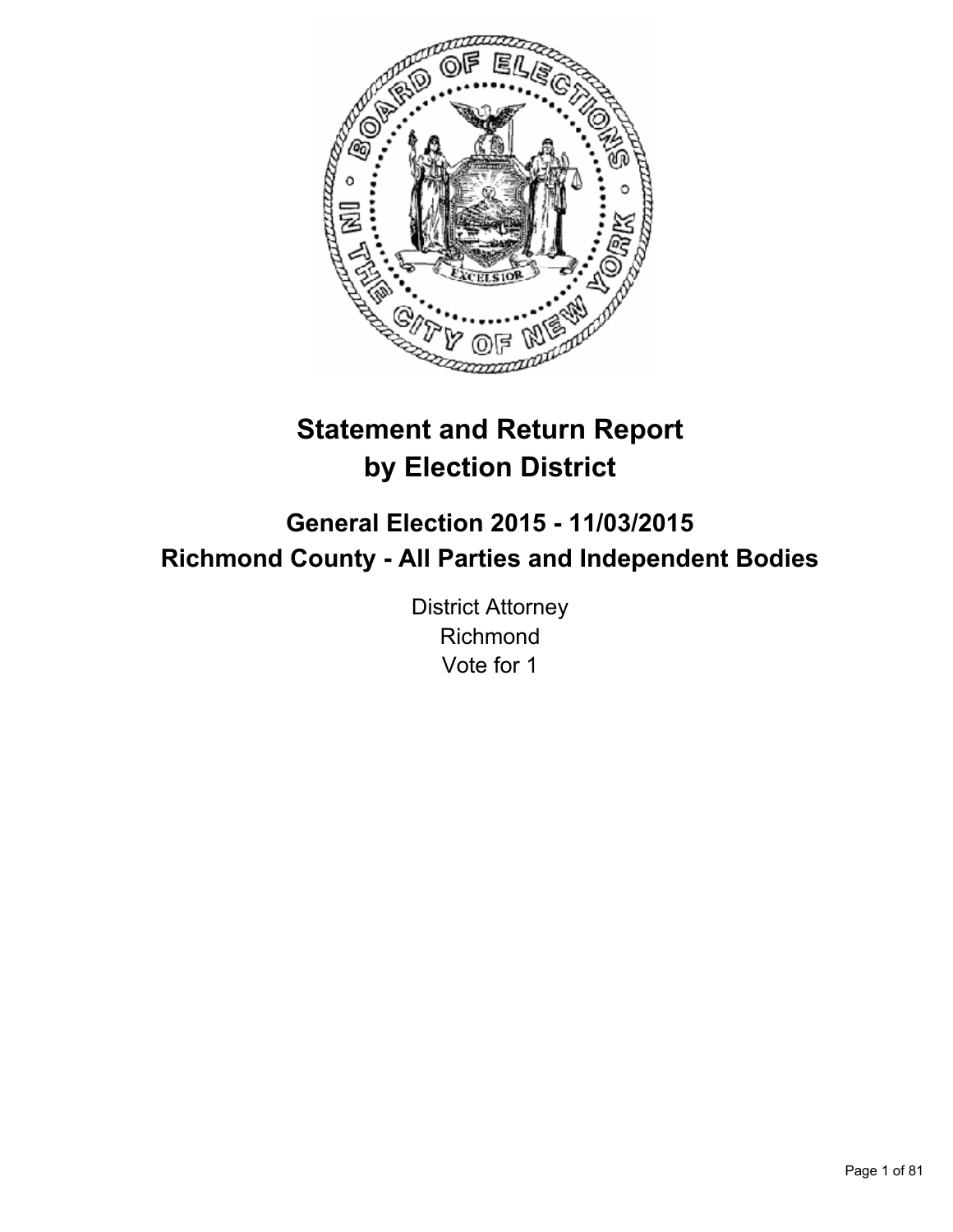

| <b>PUBLIC COUNTER</b>                                    | 288 |
|----------------------------------------------------------|-----|
| <b>EMERGENCY</b>                                         | 0   |
| ABSENTEE/MILITARY                                        | 11  |
| AFFIDAVIT                                                | 1   |
| <b>Total Ballots</b>                                     | 300 |
| Less - Inapplicable Federal/Special Presidential Ballots | 0   |
| <b>Total Applicable Ballots</b>                          | 300 |
| MICHAEL E. MCMAHON (DEMOCRATIC)                          | 250 |
| JOAN ILLUZZI (REPUBLICAN)                                | 15  |
| JOAN ILLUZZI (CONSERVATIVE)                              | 10  |
| MICHAEL E. MCMAHON (INDEPENDENCE)                        | 16  |
| JOAN ILLUZZI (REFORM)                                    | 7   |
| UNATTRIBUTABLE WRITE-IN (WRITE-IN)                       | 1   |
| <b>Total Votes</b>                                       | 299 |
| Unrecorded                                               |     |
|                                                          |     |

**002/61 COMBINED into: 001/61**

| <b>PUBLIC COUNTER</b>                                    | 241 |
|----------------------------------------------------------|-----|
| <b>EMERGENCY</b>                                         | 0   |
| ABSENTEE/MILITARY                                        | 11  |
| <b>AFFIDAVIT</b>                                         | 1   |
| <b>Total Ballots</b>                                     | 253 |
| Less - Inapplicable Federal/Special Presidential Ballots | 0   |
| <b>Total Applicable Ballots</b>                          | 253 |
| MICHAEL E. MCMAHON (DEMOCRATIC)                          | 199 |
| JOAN ILLUZZI (REPUBLICAN)                                | 24  |
| JOAN ILLUZZI (CONSERVATIVE)                              | 5   |
| MICHAEL E. MCMAHON (INDEPENDENCE)                        | 19  |
| <b>JOAN ILLUZZI (REFORM)</b>                             | 3   |
| ED JOSEY (WRITE-IN)                                      | 1   |
| <b>Total Votes</b>                                       | 251 |
| Unrecorded                                               | 2   |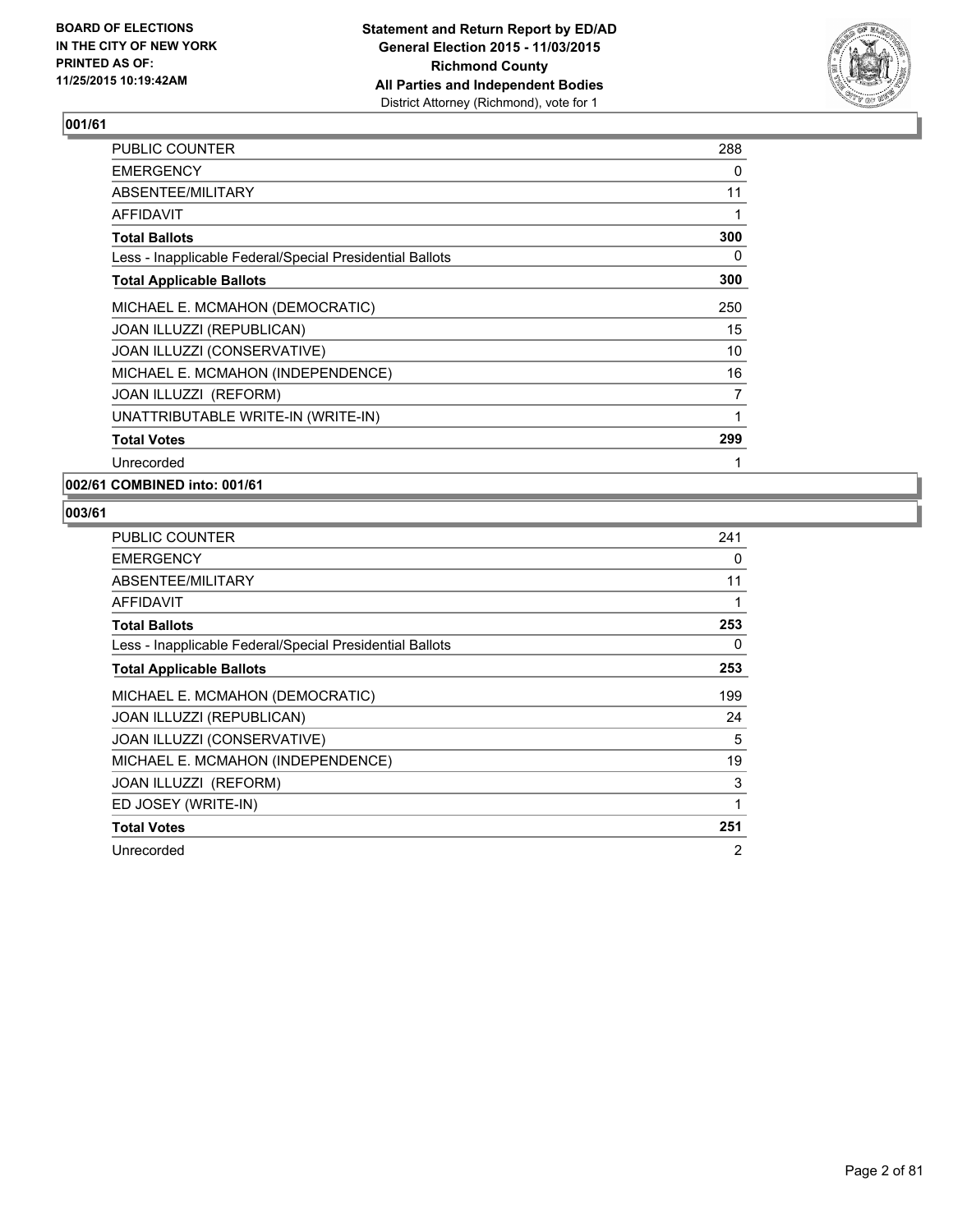

| <b>Total Votes</b>                                       | 391               |
|----------------------------------------------------------|-------------------|
| JOAN ILLUZZI (REFORM)                                    | 6                 |
| MICHAEL E. MCMAHON (INDEPENDENCE)                        | 26                |
| JOAN ILLUZZI (CONSERVATIVE)                              | 14                |
| JOAN ILLUZZI (REPUBLICAN)                                | 42                |
| MICHAEL E. MCMAHON (DEMOCRATIC)                          | 303               |
| <b>Total Applicable Ballots</b>                          | 391               |
| Less - Inapplicable Federal/Special Presidential Ballots | 0                 |
| <b>Total Ballots</b>                                     | 391               |
| AFFIDAVIT                                                | 4                 |
| ABSENTEE/MILITARY                                        | $12 \overline{ }$ |
| <b>EMERGENCY</b>                                         | 0                 |
| <b>PUBLIC COUNTER</b>                                    | 375               |

#### **005/61 COMBINED into: 004/61**

## **006/61**

| <b>PUBLIC COUNTER</b>                                    | 105 |
|----------------------------------------------------------|-----|
| <b>EMERGENCY</b>                                         | 0   |
| ABSENTEE/MILITARY                                        | 32  |
| <b>AFFIDAVIT</b>                                         | 2   |
| <b>Total Ballots</b>                                     | 139 |
| Less - Inapplicable Federal/Special Presidential Ballots | 0   |
| <b>Total Applicable Ballots</b>                          | 139 |
| MICHAEL E. MCMAHON (DEMOCRATIC)                          | 96  |
| JOAN ILLUZZI (REPUBLICAN)                                | 20  |
| JOAN ILLUZZI (CONSERVATIVE)                              | 14  |
| MICHAEL E. MCMAHON (INDEPENDENCE)                        | 8   |
| <b>JOAN ILLUZZI (REFORM)</b>                             | 0   |
| MICHAEL J.RYAN (WRITE-IN)                                | 1   |
| <b>Total Votes</b>                                       | 139 |

| <b>PUBLIC COUNTER</b>                                    | 152            |
|----------------------------------------------------------|----------------|
| <b>EMERGENCY</b>                                         | 0              |
| ABSENTEE/MILITARY                                        | 8              |
| <b>AFFIDAVIT</b>                                         | 0              |
| <b>Total Ballots</b>                                     | 160            |
| Less - Inapplicable Federal/Special Presidential Ballots | 0              |
| <b>Total Applicable Ballots</b>                          | 160            |
| MICHAEL E. MCMAHON (DEMOCRATIC)                          | 144            |
| <b>JOAN ILLUZZI (REPUBLICAN)</b>                         | 6              |
| JOAN ILLUZZI (CONSERVATIVE)                              | $\overline{2}$ |
| MICHAEL E. MCMAHON (INDEPENDENCE)                        | 6              |
| JOAN ILLUZZI (REFORM)                                    | 1              |
| JAMES LANE (WRITE-IN)                                    | 1              |
| <b>Total Votes</b>                                       | 160            |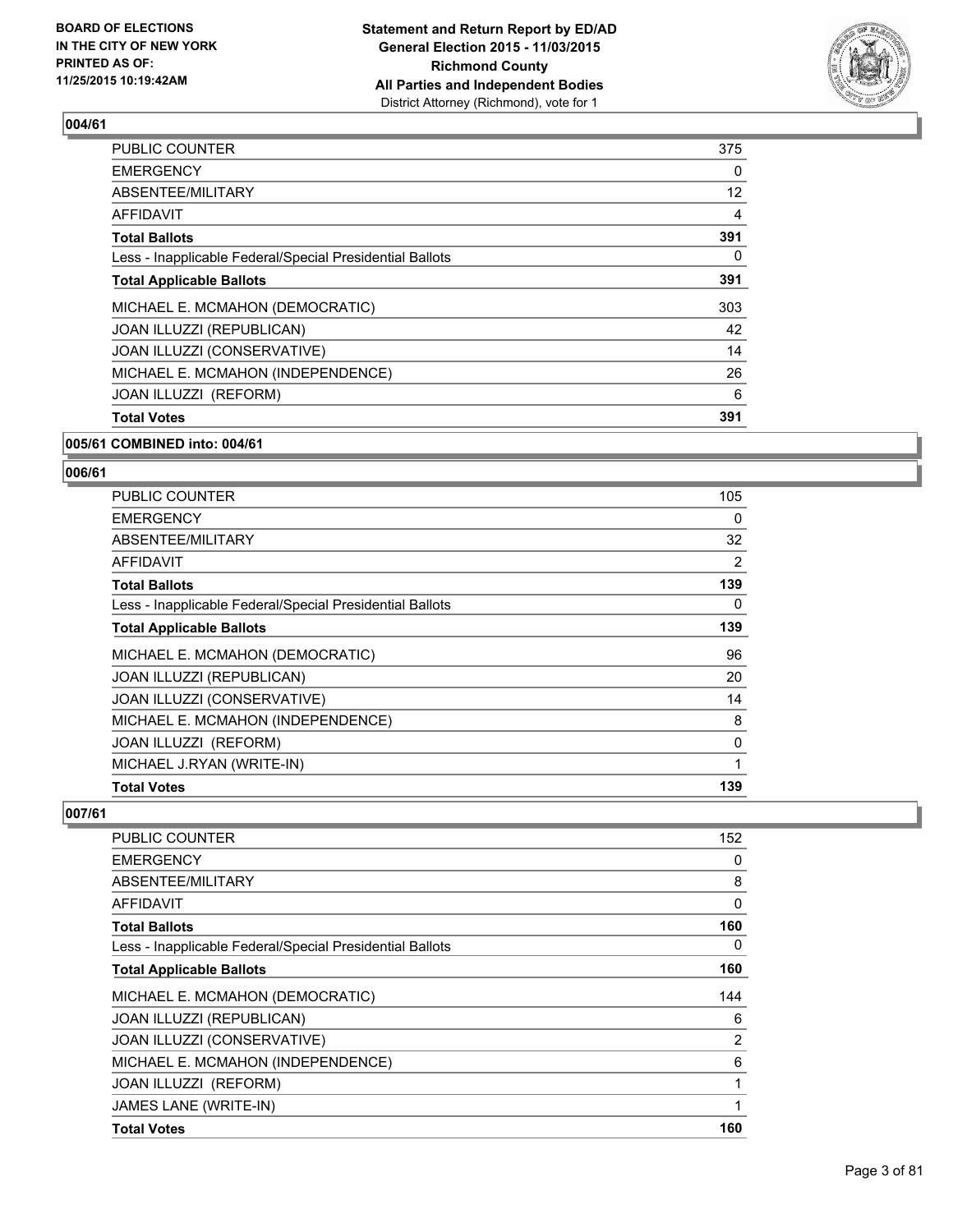

| PUBLIC COUNTER                                           | 158            |
|----------------------------------------------------------|----------------|
| <b>EMERGENCY</b>                                         | 0              |
| ABSENTEE/MILITARY                                        | 5              |
| AFFIDAVIT                                                | 3              |
| <b>Total Ballots</b>                                     | 166            |
| Less - Inapplicable Federal/Special Presidential Ballots | 0              |
| <b>Total Applicable Ballots</b>                          | 166            |
| MICHAEL E. MCMAHON (DEMOCRATIC)                          | 142            |
| JOAN ILLUZZI (REPUBLICAN)                                | 9              |
| JOAN ILLUZZI (CONSERVATIVE)                              | $\overline{2}$ |
| MICHAEL E. MCMAHON (INDEPENDENCE)                        | 8              |
| JOAN ILLUZZI (REFORM)                                    | $\overline{2}$ |
| DAVID SEELY (WRITE-IN)                                   |                |
| ERIC GARNER (WRITE-IN)                                   | $\overline{2}$ |
| <b>Total Votes</b>                                       | 166            |

| PUBLIC COUNTER                                           | 412 |
|----------------------------------------------------------|-----|
| <b>EMERGENCY</b>                                         | 0   |
| ABSENTEE/MILITARY                                        | 39  |
| <b>AFFIDAVIT</b>                                         |     |
| <b>Total Ballots</b>                                     | 452 |
| Less - Inapplicable Federal/Special Presidential Ballots | 0   |
| <b>Total Applicable Ballots</b>                          | 452 |
| MICHAEL E. MCMAHON (DEMOCRATIC)                          | 330 |
| <b>JOAN ILLUZZI (REPUBLICAN)</b>                         | 59  |
| <b>JOAN ILLUZZI (CONSERVATIVE)</b>                       | 17  |
| MICHAEL E. MCMAHON (INDEPENDENCE)                        | 35  |
| <b>JOAN ILLUZZI (REFORM)</b>                             | 8   |
| BILL MURPHY (WRITE-IN)                                   | 1   |
| KATIE BUCHANAN (WRITE-IN)                                | 1   |
| MARY KAVANAGH (WRITE-IN)                                 | 1   |
| <b>Total Votes</b>                                       | 452 |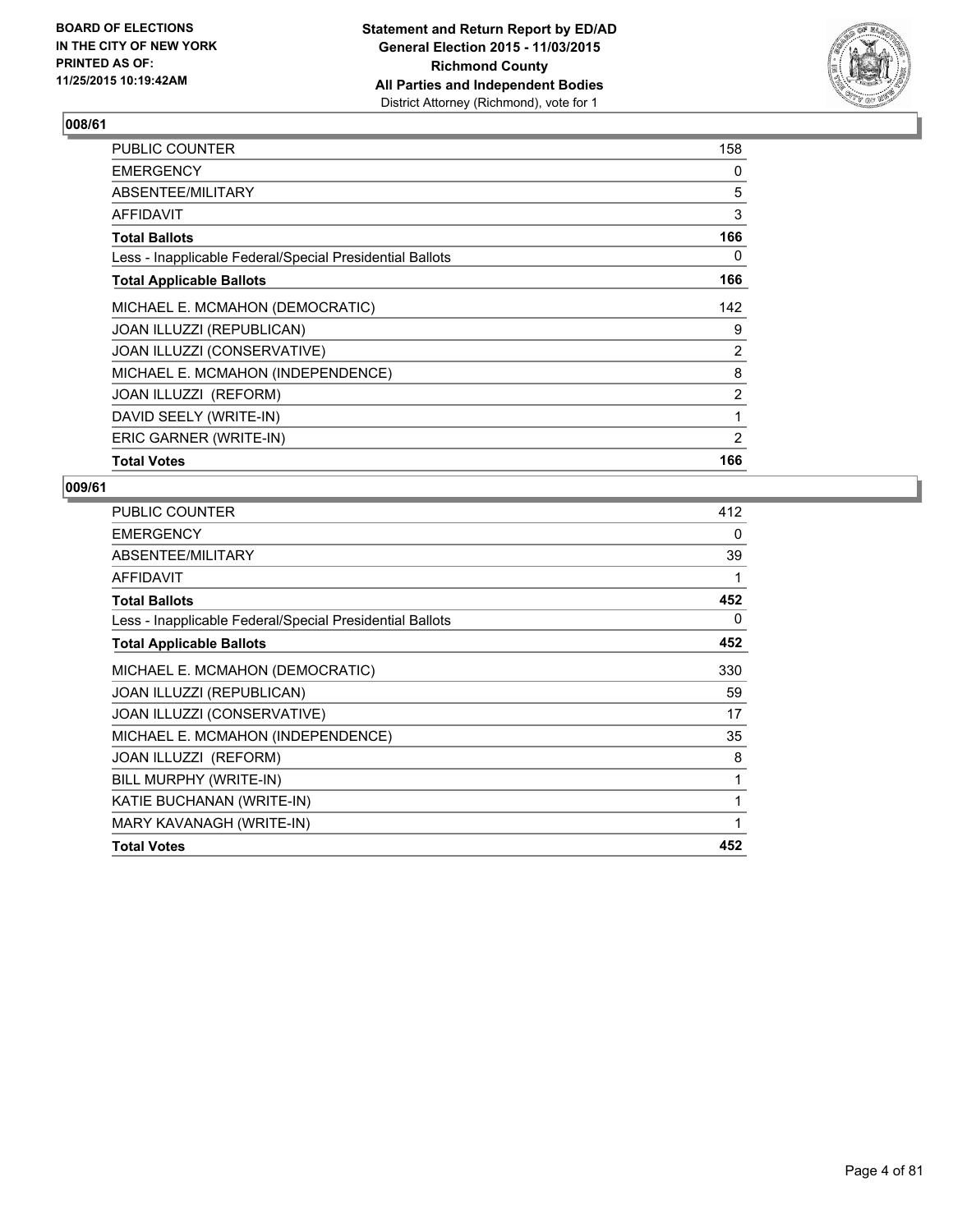

| <b>Total Votes</b>                                       | 237 |
|----------------------------------------------------------|-----|
| <b>JOAN ILLUZZI (REFORM)</b>                             | 3   |
| MICHAEL E. MCMAHON (INDEPENDENCE)                        | 16  |
| JOAN ILLUZZI (CONSERVATIVE)                              | 5   |
| <b>JOAN ILLUZZI (REPUBLICAN)</b>                         | 17  |
| MICHAEL E. MCMAHON (DEMOCRATIC)                          | 196 |
| <b>Total Applicable Ballots</b>                          | 237 |
| Less - Inapplicable Federal/Special Presidential Ballots | 0   |
| <b>Total Ballots</b>                                     | 237 |
| AFFIDAVIT                                                | 2   |
| ABSENTEE/MILITARY                                        | 10  |
| <b>EMERGENCY</b>                                         | 0   |
| <b>PUBLIC COUNTER</b>                                    | 225 |

#### **011/61 COMBINED into: 009/61**

| PUBLIC COUNTER                                           | 350 |
|----------------------------------------------------------|-----|
| EMERGENCY                                                | 0   |
| ABSENTEE/MILITARY                                        | 15  |
| <b>AFFIDAVIT</b>                                         | 5   |
| <b>Total Ballots</b>                                     | 370 |
| Less - Inapplicable Federal/Special Presidential Ballots | 0   |
| <b>Total Applicable Ballots</b>                          | 370 |
| MICHAEL E. MCMAHON (DEMOCRATIC)                          | 232 |
| JOAN ILLUZZI (REPUBLICAN)                                | 76  |
| JOAN ILLUZZI (CONSERVATIVE)                              | 18  |
| MICHAEL E. MCMAHON (INDEPENDENCE)                        | 36  |
| <b>JOAN ILLUZZI (REFORM)</b>                             | 7   |
| <b>Total Votes</b>                                       | 369 |
| Unrecorded                                               | 1   |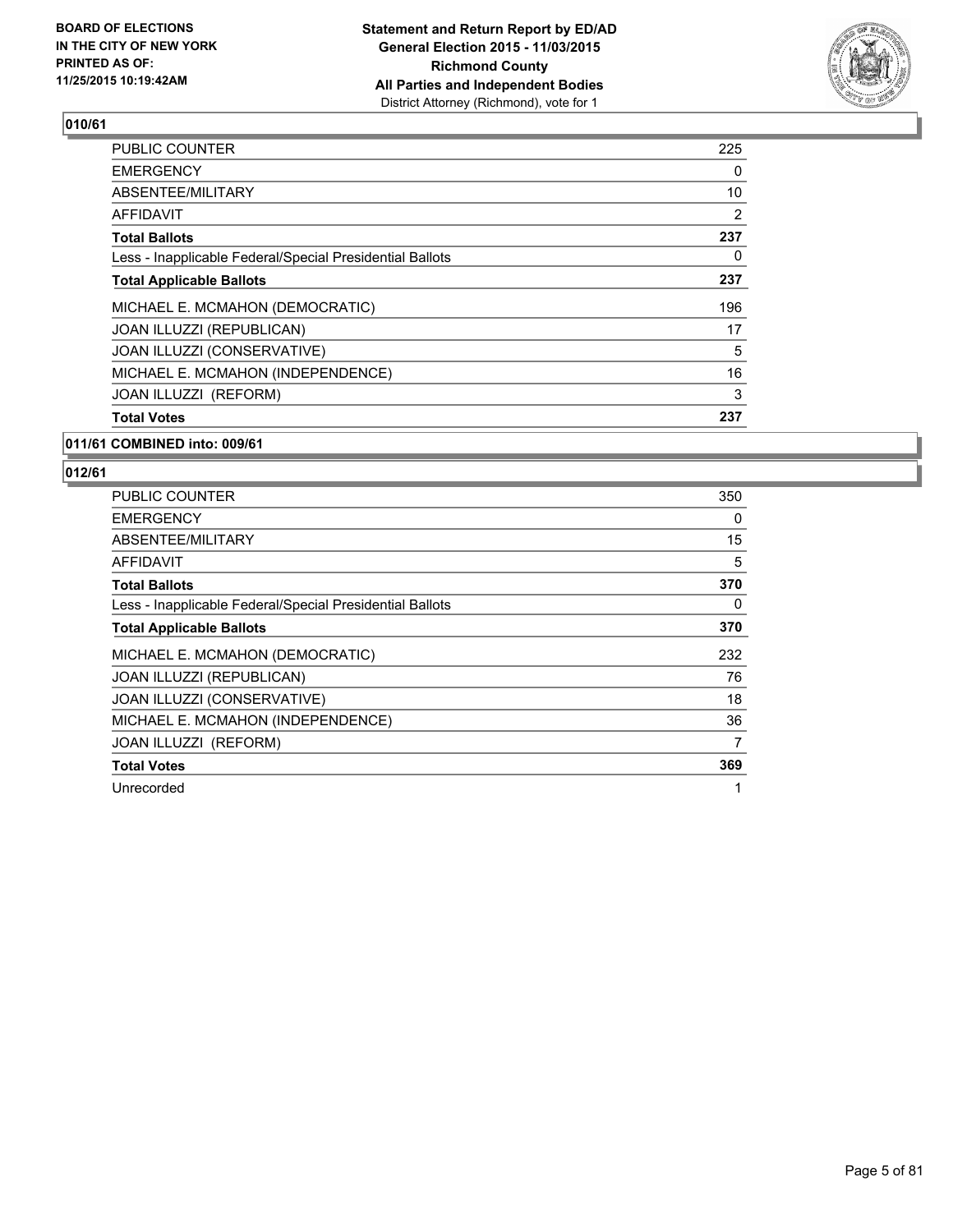

| PUBLIC COUNTER                                           | 216 |
|----------------------------------------------------------|-----|
| <b>EMERGENCY</b>                                         | 0   |
| ABSENTEE/MILITARY                                        | 14  |
| <b>AFFIDAVIT</b>                                         | 0   |
| <b>Total Ballots</b>                                     | 230 |
| Less - Inapplicable Federal/Special Presidential Ballots | 0   |
| <b>Total Applicable Ballots</b>                          | 230 |
| MICHAEL E. MCMAHON (DEMOCRATIC)                          | 173 |
| JOAN ILLUZZI (REPUBLICAN)                                | 31  |
| JOAN ILLUZZI (CONSERVATIVE)                              | 8   |
| MICHAEL E. MCMAHON (INDEPENDENCE)                        | 12  |
| <b>JOAN ILLUZZI (REFORM)</b>                             | 0   |
| DEBBIE ROSE (WRITE-IN)                                   | 1   |
| RICHARD BELL (WRITE-IN)                                  | 3   |
| UNATTRIBUTABLE WRITE-IN (WRITE-IN)                       | 1   |
| <b>Total Votes</b>                                       | 229 |
| Unrecorded                                               | 1   |

| <b>PUBLIC COUNTER</b>                                    | 224            |
|----------------------------------------------------------|----------------|
| <b>EMERGENCY</b>                                         | 0              |
| ABSENTEE/MILITARY                                        | 8              |
| AFFIDAVIT                                                | $\overline{2}$ |
| <b>Total Ballots</b>                                     | 234            |
| Less - Inapplicable Federal/Special Presidential Ballots | 0              |
| <b>Total Applicable Ballots</b>                          | 234            |
| MICHAEL E. MCMAHON (DEMOCRATIC)                          | 154            |
| JOAN ILLUZZI (REPUBLICAN)                                | 41             |
| JOAN ILLUZZI (CONSERVATIVE)                              | 26             |
| MICHAEL E. MCMAHON (INDEPENDENCE)                        | 12             |
| <b>JOAN ILLUZZI (REFORM)</b>                             | 1              |
| <b>Total Votes</b>                                       | 234            |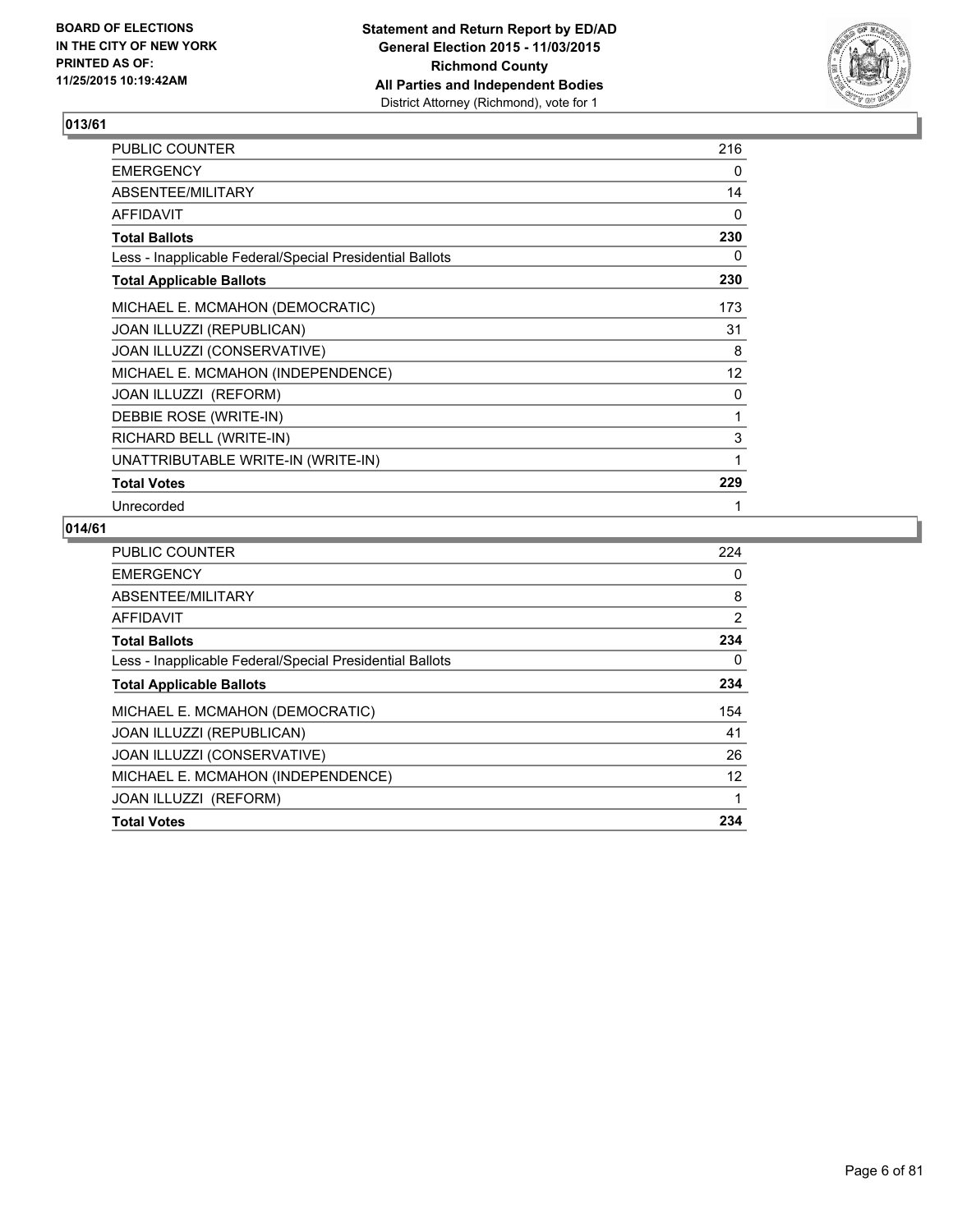

| <b>PUBLIC COUNTER</b>                                    | 205 |
|----------------------------------------------------------|-----|
| <b>EMERGENCY</b>                                         | 0   |
| ABSENTEE/MILITARY                                        | 9   |
| AFFIDAVIT                                                |     |
| <b>Total Ballots</b>                                     | 215 |
| Less - Inapplicable Federal/Special Presidential Ballots | 0   |
| <b>Total Applicable Ballots</b>                          | 215 |
| MICHAEL E. MCMAHON (DEMOCRATIC)                          | 143 |
| JOAN ILLUZZI (REPUBLICAN)                                | 34  |
| JOAN ILLUZZI (CONSERVATIVE)                              | 13  |
| MICHAEL E. MCMAHON (INDEPENDENCE)                        | 20  |
| JOAN ILLUZZI (REFORM)                                    | 4   |
| MARICE AUEILALLER (WRITE-IN)                             | 1   |
| <b>Total Votes</b>                                       | 215 |

## **016/61**

| <b>PUBLIC COUNTER</b>                                    | 130            |
|----------------------------------------------------------|----------------|
| <b>EMERGENCY</b>                                         | 0              |
| ABSENTEE/MILITARY                                        | $\overline{7}$ |
| <b>AFFIDAVIT</b>                                         | $\overline{2}$ |
| <b>Total Ballots</b>                                     | 139            |
| Less - Inapplicable Federal/Special Presidential Ballots | 0              |
| <b>Total Applicable Ballots</b>                          | 139            |
| MICHAEL E. MCMAHON (DEMOCRATIC)                          | 128            |
| JOAN ILLUZZI (REPUBLICAN)                                | 3              |
| JOAN ILLUZZI (CONSERVATIVE)                              |                |
| MICHAEL E. MCMAHON (INDEPENDENCE)                        | 4              |
| <b>JOAN ILLUZZI (REFORM)</b>                             | 2              |
| <b>JAMES LANE (WRITE-IN)</b>                             | 1              |
| <b>Total Votes</b>                                       | 139            |

| <b>PUBLIC COUNTER</b>                                    | 126 |
|----------------------------------------------------------|-----|
| <b>EMERGENCY</b>                                         | 0   |
| ABSENTEE/MILITARY                                        | 12  |
| AFFIDAVIT                                                | 0   |
| <b>Total Ballots</b>                                     | 138 |
| Less - Inapplicable Federal/Special Presidential Ballots | 0   |
| <b>Total Applicable Ballots</b>                          | 138 |
| MICHAEL E. MCMAHON (DEMOCRATIC)                          | 116 |
| <b>JOAN ILLUZZI (REPUBLICAN)</b>                         | 14  |
| JOAN ILLUZZI (CONSERVATIVE)                              | 5   |
| MICHAEL E. MCMAHON (INDEPENDENCE)                        | 3   |
| JOAN ILLUZZI (REFORM)                                    | 0   |
| <b>Total Votes</b>                                       | 138 |
|                                                          |     |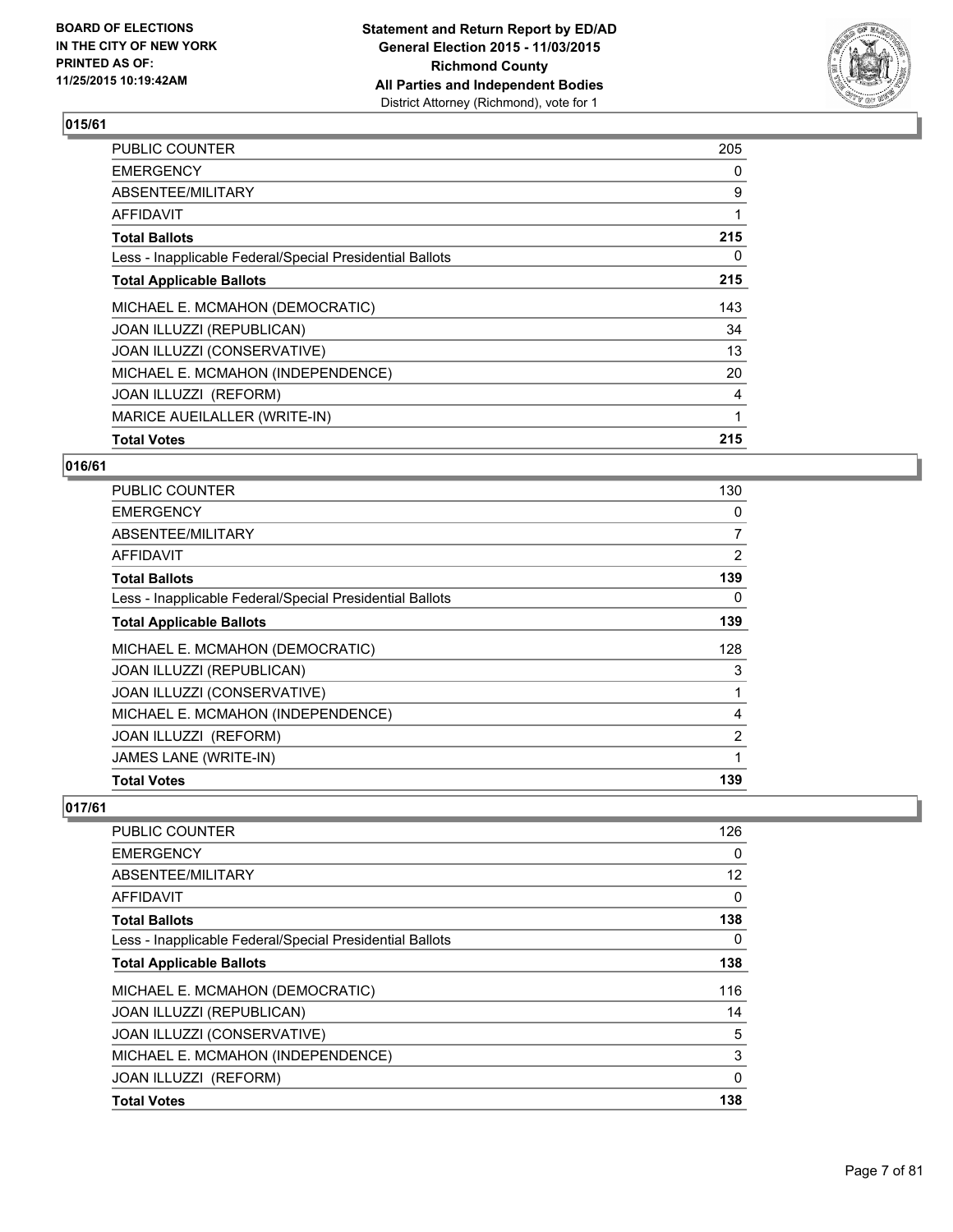

| <b>PUBLIC COUNTER</b>                                    | 160            |
|----------------------------------------------------------|----------------|
| <b>EMERGENCY</b>                                         | 0              |
| ABSENTEE/MILITARY                                        | $\overline{7}$ |
| AFFIDAVIT                                                |                |
| <b>Total Ballots</b>                                     | 168            |
| Less - Inapplicable Federal/Special Presidential Ballots | 0              |
| <b>Total Applicable Ballots</b>                          | 168            |
| MICHAEL E. MCMAHON (DEMOCRATIC)                          | 115            |
| JOAN ILLUZZI (REPUBLICAN)                                | 25             |
| JOAN ILLUZZI (CONSERVATIVE)                              | 10             |
| MICHAEL E. MCMAHON (INDEPENDENCE)                        | 15             |
| JOAN ILLUZZI (REFORM)                                    | 1              |
| <b>Total Votes</b>                                       | 166            |
| Unrecorded                                               | 2              |

## **019/61**

| <b>PUBLIC COUNTER</b>                                    | 128 |
|----------------------------------------------------------|-----|
| <b>EMERGENCY</b>                                         | 0   |
| ABSENTEE/MILITARY                                        | 10  |
| AFFIDAVIT                                                |     |
| Total Ballots                                            | 139 |
| Less - Inapplicable Federal/Special Presidential Ballots | 0   |
| <b>Total Applicable Ballots</b>                          | 139 |
| MICHAEL E. MCMAHON (DEMOCRATIC)                          | 87  |
| JOAN ILLUZZI (REPUBLICAN)                                | 29  |
| JOAN ILLUZZI (CONSERVATIVE)                              | 11  |
| MICHAEL E. MCMAHON (INDEPENDENCE)                        | 10  |
| JOAN ILLUZZI (REFORM)                                    | 0   |
| ERIC GARNER (WRITE-IN)                                   |     |
| WHITNEY HOUSTON (WRITE-IN)                               | 1   |
| <b>Total Votes</b>                                       | 139 |

| <b>PUBLIC COUNTER</b>                                    | 148            |
|----------------------------------------------------------|----------------|
| <b>EMERGENCY</b>                                         | 0              |
| ABSENTEE/MILITARY                                        | 11             |
| AFFIDAVIT                                                | 2              |
| <b>Total Ballots</b>                                     | 161            |
| Less - Inapplicable Federal/Special Presidential Ballots | 0              |
| <b>Total Applicable Ballots</b>                          | 161            |
| MICHAEL E. MCMAHON (DEMOCRATIC)                          | 102            |
| JOAN ILLUZZI (REPUBLICAN)                                | 28             |
| JOAN ILLUZZI (CONSERVATIVE)                              | 18             |
| MICHAEL E. MCMAHON (INDEPENDENCE)                        | 11             |
| JOAN ILLUZZI (REFORM)                                    | $\overline{2}$ |
| <b>Total Votes</b>                                       | 161            |
|                                                          |                |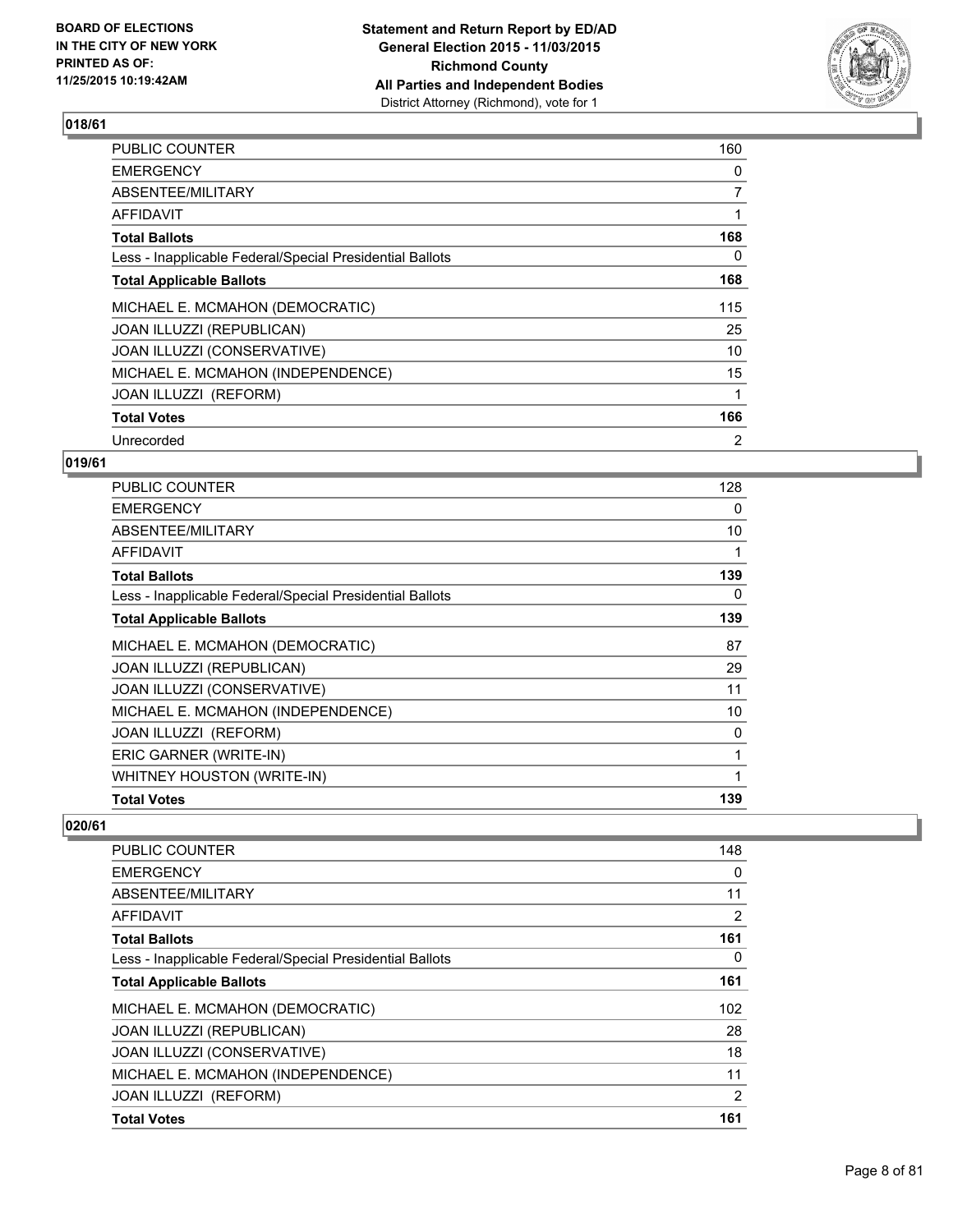

| <b>Total Votes</b>                                       | 176          |
|----------------------------------------------------------|--------------|
| JOAN ILLUZZI (REFORM)                                    | 0            |
| MICHAEL E. MCMAHON (INDEPENDENCE)                        | 9            |
| JOAN ILLUZZI (CONSERVATIVE)                              | 6            |
| JOAN ILLUZZI (REPUBLICAN)                                | 14           |
| MICHAEL E. MCMAHON (DEMOCRATIC)                          | 147          |
| <b>Total Applicable Ballots</b>                          | 176          |
| Less - Inapplicable Federal/Special Presidential Ballots | 0            |
| <b>Total Ballots</b>                                     | 176          |
| <b>AFFIDAVIT</b>                                         | $\mathbf{0}$ |
| ABSENTEE/MILITARY                                        | 6            |
| <b>EMERGENCY</b>                                         | 0            |
| <b>PUBLIC COUNTER</b>                                    | 170          |

#### **022/61**

| <b>PUBLIC COUNTER</b>                                    | 148            |
|----------------------------------------------------------|----------------|
| <b>EMERGENCY</b>                                         | 0              |
| ABSENTEE/MILITARY                                        | $\overline{2}$ |
| AFFIDAVIT                                                | $\Omega$       |
| <b>Total Ballots</b>                                     | 150            |
| Less - Inapplicable Federal/Special Presidential Ballots | 0              |
| <b>Total Applicable Ballots</b>                          | 150            |
| MICHAEL E. MCMAHON (DEMOCRATIC)                          | 118            |
| JOAN ILLUZZI (REPUBLICAN)                                | 17             |
| JOAN ILLUZZI (CONSERVATIVE)                              | 6              |
| MICHAEL E. MCMAHON (INDEPENDENCE)                        | 8              |
| JOAN ILLUZZI (REFORM)                                    | 0              |
| UNATTRIBUTABLE WRITE-IN (WRITE-IN)                       | 1              |
| <b>Total Votes</b>                                       | 150            |

| PUBLIC COUNTER                                           | 120 |
|----------------------------------------------------------|-----|
| <b>EMERGENCY</b>                                         | 0   |
| ABSENTEE/MILITARY                                        | 5   |
| <b>AFFIDAVIT</b>                                         | 1   |
| <b>Total Ballots</b>                                     | 126 |
| Less - Inapplicable Federal/Special Presidential Ballots | 0   |
| <b>Total Applicable Ballots</b>                          | 126 |
| MICHAEL E. MCMAHON (DEMOCRATIC)                          | 79  |
| JOAN ILLUZZI (REPUBLICAN)                                | 30  |
| JOAN ILLUZZI (CONSERVATIVE)                              | 7   |
| MICHAEL E. MCMAHON (INDEPENDENCE)                        | 8   |
| <b>JOAN ILLUZZI (REFORM)</b>                             | 0   |
| BELINDA DIXON (WRITE-IN)                                 | 2   |
| <b>Total Votes</b>                                       | 126 |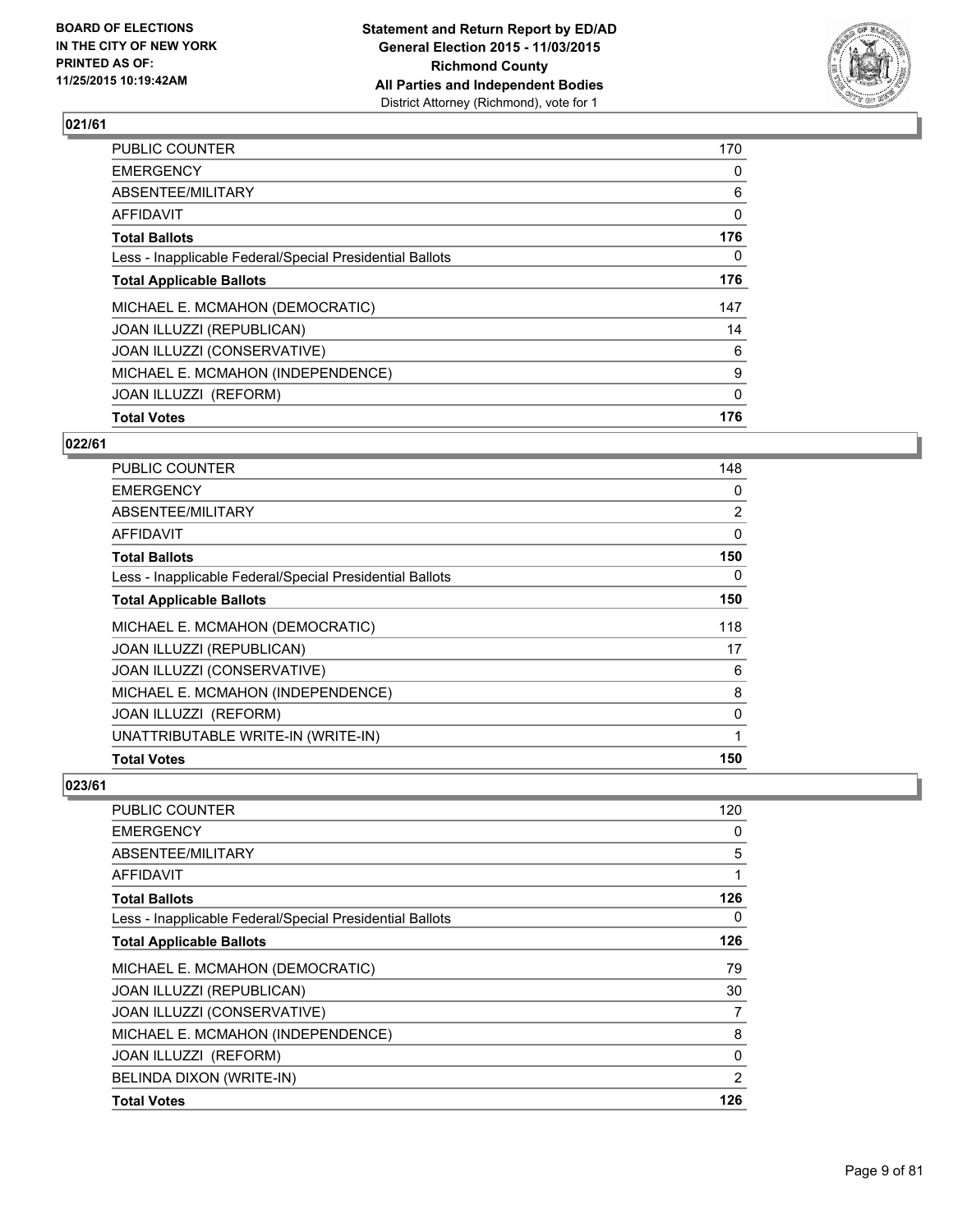

| <b>PUBLIC COUNTER</b>                                    | 183 |
|----------------------------------------------------------|-----|
| <b>EMERGENCY</b>                                         | 0   |
| ABSENTEE/MILITARY                                        | 10  |
| <b>AFFIDAVIT</b>                                         |     |
| <b>Total Ballots</b>                                     | 194 |
| Less - Inapplicable Federal/Special Presidential Ballots | 0   |
| <b>Total Applicable Ballots</b>                          | 194 |
| MICHAEL E. MCMAHON (DEMOCRATIC)                          | 95  |
| JOAN ILLUZZI (REPUBLICAN)                                | 55  |
| JOAN ILLUZZI (CONSERVATIVE)                              | 29  |
| MICHAEL E. MCMAHON (INDEPENDENCE)                        | 10  |
| JOAN ILLUZZI (REFORM)                                    | 5   |
| <b>Total Votes</b>                                       | 194 |
|                                                          |     |

## **025/61**

| <b>PUBLIC COUNTER</b>                                    | 136          |
|----------------------------------------------------------|--------------|
| <b>EMERGENCY</b>                                         | 0            |
| ABSENTEE/MILITARY                                        | 6            |
| AFFIDAVIT                                                | 0            |
| <b>Total Ballots</b>                                     | 142          |
| Less - Inapplicable Federal/Special Presidential Ballots | 0            |
| <b>Total Applicable Ballots</b>                          | 142          |
| MICHAEL E. MCMAHON (DEMOCRATIC)                          | 90           |
| <b>JOAN ILLUZZI (REPUBLICAN)</b>                         | 37           |
| JOAN ILLUZZI (CONSERVATIVE)                              | 5            |
| MICHAEL E. MCMAHON (INDEPENDENCE)                        | 9            |
| JOAN ILLUZZI (REFORM)                                    | $\mathbf{1}$ |
| <b>Total Votes</b>                                       | 142          |

| <b>PUBLIC COUNTER</b>                                    | 171 |
|----------------------------------------------------------|-----|
| <b>EMERGENCY</b>                                         | 0   |
| ABSENTEE/MILITARY                                        | 16  |
| <b>AFFIDAVIT</b>                                         | 0   |
| <b>Total Ballots</b>                                     | 187 |
| Less - Inapplicable Federal/Special Presidential Ballots | 0   |
| <b>Total Applicable Ballots</b>                          | 187 |
| MICHAEL E. MCMAHON (DEMOCRATIC)                          | 162 |
| JOAN ILLUZZI (REPUBLICAN)                                | 11  |
| JOAN ILLUZZI (CONSERVATIVE)                              | 3   |
| MICHAEL E. MCMAHON (INDEPENDENCE)                        | 9   |
| JOAN ILLUZZI (REFORM)                                    | 1   |
| UNATTRIBUTABLE WRITE-IN (WRITE-IN)                       | 1   |
| <b>Total Votes</b>                                       | 187 |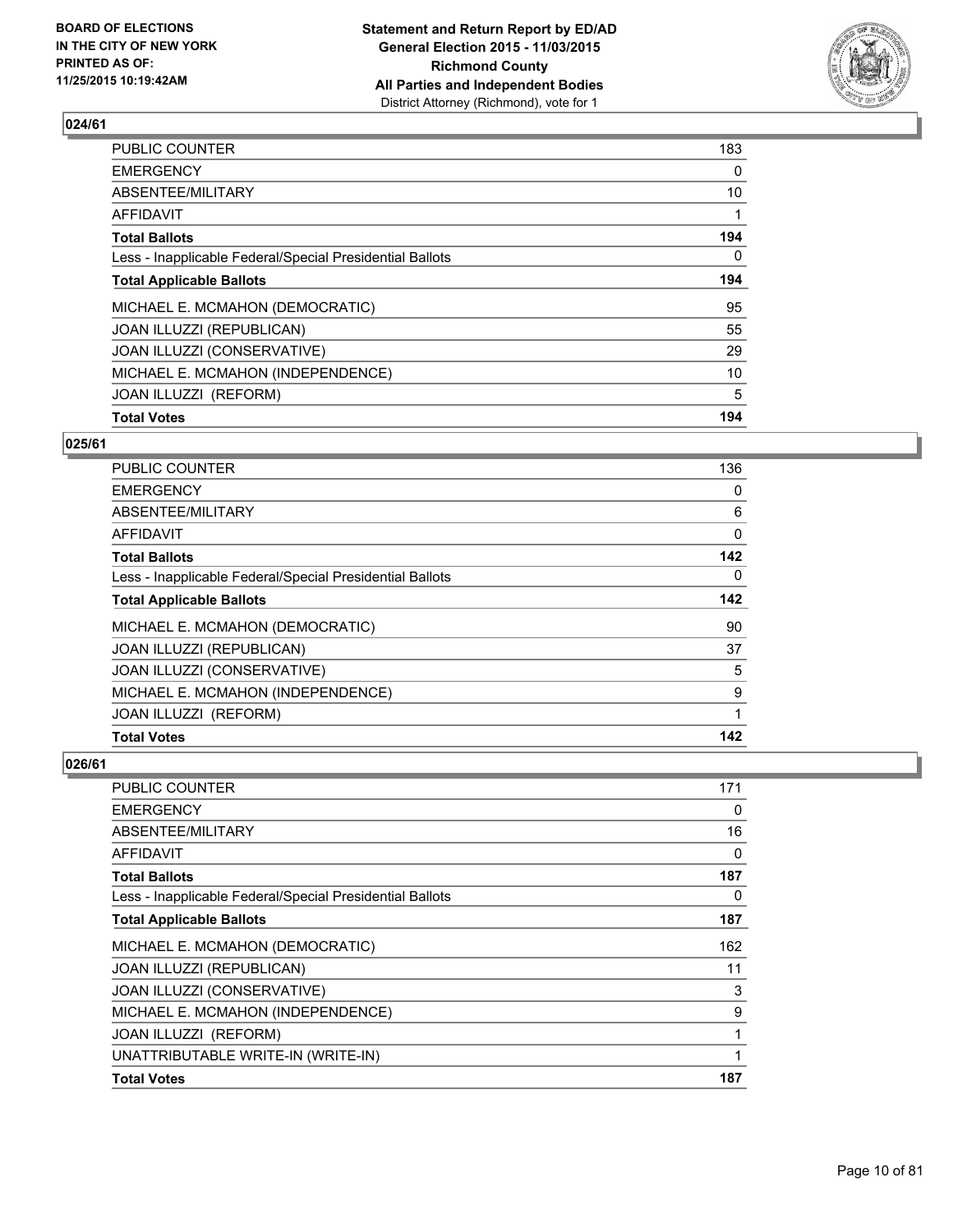

| <b>PUBLIC COUNTER</b>                                    | 115               |
|----------------------------------------------------------|-------------------|
| <b>EMERGENCY</b>                                         | 0                 |
| ABSENTEE/MILITARY                                        | 5                 |
| AFFIDAVIT                                                | 0                 |
| <b>Total Ballots</b>                                     | 120               |
| Less - Inapplicable Federal/Special Presidential Ballots | 0                 |
| <b>Total Applicable Ballots</b>                          | 120               |
| MICHAEL E. MCMAHON (DEMOCRATIC)                          | 86                |
| JOAN ILLUZZI (REPUBLICAN)                                | 18                |
| JOAN ILLUZZI (CONSERVATIVE)                              | $12 \overline{ }$ |
| MICHAEL E. MCMAHON (INDEPENDENCE)                        | $\overline{2}$    |
| JOAN ILLUZZI (REFORM)                                    |                   |
| VINCENT A. CARIDI JR. (WRITE-IN)                         |                   |
| <b>Total Votes</b>                                       | 120               |

#### **028/61**

| <b>PUBLIC COUNTER</b>                                    | 229 |
|----------------------------------------------------------|-----|
| <b>EMERGENCY</b>                                         | 0   |
| <b>ABSENTEE/MILITARY</b>                                 | 12  |
| <b>AFFIDAVIT</b>                                         | 0   |
| <b>Total Ballots</b>                                     | 241 |
| Less - Inapplicable Federal/Special Presidential Ballots | 0   |
| <b>Total Applicable Ballots</b>                          | 241 |
| MICHAEL E. MCMAHON (DEMOCRATIC)                          | 157 |
| JOAN ILLUZZI (REPUBLICAN)                                | 53  |
| JOAN ILLUZZI (CONSERVATIVE)                              | 14  |
| MICHAEL E. MCMAHON (INDEPENDENCE)                        | 15  |
| <b>JOAN ILLUZZI (REFORM)</b>                             | 1   |
| <b>Total Votes</b>                                       | 240 |
| Unrecorded                                               |     |
|                                                          |     |

# **029/61 COMBINED into: 028/61**

| PUBLIC COUNTER                                           | 119            |
|----------------------------------------------------------|----------------|
| <b>EMERGENCY</b>                                         | 0              |
| ABSENTEE/MILITARY                                        | 6              |
| AFFIDAVIT                                                | 1              |
| <b>Total Ballots</b>                                     | 126            |
| Less - Inapplicable Federal/Special Presidential Ballots | 0              |
| <b>Total Applicable Ballots</b>                          | 126            |
| MICHAEL E. MCMAHON (DEMOCRATIC)                          | 95             |
| <b>JOAN ILLUZZI (REPUBLICAN)</b>                         | 19             |
| JOAN ILLUZZI (CONSERVATIVE)                              | 4              |
| MICHAEL E. MCMAHON (INDEPENDENCE)                        | 6              |
| JOAN ILLUZZI (REFORM)                                    | $\overline{2}$ |
| <b>Total Votes</b>                                       | 126            |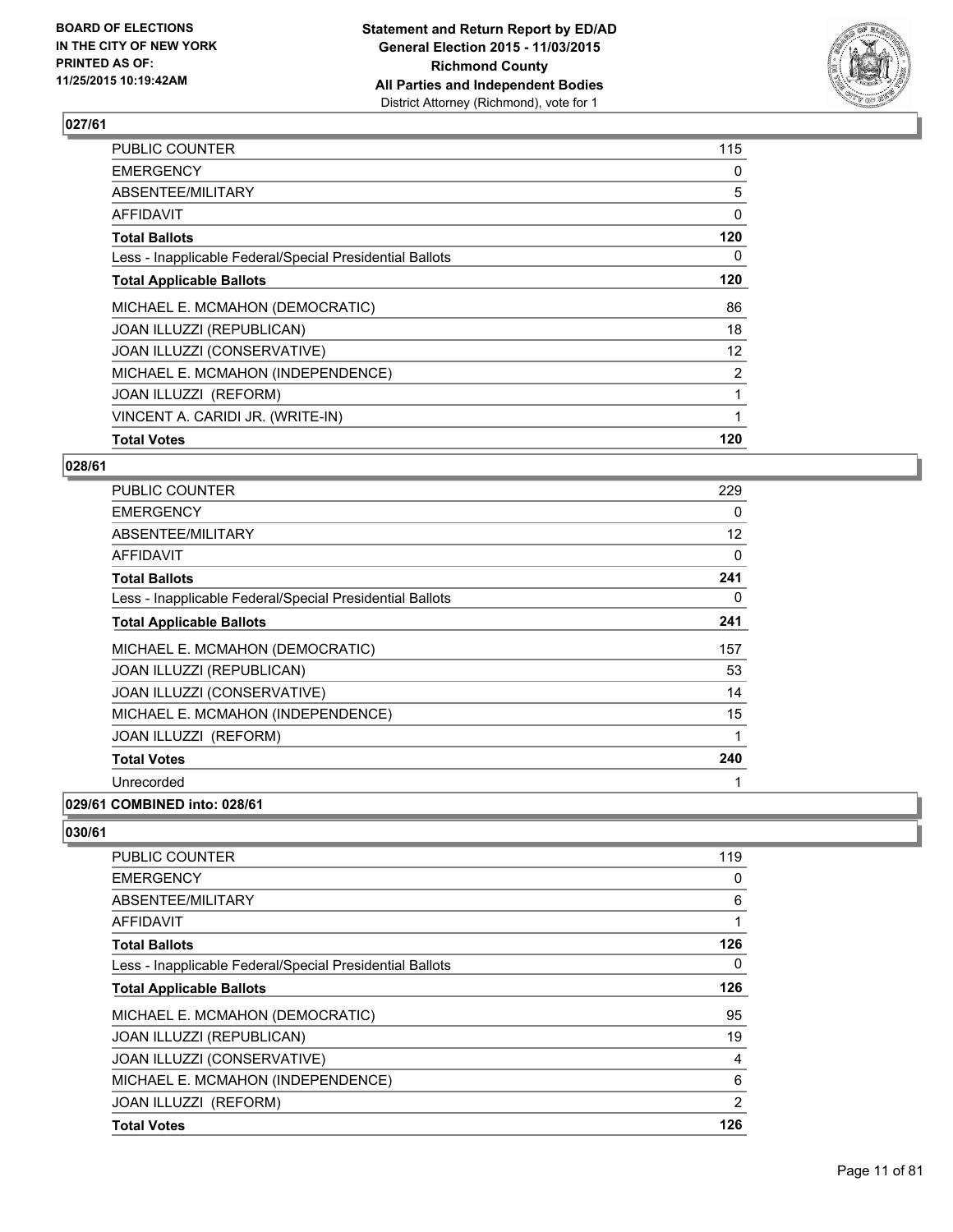

| <b>PUBLIC COUNTER</b>                                    | 163 |
|----------------------------------------------------------|-----|
| <b>EMERGENCY</b>                                         | 0   |
| ABSENTEE/MILITARY                                        | 26  |
| AFFIDAVIT                                                | 1   |
| <b>Total Ballots</b>                                     | 190 |
| Less - Inapplicable Federal/Special Presidential Ballots | 0   |
| <b>Total Applicable Ballots</b>                          | 190 |
| MICHAEL E. MCMAHON (DEMOCRATIC)                          | 145 |
| <b>JOAN ILLUZZI (REPUBLICAN)</b>                         | 27  |
| JOAN ILLUZZI (CONSERVATIVE)                              | 6   |
| MICHAEL E. MCMAHON (INDEPENDENCE)                        | 11  |
| JOAN ILLUZZI (REFORM)                                    | 0   |
| <b>Total Votes</b>                                       | 189 |
| Unrecorded                                               |     |
|                                                          |     |

**032/61 COMBINED into: 031/61**

**033/61 COMBINED into: 057/61**

#### **034/61**

| <b>PUBLIC COUNTER</b>                                    | 176 |
|----------------------------------------------------------|-----|
| <b>EMERGENCY</b>                                         | 0   |
| ABSENTEE/MILITARY                                        | 19  |
| <b>AFFIDAVIT</b>                                         | 1   |
| <b>Total Ballots</b>                                     | 196 |
| Less - Inapplicable Federal/Special Presidential Ballots | 0   |
| <b>Total Applicable Ballots</b>                          | 196 |
| MICHAEL E. MCMAHON (DEMOCRATIC)                          | 82  |
| JOAN ILLUZZI (REPUBLICAN)                                | 70  |
| JOAN ILLUZZI (CONSERVATIVE)                              | 17  |
| MICHAEL E. MCMAHON (INDEPENDENCE)                        | 26  |
| JOAN ILLUZZI (REFORM)                                    | 1   |
| <b>Total Votes</b>                                       | 196 |

| <b>PUBLIC COUNTER</b>                                    | 252 |
|----------------------------------------------------------|-----|
| <b>EMERGENCY</b>                                         | 0   |
| ABSENTEE/MILITARY                                        | 9   |
| <b>AFFIDAVIT</b>                                         | 7   |
| <b>Total Ballots</b>                                     | 268 |
| Less - Inapplicable Federal/Special Presidential Ballots | 0   |
| <b>Total Applicable Ballots</b>                          | 268 |
| MICHAEL E. MCMAHON (DEMOCRATIC)                          | 114 |
| JOAN ILLUZZI (REPUBLICAN)                                | 91  |
| JOAN ILLUZZI (CONSERVATIVE)                              | 38  |
| MICHAEL E. MCMAHON (INDEPENDENCE)                        | 20  |
| JOAN ILLUZZI (REFORM)                                    | 5   |
| <b>Total Votes</b>                                       | 268 |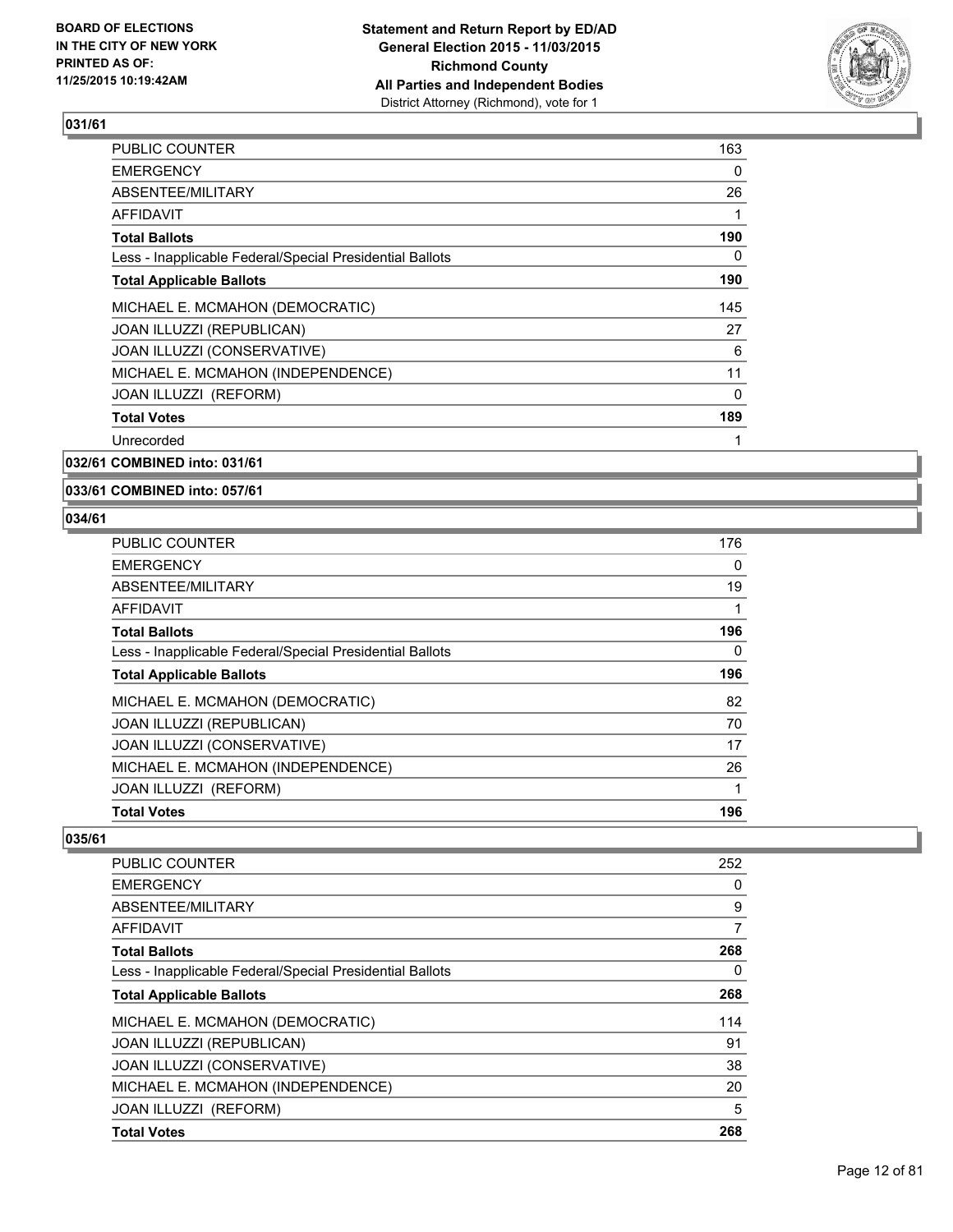

#### **036/61 COMBINED into: 035/61**

# **037/61**

| PUBLIC COUNTER                                           | 241 |
|----------------------------------------------------------|-----|
| <b>EMERGENCY</b>                                         | 0   |
| ABSENTEE/MILITARY                                        | 15  |
| <b>AFFIDAVIT</b>                                         | 2   |
| <b>Total Ballots</b>                                     | 258 |
| Less - Inapplicable Federal/Special Presidential Ballots | 0   |
| <b>Total Applicable Ballots</b>                          | 258 |
| MICHAEL E. MCMAHON (DEMOCRATIC)                          | 161 |
| <b>JOAN ILLUZZI (REPUBLICAN)</b>                         | 43  |
| JOAN ILLUZZI (CONSERVATIVE)                              | 22  |
| MICHAEL E. MCMAHON (INDEPENDENCE)                        | 27  |
| JOAN ILLUZZI (REFORM)                                    | 4   |
| <b>Total Votes</b>                                       | 257 |
| Unrecorded                                               |     |

| <b>PUBLIC COUNTER</b>                                    | 511 |
|----------------------------------------------------------|-----|
| <b>EMERGENCY</b>                                         | 0   |
| ABSENTEE/MILITARY                                        | 34  |
| AFFIDAVIT                                                | 2   |
| <b>Total Ballots</b>                                     | 547 |
| Less - Inapplicable Federal/Special Presidential Ballots | 0   |
| <b>Total Applicable Ballots</b>                          | 547 |
| MICHAEL E. MCMAHON (DEMOCRATIC)                          | 344 |
| <b>JOAN ILLUZZI (REPUBLICAN)</b>                         | 109 |
| JOAN ILLUZZI (CONSERVATIVE)                              | 45  |
| MICHAEL E. MCMAHON (INDEPENDENCE)                        | 43  |
| JOAN ILLUZZI (REFORM)                                    | 6   |
| <b>Total Votes</b>                                       | 547 |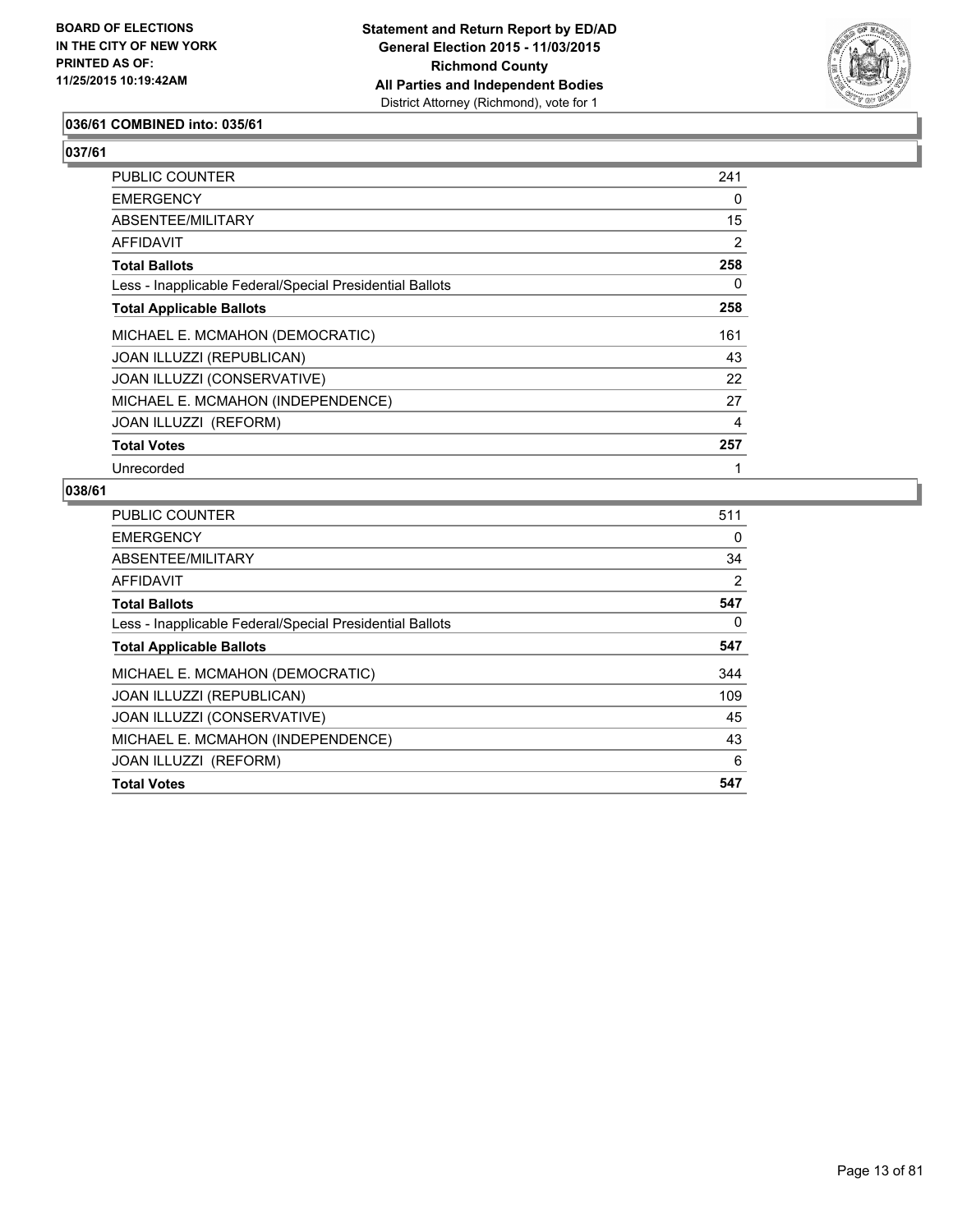

| PUBLIC COUNTER                                           | 328 |
|----------------------------------------------------------|-----|
| <b>EMERGENCY</b>                                         | 0   |
| ABSENTEE/MILITARY                                        | 18  |
| AFFIDAVIT                                                | 4   |
| <b>Total Ballots</b>                                     | 350 |
| Less - Inapplicable Federal/Special Presidential Ballots | 0   |
| <b>Total Applicable Ballots</b>                          | 350 |
| MICHAEL E. MCMAHON (DEMOCRATIC)                          | 225 |
| JOAN ILLUZZI (REPUBLICAN)                                | 66  |
| JOAN ILLUZZI (CONSERVATIVE)                              | 23  |
| MICHAEL E. MCMAHON (INDEPENDENCE)                        | 30  |
| JOAN ILLUZZI (REFORM)                                    | 2   |
| ALAN CAPELLI (WRITE-IN)                                  | 1   |
| CLARENCE DARROW (WRITE-IN)                               | 1   |
| MARY KAVANAGH (WRITE-IN)                                 | 2   |
| <b>Total Votes</b>                                       | 350 |

| <b>PUBLIC COUNTER</b>                                    | 380          |
|----------------------------------------------------------|--------------|
| <b>EMERGENCY</b>                                         | 0            |
| ABSENTEE/MILITARY                                        | 17           |
| AFFIDAVIT                                                |              |
| <b>Total Ballots</b>                                     | 398          |
| Less - Inapplicable Federal/Special Presidential Ballots | 0            |
| <b>Total Applicable Ballots</b>                          | 398          |
| MICHAEL E. MCMAHON (DEMOCRATIC)                          | 241          |
| JOAN ILLUZZI (REPUBLICAN)                                | 80           |
| JOAN ILLUZZI (CONSERVATIVE)                              | 34           |
| MICHAEL E. MCMAHON (INDEPENDENCE)                        | 37           |
| <b>JOAN ILLUZZI (REFORM)</b>                             | 3            |
| DONALD MULLIGAN (WRITE-IN)                               | 1            |
| RICHARD BELL (WRITE-IN)                                  | 1            |
| SEAN MULLIGAN (WRITE-IN)                                 | $\mathbf{1}$ |
| <b>Total Votes</b>                                       | 398          |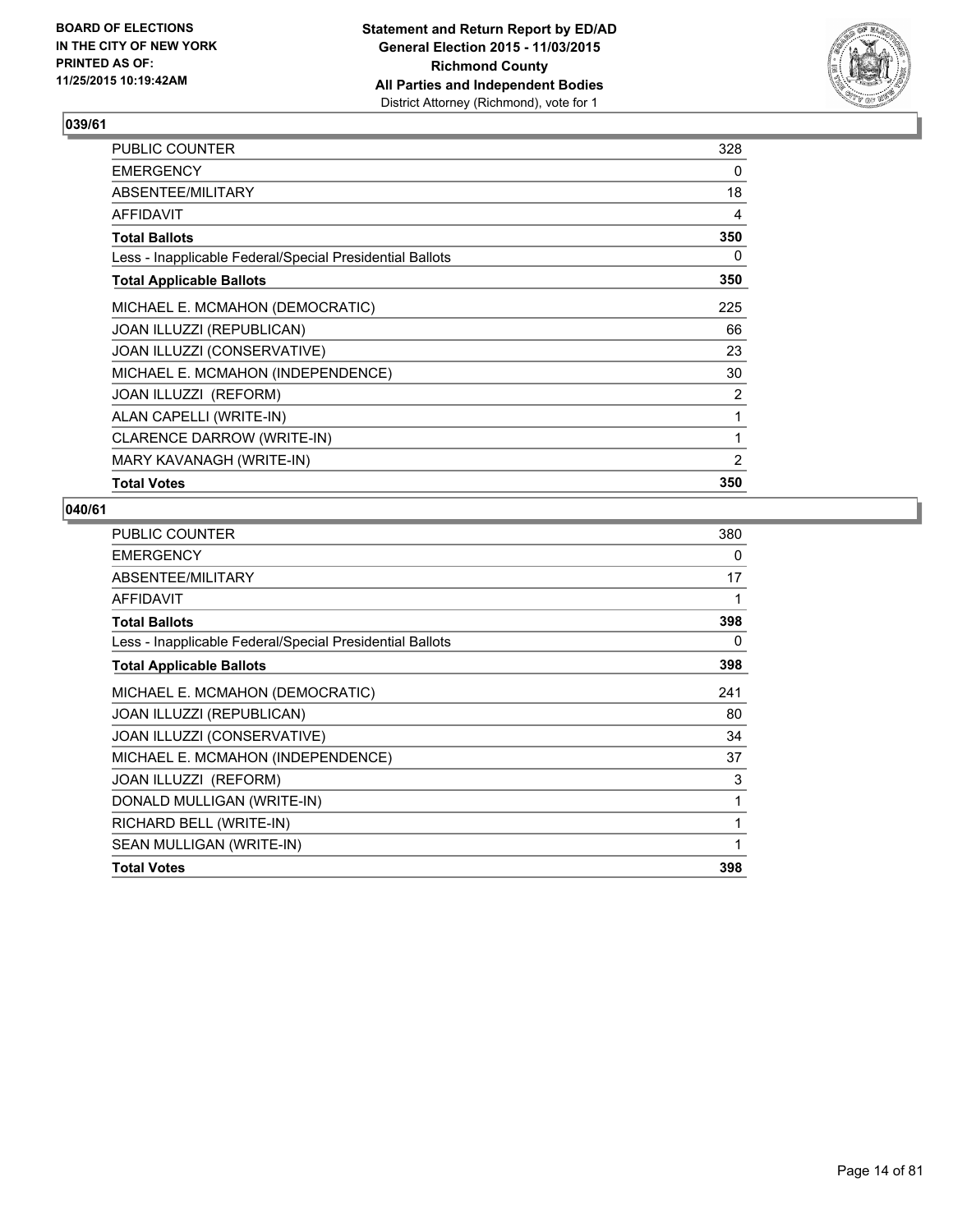

| <b>Total Votes</b>                                       | 302      |
|----------------------------------------------------------|----------|
| JOAN ILLUZZI (REFORM)                                    | $\Omega$ |
| MICHAEL E. MCMAHON (INDEPENDENCE)                        | 34       |
| JOAN ILLUZZI (CONSERVATIVE)                              | 43       |
| JOAN ILLUZZI (REPUBLICAN)                                | 78       |
| MICHAEL E. MCMAHON (DEMOCRATIC)                          | 147      |
| <b>Total Applicable Ballots</b>                          | 302      |
| Less - Inapplicable Federal/Special Presidential Ballots | 0        |
| <b>Total Ballots</b>                                     | 302      |
| <b>AFFIDAVIT</b>                                         |          |
| ABSENTEE/MILITARY                                        | 15       |
| <b>EMERGENCY</b>                                         | 0        |
| PUBLIC COUNTER                                           | 286      |

## **042/61**

| <b>PUBLIC COUNTER</b>                                    | 372 |
|----------------------------------------------------------|-----|
| <b>EMERGENCY</b>                                         | 0   |
| ABSENTEE/MILITARY                                        | 11  |
| <b>AFFIDAVIT</b>                                         | 0   |
| <b>Total Ballots</b>                                     | 383 |
| Less - Inapplicable Federal/Special Presidential Ballots | 0   |
| <b>Total Applicable Ballots</b>                          | 383 |
| MICHAEL E. MCMAHON (DEMOCRATIC)                          | 227 |
| <b>JOAN ILLUZZI (REPUBLICAN)</b>                         | 92  |
| JOAN ILLUZZI (CONSERVATIVE)                              | 29  |
| MICHAEL E. MCMAHON (INDEPENDENCE)                        | 29  |
| <b>JOAN ILLUZZI (REFORM)</b>                             | 4   |
| EDWINA MARTIN (WRITE-IN)                                 | 1   |
| TIMOTHY KOLLER (WRITE-IN)                                | 1   |
| <b>Total Votes</b>                                       | 383 |

| <b>PUBLIC COUNTER</b>                                    | 279            |
|----------------------------------------------------------|----------------|
| <b>EMERGENCY</b>                                         | 0              |
| ABSENTEE/MILITARY                                        | 6              |
| AFFIDAVIT                                                | $\overline{2}$ |
| <b>Total Ballots</b>                                     | 287            |
| Less - Inapplicable Federal/Special Presidential Ballots | 0              |
| <b>Total Applicable Ballots</b>                          | 287            |
| MICHAEL E. MCMAHON (DEMOCRATIC)                          | 164            |
| <b>JOAN ILLUZZI (REPUBLICAN)</b>                         | 62             |
| JOAN ILLUZZI (CONSERVATIVE)                              | 30             |
| MICHAEL E. MCMAHON (INDEPENDENCE)                        | 29             |
| JOAN ILLUZZI (REFORM)                                    | 1              |
| LILY OLSEN (WRITE-IN)                                    | 1              |
| <b>Total Votes</b>                                       | 287            |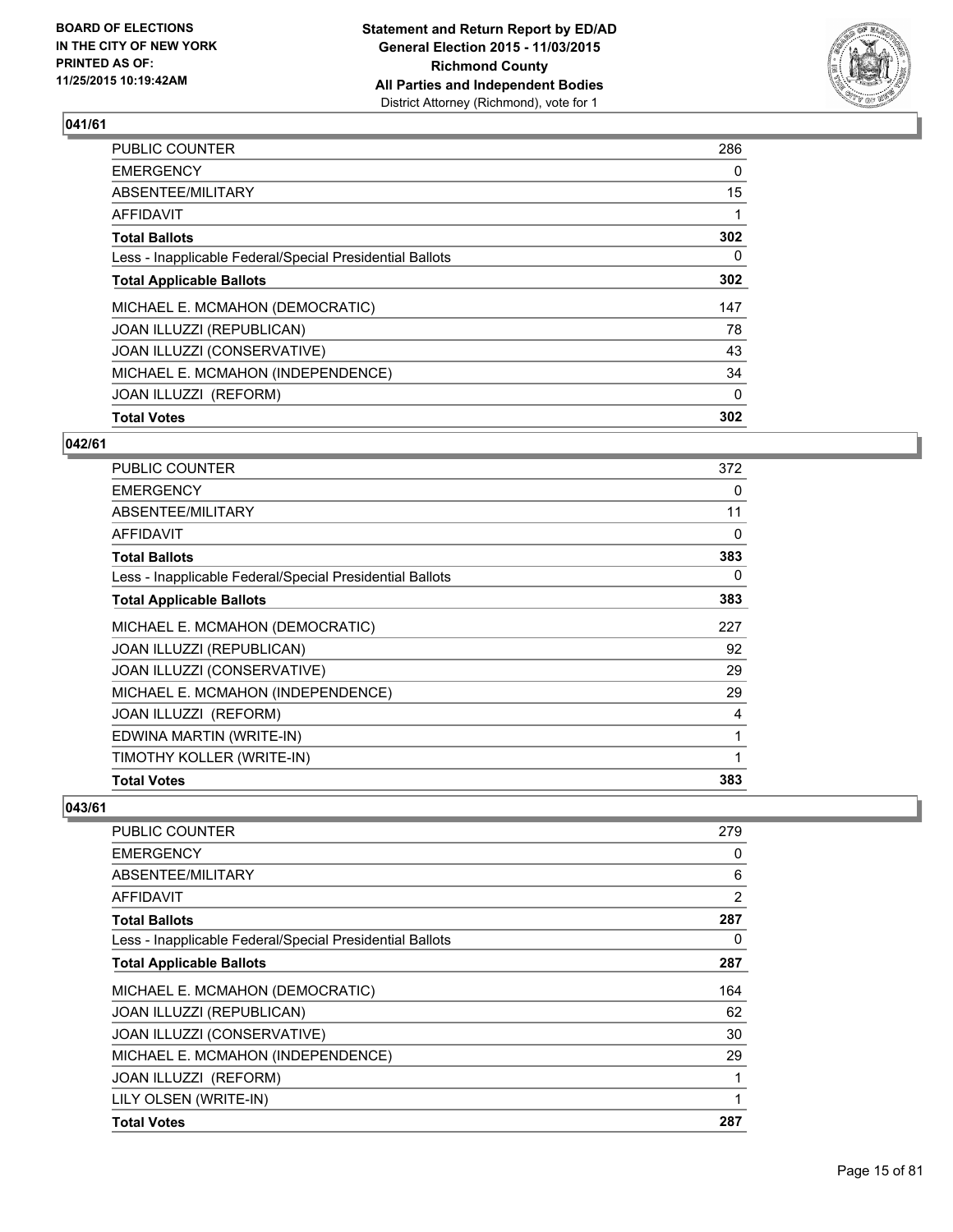

| 369 |
|-----|
| 0   |
| 24  |
| 3   |
| 396 |
| 0   |
| 396 |
| 201 |
| 103 |
| 53  |
| 34  |
| 2   |
| 2   |
| 395 |
| 1   |
|     |

**045/61 COMBINED into: 044/61**

## **046/61**

| PUBLIC COUNTER                                           | 226 |
|----------------------------------------------------------|-----|
| <b>EMERGENCY</b>                                         | 0   |
| <b>ABSENTEE/MILITARY</b>                                 | 9   |
| <b>AFFIDAVIT</b>                                         | 0   |
| <b>Total Ballots</b>                                     | 235 |
| Less - Inapplicable Federal/Special Presidential Ballots | 0   |
| <b>Total Applicable Ballots</b>                          | 235 |
| MICHAEL E. MCMAHON (DEMOCRATIC)                          | 105 |
| <b>JOAN ILLUZZI (REPUBLICAN)</b>                         | 84  |
| JOAN ILLUZZI (CONSERVATIVE)                              | 24  |
| MICHAEL E. MCMAHON (INDEPENDENCE)                        | 20  |
| JOAN ILLUZZI (REFORM)                                    | 1   |
| MARK ZAWADA (WRITE-IN)                                   | 1   |
| <b>Total Votes</b>                                       | 235 |

| <b>Total Votes</b>                                       | 329 |
|----------------------------------------------------------|-----|
| JOAN ILLUZZI (REFORM)                                    | 1   |
| MICHAEL E. MCMAHON (INDEPENDENCE)                        | 19  |
| JOAN ILLUZZI (CONSERVATIVE)                              | 46  |
| JOAN ILLUZZI (REPUBLICAN)                                | 121 |
| MICHAEL E. MCMAHON (DEMOCRATIC)                          | 142 |
| <b>Total Applicable Ballots</b>                          | 329 |
| Less - Inapplicable Federal/Special Presidential Ballots | 0   |
| <b>Total Ballots</b>                                     | 329 |
| <b>AFFIDAVIT</b>                                         | 2   |
| ABSENTEE/MILITARY                                        | 9   |
| <b>EMERGENCY</b>                                         | 0   |
| <b>PUBLIC COUNTER</b>                                    | 318 |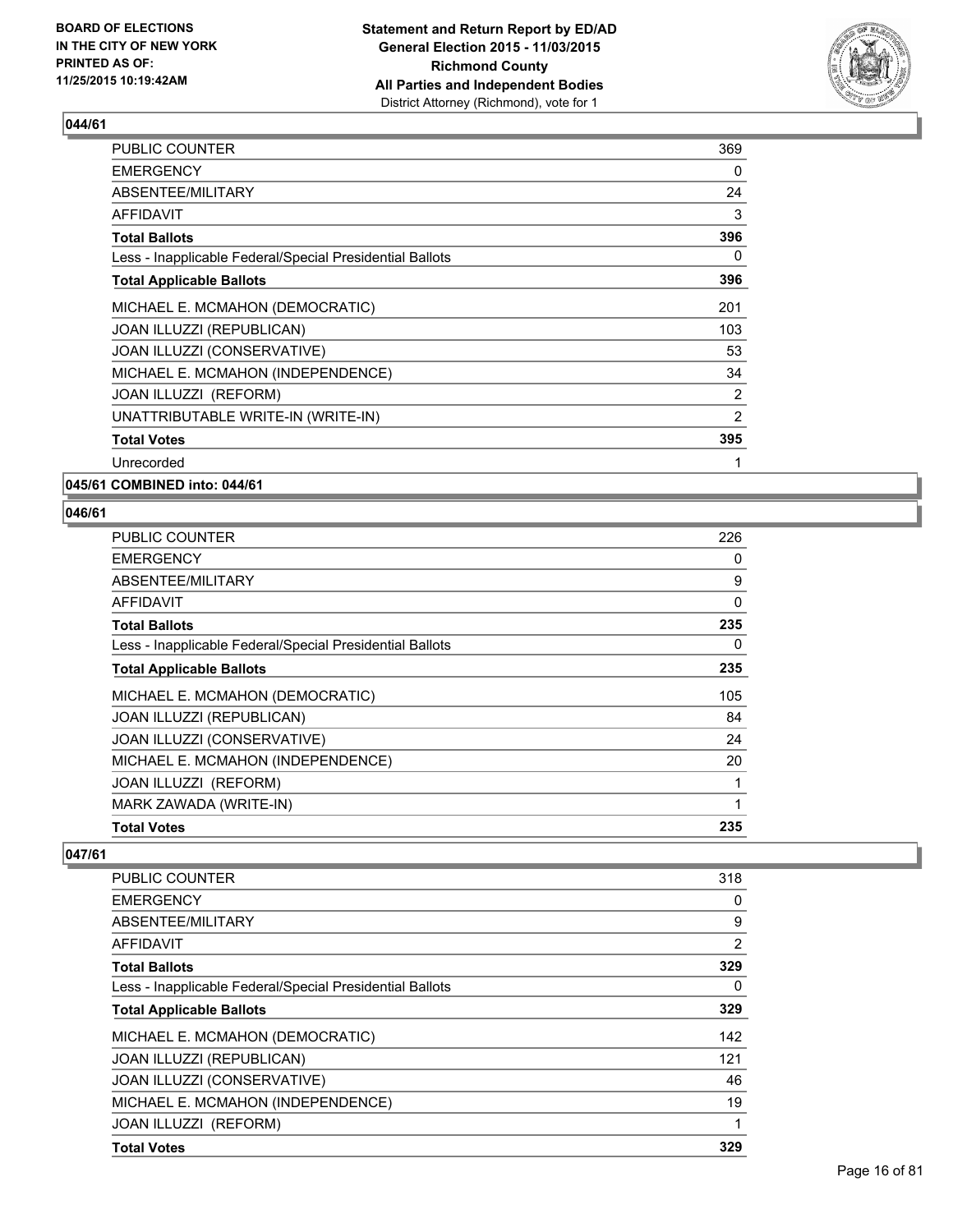

#### **048/61 COMBINED into: 047/61**

#### **049/61**

| PUBLIC COUNTER                                           | 242 |
|----------------------------------------------------------|-----|
| <b>EMERGENCY</b>                                         | 0   |
| ABSENTEE/MILITARY                                        | 8   |
| AFFIDAVIT                                                | 3   |
| <b>Total Ballots</b>                                     | 253 |
| Less - Inapplicable Federal/Special Presidential Ballots | 0   |
| <b>Total Applicable Ballots</b>                          | 253 |
| MICHAEL E. MCMAHON (DEMOCRATIC)                          | 198 |
| JOAN ILLUZZI (REPUBLICAN)                                | 29  |
| JOAN ILLUZZI (CONSERVATIVE)                              | 13  |
| MICHAEL E. MCMAHON (INDEPENDENCE)                        | 11  |
| JOAN ILLUZZI (REFORM)                                    | 2   |
| <b>Total Votes</b>                                       | 253 |

#### **050/61**

| PUBLIC COUNTER                                           | 283 |
|----------------------------------------------------------|-----|
| <b>EMERGENCY</b>                                         | 0   |
| ABSENTEE/MILITARY                                        | 7   |
| AFFIDAVIT                                                | 0   |
| <b>Total Ballots</b>                                     | 290 |
| Less - Inapplicable Federal/Special Presidential Ballots | 0   |
| <b>Total Applicable Ballots</b>                          | 290 |
| MICHAEL E. MCMAHON (DEMOCRATIC)                          | 233 |
| <b>JOAN ILLUZZI (REPUBLICAN)</b>                         | 24  |
| JOAN ILLUZZI (CONSERVATIVE)                              | 14  |
| MICHAEL E. MCMAHON (INDEPENDENCE)                        | 15  |
| JOAN ILLUZZI (REFORM)                                    | 2   |
| DUANE F. ELTON (WRITE-IN)                                | 1   |
| UNATTRIBUTABLE WRITE-IN (WRITE-IN)                       | 1   |
| <b>Total Votes</b>                                       | 290 |

| <b>PUBLIC COUNTER</b>                                    | 276 |
|----------------------------------------------------------|-----|
| EMERGENCY                                                | 0   |
| ABSENTEE/MILITARY                                        | 18  |
| AFFIDAVIT                                                | 1   |
| <b>Total Ballots</b>                                     | 295 |
| Less - Inapplicable Federal/Special Presidential Ballots | 0   |
| <b>Total Applicable Ballots</b>                          | 295 |
| MICHAEL E. MCMAHON (DEMOCRATIC)                          | 186 |
| JOAN ILLUZZI (REPUBLICAN)                                | 61  |
| JOAN ILLUZZI (CONSERVATIVE)                              | 21  |
| MICHAEL E. MCMAHON (INDEPENDENCE)                        | 20  |
| JOAN ILLUZZI (REFORM)                                    | 7   |
| <b>Total Votes</b>                                       | 295 |
|                                                          |     |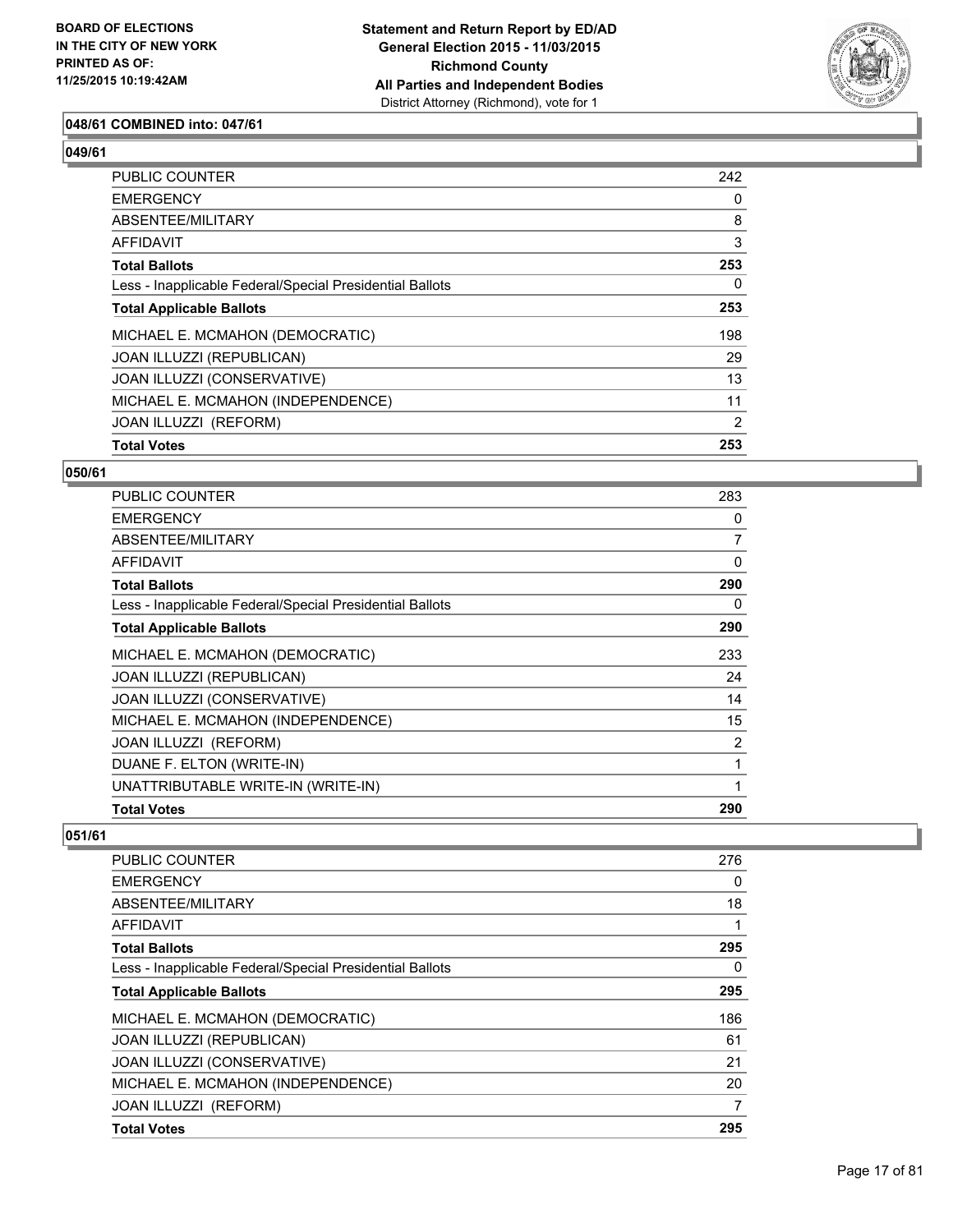

#### **052/61 COMBINED into: 051/61**

# **053/61**

| <b>Total Votes</b>                                       | 184 |
|----------------------------------------------------------|-----|
| JOAN ILLUZZI (REFORM)                                    | 1   |
| MICHAEL E. MCMAHON (INDEPENDENCE)                        | 9   |
| JOAN ILLUZZI (CONSERVATIVE)                              | 3   |
| JOAN ILLUZZI (REPUBLICAN)                                | 3   |
| MICHAEL E. MCMAHON (DEMOCRATIC)                          | 168 |
| <b>Total Applicable Ballots</b>                          | 184 |
| Less - Inapplicable Federal/Special Presidential Ballots | 0   |
| <b>Total Ballots</b>                                     | 184 |
| AFFIDAVIT                                                | 5   |
| ABSENTEE/MILITARY                                        | 4   |
| <b>EMERGENCY</b>                                         | 0   |
| PUBLIC COUNTER                                           | 175 |

#### **054/61**

| PUBLIC COUNTER                                           | 83       |
|----------------------------------------------------------|----------|
| <b>EMERGENCY</b>                                         | $\Omega$ |
| ABSENTEE/MILITARY                                        | 61       |
| <b>AFFIDAVIT</b>                                         | 0        |
| <b>Total Ballots</b>                                     | 144      |
| Less - Inapplicable Federal/Special Presidential Ballots | 0        |
| <b>Total Applicable Ballots</b>                          | 144      |
| MICHAEL E. MCMAHON (DEMOCRATIC)                          | 96       |
| JOAN ILLUZZI (REPUBLICAN)                                | 30       |
| JOAN ILLUZZI (CONSERVATIVE)                              | 7        |
| MICHAEL E. MCMAHON (INDEPENDENCE)                        | 9        |
| <b>JOAN ILLUZZI (REFORM)</b>                             | 2        |
| <b>Total Votes</b>                                       | 144      |

| PUBLIC COUNTER                                           | 136 |
|----------------------------------------------------------|-----|
| <b>EMERGENCY</b>                                         | 0   |
| ABSENTEE/MILITARY                                        | 4   |
| AFFIDAVIT                                                |     |
| <b>Total Ballots</b>                                     | 141 |
| Less - Inapplicable Federal/Special Presidential Ballots | 0   |
| <b>Total Applicable Ballots</b>                          | 141 |
| MICHAEL E. MCMAHON (DEMOCRATIC)                          | 117 |
| <b>JOAN ILLUZZI (REPUBLICAN)</b>                         | 15  |
| JOAN ILLUZZI (CONSERVATIVE)                              | 2   |
| MICHAEL E. MCMAHON (INDEPENDENCE)                        | 5   |
| JOAN ILLUZZI (REFORM)                                    |     |
| UNATTRIBUTABLE WRITE-IN (WRITE-IN)                       |     |
| <b>Total Votes</b>                                       | 141 |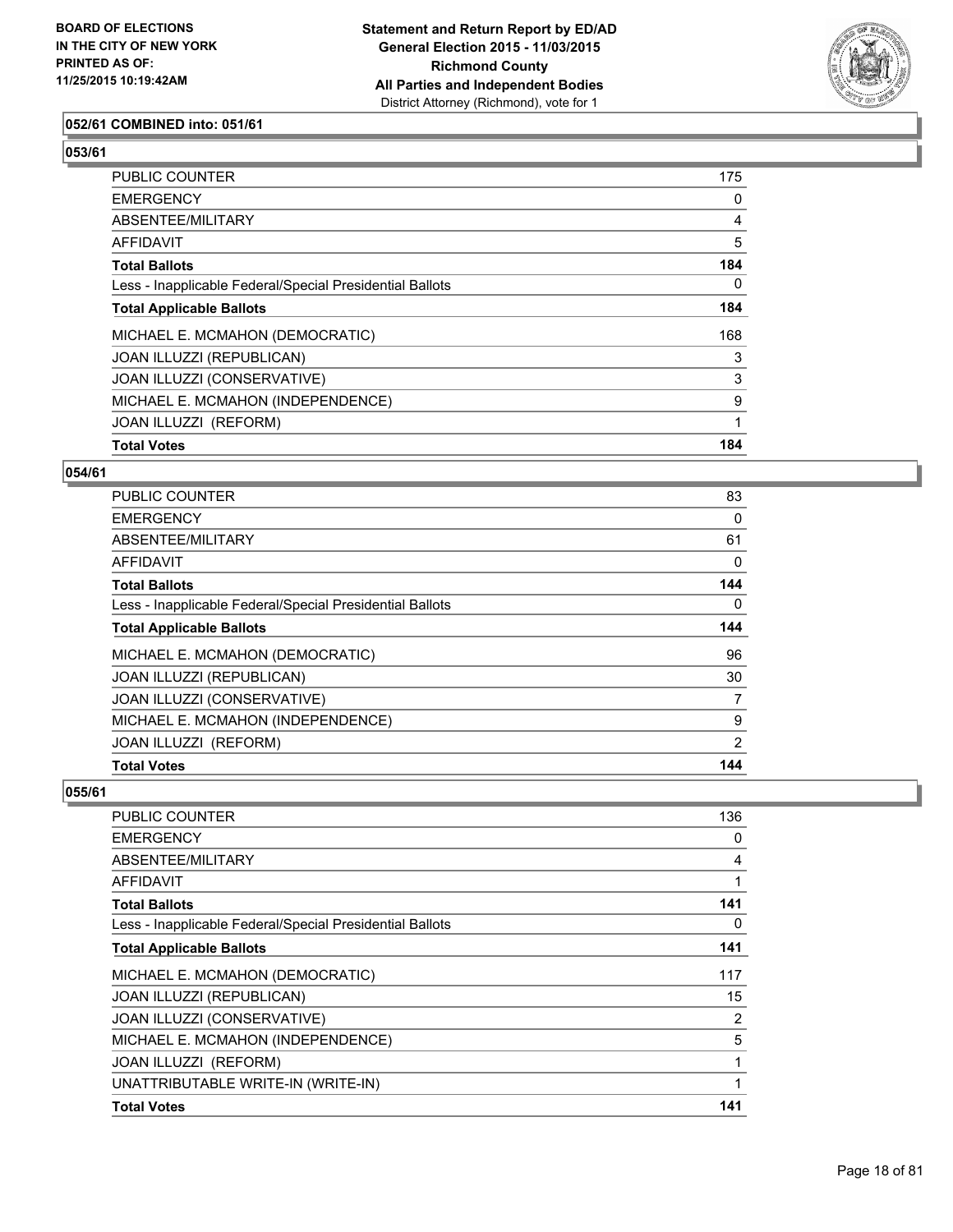

| 146 |
|-----|
| 0   |
| 14  |
|     |
| 161 |
| 0   |
| 161 |
| 135 |
| 17  |
| 0   |
| 6   |
| 2   |
| 160 |
|     |
|     |

#### **057/61**

| <b>PUBLIC COUNTER</b>                                    | 285          |
|----------------------------------------------------------|--------------|
| <b>EMERGENCY</b>                                         | 0            |
| ABSENTEE/MILITARY                                        | 21           |
| <b>AFFIDAVIT</b>                                         | 2            |
| <b>Total Ballots</b>                                     | 308          |
| Less - Inapplicable Federal/Special Presidential Ballots | 0            |
| <b>Total Applicable Ballots</b>                          | 308          |
| MICHAEL E. MCMAHON (DEMOCRATIC)                          | 217          |
| JOAN ILLUZZI (REPUBLICAN)                                | 44           |
| JOAN ILLUZZI (CONSERVATIVE)                              | 17           |
| MICHAEL E. MCMAHON (INDEPENDENCE)                        | 24           |
| JOAN ILLUZZI (REFORM)                                    | 3            |
| ERIC GARNER (WRITE-IN)                                   | 1            |
| JAVIER VEGA (WRITE-IN)                                   | 1            |
| UNATTRIBUTABLE WRITE-IN (WRITE-IN)                       | $\mathbf{1}$ |
| <b>Total Votes</b>                                       | 308          |

| <b>Total Votes</b>                                       | 220 |
|----------------------------------------------------------|-----|
| JOAN ILLUZZI (REFORM)                                    | 1   |
| MICHAEL E. MCMAHON (INDEPENDENCE)                        | 5   |
| JOAN ILLUZZI (CONSERVATIVE)                              | 0   |
| JOAN ILLUZZI (REPUBLICAN)                                | 5   |
| MICHAEL E. MCMAHON (DEMOCRATIC)                          | 209 |
| <b>Total Applicable Ballots</b>                          | 220 |
| Less - Inapplicable Federal/Special Presidential Ballots | 0   |
| <b>Total Ballots</b>                                     | 220 |
| AFFIDAVIT                                                | 3   |
| ABSENTEE/MILITARY                                        | 4   |
| <b>EMERGENCY</b>                                         | 0   |
| <b>PUBLIC COUNTER</b>                                    | 213 |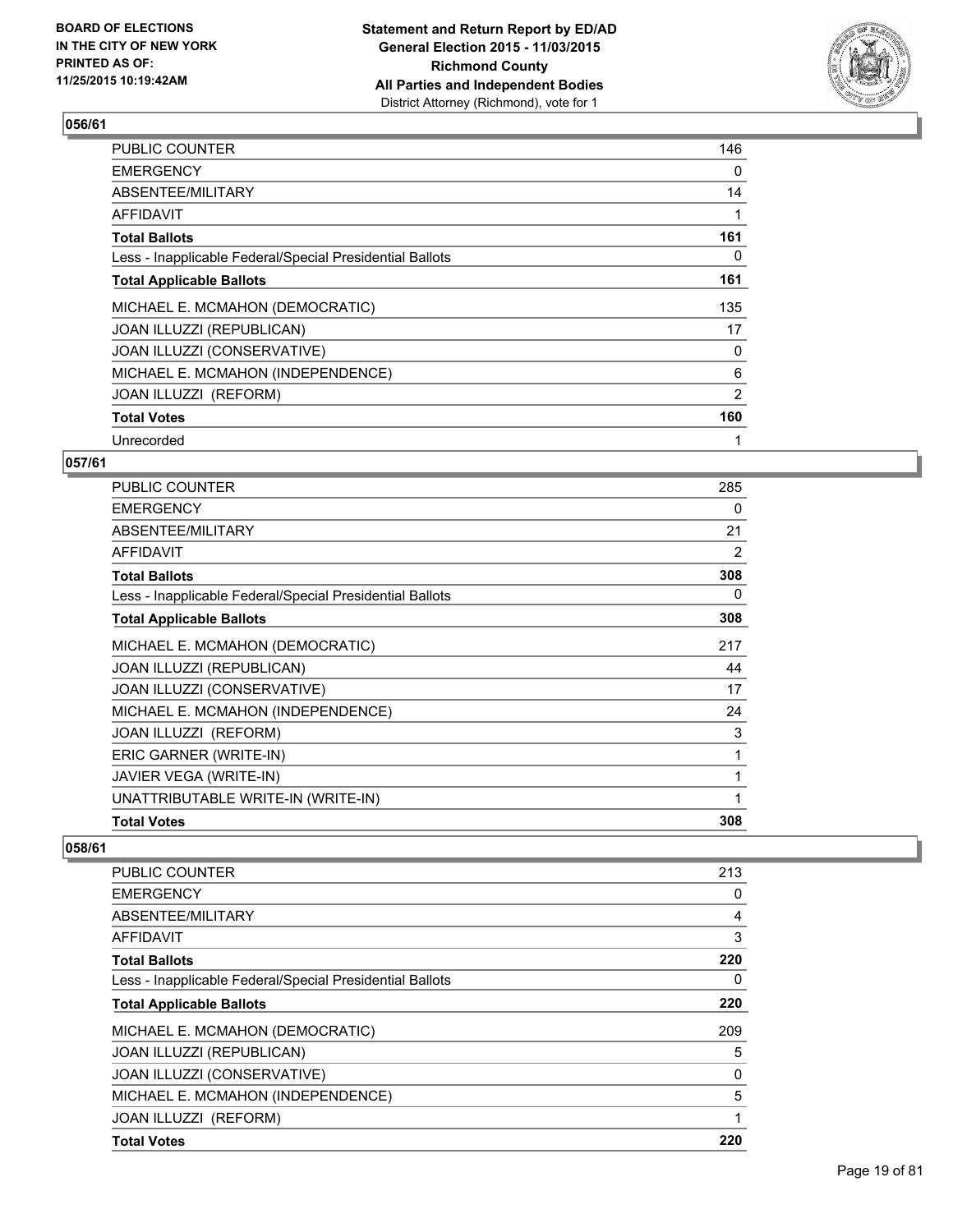

| PUBLIC COUNTER                                           | 132 |
|----------------------------------------------------------|-----|
| <b>EMERGENCY</b>                                         | 0   |
| ABSENTEE/MILITARY                                        | 5   |
| AFFIDAVIT                                                | 1   |
| <b>Total Ballots</b>                                     | 138 |
| Less - Inapplicable Federal/Special Presidential Ballots | 0   |
| <b>Total Applicable Ballots</b>                          | 138 |
| MICHAEL E. MCMAHON (DEMOCRATIC)                          | 122 |
| JOAN ILLUZZI (REPUBLICAN)                                | 8   |
| JOAN ILLUZZI (CONSERVATIVE)                              | 3   |
| MICHAEL E. MCMAHON (INDEPENDENCE)                        | 4   |
| JOAN ILLUZZI (REFORM)                                    | 0   |
| <b>Total Votes</b>                                       | 137 |
| Unrecorded                                               | 1   |

#### **060/61**

| <b>PUBLIC COUNTER</b>                                    | 117      |
|----------------------------------------------------------|----------|
| <b>EMERGENCY</b>                                         | 0        |
| ABSENTEE/MILITARY                                        | 5        |
| AFFIDAVIT                                                | $\Omega$ |
| <b>Total Ballots</b>                                     | 122      |
| Less - Inapplicable Federal/Special Presidential Ballots | 0        |
| <b>Total Applicable Ballots</b>                          | 122      |
| MICHAEL E. MCMAHON (DEMOCRATIC)                          | 86       |
| JOAN ILLUZZI (REPUBLICAN)                                | 18       |
| JOAN ILLUZZI (CONSERVATIVE)                              | 8        |
| MICHAEL E. MCMAHON (INDEPENDENCE)                        | 9        |
| JOAN ILLUZZI (REFORM)                                    | $\Omega$ |
| <b>Total Votes</b>                                       | 121      |
| Unrecorded                                               | 1        |

| 062/61 COMBINED into: 064/63                             |              |
|----------------------------------------------------------|--------------|
| <b>Total Votes</b>                                       | 229          |
| JOAN ILLUZZI (REFORM)                                    | 2            |
| MICHAEL E. MCMAHON (INDEPENDENCE)                        | 6            |
| JOAN ILLUZZI (CONSERVATIVE)                              |              |
| JOAN ILLUZZI (REPUBLICAN)                                |              |
| MICHAEL E. MCMAHON (DEMOCRATIC)                          | 219          |
| <b>Total Applicable Ballots</b>                          | 229          |
| Less - Inapplicable Federal/Special Presidential Ballots | 0            |
| <b>Total Ballots</b>                                     | 229          |
| AFFIDAVIT                                                | $\mathbf{0}$ |
| ABSENTEE/MILITARY                                        | 6            |
| <b>EMERGENCY</b>                                         | 0            |
| <b>PUBLIC COUNTER</b>                                    | 223          |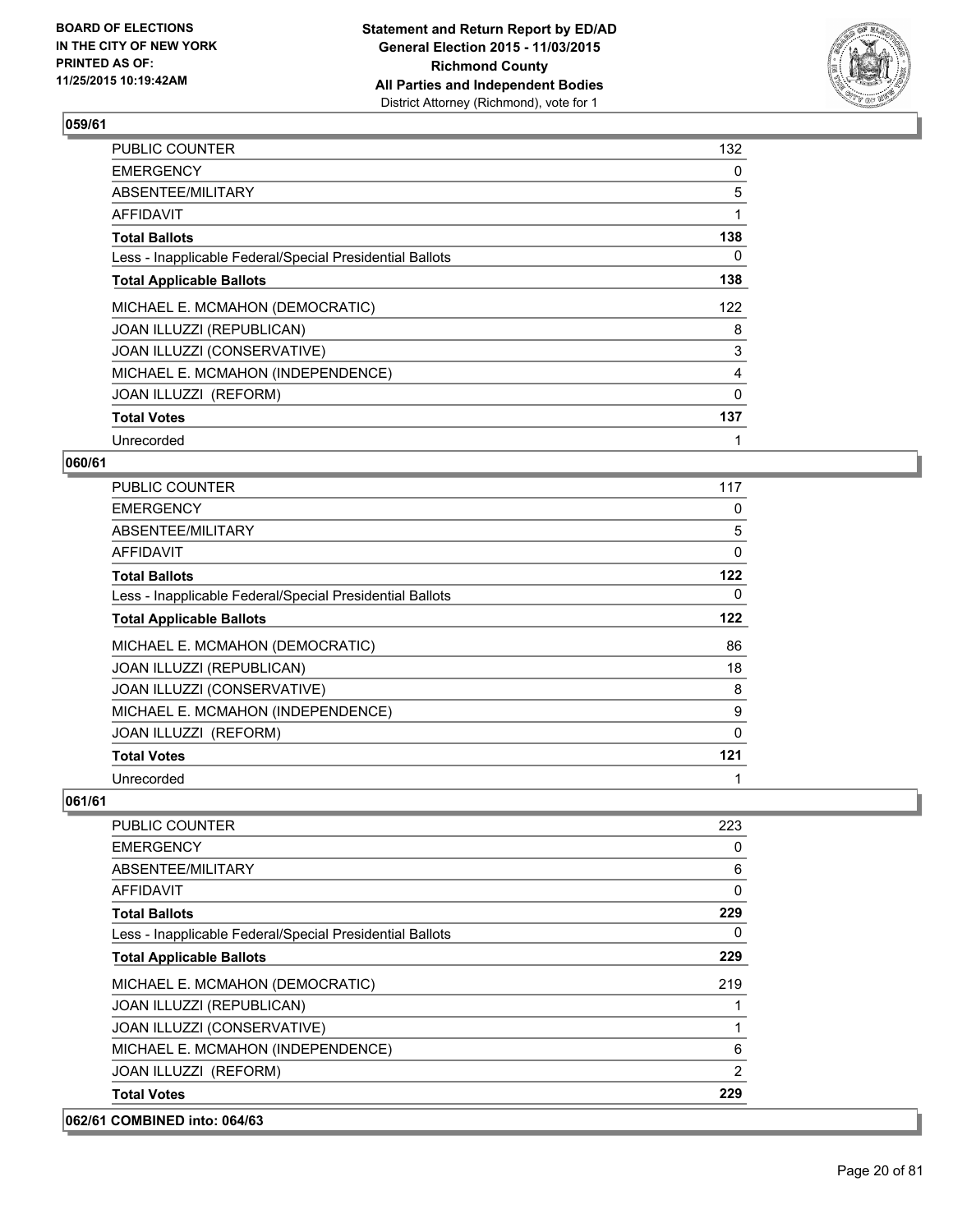

| <b>Total Votes</b>                                       | 122          |
|----------------------------------------------------------|--------------|
| JOAN ILLUZZI (REFORM)                                    | $\mathbf{0}$ |
| MICHAEL E. MCMAHON (INDEPENDENCE)                        | 4            |
| JOAN ILLUZZI (CONSERVATIVE)                              | 3            |
| JOAN ILLUZZI (REPUBLICAN)                                | 29           |
| MICHAEL E. MCMAHON (DEMOCRATIC)                          | 86           |
| <b>Total Applicable Ballots</b>                          | 122          |
| Less - Inapplicable Federal/Special Presidential Ballots | 0            |
| <b>Total Ballots</b>                                     | 122          |
| <b>AFFIDAVIT</b>                                         | 0            |
| ABSENTEE/MILITARY                                        | 13           |
| <b>EMERGENCY</b>                                         | 0            |
| PUBLIC COUNTER                                           | 109          |

#### **064/61**

| <b>PUBLIC COUNTER</b>                                    | 106            |
|----------------------------------------------------------|----------------|
| <b>EMERGENCY</b>                                         | 0              |
| ABSENTEE/MILITARY                                        | 2              |
| <b>AFFIDAVIT</b>                                         |                |
| <b>Total Ballots</b>                                     | 109            |
| Less - Inapplicable Federal/Special Presidential Ballots | 0              |
| <b>Total Applicable Ballots</b>                          | 109            |
| MICHAEL E. MCMAHON (DEMOCRATIC)                          | 83             |
| <b>JOAN ILLUZZI (REPUBLICAN)</b>                         | 17             |
| JOAN ILLUZZI (CONSERVATIVE)                              | 2              |
| MICHAEL E. MCMAHON (INDEPENDENCE)                        | 5              |
| JOAN ILLUZZI (REFORM)                                    | $\overline{2}$ |
| <b>Total Votes</b>                                       | 109            |
| 065/61 COMBINED into: 050/61                             |                |

**066/61 COMBINED into: 001/61 067/61 COMBINED into: 013/61 068/61 COMBINED into: 022/61**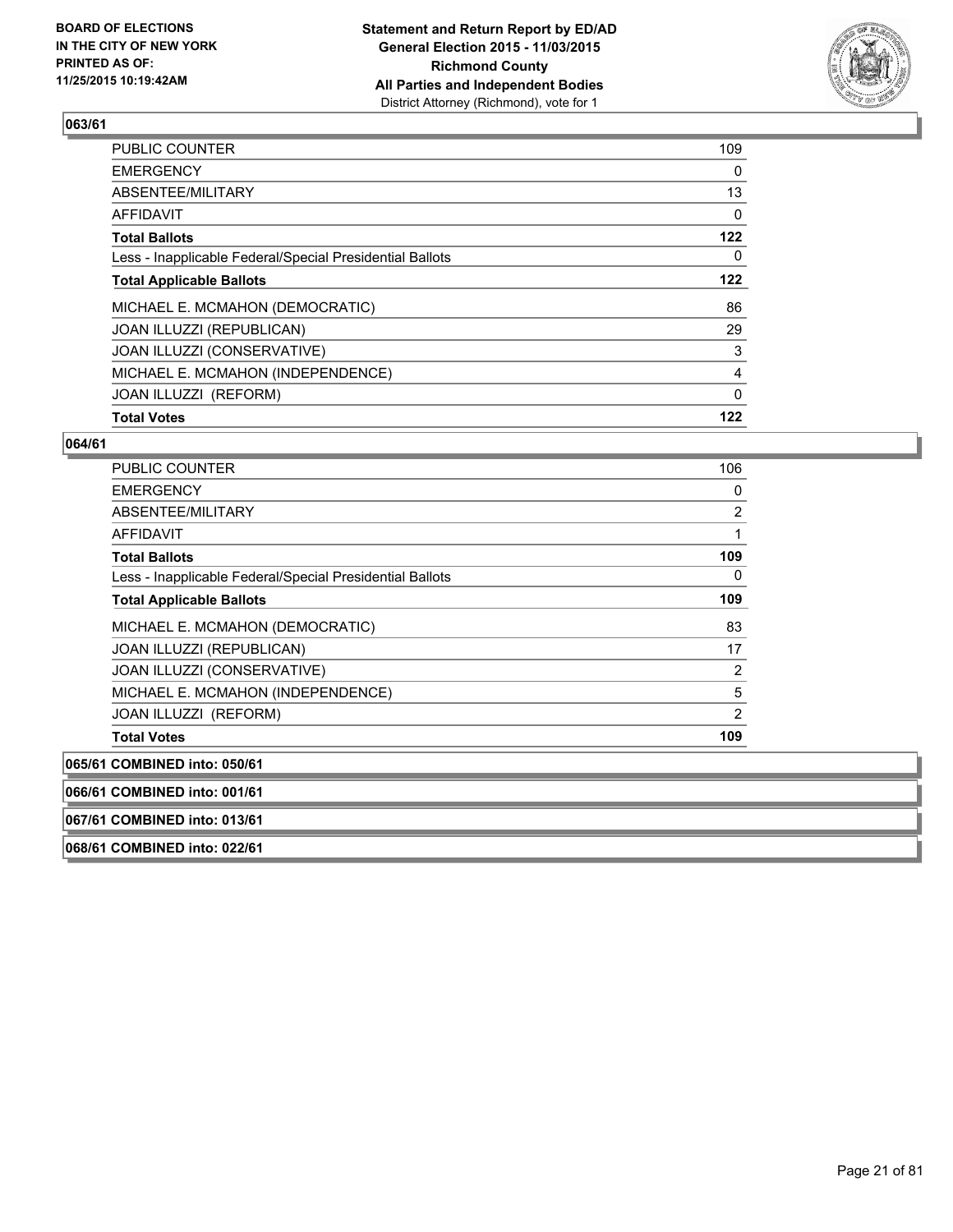

| <b>PUBLIC COUNTER</b>                                    | 161            |
|----------------------------------------------------------|----------------|
| <b>EMERGENCY</b>                                         | 0              |
| ABSENTEE/MILITARY                                        | 10             |
| AFFIDAVIT                                                | 2              |
| <b>Total Ballots</b>                                     | 173            |
| Less - Inapplicable Federal/Special Presidential Ballots | 0              |
| <b>Total Applicable Ballots</b>                          | 173            |
| MICHAEL E. MCMAHON (DEMOCRATIC)                          | 57             |
| JOAN ILLUZZI (REPUBLICAN)                                | 88             |
| <b>JOAN ILLUZZI (CONSERVATIVE)</b>                       | 17             |
| MICHAEL E. MCMAHON (INDEPENDENCE)                        | 8              |
| JOAN ILLUZZI (REFORM)                                    | $\overline{2}$ |
| UNATTRIBUTABLE WRITE-IN (WRITE-IN)                       |                |
| <b>Total Votes</b>                                       | 173            |

#### **002/62**

| PUBLIC COUNTER                                           | 342 |
|----------------------------------------------------------|-----|
| <b>EMERGENCY</b>                                         | 0   |
| ABSENTEE/MILITARY                                        | 15  |
| AFFIDAVIT                                                | 0   |
| <b>Total Ballots</b>                                     | 357 |
| Less - Inapplicable Federal/Special Presidential Ballots | 0   |
| <b>Total Applicable Ballots</b>                          | 357 |
| MICHAEL E. MCMAHON (DEMOCRATIC)                          | 107 |
| JOAN ILLUZZI (REPUBLICAN)                                | 162 |
| JOAN ILLUZZI (CONSERVATIVE)                              | 61  |
| MICHAEL E. MCMAHON (INDEPENDENCE)                        | 19  |
| JOAN ILLUZZI (REFORM)                                    | 8   |
| <b>Total Votes</b>                                       | 357 |

| <b>PUBLIC COUNTER</b>                                    | 249 |
|----------------------------------------------------------|-----|
| <b>EMERGENCY</b>                                         | 0   |
| ABSENTEE/MILITARY                                        | 8   |
| <b>AFFIDAVIT</b>                                         | 0   |
| <b>Total Ballots</b>                                     | 257 |
| Less - Inapplicable Federal/Special Presidential Ballots | 0   |
| <b>Total Applicable Ballots</b>                          | 257 |
| MICHAEL E. MCMAHON (DEMOCRATIC)                          | 73  |
| JOAN ILLUZZI (REPUBLICAN)                                | 135 |
| JOAN ILLUZZI (CONSERVATIVE)                              | 31  |
| MICHAEL E. MCMAHON (INDEPENDENCE)                        | 14  |
| JOAN ILLUZZI (REFORM)                                    | 3   |
| <b>Total Votes</b>                                       | 256 |
| Unrecorded                                               |     |
| 004/62 COMBINED into: 002/62                             |     |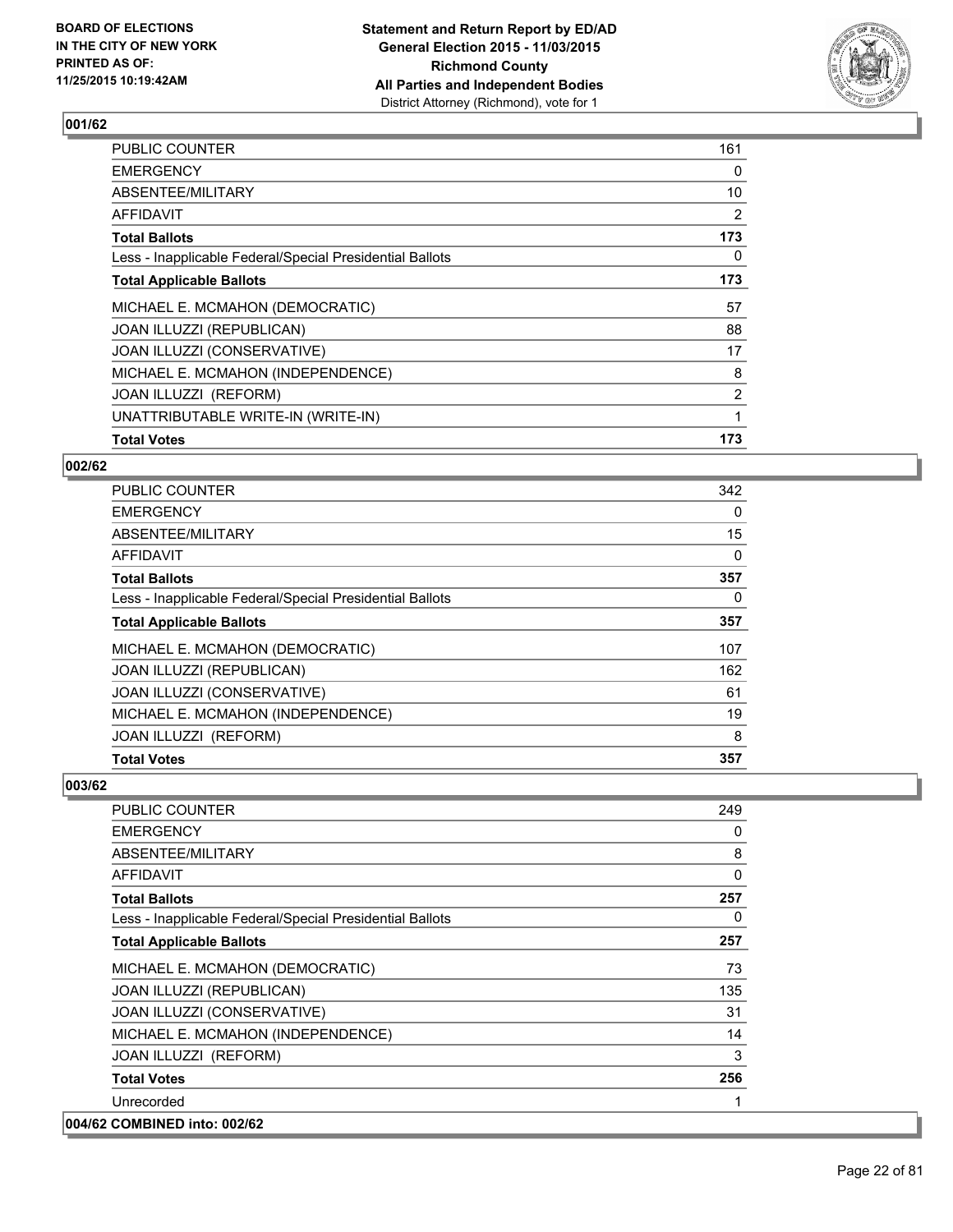

| <b>Total Votes</b>                                       | 157 |
|----------------------------------------------------------|-----|
| JOAN ILLUZZI (REFORM)                                    | 5   |
| MICHAEL E. MCMAHON (INDEPENDENCE)                        | 12  |
| JOAN ILLUZZI (CONSERVATIVE)                              | 20  |
| JOAN ILLUZZI (REPUBLICAN)                                | 85  |
| MICHAEL E. MCMAHON (DEMOCRATIC)                          | 35  |
| <b>Total Applicable Ballots</b>                          | 157 |
| Less - Inapplicable Federal/Special Presidential Ballots | 0   |
| <b>Total Ballots</b>                                     | 157 |
| <b>AFFIDAVIT</b>                                         |     |
| ABSENTEE/MILITARY                                        | 5   |
| <b>EMERGENCY</b>                                         | 0   |
| PUBLIC COUNTER                                           | 151 |

#### **006/62**

| PUBLIC COUNTER                                           | 188      |
|----------------------------------------------------------|----------|
| <b>EMERGENCY</b>                                         | 0        |
| ABSENTEE/MILITARY                                        | 4        |
| AFFIDAVIT                                                | $\Omega$ |
| <b>Total Ballots</b>                                     | 192      |
| Less - Inapplicable Federal/Special Presidential Ballots | 0        |
| <b>Total Applicable Ballots</b>                          | 192      |
| MICHAEL E. MCMAHON (DEMOCRATIC)                          | 62       |
| JOAN ILLUZZI (REPUBLICAN)                                | 85       |
| JOAN ILLUZZI (CONSERVATIVE)                              | 24       |
| MICHAEL E. MCMAHON (INDEPENDENCE)                        | 15       |
| JOAN ILLUZZI (REFORM)                                    | 5        |
| <b>Total Votes</b>                                       | 191      |
| Unrecorded                                               | 1        |

| <b>PUBLIC COUNTER</b>                                    | 190 |
|----------------------------------------------------------|-----|
| <b>EMERGENCY</b>                                         | 0   |
| ABSENTEE/MILITARY                                        | 6   |
| AFFIDAVIT                                                | 0   |
| <b>Total Ballots</b>                                     | 196 |
| Less - Inapplicable Federal/Special Presidential Ballots | 0   |
| <b>Total Applicable Ballots</b>                          | 196 |
| MICHAEL E. MCMAHON (DEMOCRATIC)                          | 72  |
| JOAN ILLUZZI (REPUBLICAN)                                | 72  |
| JOAN ILLUZZI (CONSERVATIVE)                              | 35  |
| MICHAEL E. MCMAHON (INDEPENDENCE)                        | 15  |
| JOAN ILLUZZI (REFORM)                                    | 0   |
| MARK LEVIN (WRITE-IN)                                    | 1   |
| <b>Total Votes</b>                                       | 195 |
| Unrecorded                                               | 1   |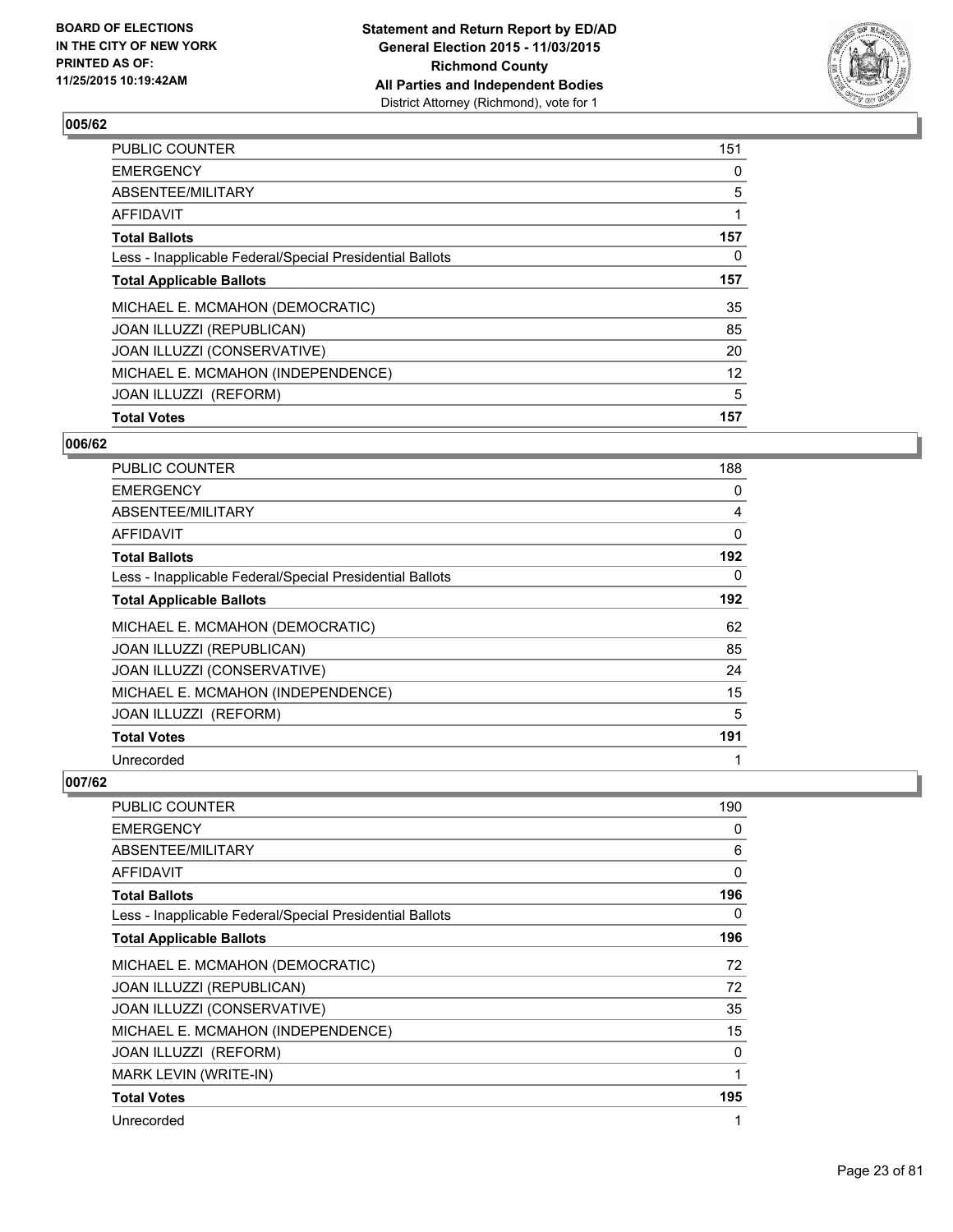

| PUBLIC COUNTER                                           | 184               |
|----------------------------------------------------------|-------------------|
| <b>EMERGENCY</b>                                         | 0                 |
| ABSENTEE/MILITARY                                        |                   |
| <b>AFFIDAVIT</b>                                         | 0                 |
| <b>Total Ballots</b>                                     | 185               |
| Less - Inapplicable Federal/Special Presidential Ballots | 0                 |
| <b>Total Applicable Ballots</b>                          | 185               |
| MICHAEL E. MCMAHON (DEMOCRATIC)                          | 56                |
| <b>JOAN ILLUZZI (REPUBLICAN)</b>                         | 88                |
| JOAN ILLUZZI (CONSERVATIVE)                              | 27                |
| MICHAEL E. MCMAHON (INDEPENDENCE)                        | $12 \overline{ }$ |
| JOAN ILLUZZI (REFORM)                                    | 1                 |
| <b>Total Votes</b>                                       | 184               |
| Unrecorded                                               | 1                 |

## **009/62**

| PUBLIC COUNTER                                           | 122      |
|----------------------------------------------------------|----------|
| <b>EMERGENCY</b>                                         | 0        |
| ABSENTEE/MILITARY                                        | 3        |
| AFFIDAVIT                                                | 2        |
| <b>Total Ballots</b>                                     | 127      |
| Less - Inapplicable Federal/Special Presidential Ballots | 0        |
| <b>Total Applicable Ballots</b>                          | 127      |
| MICHAEL E. MCMAHON (DEMOCRATIC)                          | 50       |
| JOAN ILLUZZI (REPUBLICAN)                                | 60       |
| JOAN ILLUZZI (CONSERVATIVE)                              | 13       |
| MICHAEL E. MCMAHON (INDEPENDENCE)                        | 4        |
| JOAN ILLUZZI (REFORM)                                    | $\Omega$ |
| <b>Total Votes</b>                                       | 127      |

#### **010/62 COMBINED into: 003/62**

| <b>PUBLIC COUNTER</b>                                    | 172 |
|----------------------------------------------------------|-----|
| <b>EMERGENCY</b>                                         | 0   |
| ABSENTEE/MILITARY                                        | 12  |
| AFFIDAVIT                                                | 0   |
| <b>Total Ballots</b>                                     | 184 |
| Less - Inapplicable Federal/Special Presidential Ballots | 0   |
| <b>Total Applicable Ballots</b>                          | 184 |
| MICHAEL E. MCMAHON (DEMOCRATIC)                          | 72  |
| <b>JOAN ILLUZZI (REPUBLICAN)</b>                         | 72  |
| JOAN ILLUZZI (CONSERVATIVE)                              | 24  |
| MICHAEL E. MCMAHON (INDEPENDENCE)                        | 16  |
| JOAN ILLUZZI (REFORM)                                    | 0   |
| <b>Total Votes</b>                                       | 184 |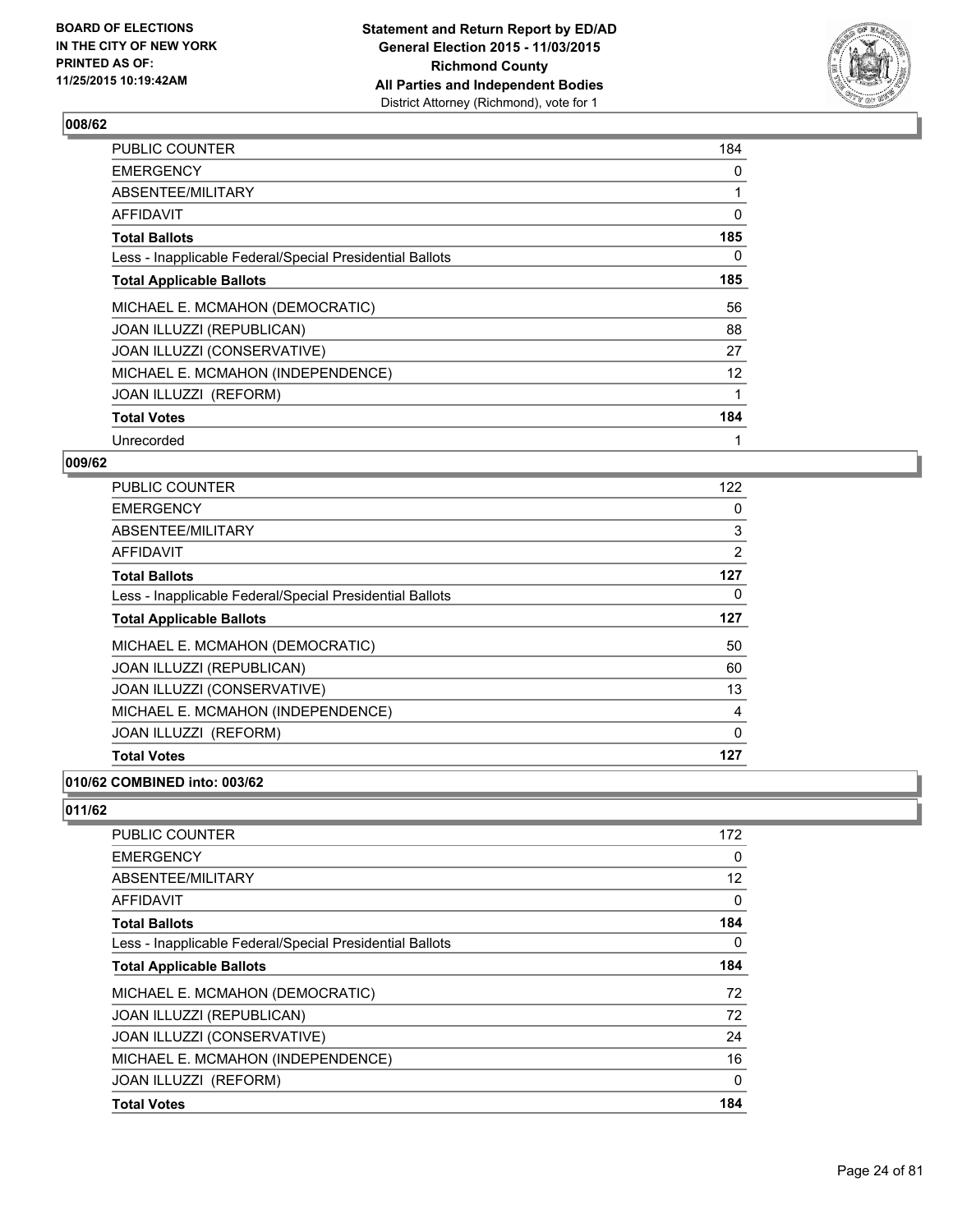

| <b>Total Votes</b>                                       | 98             |
|----------------------------------------------------------|----------------|
|                                                          |                |
| JOAN ILLUZZI (REFORM)                                    | $\overline{2}$ |
| MICHAEL E. MCMAHON (INDEPENDENCE)                        | 5              |
| JOAN ILLUZZI (CONSERVATIVE)                              | 7              |
| JOAN ILLUZZI (REPUBLICAN)                                | 44             |
| MICHAEL E. MCMAHON (DEMOCRATIC)                          | 40             |
| <b>Total Applicable Ballots</b>                          | 98             |
| Less - Inapplicable Federal/Special Presidential Ballots | 0              |
| <b>Total Ballots</b>                                     | 98             |
| <b>AFFIDAVIT</b>                                         |                |
| ABSENTEE/MILITARY                                        | 4              |
| <b>EMERGENCY</b>                                         | 0              |
| PUBLIC COUNTER                                           | 93             |

## **013/62**

| PUBLIC COUNTER                                           | 116 |
|----------------------------------------------------------|-----|
| <b>EMERGENCY</b>                                         | 0   |
| ABSENTEE/MILITARY                                        | 7   |
| AFFIDAVIT                                                |     |
| <b>Total Ballots</b>                                     | 124 |
| Less - Inapplicable Federal/Special Presidential Ballots | 0   |
| <b>Total Applicable Ballots</b>                          | 124 |
| MICHAEL E. MCMAHON (DEMOCRATIC)                          | 48  |
| JOAN ILLUZZI (REPUBLICAN)                                | 55  |
| JOAN ILLUZZI (CONSERVATIVE)                              | 11  |
| MICHAEL E. MCMAHON (INDEPENDENCE)                        | 7   |
| JOAN ILLUZZI (REFORM)                                    | 2   |
| <b>Total Votes</b>                                       | 123 |
| Unrecorded                                               |     |

| PUBLIC COUNTER                                           | 92 |
|----------------------------------------------------------|----|
| <b>EMERGENCY</b>                                         | 0  |
| ABSENTEE/MILITARY                                        | 3  |
| AFFIDAVIT                                                | 1  |
| <b>Total Ballots</b>                                     | 96 |
| Less - Inapplicable Federal/Special Presidential Ballots | 0  |
| <b>Total Applicable Ballots</b>                          | 96 |
| MICHAEL E. MCMAHON (DEMOCRATIC)                          | 32 |
| JOAN ILLUZZI (REPUBLICAN)                                | 48 |
| JOAN ILLUZZI (CONSERVATIVE)                              | 10 |
| MICHAEL E. MCMAHON (INDEPENDENCE)                        | 5  |
| JOAN ILLUZZI (REFORM)                                    | 0  |
| ALYSSA D'AGOSTO (WRITE-IN)                               | 1  |
| <b>Total Votes</b>                                       | 96 |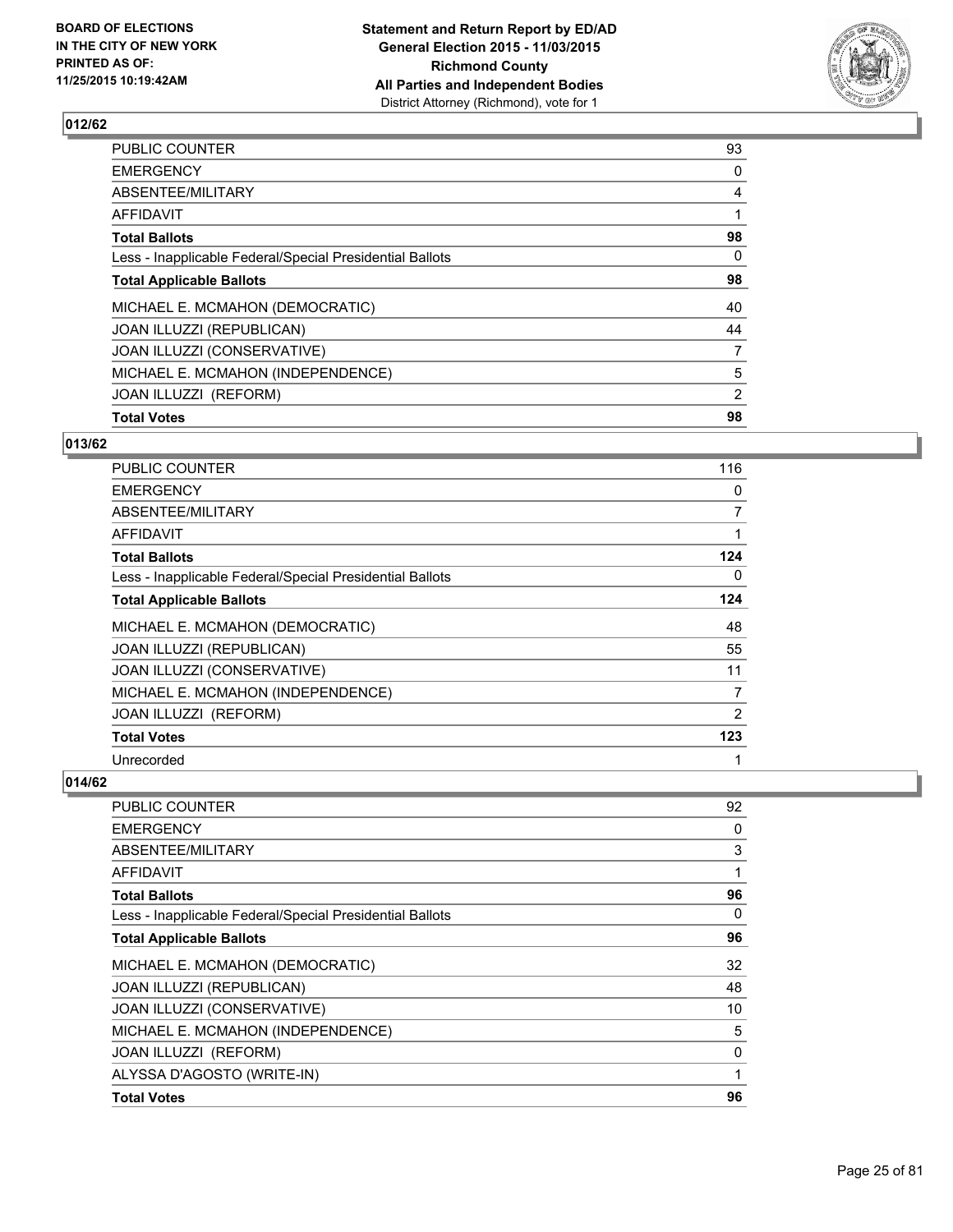

| PUBLIC COUNTER                                           | 126 |
|----------------------------------------------------------|-----|
| <b>EMERGENCY</b>                                         | 0   |
| ABSENTEE/MILITARY                                        | 3   |
| AFFIDAVIT                                                | 1   |
| <b>Total Ballots</b>                                     | 130 |
| Less - Inapplicable Federal/Special Presidential Ballots | 0   |
| <b>Total Applicable Ballots</b>                          | 130 |
| MICHAEL E. MCMAHON (DEMOCRATIC)                          | 43  |
| <b>JOAN ILLUZZI (REPUBLICAN)</b>                         | 62  |
| JOAN ILLUZZI (CONSERVATIVE)                              | 15  |
| MICHAEL E. MCMAHON (INDEPENDENCE)                        | 7   |
| JOAN ILLUZZI (REFORM)                                    | 1   |
| <b>Total Votes</b>                                       | 128 |
| Unrecorded                                               | 2   |

## **016/62**

| <b>Total Votes</b>                                       | 101 |
|----------------------------------------------------------|-----|
| JOAN ILLUZZI (REFORM)                                    | 1   |
| MICHAEL E. MCMAHON (INDEPENDENCE)                        | 3   |
| JOAN ILLUZZI (CONSERVATIVE)                              | 18  |
| JOAN ILLUZZI (REPUBLICAN)                                | 31  |
| MICHAEL E. MCMAHON (DEMOCRATIC)                          | 48  |
| <b>Total Applicable Ballots</b>                          | 101 |
| Less - Inapplicable Federal/Special Presidential Ballots | 0   |
| <b>Total Ballots</b>                                     | 101 |
| <b>AFFIDAVIT</b>                                         | 0   |
| ABSENTEE/MILITARY                                        | 4   |
| <b>EMERGENCY</b>                                         | 0   |
| PUBLIC COUNTER                                           | 97  |

| <b>Total Votes</b>                                       | 116      |
|----------------------------------------------------------|----------|
| JOAN ILLUZZI (REFORM)                                    | 0        |
| MICHAEL E. MCMAHON (INDEPENDENCE)                        | 5        |
| JOAN ILLUZZI (CONSERVATIVE)                              | 11       |
| JOAN ILLUZZI (REPUBLICAN)                                | 50       |
| MICHAEL E. MCMAHON (DEMOCRATIC)                          | 50       |
| <b>Total Applicable Ballots</b>                          | 116      |
| Less - Inapplicable Federal/Special Presidential Ballots | $\Omega$ |
| <b>Total Ballots</b>                                     | 116      |
| AFFIDAVIT                                                | 3        |
| ABSENTEE/MILITARY                                        | 3        |
| <b>EMERGENCY</b>                                         | 0        |
| PUBLIC COUNTER                                           | 110      |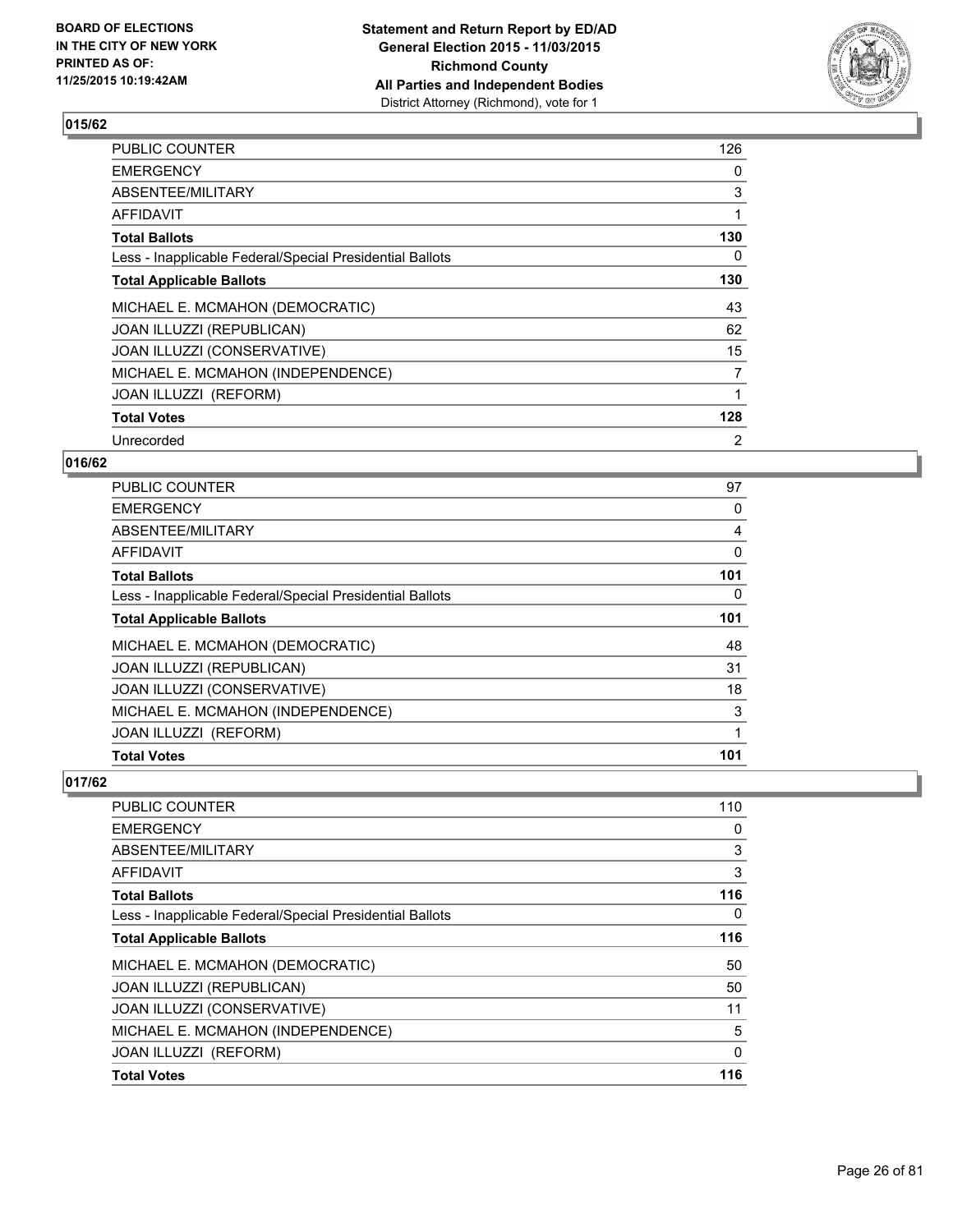

| <b>Total Votes</b>                                       |                |
|----------------------------------------------------------|----------------|
|                                                          | 119            |
| JOAN ILLUZZI (REFORM)                                    | $\overline{2}$ |
| MICHAEL E. MCMAHON (INDEPENDENCE)                        | 8              |
| JOAN ILLUZZI (CONSERVATIVE)                              | 10             |
| JOAN ILLUZZI (REPUBLICAN)                                | 59             |
| MICHAEL E. MCMAHON (DEMOCRATIC)                          | 40             |
| <b>Total Applicable Ballots</b>                          | 119            |
| Less - Inapplicable Federal/Special Presidential Ballots | 0              |
| <b>Total Ballots</b>                                     | 119            |
| <b>AFFIDAVIT</b>                                         | 0              |
| ABSENTEE/MILITARY                                        | $\overline{2}$ |
| <b>EMERGENCY</b>                                         | 0              |
| PUBLIC COUNTER                                           | 117            |

#### **019/62**

| PUBLIC COUNTER                                           | 142 |
|----------------------------------------------------------|-----|
| <b>EMERGENCY</b>                                         | 0   |
| ABSENTEE/MILITARY                                        | 6   |
| AFFIDAVIT                                                | 1   |
| <b>Total Ballots</b>                                     | 149 |
| Less - Inapplicable Federal/Special Presidential Ballots | 0   |
| <b>Total Applicable Ballots</b>                          | 149 |
| MICHAEL E. MCMAHON (DEMOCRATIC)                          | 36  |
| JOAN ILLUZZI (REPUBLICAN)                                | 73  |
| JOAN ILLUZZI (CONSERVATIVE)                              | 28  |
| MICHAEL E. MCMAHON (INDEPENDENCE)                        | 7   |
| JOAN ILLUZZI (REFORM)                                    | 3   |
| UNATTRIBUTABLE WRITE-IN (WRITE-IN)                       | 1   |
| <b>Total Votes</b>                                       | 148 |
| Unrecorded                                               | 1   |

| 021/62 COMBINED into: 023/62                             |          |
|----------------------------------------------------------|----------|
| <b>Total Votes</b>                                       | 137      |
| JOAN ILLUZZI (REFORM)                                    | $\Omega$ |
| MICHAEL E. MCMAHON (INDEPENDENCE)                        | 10       |
| JOAN ILLUZZI (CONSERVATIVE)                              | 20       |
| JOAN ILLUZZI (REPUBLICAN)                                | 53       |
| MICHAEL E. MCMAHON (DEMOCRATIC)                          | 54       |
| <b>Total Applicable Ballots</b>                          | 137      |
| Less - Inapplicable Federal/Special Presidential Ballots | 0        |
| <b>Total Ballots</b>                                     | 137      |
| <b>AFFIDAVIT</b>                                         | 1        |
| ABSENTEE/MILITARY                                        | 8        |
| <b>EMERGENCY</b>                                         | 0        |
| <b>PUBLIC COUNTER</b>                                    | 128      |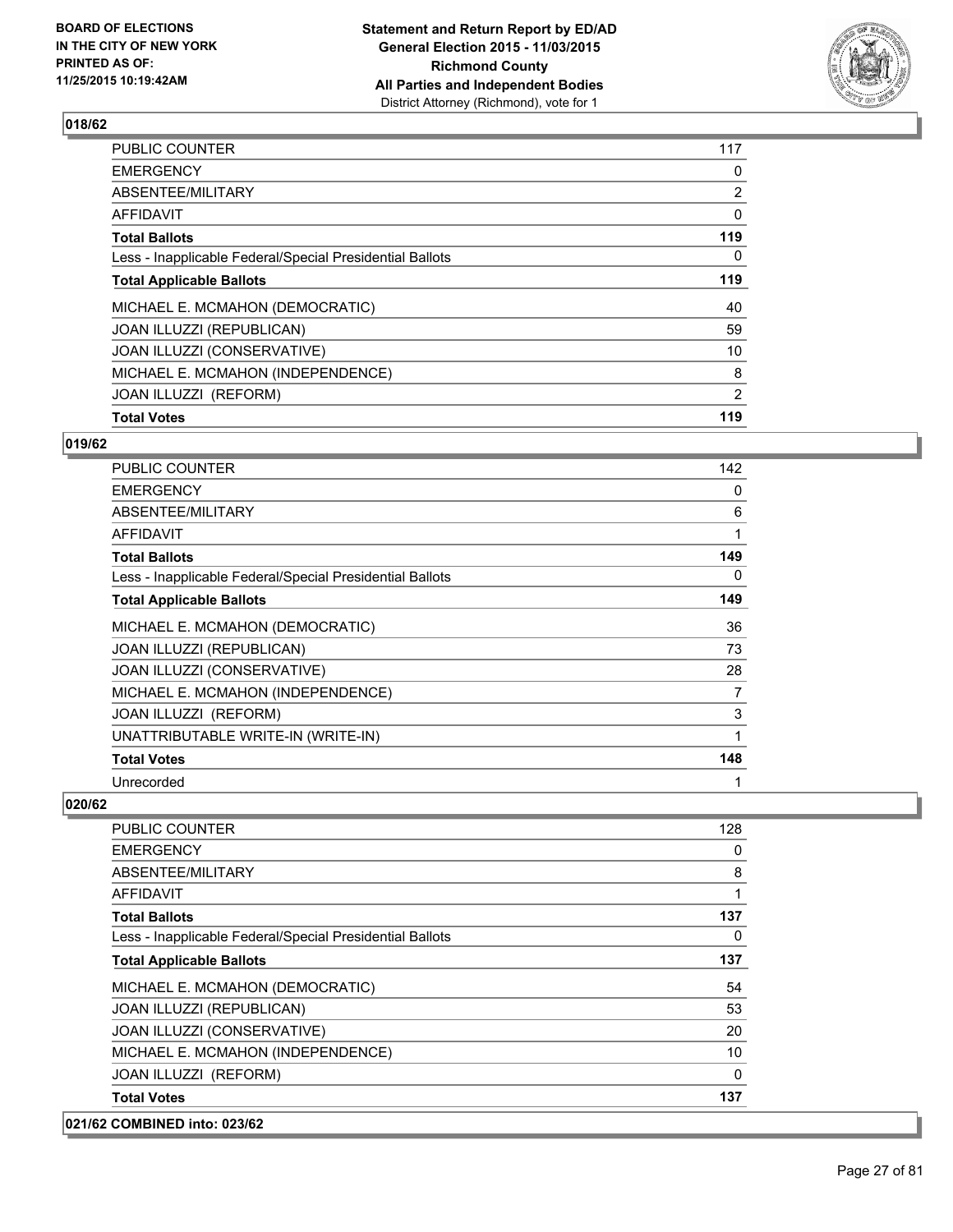

| <b>Total Votes</b>                                       | 127            |
|----------------------------------------------------------|----------------|
| JOAN ILLUZZI (REFORM)                                    | $\overline{2}$ |
| MICHAEL E. MCMAHON (INDEPENDENCE)                        | 9              |
| JOAN ILLUZZI (CONSERVATIVE)                              | 16             |
| <b>JOAN ILLUZZI (REPUBLICAN)</b>                         | 56             |
| MICHAEL E. MCMAHON (DEMOCRATIC)                          | 44             |
| <b>Total Applicable Ballots</b>                          | 127            |
| Less - Inapplicable Federal/Special Presidential Ballots | 0              |
| <b>Total Ballots</b>                                     | 127            |
| <b>AFFIDAVIT</b>                                         | 3              |
| ABSENTEE/MILITARY                                        | 5              |
| <b>EMERGENCY</b>                                         | 0              |
| <b>PUBLIC COUNTER</b>                                    | 119            |

#### **023/62**

| PUBLIC COUNTER                                           | 295            |
|----------------------------------------------------------|----------------|
| <b>EMERGENCY</b>                                         | 0              |
| ABSENTEE/MILITARY                                        | 14             |
| AFFIDAVIT                                                | 1              |
| <b>Total Ballots</b>                                     | 310            |
| Less - Inapplicable Federal/Special Presidential Ballots | 0              |
| <b>Total Applicable Ballots</b>                          | 310            |
| MICHAEL E. MCMAHON (DEMOCRATIC)                          | 84             |
| JOAN ILLUZZI (REPUBLICAN)                                | 135            |
| JOAN ILLUZZI (CONSERVATIVE)                              | 65             |
| MICHAEL E. MCMAHON (INDEPENDENCE)                        | 23             |
| JOAN ILLUZZI (REFORM)                                    | $\overline{2}$ |
| <b>Total Votes</b>                                       | 309            |
| Unrecorded                                               | 1              |

| PUBLIC COUNTER                                           | 88 |
|----------------------------------------------------------|----|
| <b>EMERGENCY</b>                                         | 0  |
| ABSENTEE/MILITARY                                        | 4  |
| AFFIDAVIT                                                | 0  |
| <b>Total Ballots</b>                                     | 92 |
| Less - Inapplicable Federal/Special Presidential Ballots | 0  |
| <b>Total Applicable Ballots</b>                          | 92 |
| MICHAEL E. MCMAHON (DEMOCRATIC)                          | 31 |
| JOAN ILLUZZI (REPUBLICAN)                                | 38 |
| JOAN ILLUZZI (CONSERVATIVE)                              | 13 |
| MICHAEL E. MCMAHON (INDEPENDENCE)                        | 7  |
| <b>JOAN ILLUZZI (REFORM)</b>                             |    |
| UNATTRIBUTABLE WRITE-IN (WRITE-IN)                       | 1  |
| <b>Total Votes</b>                                       | 91 |
| Unrecorded                                               | 1  |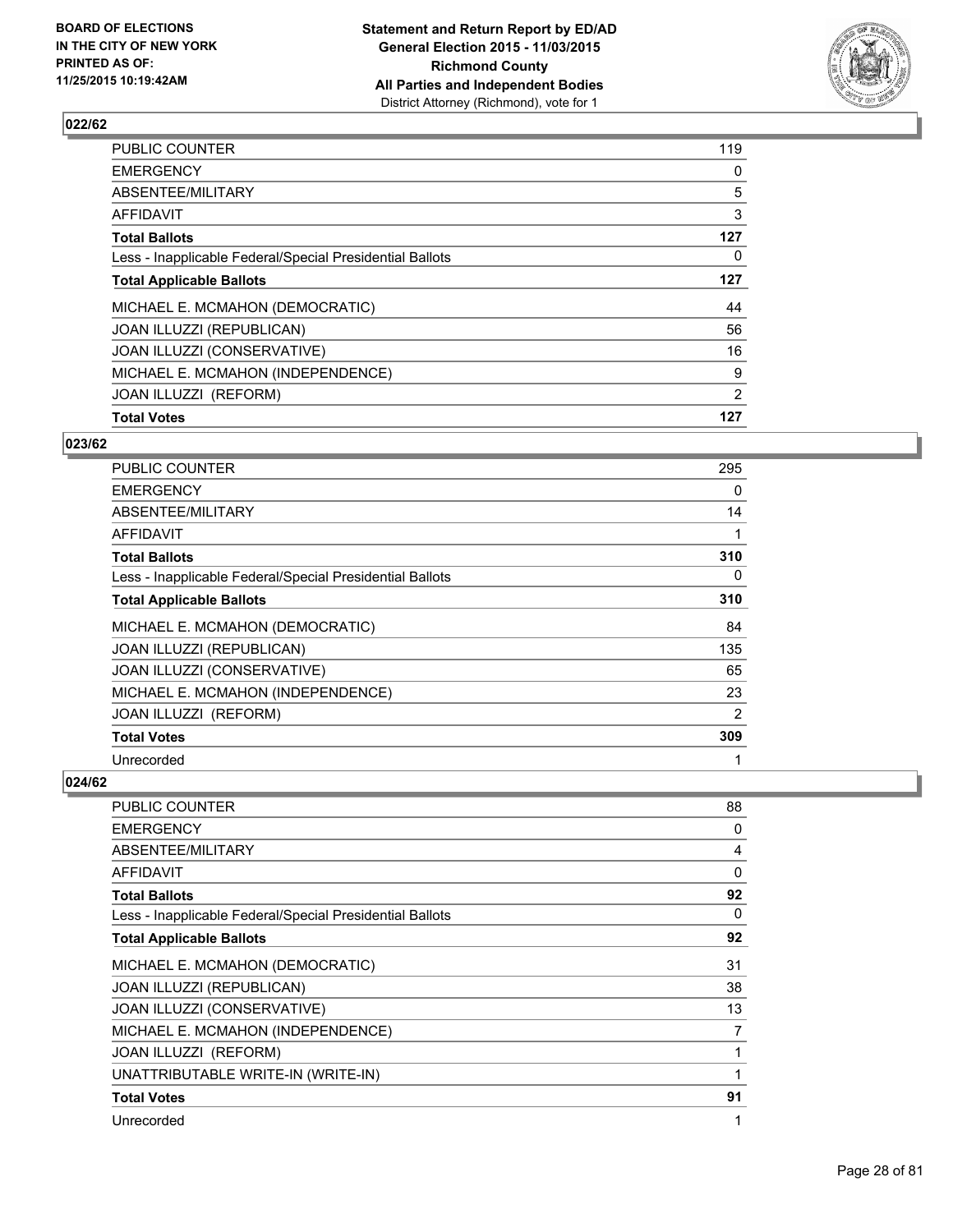

| PUBLIC COUNTER                                           | 132            |
|----------------------------------------------------------|----------------|
| <b>EMERGENCY</b>                                         | 0              |
| ABSENTEE/MILITARY                                        | 5              |
| AFFIDAVIT                                                | 0              |
| <b>Total Ballots</b>                                     | 137            |
| Less - Inapplicable Federal/Special Presidential Ballots | 0              |
| <b>Total Applicable Ballots</b>                          | 137            |
| MICHAEL E. MCMAHON (DEMOCRATIC)                          | 34             |
| JOAN ILLUZZI (REPUBLICAN)                                | 75             |
| JOAN ILLUZZI (CONSERVATIVE)                              | 20             |
| MICHAEL E. MCMAHON (INDEPENDENCE)                        | $\overline{7}$ |
| JOAN ILLUZZI (REFORM)                                    | 0              |
| <b>Total Votes</b>                                       | 136            |
| Unrecorded                                               | 1              |

## **026/62**

| <b>PUBLIC COUNTER</b>                                    | 143 |
|----------------------------------------------------------|-----|
| <b>EMERGENCY</b>                                         | 0   |
| ABSENTEE/MILITARY                                        | 8   |
| AFFIDAVIT                                                | 0   |
| <b>Total Ballots</b>                                     | 151 |
| Less - Inapplicable Federal/Special Presidential Ballots | 0   |
| <b>Total Applicable Ballots</b>                          | 151 |
| MICHAEL E. MCMAHON (DEMOCRATIC)                          | 67  |
| JOAN ILLUZZI (REPUBLICAN)                                | 51  |
| JOAN ILLUZZI (CONSERVATIVE)                              | 22  |
| MICHAEL E. MCMAHON (INDEPENDENCE)                        | 8   |
| JOAN ILLUZZI (REFORM)                                    | 2   |
| <b>Total Votes</b>                                       | 150 |
| Unrecorded                                               | 1   |

| <b>PUBLIC COUNTER</b>                                    | 127 |
|----------------------------------------------------------|-----|
| <b>EMERGENCY</b>                                         | 0   |
| ABSENTEE/MILITARY                                        | 6   |
| AFFIDAVIT                                                |     |
| <b>Total Ballots</b>                                     | 134 |
| Less - Inapplicable Federal/Special Presidential Ballots | 0   |
| <b>Total Applicable Ballots</b>                          | 134 |
| MICHAEL E. MCMAHON (DEMOCRATIC)                          | 51  |
| JOAN ILLUZZI (REPUBLICAN)                                | 49  |
| JOAN ILLUZZI (CONSERVATIVE)                              | 22  |
| MICHAEL E. MCMAHON (INDEPENDENCE)                        | 12  |
| JOAN ILLUZZI (REFORM)                                    | 0   |
| <b>Total Votes</b>                                       | 134 |
|                                                          |     |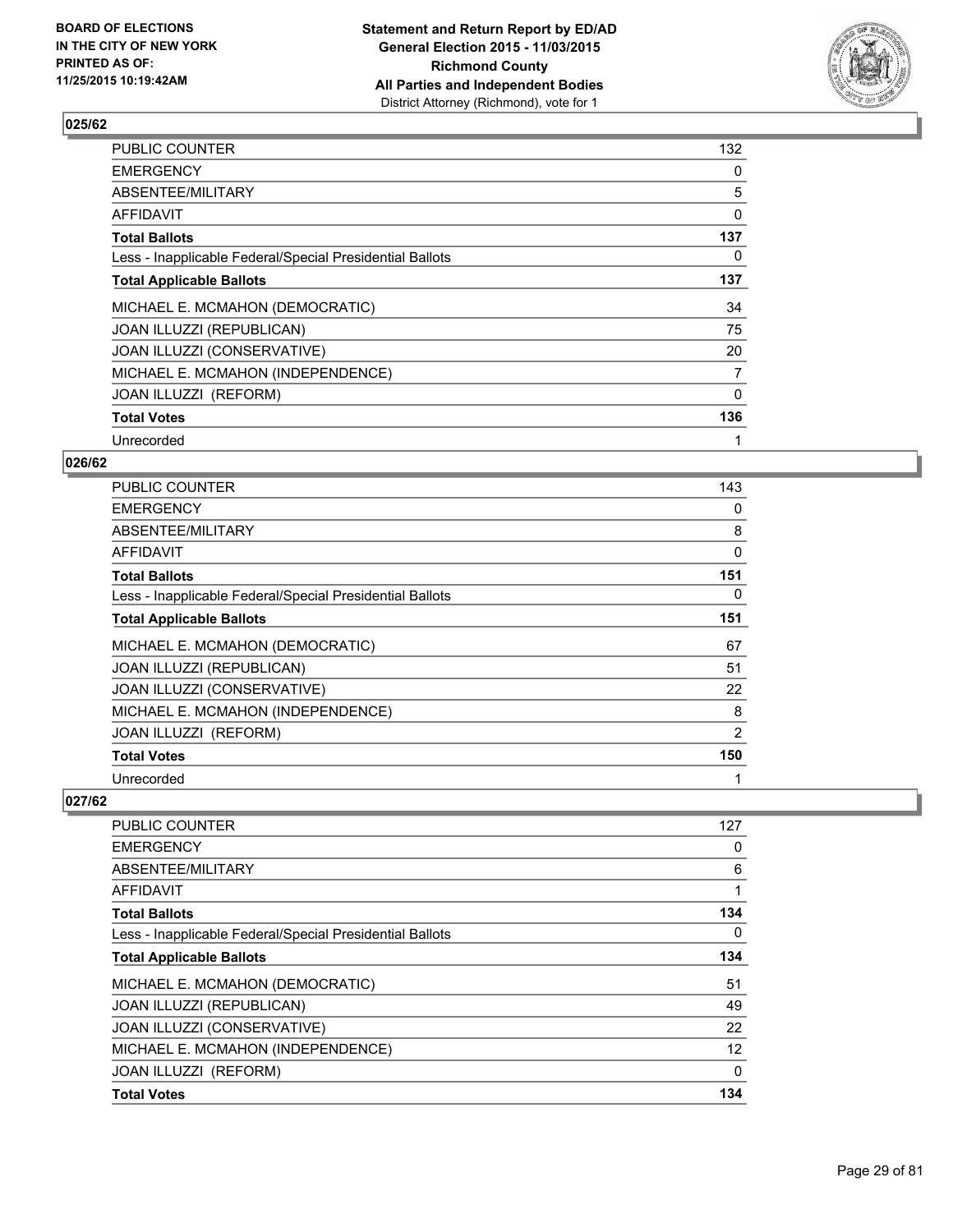

| <b>Total Votes</b>                                       | 149            |
|----------------------------------------------------------|----------------|
|                                                          |                |
| JOAN ILLUZZI (REFORM)                                    | 3              |
| MICHAEL E. MCMAHON (INDEPENDENCE)                        | $\overline{7}$ |
| JOAN ILLUZZI (CONSERVATIVE)                              | 19             |
| <b>JOAN ILLUZZI (REPUBLICAN)</b>                         | 64             |
| MICHAEL E. MCMAHON (DEMOCRATIC)                          | 56             |
| <b>Total Applicable Ballots</b>                          | 149            |
| Less - Inapplicable Federal/Special Presidential Ballots | 0              |
| <b>Total Ballots</b>                                     | 149            |
| <b>AFFIDAVIT</b>                                         |                |
| ABSENTEE/MILITARY                                        | 3              |
| <b>EMERGENCY</b>                                         | 0              |
| <b>PUBLIC COUNTER</b>                                    | 145            |

#### **029/62**

| <b>Total Votes</b>                                       | 72             |
|----------------------------------------------------------|----------------|
| JOAN ILLUZZI (REFORM)                                    | $\overline{2}$ |
| MICHAEL E. MCMAHON (INDEPENDENCE)                        | $\overline{2}$ |
| JOAN ILLUZZI (CONSERVATIVE)                              | 12             |
| <b>JOAN ILLUZZI (REPUBLICAN)</b>                         | 39             |
| MICHAEL E. MCMAHON (DEMOCRATIC)                          | 17             |
| <b>Total Applicable Ballots</b>                          | 72             |
| Less - Inapplicable Federal/Special Presidential Ballots | 0              |
| <b>Total Ballots</b>                                     | 72             |
| AFFIDAVIT                                                | 0              |
| ABSENTEE/MILITARY                                        | 4              |
| <b>EMERGENCY</b>                                         | 0              |
| <b>PUBLIC COUNTER</b>                                    | 68             |

| PUBLIC COUNTER                                           | 175      |
|----------------------------------------------------------|----------|
| <b>EMERGENCY</b>                                         | 0        |
| ABSENTEE/MILITARY                                        | 4        |
| <b>AFFIDAVIT</b>                                         | $\Omega$ |
| <b>Total Ballots</b>                                     | 179      |
| Less - Inapplicable Federal/Special Presidential Ballots | 0        |
| <b>Total Applicable Ballots</b>                          | 179      |
| MICHAEL E. MCMAHON (DEMOCRATIC)                          | 43       |
| JOAN ILLUZZI (REPUBLICAN)                                | 103      |
| JOAN ILLUZZI (CONSERVATIVE)                              | 25       |
| MICHAEL E. MCMAHON (INDEPENDENCE)                        | 6        |
| JOAN ILLUZZI (REFORM)                                    | 1        |
| <b>Total Votes</b>                                       | 178      |
| Unrecorded                                               | 1        |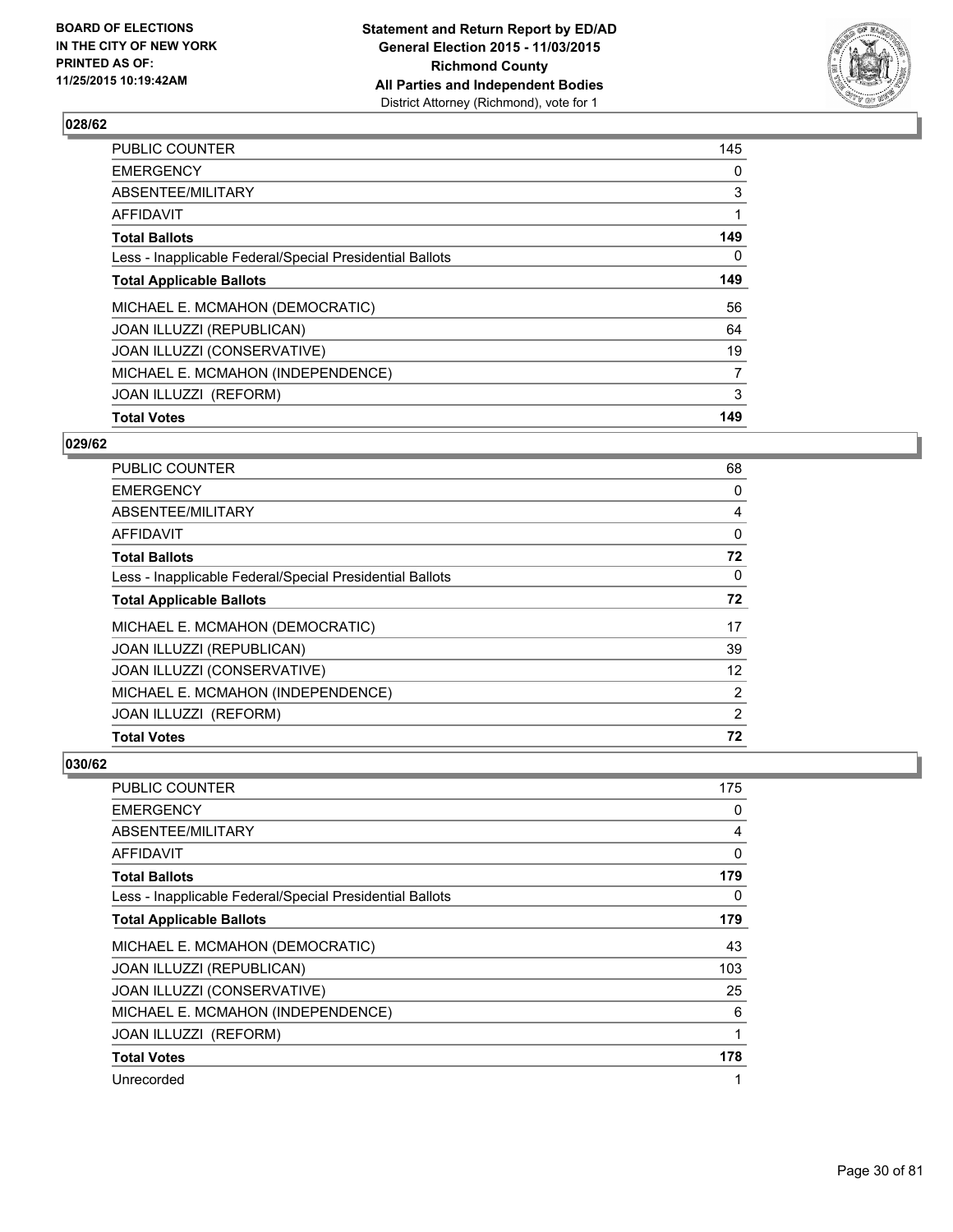

| PUBLIC COUNTER                                           | 151            |
|----------------------------------------------------------|----------------|
| <b>EMERGENCY</b>                                         | 0              |
| ABSENTEE/MILITARY                                        | $\overline{7}$ |
| AFFIDAVIT                                                | 0              |
| <b>Total Ballots</b>                                     | 158            |
| Less - Inapplicable Federal/Special Presidential Ballots | 0              |
| <b>Total Applicable Ballots</b>                          | 158            |
| MICHAEL E. MCMAHON (DEMOCRATIC)                          | 46             |
| JOAN ILLUZZI (REPUBLICAN)                                | 72             |
| JOAN ILLUZZI (CONSERVATIVE)                              | 27             |
| MICHAEL E. MCMAHON (INDEPENDENCE)                        | 10             |
| JOAN ILLUZZI (REFORM)                                    | 2              |
| <b>Total Votes</b>                                       | 157            |
| Unrecorded                                               | 1              |

## **032/62**

| <b>PUBLIC COUNTER</b>                                    | 144 |
|----------------------------------------------------------|-----|
| <b>EMERGENCY</b>                                         | 0   |
| ABSENTEE/MILITARY                                        | 6   |
| <b>AFFIDAVIT</b>                                         | 0   |
| <b>Total Ballots</b>                                     | 150 |
| Less - Inapplicable Federal/Special Presidential Ballots | 0   |
| <b>Total Applicable Ballots</b>                          | 150 |
| MICHAEL E. MCMAHON (DEMOCRATIC)                          | 36  |
| JOAN ILLUZZI (REPUBLICAN)                                | 86  |
| JOAN ILLUZZI (CONSERVATIVE)                              | 17  |
| MICHAEL E. MCMAHON (INDEPENDENCE)                        | 10  |
| JOAN ILLUZZI (REFORM)                                    | 1   |
| <b>Total Votes</b>                                       | 150 |

| <b>Total Votes</b>                                       | 195 |
|----------------------------------------------------------|-----|
| JOAN ILLUZZI (REFORM)                                    | 4   |
| MICHAEL E. MCMAHON (INDEPENDENCE)                        | 13  |
| JOAN ILLUZZI (CONSERVATIVE)                              | 27  |
| <b>JOAN ILLUZZI (REPUBLICAN)</b>                         | 91  |
| MICHAEL E. MCMAHON (DEMOCRATIC)                          | 60  |
| <b>Total Applicable Ballots</b>                          | 195 |
| Less - Inapplicable Federal/Special Presidential Ballots | 0   |
| <b>Total Ballots</b>                                     | 195 |
| AFFIDAVIT                                                | 1   |
| ABSENTEE/MILITARY                                        | 8   |
| <b>EMERGENCY</b>                                         | 0   |
| <b>PUBLIC COUNTER</b>                                    | 186 |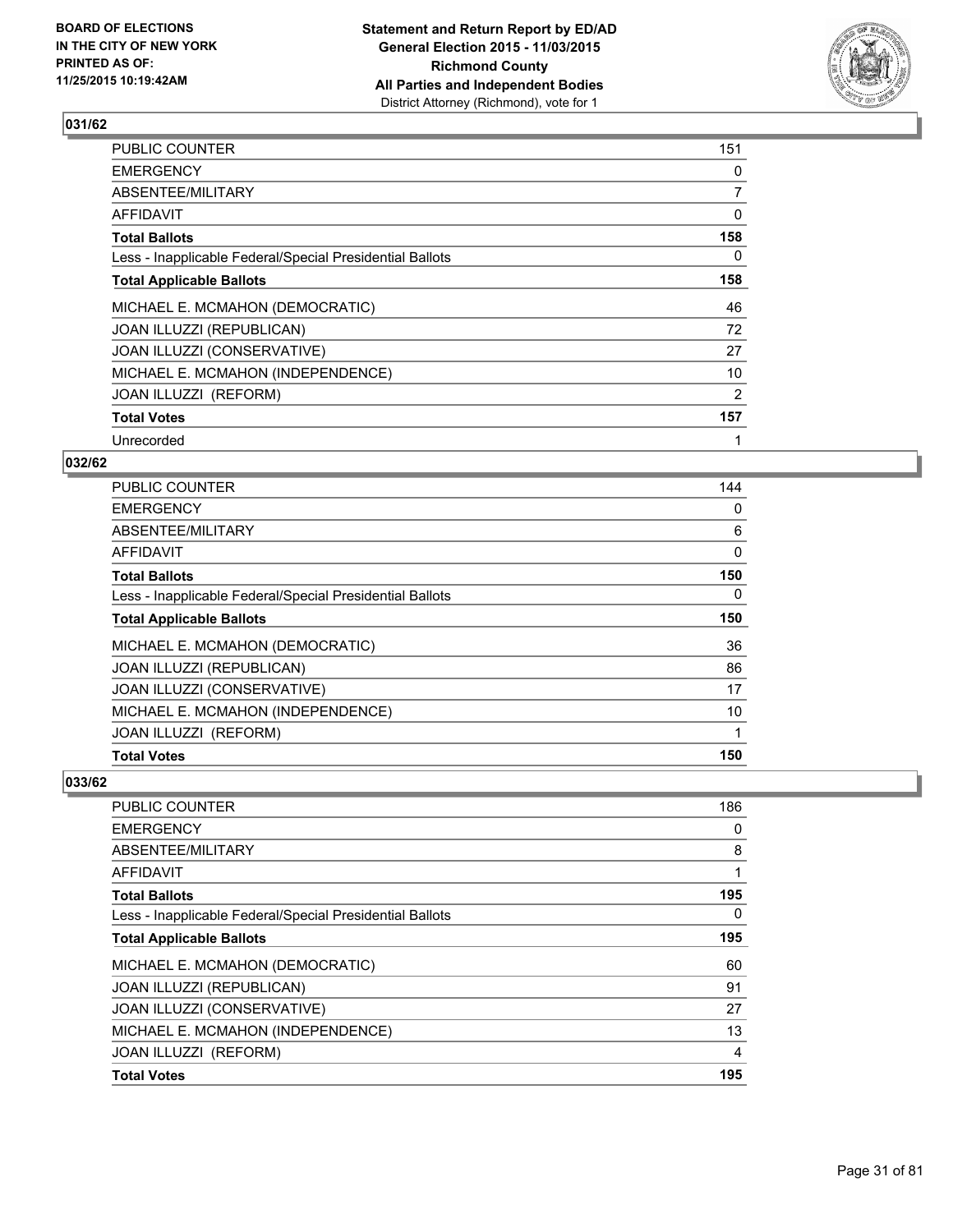

| PUBLIC COUNTER                                           | 163            |
|----------------------------------------------------------|----------------|
| <b>EMERGENCY</b>                                         | 0              |
| ABSENTEE/MILITARY                                        | 9              |
| AFFIDAVIT                                                | $\overline{2}$ |
| <b>Total Ballots</b>                                     | 174            |
| Less - Inapplicable Federal/Special Presidential Ballots | 0              |
| <b>Total Applicable Ballots</b>                          | 174            |
| MICHAEL E. MCMAHON (DEMOCRATIC)                          | 48             |
| <b>JOAN ILLUZZI (REPUBLICAN)</b>                         | 74             |
| JOAN ILLUZZI (CONSERVATIVE)                              | 39             |
| MICHAEL E. MCMAHON (INDEPENDENCE)                        | 9              |
| JOAN ILLUZZI (REFORM)                                    | 3              |
| <b>Total Votes</b>                                       | 173            |
| Unrecorded                                               | 1              |

| <b>PUBLIC COUNTER</b>                                    | 173 |
|----------------------------------------------------------|-----|
| <b>EMERGENCY</b>                                         | 0   |
| ABSENTEE/MILITARY                                        | 7   |
| <b>AFFIDAVIT</b>                                         | 0   |
| <b>Total Ballots</b>                                     | 180 |
| Less - Inapplicable Federal/Special Presidential Ballots | 0   |
| <b>Total Applicable Ballots</b>                          | 180 |
| MICHAEL E. MCMAHON (DEMOCRATIC)                          | 36  |
| <b>JOAN ILLUZZI (REPUBLICAN)</b>                         | 107 |
| JOAN ILLUZZI (CONSERVATIVE)                              | 25  |
| MICHAEL E. MCMAHON (INDEPENDENCE)                        | 7   |
| JOAN ILLUZZI (REFORM)                                    | 1   |
| UNATTRIBUTABLE WRITE-IN (WRITE-IN)                       | 2   |
| <b>Total Votes</b>                                       | 178 |
| Unrecorded                                               | 2   |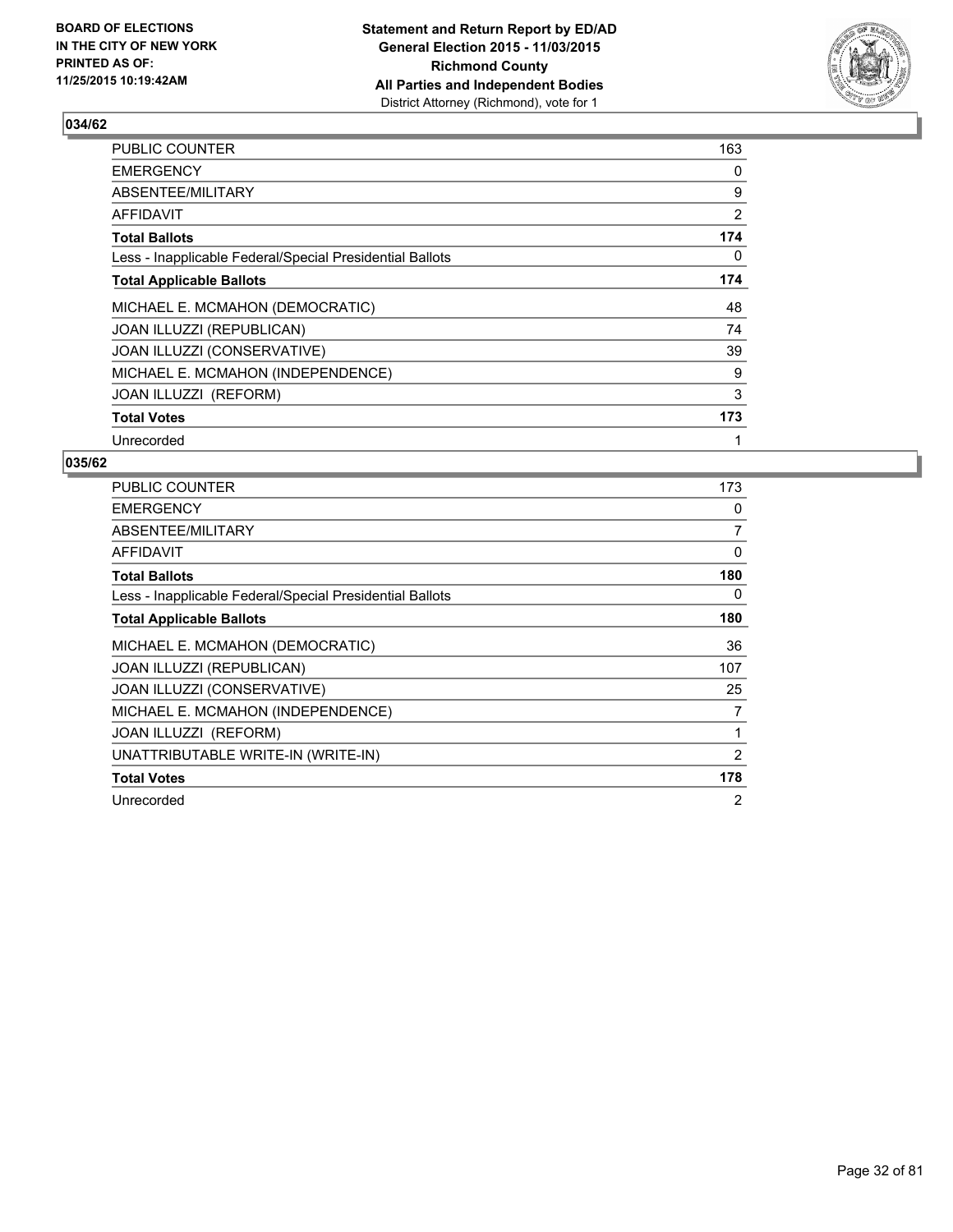

| PUBLIC COUNTER                                           | 204 |
|----------------------------------------------------------|-----|
| <b>EMERGENCY</b>                                         | 0   |
| ABSENTEE/MILITARY                                        | 6   |
| <b>AFFIDAVIT</b>                                         | 0   |
| <b>Total Ballots</b>                                     | 210 |
| Less - Inapplicable Federal/Special Presidential Ballots | 0   |
| <b>Total Applicable Ballots</b>                          | 210 |
| MICHAEL E. MCMAHON (DEMOCRATIC)                          | 60  |
| <b>JOAN ILLUZZI (REPUBLICAN)</b>                         | 110 |
| JOAN ILLUZZI (CONSERVATIVE)                              | 31  |
| MICHAEL E. MCMAHON (INDEPENDENCE)                        | 6   |
| JOAN ILLUZZI (REFORM)                                    | 0   |
| BERT KANNUDO (WRITE-IN)                                  | 1   |
| DANIEL MASTER JR. (WRITE-IN)                             | 1   |
| UNATTRIBUTABLE WRITE-IN (WRITE-IN)                       | 1   |
| <b>Total Votes</b>                                       | 210 |

| <b>PUBLIC COUNTER</b>                                    | 203 |
|----------------------------------------------------------|-----|
| <b>EMERGENCY</b>                                         | 0   |
| ABSENTEE/MILITARY                                        | 12  |
| AFFIDAVIT                                                | 0   |
| <b>Total Ballots</b>                                     | 215 |
| Less - Inapplicable Federal/Special Presidential Ballots | 0   |
| <b>Total Applicable Ballots</b>                          | 215 |
| MICHAEL E. MCMAHON (DEMOCRATIC)                          | 50  |
| JOAN ILLUZZI (REPUBLICAN)                                | 112 |
| <b>JOAN ILLUZZI (CONSERVATIVE)</b>                       | 37  |
| MICHAEL E. MCMAHON (INDEPENDENCE)                        | 14  |
| <b>JOAN ILLUZZI (REFORM)</b>                             | 0   |
| <b>Total Votes</b>                                       | 213 |
| Unrecorded                                               | 2   |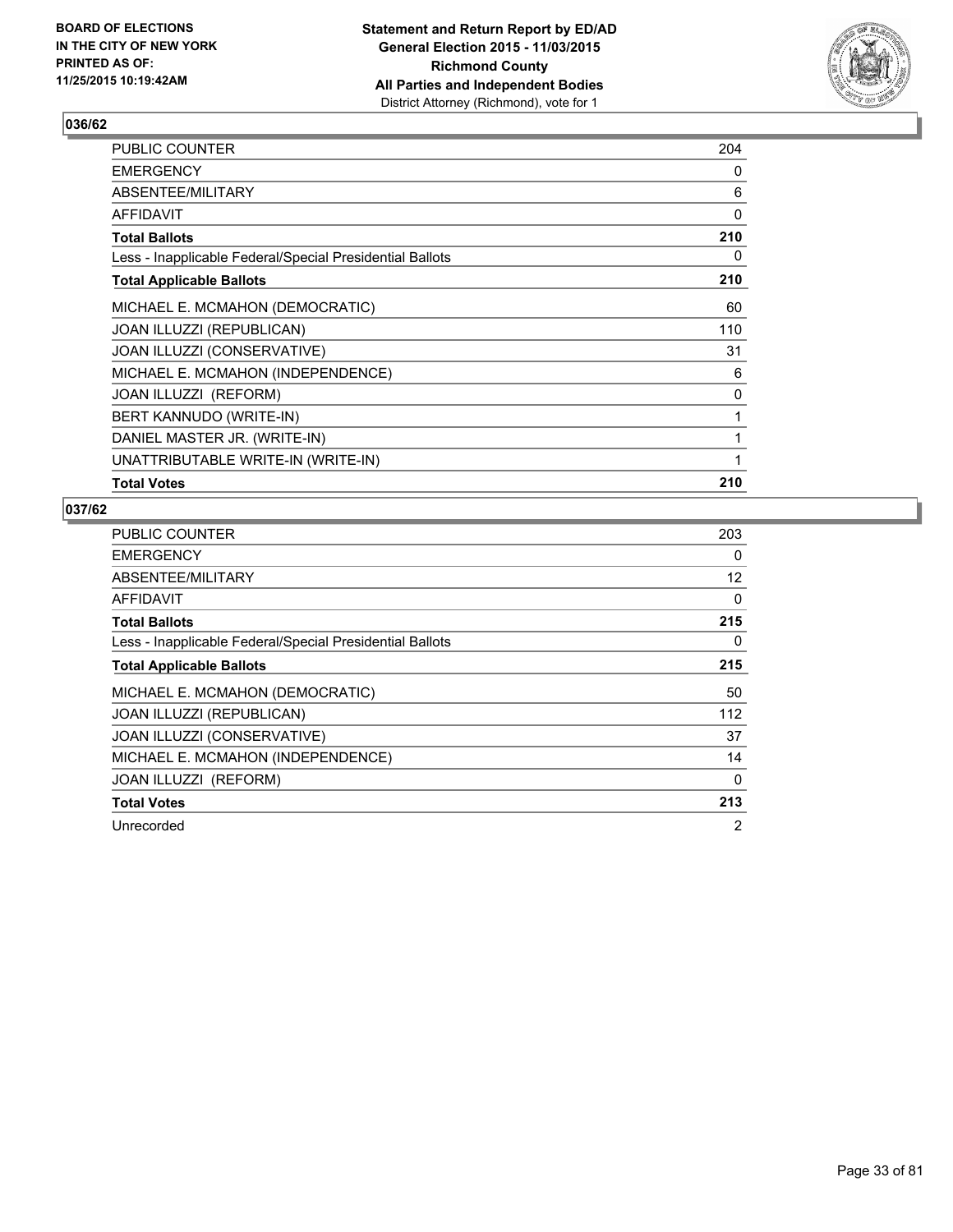

| PUBLIC COUNTER                                           | 178            |
|----------------------------------------------------------|----------------|
| <b>EMERGENCY</b>                                         | $\Omega$       |
| ABSENTEE/MILITARY                                        | 11             |
| AFFIDAVIT                                                | 0              |
| <b>Total Ballots</b>                                     | 189            |
| Less - Inapplicable Federal/Special Presidential Ballots | 0              |
| <b>Total Applicable Ballots</b>                          | 189            |
| MICHAEL E. MCMAHON (DEMOCRATIC)                          | 77             |
| JOAN ILLUZZI (REPUBLICAN)                                | 73             |
| JOAN ILLUZZI (CONSERVATIVE)                              | 28             |
| MICHAEL E. MCMAHON (INDEPENDENCE)                        | $\overline{7}$ |
| JOAN ILLUZZI (REFORM)                                    | 3              |
| <b>Total Votes</b>                                       | 188            |
| Unrecorded                                               | 1              |

## **039/62**

| PUBLIC COUNTER                                           | 222      |
|----------------------------------------------------------|----------|
| <b>EMERGENCY</b>                                         | 0        |
| ABSENTEE/MILITARY                                        | 13       |
| AFFIDAVIT                                                | 0        |
| <b>Total Ballots</b>                                     | 235      |
| Less - Inapplicable Federal/Special Presidential Ballots | 0        |
| <b>Total Applicable Ballots</b>                          | 235      |
| MICHAEL E. MCMAHON (DEMOCRATIC)                          | 62       |
| JOAN ILLUZZI (REPUBLICAN)                                | 124      |
| JOAN ILLUZZI (CONSERVATIVE)                              | 39       |
| MICHAEL E. MCMAHON (INDEPENDENCE)                        | 9        |
| JOAN ILLUZZI (REFORM)                                    | $\Omega$ |
| <b>Total Votes</b>                                       | 234      |
| Unrecorded                                               | 1        |

| <b>PUBLIC COUNTER</b>                                    | 145 |
|----------------------------------------------------------|-----|
| <b>EMERGENCY</b>                                         | 0   |
| ABSENTEE/MILITARY                                        | 14  |
| AFFIDAVIT                                                | 0   |
| <b>Total Ballots</b>                                     | 159 |
| Less - Inapplicable Federal/Special Presidential Ballots | 0   |
| <b>Total Applicable Ballots</b>                          | 159 |
| MICHAEL E. MCMAHON (DEMOCRATIC)                          | 42  |
| JOAN ILLUZZI (REPUBLICAN)                                | 84  |
| JOAN ILLUZZI (CONSERVATIVE)                              | 26  |
| MICHAEL E. MCMAHON (INDEPENDENCE)                        | 7   |
| JOAN ILLUZZI (REFORM)                                    | 0   |
| <b>Total Votes</b>                                       | 159 |
|                                                          |     |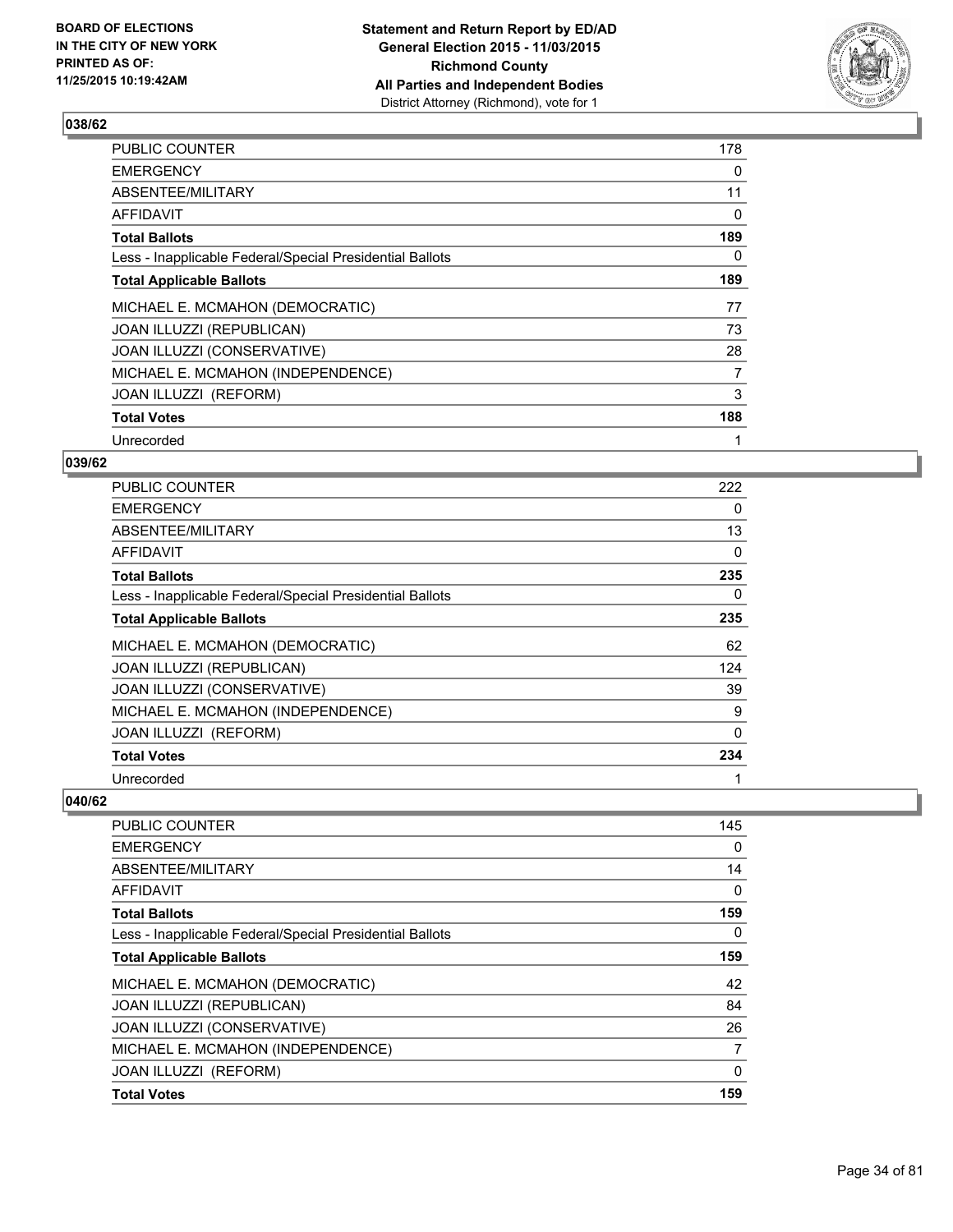

| <b>Total Votes</b>                                       | 141 |
|----------------------------------------------------------|-----|
|                                                          |     |
| JOAN ILLUZZI (REFORM)                                    | 1   |
| MICHAEL E. MCMAHON (INDEPENDENCE)                        | 6   |
| JOAN ILLUZZI (CONSERVATIVE)                              | 15  |
| JOAN ILLUZZI (REPUBLICAN)                                | 70  |
| MICHAEL E. MCMAHON (DEMOCRATIC)                          | 49  |
| <b>Total Applicable Ballots</b>                          | 141 |
| Less - Inapplicable Federal/Special Presidential Ballots | 0   |
| <b>Total Ballots</b>                                     | 141 |
| <b>AFFIDAVIT</b>                                         | 0   |
| ABSENTEE/MILITARY                                        | 3   |
| <b>EMERGENCY</b>                                         | 0   |
| PUBLIC COUNTER                                           | 138 |

#### **042/62**

| <b>PUBLIC COUNTER</b>                                    | 160 |
|----------------------------------------------------------|-----|
| <b>EMERGENCY</b>                                         | 0   |
| ABSENTEE/MILITARY                                        | 13  |
| AFFIDAVIT                                                | 0   |
| <b>Total Ballots</b>                                     | 173 |
| Less - Inapplicable Federal/Special Presidential Ballots | 0   |
| <b>Total Applicable Ballots</b>                          | 173 |
| MICHAEL E. MCMAHON (DEMOCRATIC)                          | 57  |
| <b>JOAN ILLUZZI (REPUBLICAN)</b>                         | 83  |
| JOAN ILLUZZI (CONSERVATIVE)                              | 16  |
| MICHAEL E. MCMAHON (INDEPENDENCE)                        | 15  |
| JOAN ILLUZZI (REFORM)                                    | 2   |
| <b>Total Votes</b>                                       | 173 |

| PUBLIC COUNTER                                           | 149 |
|----------------------------------------------------------|-----|
| <b>EMERGENCY</b>                                         | 0   |
| ABSENTEE/MILITARY                                        | 11  |
| AFFIDAVIT                                                | 0   |
| <b>Total Ballots</b>                                     | 160 |
| Less - Inapplicable Federal/Special Presidential Ballots | 0   |
| <b>Total Applicable Ballots</b>                          | 160 |
| MICHAEL E. MCMAHON (DEMOCRATIC)                          | 52  |
| <b>JOAN ILLUZZI (REPUBLICAN)</b>                         | 78  |
| JOAN ILLUZZI (CONSERVATIVE)                              | 22  |
| MICHAEL E. MCMAHON (INDEPENDENCE)                        | 7   |
| JOAN ILLUZZI (REFORM)                                    | 1   |
| <b>Total Votes</b>                                       | 160 |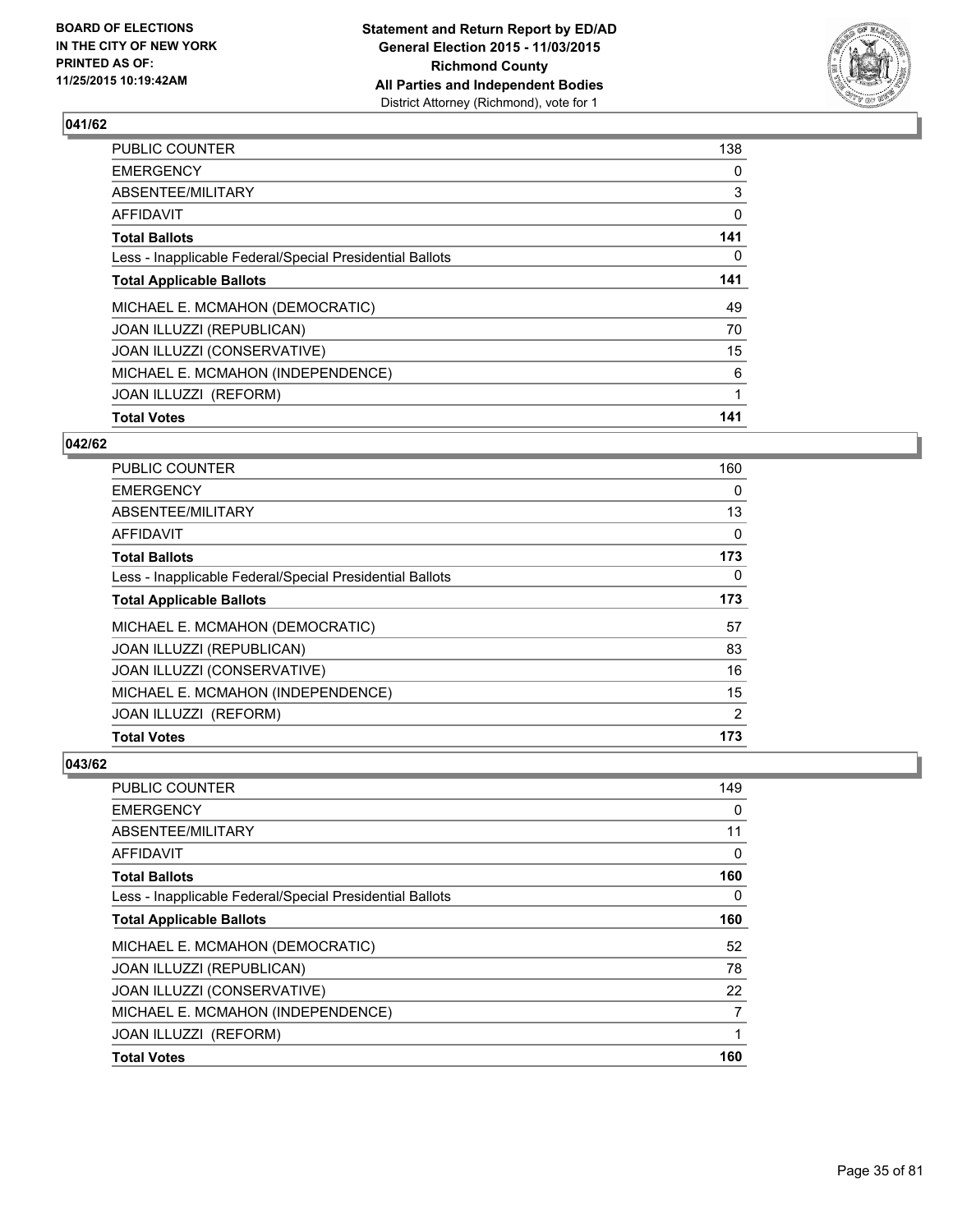

| PUBLIC COUNTER                                           | 254 |
|----------------------------------------------------------|-----|
| <b>EMERGENCY</b>                                         | 0   |
| ABSENTEE/MILITARY                                        | 18  |
| AFFIDAVIT                                                |     |
| <b>Total Ballots</b>                                     | 273 |
| Less - Inapplicable Federal/Special Presidential Ballots | 0   |
| <b>Total Applicable Ballots</b>                          | 273 |
| MICHAEL E. MCMAHON (DEMOCRATIC)                          | 102 |
| <b>JOAN ILLUZZI (REPUBLICAN)</b>                         | 116 |
| JOAN ILLUZZI (CONSERVATIVE)                              | 33  |
| MICHAEL E. MCMAHON (INDEPENDENCE)                        | 17  |
| JOAN ILLUZZI (REFORM)                                    | 3   |
| <b>Total Votes</b>                                       | 271 |
| Unrecorded                                               | 2   |

## **045/62**

| PUBLIC COUNTER                                           | 115      |
|----------------------------------------------------------|----------|
| <b>EMERGENCY</b>                                         |          |
| ABSENTEE/MILITARY                                        | 4        |
| AFFIDAVIT                                                | $\Omega$ |
| <b>Total Ballots</b>                                     | 120      |
| Less - Inapplicable Federal/Special Presidential Ballots | 0        |
| <b>Total Applicable Ballots</b>                          | 120      |
| MICHAEL E. MCMAHON (DEMOCRATIC)                          | 31       |
| JOAN ILLUZZI (REPUBLICAN)                                | 62       |
| JOAN ILLUZZI (CONSERVATIVE)                              | 21       |
| MICHAEL E. MCMAHON (INDEPENDENCE)                        | 5        |
| JOAN ILLUZZI (REFORM)                                    | $\Omega$ |
| <b>Total Votes</b>                                       | 119      |
| Unrecorded                                               | 1        |

| <b>PUBLIC COUNTER</b>                                    | 174 |
|----------------------------------------------------------|-----|
| <b>EMERGENCY</b>                                         | 0   |
| ABSENTEE/MILITARY                                        | 10  |
| AFFIDAVIT                                                | 0   |
| <b>Total Ballots</b>                                     | 184 |
| Less - Inapplicable Federal/Special Presidential Ballots | 0   |
| <b>Total Applicable Ballots</b>                          | 184 |
| MICHAEL E. MCMAHON (DEMOCRATIC)                          | 56  |
| JOAN ILLUZZI (REPUBLICAN)                                | 94  |
| JOAN ILLUZZI (CONSERVATIVE)                              | 23  |
| MICHAEL E. MCMAHON (INDEPENDENCE)                        | 7   |
| JOAN ILLUZZI (REFORM)                                    | 4   |
| <b>Total Votes</b>                                       | 184 |
|                                                          |     |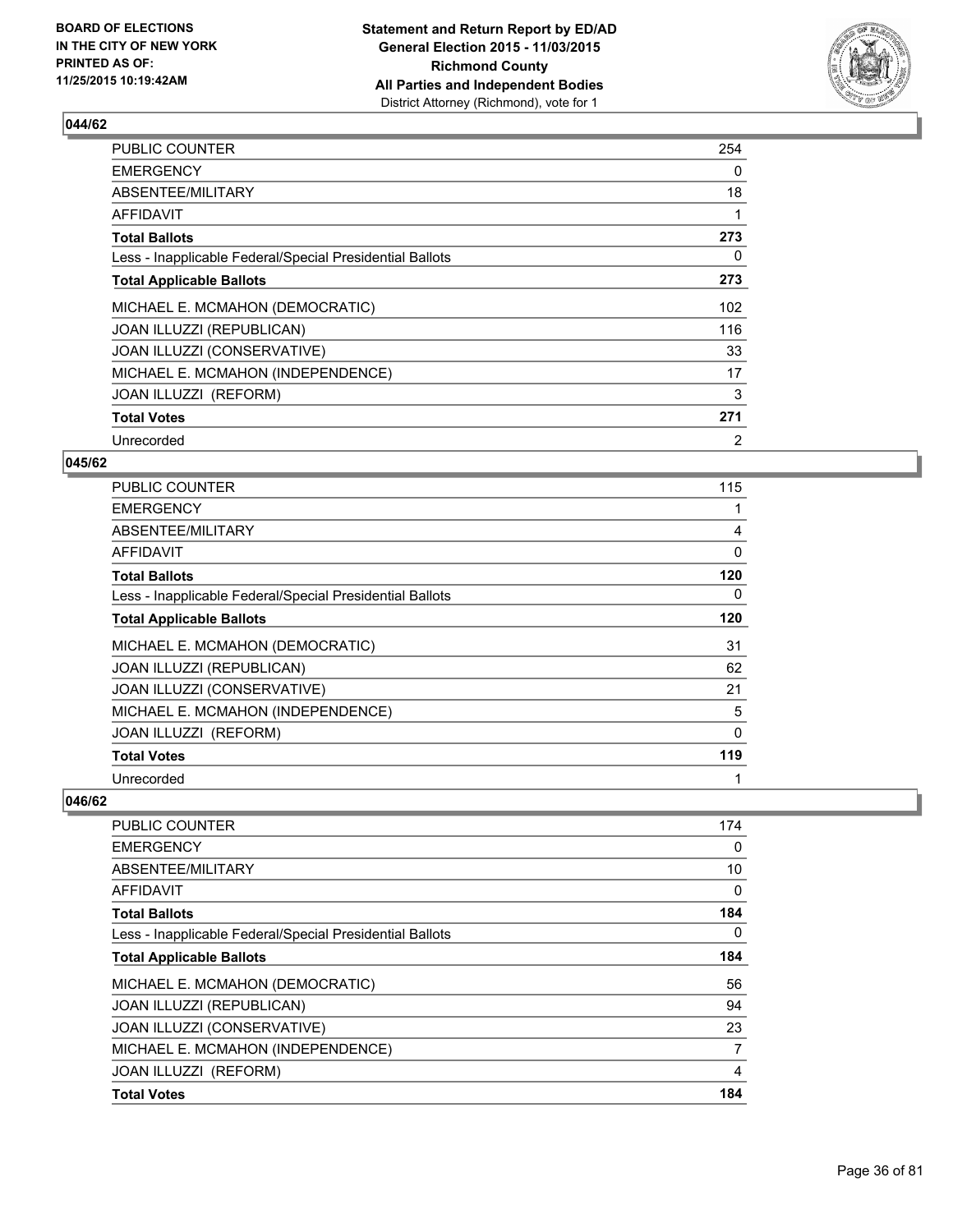

| PUBLIC COUNTER                                           | 143            |
|----------------------------------------------------------|----------------|
| <b>EMERGENCY</b>                                         | 0              |
| ABSENTEE/MILITARY                                        | $\overline{7}$ |
| AFFIDAVIT                                                | 0              |
| <b>Total Ballots</b>                                     | 150            |
| Less - Inapplicable Federal/Special Presidential Ballots | 0              |
| <b>Total Applicable Ballots</b>                          | 150            |
| MICHAEL E. MCMAHON (DEMOCRATIC)                          | 55             |
| JOAN ILLUZZI (REPUBLICAN)                                | 67             |
| JOAN ILLUZZI (CONSERVATIVE)                              | 19             |
| MICHAEL E. MCMAHON (INDEPENDENCE)                        | 6              |
| JOAN ILLUZZI (REFORM)                                    | 2              |
| <b>Total Votes</b>                                       | 149            |
| Unrecorded                                               | 1              |

# **048/62**

| PUBLIC COUNTER                                           | 143            |
|----------------------------------------------------------|----------------|
| <b>EMERGENCY</b>                                         | 0              |
| ABSENTEE/MILITARY                                        | $\overline{2}$ |
| AFFIDAVIT                                                | 0              |
| <b>Total Ballots</b>                                     | 145            |
| Less - Inapplicable Federal/Special Presidential Ballots | 0              |
| <b>Total Applicable Ballots</b>                          | 145            |
| MICHAEL E. MCMAHON (DEMOCRATIC)                          | 58             |
| <b>JOAN ILLUZZI (REPUBLICAN)</b>                         | 52             |
| JOAN ILLUZZI (CONSERVATIVE)                              | 28             |
| MICHAEL E. MCMAHON (INDEPENDENCE)                        | 5              |
| JOAN ILLUZZI (REFORM)                                    |                |
| <b>Total Votes</b>                                       | 144            |
| Unrecorded                                               | 1              |

| <b>PUBLIC COUNTER</b>                                    | 168 |
|----------------------------------------------------------|-----|
| <b>EMERGENCY</b>                                         | 0   |
| ABSENTEE/MILITARY                                        | 8   |
| AFFIDAVIT                                                | 0   |
| <b>Total Ballots</b>                                     | 176 |
| Less - Inapplicable Federal/Special Presidential Ballots | 0   |
| <b>Total Applicable Ballots</b>                          | 176 |
| MICHAEL E. MCMAHON (DEMOCRATIC)                          | 70  |
| JOAN ILLUZZI (REPUBLICAN)                                | 80  |
| JOAN ILLUZZI (CONSERVATIVE)                              | 18  |
| MICHAEL E. MCMAHON (INDEPENDENCE)                        | 3   |
| JOAN ILLUZZI (REFORM)                                    | 4   |
| <b>Total Votes</b>                                       | 175 |
| Unrecorded                                               | 1   |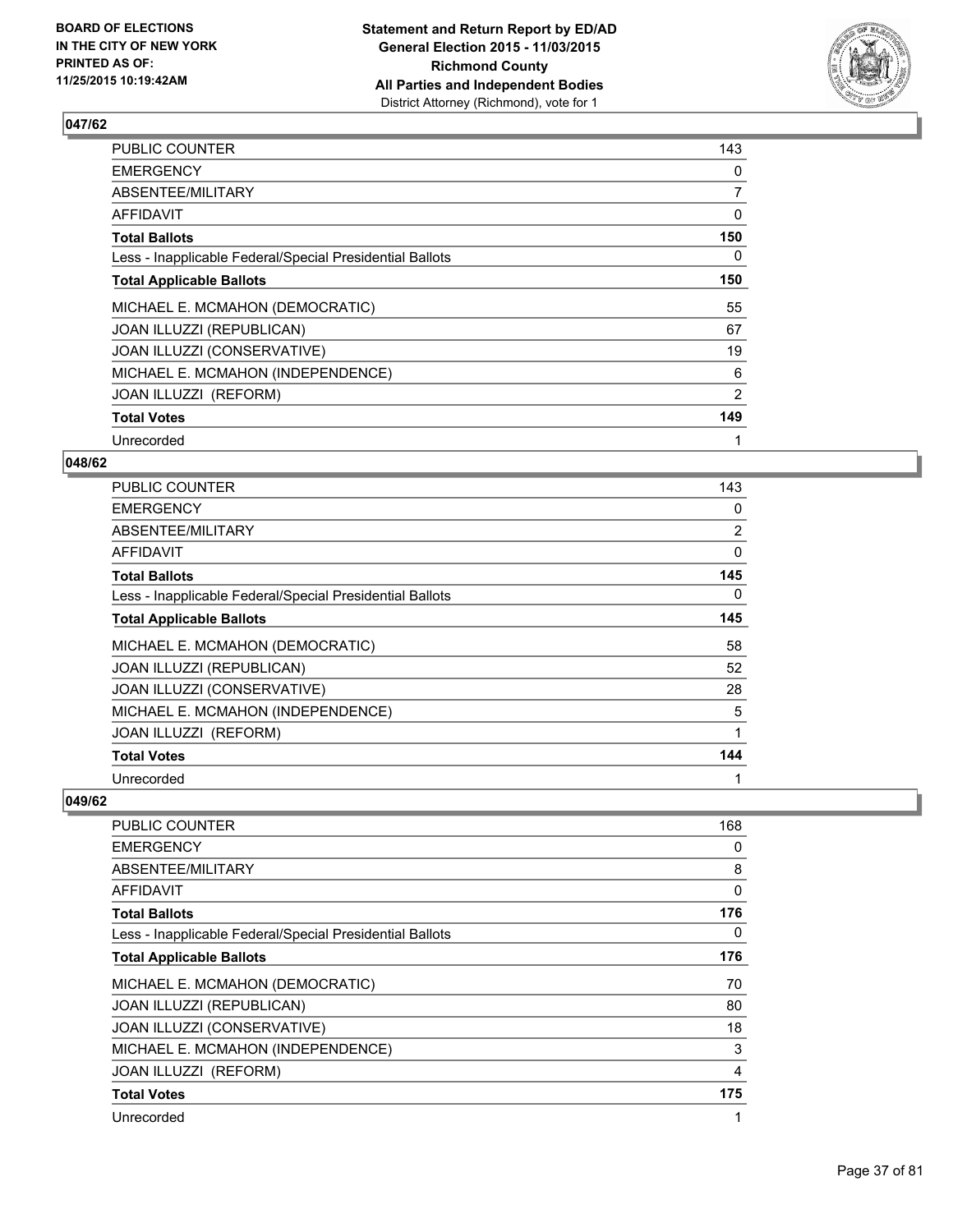

| <b>Total Votes</b>                                       | 362      |
|----------------------------------------------------------|----------|
| JOAN ILLUZZI (REFORM)                                    | 3        |
| MICHAEL E. MCMAHON (INDEPENDENCE)                        | 13       |
| JOAN ILLUZZI (CONSERVATIVE)                              | 59       |
| <b>JOAN ILLUZZI (REPUBLICAN)</b>                         | 180      |
| MICHAEL E. MCMAHON (DEMOCRATIC)                          | 107      |
| <b>Total Applicable Ballots</b>                          | 362      |
| Less - Inapplicable Federal/Special Presidential Ballots | 0        |
| <b>Total Ballots</b>                                     | 362      |
| <b>AFFIDAVIT</b>                                         | $\Omega$ |
| ABSENTEE/MILITARY                                        | 11       |
| <b>EMERGENCY</b>                                         | 0        |
| <b>PUBLIC COUNTER</b>                                    | 351      |

#### **051/62**

| <b>Total Votes</b>                                       | 136      |
|----------------------------------------------------------|----------|
| JOAN ILLUZZI (REFORM)                                    | $\Omega$ |
| MICHAEL E. MCMAHON (INDEPENDENCE)                        | 10       |
| JOAN ILLUZZI (CONSERVATIVE)                              | 11       |
| <b>JOAN ILLUZZI (REPUBLICAN)</b>                         | 58       |
| MICHAEL E. MCMAHON (DEMOCRATIC)                          | 57       |
| <b>Total Applicable Ballots</b>                          | 136      |
| Less - Inapplicable Federal/Special Presidential Ballots | 0        |
| <b>Total Ballots</b>                                     | 136      |
| AFFIDAVIT                                                | 0        |
| ABSENTEE/MILITARY                                        | 5        |
| <b>EMERGENCY</b>                                         | 0        |
| <b>PUBLIC COUNTER</b>                                    | 131      |

| <b>PUBLIC COUNTER</b>                                    | 163 |
|----------------------------------------------------------|-----|
| <b>EMERGENCY</b>                                         | 0   |
| ABSENTEE/MILITARY                                        | 7   |
| AFFIDAVIT                                                | 1   |
| <b>Total Ballots</b>                                     | 171 |
| Less - Inapplicable Federal/Special Presidential Ballots | 0   |
| <b>Total Applicable Ballots</b>                          | 171 |
| MICHAEL E. MCMAHON (DEMOCRATIC)                          | 49  |
| JOAN ILLUZZI (REPUBLICAN)                                | 86  |
| JOAN ILLUZZI (CONSERVATIVE)                              | 26  |
| MICHAEL E. MCMAHON (INDEPENDENCE)                        | 7   |
| <b>JOAN ILLUZZI (REFORM)</b>                             | 2   |
| <b>Total Votes</b>                                       | 170 |
| Unrecorded                                               | 1   |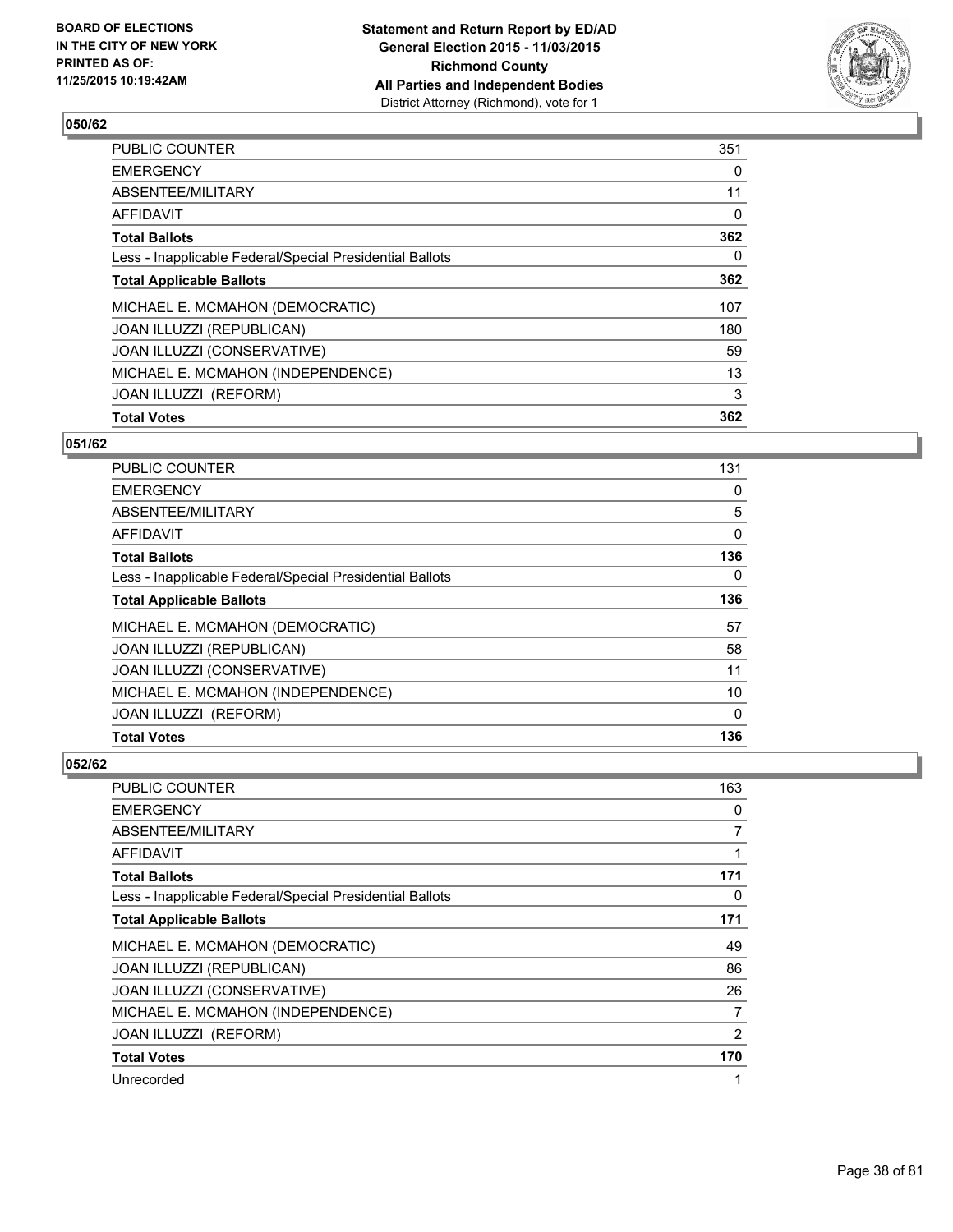

| PUBLIC COUNTER                                           | 168            |
|----------------------------------------------------------|----------------|
| <b>EMERGENCY</b>                                         | 0              |
| ABSENTEE/MILITARY                                        | 9              |
| <b>AFFIDAVIT</b>                                         | 0              |
| <b>Total Ballots</b>                                     | 177            |
| Less - Inapplicable Federal/Special Presidential Ballots | 0              |
| <b>Total Applicable Ballots</b>                          | 177            |
| MICHAEL E. MCMAHON (DEMOCRATIC)                          | 59             |
| JOAN ILLUZZI (REPUBLICAN)                                | 90             |
| <b>JOAN ILLUZZI (CONSERVATIVE)</b>                       | 17             |
| MICHAEL E. MCMAHON (INDEPENDENCE)                        | 8              |
| <b>JOAN ILLUZZI (REFORM)</b>                             | $\overline{2}$ |
| MICHAEL GRIMM (WRITE-IN)                                 |                |
| <b>Total Votes</b>                                       | 177            |

#### **054/62**

| <b>PUBLIC COUNTER</b>                                    | 157 |
|----------------------------------------------------------|-----|
| <b>EMERGENCY</b>                                         | 0   |
| ABSENTEE/MILITARY                                        | 7   |
| AFFIDAVIT                                                | 0   |
| <b>Total Ballots</b>                                     | 164 |
| Less - Inapplicable Federal/Special Presidential Ballots | 0   |
| <b>Total Applicable Ballots</b>                          | 164 |
| MICHAEL E. MCMAHON (DEMOCRATIC)                          | 60  |
| <b>JOAN ILLUZZI (REPUBLICAN)</b>                         | 80  |
| JOAN ILLUZZI (CONSERVATIVE)                              | 16  |
| MICHAEL E. MCMAHON (INDEPENDENCE)                        | 8   |
| <b>JOAN ILLUZZI (REFORM)</b>                             | 0   |
| <b>Total Votes</b>                                       | 164 |

#### **055/62 COMBINED into: 050/62**

| PUBLIC COUNTER                                           | 247 |
|----------------------------------------------------------|-----|
| <b>EMERGENCY</b>                                         | 0   |
| ABSENTEE/MILITARY                                        | 13  |
| AFFIDAVIT                                                | 1   |
| <b>Total Ballots</b>                                     | 261 |
| Less - Inapplicable Federal/Special Presidential Ballots | 0   |
| <b>Total Applicable Ballots</b>                          | 261 |
| MICHAEL E. MCMAHON (DEMOCRATIC)                          | 82  |
| JOAN ILLUZZI (REPUBLICAN)                                | 128 |
| JOAN ILLUZZI (CONSERVATIVE)                              | 34  |
| MICHAEL E. MCMAHON (INDEPENDENCE)                        | 14  |
| JOAN ILLUZZI (REFORM)                                    | 2   |
| <b>Total Votes</b>                                       | 260 |
| Unrecorded                                               |     |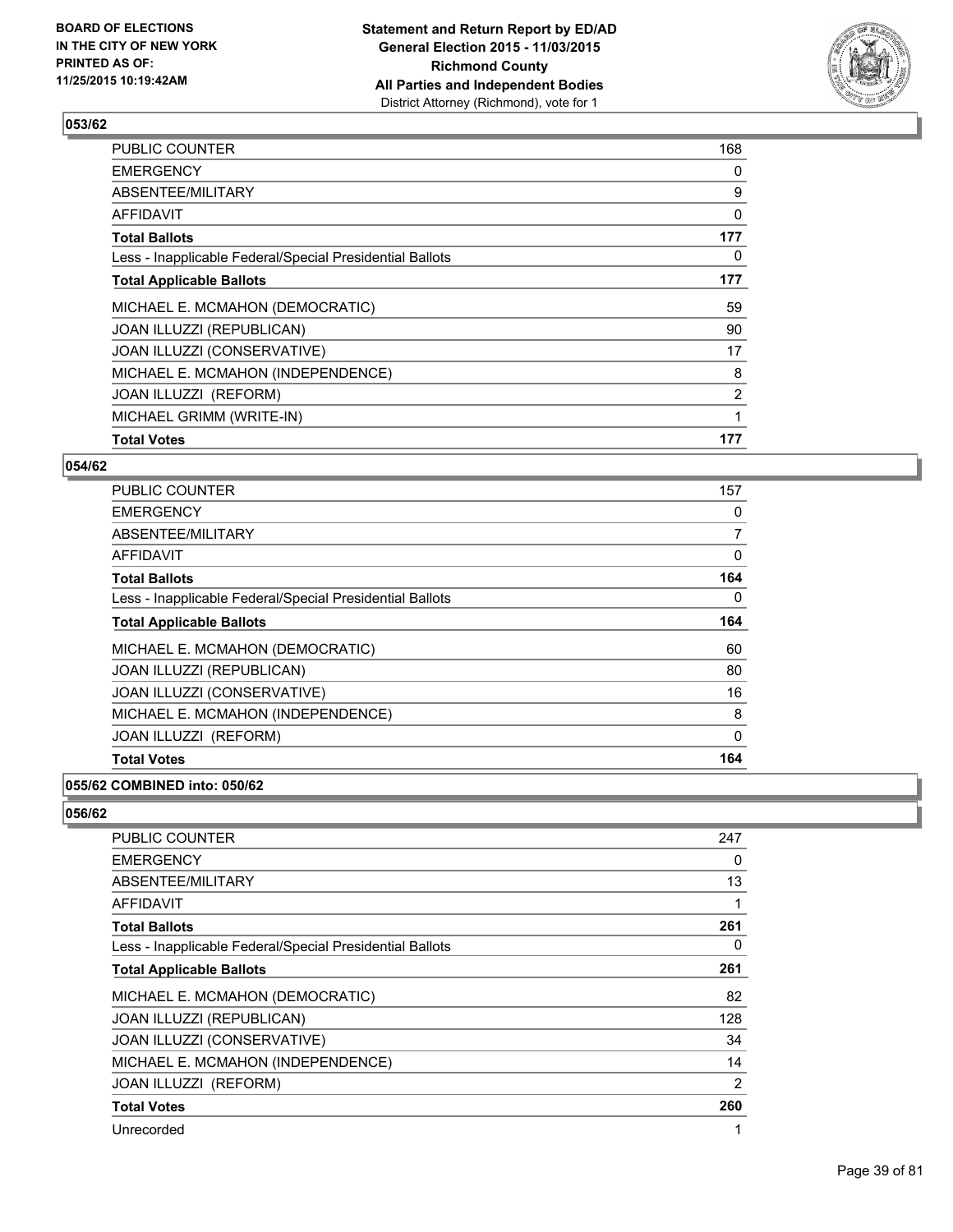

| PUBLIC COUNTER                                           | 121            |
|----------------------------------------------------------|----------------|
| <b>EMERGENCY</b>                                         | 0              |
| ABSENTEE/MILITARY                                        | 9              |
| AFFIDAVIT                                                | $\overline{2}$ |
| <b>Total Ballots</b>                                     | 132            |
| Less - Inapplicable Federal/Special Presidential Ballots | 0              |
| <b>Total Applicable Ballots</b>                          | 132            |
| MICHAEL E. MCMAHON (DEMOCRATIC)                          | 34             |
| JOAN ILLUZZI (REPUBLICAN)                                | 70             |
| JOAN ILLUZZI (CONSERVATIVE)                              | 15             |
| MICHAEL E. MCMAHON (INDEPENDENCE)                        | 9              |
| JOAN ILLUZZI (REFORM)                                    | $\overline{2}$ |
| JAMES VERDI (WRITE-IN)                                   | 1              |
| <b>Total Votes</b>                                       | 131            |
| Unrecorded                                               |                |

| <b>PUBLIC COUNTER</b>                                    | 166 |
|----------------------------------------------------------|-----|
| <b>EMERGENCY</b>                                         | 0   |
| ABSENTEE/MILITARY                                        | 8   |
| AFFIDAVIT                                                | 0   |
| <b>Total Ballots</b>                                     | 174 |
| Less - Inapplicable Federal/Special Presidential Ballots | 0   |
| <b>Total Applicable Ballots</b>                          | 174 |
| MICHAEL E. MCMAHON (DEMOCRATIC)                          | 47  |
| JOAN ILLUZZI (REPUBLICAN)                                | 93  |
| JOAN ILLUZZI (CONSERVATIVE)                              | 21  |
| MICHAEL E. MCMAHON (INDEPENDENCE)                        | 9   |
| JOAN ILLUZZI (REFORM)                                    | 3   |
| <b>Total Votes</b>                                       | 173 |
| Unrecorded                                               |     |
| 059/62 COMBINED into: 056/62                             |     |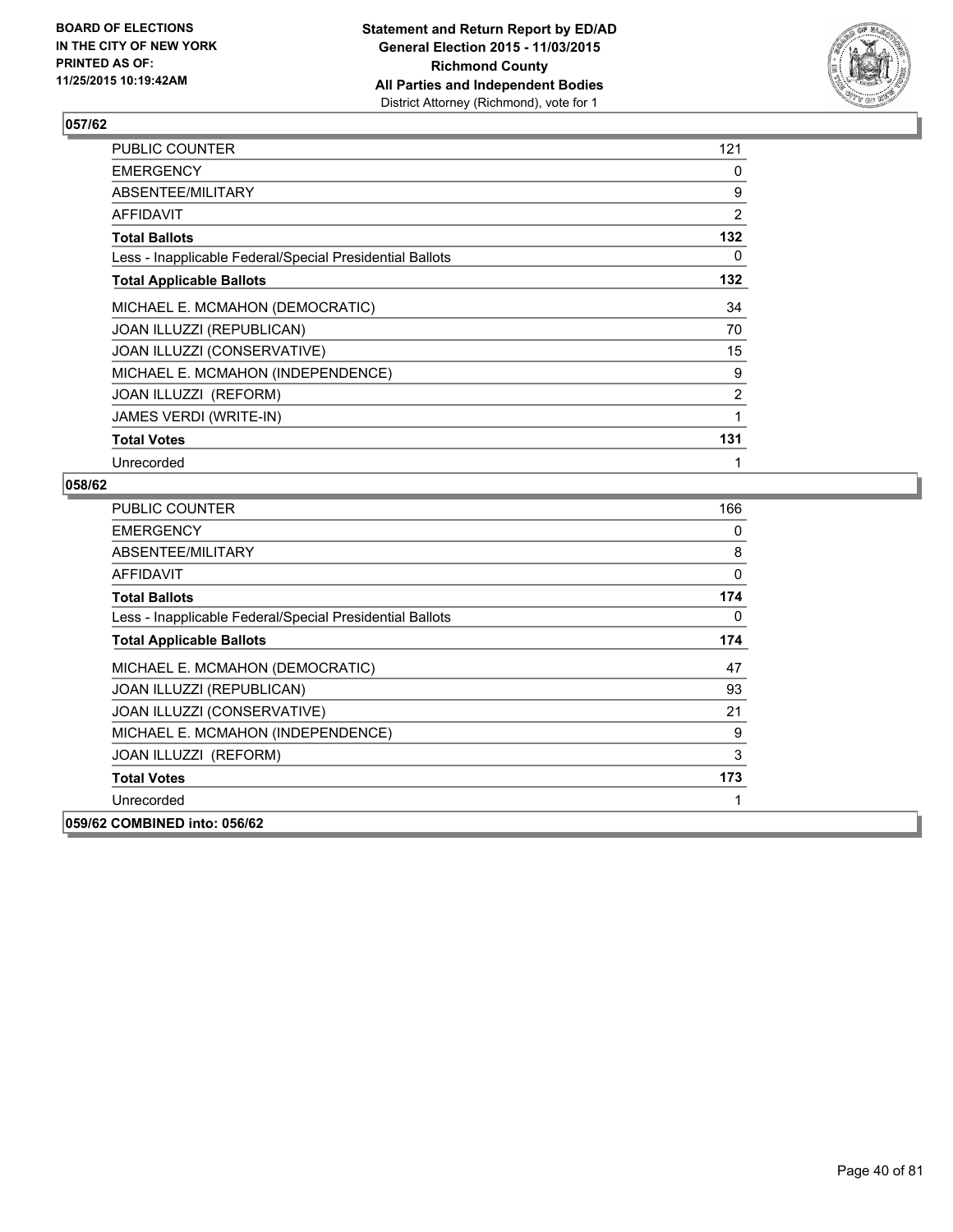

| <b>PUBLIC COUNTER</b>                                    | 158 |
|----------------------------------------------------------|-----|
| <b>EMERGENCY</b>                                         | 0   |
| ABSENTEE/MILITARY                                        | 6   |
| <b>AFFIDAVIT</b>                                         | 0   |
| <b>Total Ballots</b>                                     | 164 |
| Less - Inapplicable Federal/Special Presidential Ballots | 0   |
| <b>Total Applicable Ballots</b>                          | 164 |
| MICHAEL E. MCMAHON (DEMOCRATIC)                          | 64  |
| JOAN ILLUZZI (REPUBLICAN)                                | 68  |
| <b>JOAN ILLUZZI (CONSERVATIVE)</b>                       | 19  |
| MICHAEL E. MCMAHON (INDEPENDENCE)                        | 8   |
| JOAN ILLUZZI (REFORM)                                    | 2   |
| ANNA MARIE MARTINGANO (WRITE-IN)                         | 1   |
| FRANCES MARTINGANO (WRITE-IN)                            | 1   |
| JOSEPH MARTINGANO (WRITE-IN)                             | 1   |
| <b>Total Votes</b>                                       | 164 |

**061/62 COMBINED into: 060/62**

#### **062/62 COMBINED into: 044/62**

#### **063/62 COMBINED into: 071/62**

| <b>PUBLIC COUNTER</b>                                    | 223 |
|----------------------------------------------------------|-----|
| <b>EMERGENCY</b>                                         | 0   |
| ABSENTEE/MILITARY                                        | 12  |
| AFFIDAVIT                                                |     |
| <b>Total Ballots</b>                                     | 236 |
| Less - Inapplicable Federal/Special Presidential Ballots | 0   |
| <b>Total Applicable Ballots</b>                          | 236 |
| MICHAEL E. MCMAHON (DEMOCRATIC)                          | 81  |
| JOAN ILLUZZI (REPUBLICAN)                                | 105 |
| JOAN ILLUZZI (CONSERVATIVE)                              | 31  |
| MICHAEL E. MCMAHON (INDEPENDENCE)                        | 18  |
| JOAN ILLUZZI (REFORM)                                    | 1   |
| <b>Total Votes</b>                                       | 236 |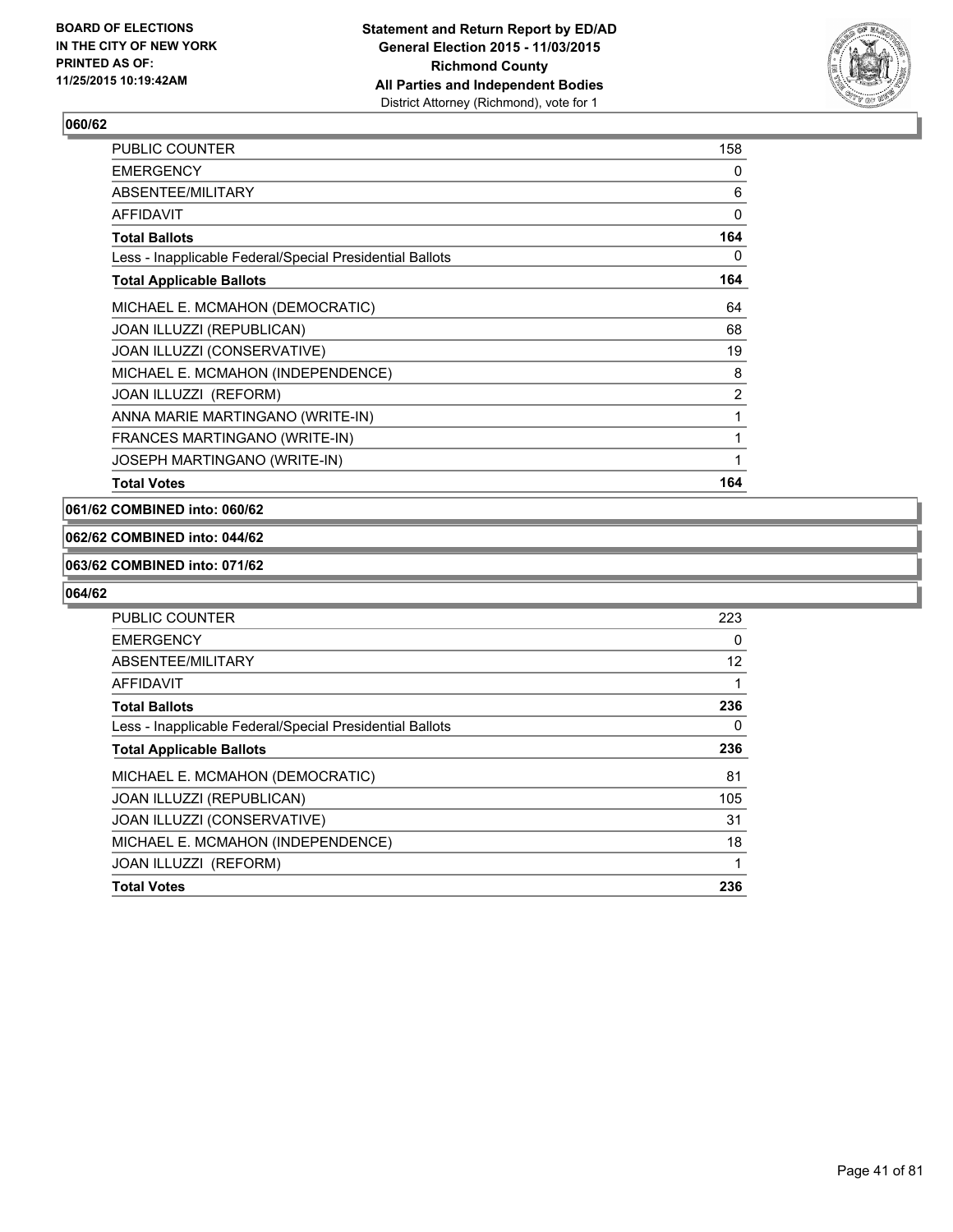

| <b>Total Votes</b>                                       | 263 |
|----------------------------------------------------------|-----|
| JOAN ILLUZZI (REFORM)                                    | 4   |
| MICHAEL E. MCMAHON (INDEPENDENCE)                        | 15  |
| JOAN ILLUZZI (CONSERVATIVE)                              | 28  |
| <b>JOAN ILLUZZI (REPUBLICAN)</b>                         | 129 |
| MICHAEL E. MCMAHON (DEMOCRATIC)                          | 87  |
| <b>Total Applicable Ballots</b>                          | 263 |
| Less - Inapplicable Federal/Special Presidential Ballots | 0   |
| <b>Total Ballots</b>                                     | 263 |
| <b>AFFIDAVIT</b>                                         |     |
| ABSENTEE/MILITARY                                        | 8   |
| <b>EMERGENCY</b>                                         | 0   |
| <b>PUBLIC COUNTER</b>                                    | 254 |

#### **066/62**

| PUBLIC COUNTER                                           | 222               |
|----------------------------------------------------------|-------------------|
| <b>EMERGENCY</b>                                         | 0                 |
| ABSENTEE/MILITARY                                        | $12 \overline{ }$ |
| AFFIDAVIT                                                | 5                 |
| <b>Total Ballots</b>                                     | 239               |
| Less - Inapplicable Federal/Special Presidential Ballots | 0                 |
| <b>Total Applicable Ballots</b>                          | 239               |
| MICHAEL E. MCMAHON (DEMOCRATIC)                          | 71                |
| JOAN ILLUZZI (REPUBLICAN)                                | 123               |
| JOAN ILLUZZI (CONSERVATIVE)                              | 32                |
| MICHAEL E. MCMAHON (INDEPENDENCE)                        | 10                |
| <b>JOAN ILLUZZI (REFORM)</b>                             | 2                 |
| ROBERT SCAMMARDELLA (WRITE-IN)                           | 1                 |
| <b>Total Votes</b>                                       | 239               |

| PUBLIC COUNTER                                           | 148 |
|----------------------------------------------------------|-----|
| <b>EMERGENCY</b>                                         | 0   |
| ABSENTEE/MILITARY                                        | 9   |
| AFFIDAVIT                                                | 0   |
| <b>Total Ballots</b>                                     | 157 |
| Less - Inapplicable Federal/Special Presidential Ballots | 0   |
| <b>Total Applicable Ballots</b>                          | 157 |
| MICHAEL E. MCMAHON (DEMOCRATIC)                          | 59  |
| JOAN ILLUZZI (REPUBLICAN)                                | 68  |
| JOAN ILLUZZI (CONSERVATIVE)                              | 20  |
| MICHAEL E. MCMAHON (INDEPENDENCE)                        | 8   |
| JOAN ILLUZZI (REFORM)                                    | 1   |
| JAMES HAULEY (WRITE-IN)                                  | 1   |
| <b>Total Votes</b>                                       | 157 |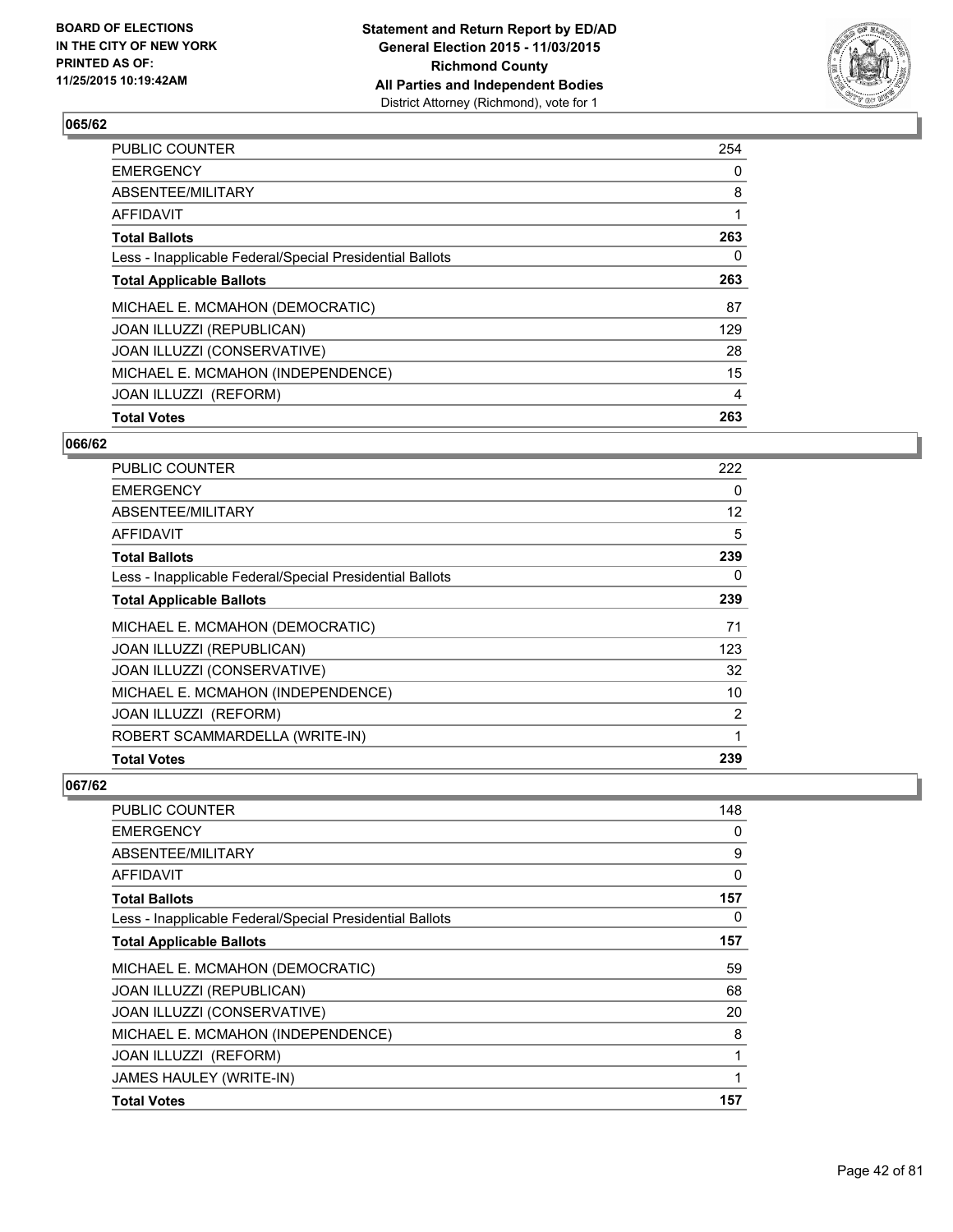

| <b>Total Votes</b>                                       | 175 |
|----------------------------------------------------------|-----|
| JOAN ILLUZZI (REFORM)                                    | 1   |
| MICHAEL E. MCMAHON (INDEPENDENCE)                        | 16  |
| JOAN ILLUZZI (CONSERVATIVE)                              | 28  |
| JOAN ILLUZZI (REPUBLICAN)                                | 69  |
| MICHAEL E. MCMAHON (DEMOCRATIC)                          | 61  |
| <b>Total Applicable Ballots</b>                          | 175 |
| Less - Inapplicable Federal/Special Presidential Ballots | 0   |
| <b>Total Ballots</b>                                     | 175 |
| <b>AFFIDAVIT</b>                                         | 0   |
| ABSENTEE/MILITARY                                        | 10  |
| <b>EMERGENCY</b>                                         | 0   |
| <b>PUBLIC COUNTER</b>                                    | 165 |

#### **069/62 COMBINED into: 064/62**

# **070/62**

| <b>Total Votes</b>                                       | 216 |
|----------------------------------------------------------|-----|
| JOAN ILLUZZI (REFORM)                                    | 1   |
| MICHAEL E. MCMAHON (INDEPENDENCE)                        | 15  |
| JOAN ILLUZZI (CONSERVATIVE)                              | 27  |
| <b>JOAN ILLUZZI (REPUBLICAN)</b>                         | 63  |
| MICHAEL E. MCMAHON (DEMOCRATIC)                          | 110 |
| <b>Total Applicable Ballots</b>                          | 216 |
| Less - Inapplicable Federal/Special Presidential Ballots | 0   |
| <b>Total Ballots</b>                                     | 216 |
| AFFIDAVIT                                                | 0   |
| ABSENTEE/MILITARY                                        | 10  |
| <b>EMERGENCY</b>                                         | 0   |
| <b>PUBLIC COUNTER</b>                                    | 206 |

| <b>PUBLIC COUNTER</b>                                    | 319 |
|----------------------------------------------------------|-----|
| <b>EMERGENCY</b>                                         | 0   |
| ABSENTEE/MILITARY                                        | 16  |
| AFFIDAVIT                                                | 4   |
| <b>Total Ballots</b>                                     | 339 |
| Less - Inapplicable Federal/Special Presidential Ballots | 0   |
| <b>Total Applicable Ballots</b>                          | 339 |
| MICHAEL E. MCMAHON (DEMOCRATIC)                          | 105 |
| JOAN ILLUZZI (REPUBLICAN)                                | 179 |
| JOAN ILLUZZI (CONSERVATIVE)                              | 29  |
| MICHAEL E. MCMAHON (INDEPENDENCE)                        | 23  |
| JOAN ILLUZZI (REFORM)                                    | 1   |
| ERIC GARNER (WRITE-IN)                                   | 1   |
| <b>Total Votes</b>                                       | 338 |
| Unrecorded                                               |     |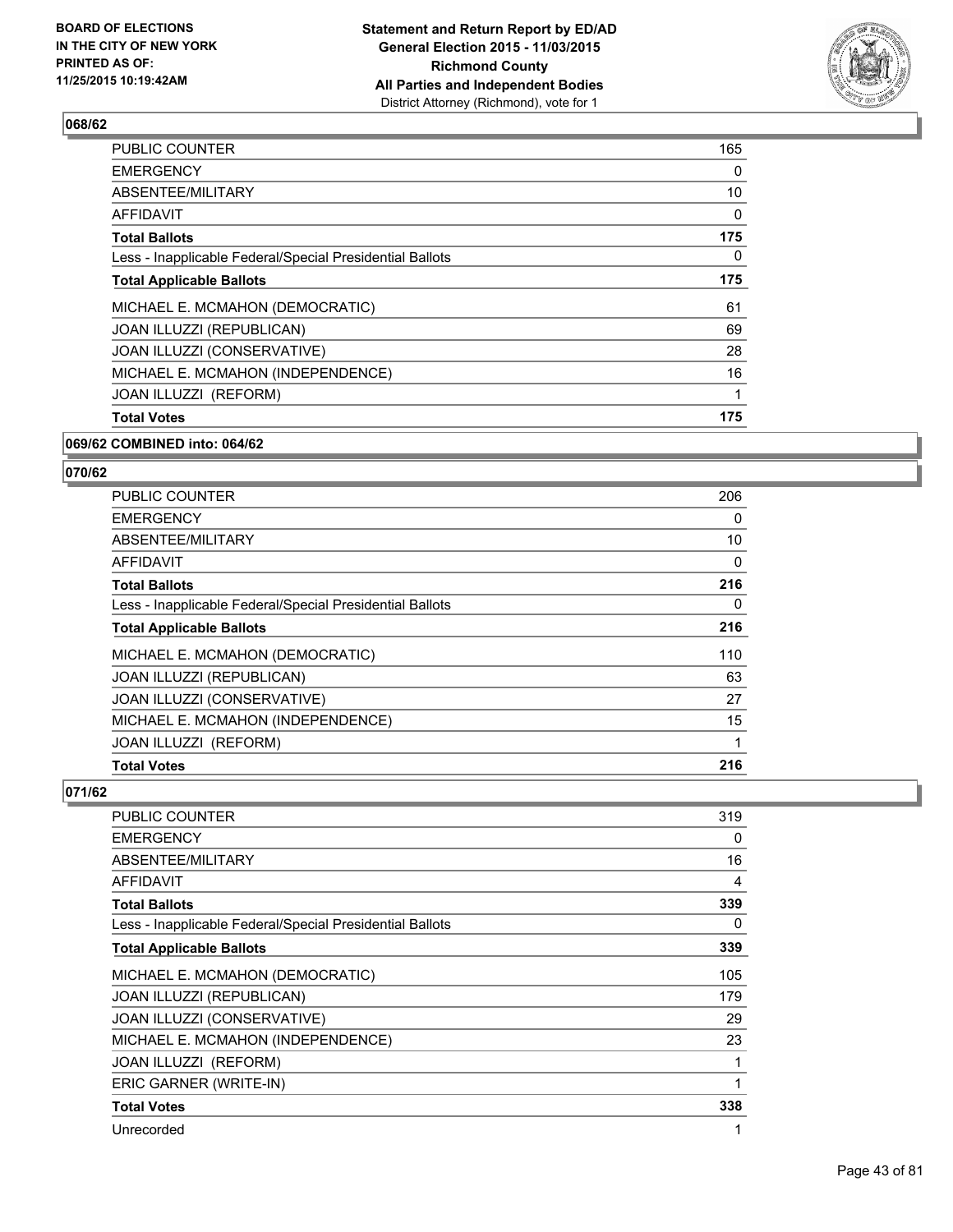

| <b>PUBLIC COUNTER</b>                                    | 358 |
|----------------------------------------------------------|-----|
| <b>EMERGENCY</b>                                         | 0   |
| ABSENTEE/MILITARY                                        | 14  |
| AFFIDAVIT                                                | 3   |
| <b>Total Ballots</b>                                     | 375 |
| Less - Inapplicable Federal/Special Presidential Ballots | 0   |
| <b>Total Applicable Ballots</b>                          | 375 |
| MICHAEL E. MCMAHON (DEMOCRATIC)                          | 138 |
| <b>JOAN ILLUZZI (REPUBLICAN)</b>                         | 177 |
| JOAN ILLUZZI (CONSERVATIVE)                              | 30  |
| MICHAEL E. MCMAHON (INDEPENDENCE)                        | 24  |
| JOAN ILLUZZI (REFORM)                                    | 5   |
| <b>Total Votes</b>                                       | 374 |
| Unrecorded                                               | 1   |

# **073/62**

| PUBLIC COUNTER                                           | 269 |
|----------------------------------------------------------|-----|
| <b>EMERGENCY</b>                                         | 0   |
| ABSENTEE/MILITARY                                        | 53  |
| AFFIDAVIT                                                | 2   |
| <b>Total Ballots</b>                                     | 324 |
| Less - Inapplicable Federal/Special Presidential Ballots | 0   |
| <b>Total Applicable Ballots</b>                          | 324 |
| MICHAEL E. MCMAHON (DEMOCRATIC)                          | 143 |
| JOAN ILLUZZI (REPUBLICAN)                                | 119 |
| JOAN ILLUZZI (CONSERVATIVE)                              | 32  |
| MICHAEL E. MCMAHON (INDEPENDENCE)                        | 24  |
| JOAN ILLUZZI (REFORM)                                    | 4   |
| CHARLES BRONSON (WRITE-IN)                               | 1   |
| <b>Total Votes</b>                                       | 323 |
| Unrecorded                                               | 1   |
| 074/62 COMBINED into: 008/62                             |     |
| 075/62 COMBINED into: 026/62                             |     |

Page 44 of 81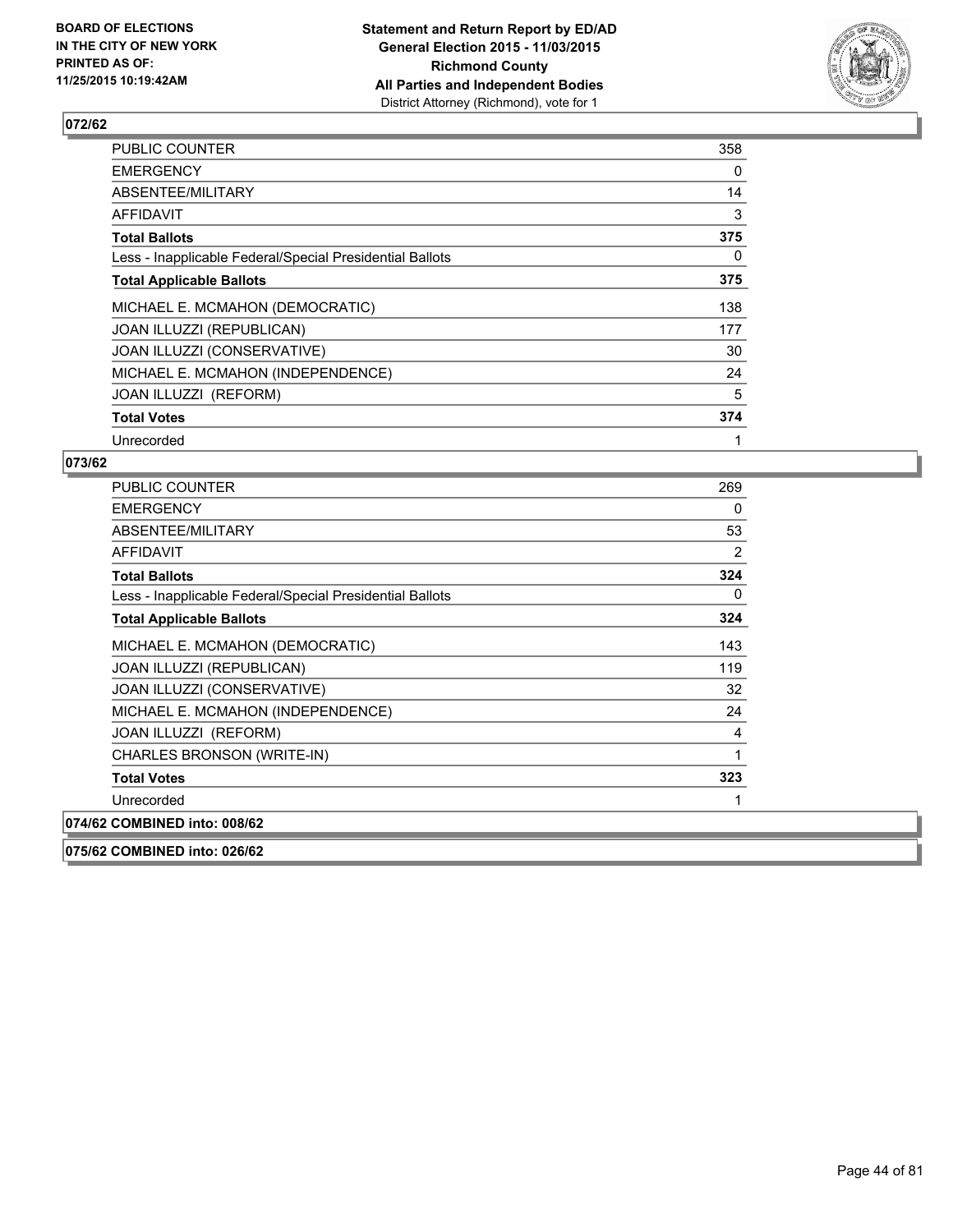

| <b>PUBLIC COUNTER</b>                                    | 191 |
|----------------------------------------------------------|-----|
| <b>EMERGENCY</b>                                         | 0   |
| ABSENTEE/MILITARY                                        | 9   |
| AFFIDAVIT                                                | 0   |
| <b>Total Ballots</b>                                     | 200 |
| Less - Inapplicable Federal/Special Presidential Ballots | 0   |
| <b>Total Applicable Ballots</b>                          | 200 |
| MICHAEL E. MCMAHON (DEMOCRATIC)                          | 85  |
| <b>JOAN ILLUZZI (REPUBLICAN)</b>                         | 81  |
| JOAN ILLUZZI (CONSERVATIVE)                              | 25  |
| MICHAEL E. MCMAHON (INDEPENDENCE)                        | 8   |
| JOAN ILLUZZI (REFORM)                                    | 0   |
| <b>Total Votes</b>                                       | 199 |
| Unrecorded                                               | 1   |

### **002/63**

| <b>PUBLIC COUNTER</b>                                    | 197 |
|----------------------------------------------------------|-----|
| <b>EMERGENCY</b>                                         | 0   |
| ABSENTEE/MILITARY                                        | 4   |
| AFFIDAVIT                                                | 1   |
| <b>Total Ballots</b>                                     | 202 |
| Less - Inapplicable Federal/Special Presidential Ballots | 0   |
| <b>Total Applicable Ballots</b>                          | 202 |
| MICHAEL E. MCMAHON (DEMOCRATIC)                          | 120 |
| <b>JOAN ILLUZZI (REPUBLICAN)</b>                         | 53  |
| JOAN ILLUZZI (CONSERVATIVE)                              | 13  |
| MICHAEL E. MCMAHON (INDEPENDENCE)                        | 12  |
| JOAN ILLUZZI (REFORM)                                    | 3   |
| JOSEPH MAHIGNO (WRITE-IN)                                | 1   |
| <b>Total Votes</b>                                       | 202 |

### **003/63 COMBINED into: 002/63**

| <b>PUBLIC COUNTER</b>                                    | 80       |
|----------------------------------------------------------|----------|
| <b>EMERGENCY</b>                                         | 0        |
| ABSENTEE/MILITARY                                        | 7        |
| <b>AFFIDAVIT</b>                                         | 0        |
| <b>Total Ballots</b>                                     | 87       |
| Less - Inapplicable Federal/Special Presidential Ballots | 0        |
| <b>Total Applicable Ballots</b>                          | 87       |
| MICHAEL E. MCMAHON (DEMOCRATIC)                          | 31       |
| JOAN ILLUZZI (REPUBLICAN)                                | 40       |
| JOAN ILLUZZI (CONSERVATIVE)                              | 9        |
| MICHAEL E. MCMAHON (INDEPENDENCE)                        | 7        |
| JOAN ILLUZZI (REFORM)                                    | $\Omega$ |
| <b>Total Votes</b>                                       | 87       |
|                                                          |          |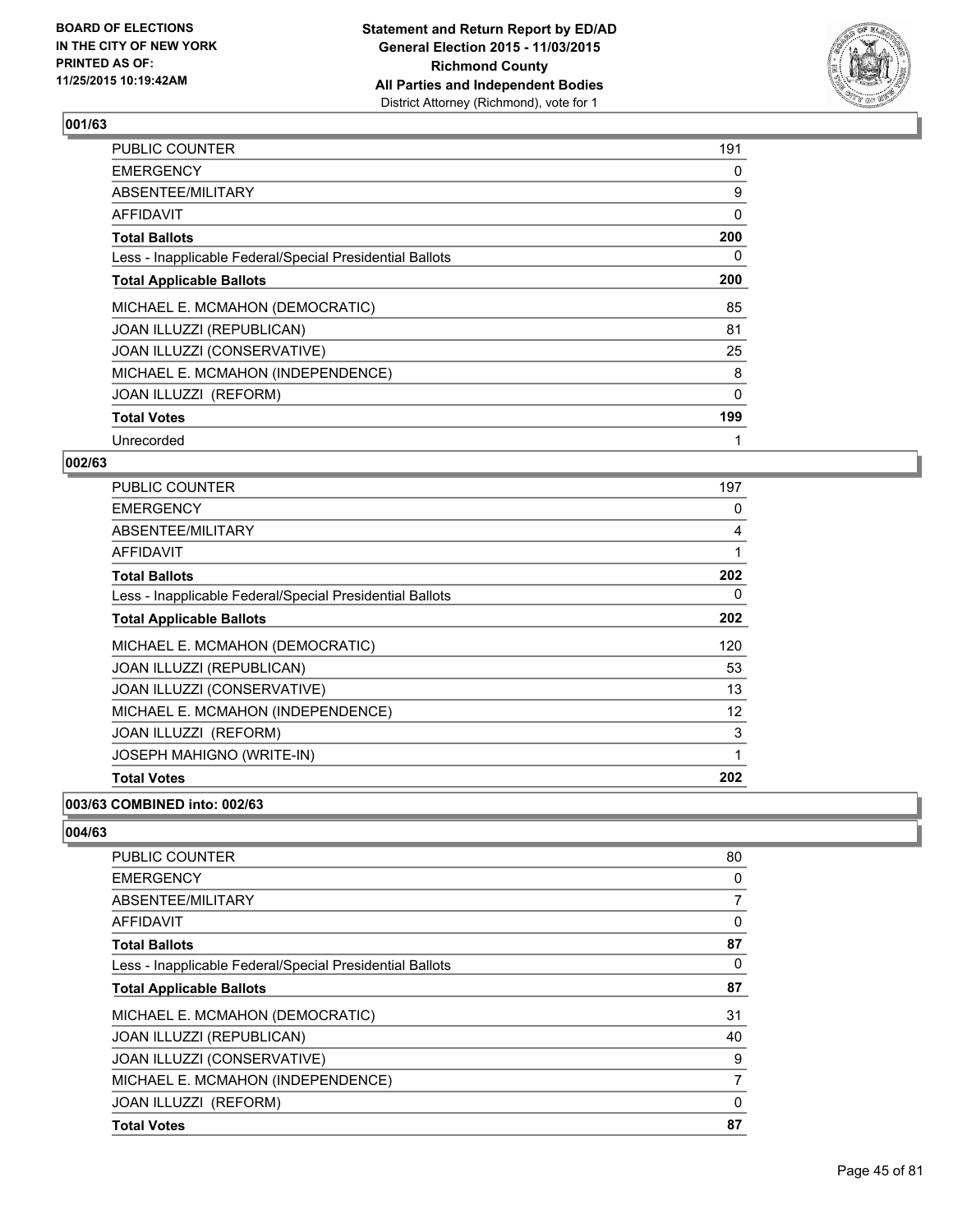

| <b>PUBLIC COUNTER</b>                                    | 117          |
|----------------------------------------------------------|--------------|
| <b>EMERGENCY</b>                                         | 0            |
| ABSENTEE/MILITARY                                        | 9            |
| <b>AFFIDAVIT</b>                                         | 0            |
| <b>Total Ballots</b>                                     | 126          |
| Less - Inapplicable Federal/Special Presidential Ballots | $\mathbf{0}$ |
| <b>Total Applicable Ballots</b>                          | 126          |
| MICHAEL E. MCMAHON (DEMOCRATIC)                          | 53           |
| <b>JOAN ILLUZZI (REPUBLICAN)</b>                         | 53           |
| JOAN ILLUZZI (CONSERVATIVE)                              | 15           |
| MICHAEL E. MCMAHON (INDEPENDENCE)                        | 5            |
| JOAN ILLUZZI (REFORM)                                    | $\Omega$     |
| <b>Total Votes</b>                                       | 126          |
|                                                          |              |

#### **006/63**

| <b>Total Votes</b>                                       | 94 |
|----------------------------------------------------------|----|
|                                                          |    |
| JOAN ILLUZZI (REFORM)                                    | 2  |
| MICHAEL E. MCMAHON (INDEPENDENCE)                        | 6  |
| JOAN ILLUZZI (CONSERVATIVE)                              | 10 |
| <b>JOAN ILLUZZI (REPUBLICAN)</b>                         | 43 |
| MICHAEL E. MCMAHON (DEMOCRATIC)                          | 33 |
| <b>Total Applicable Ballots</b>                          | 94 |
| Less - Inapplicable Federal/Special Presidential Ballots | 0  |
| <b>Total Ballots</b>                                     | 94 |
| AFFIDAVIT                                                | 0  |
| ABSENTEE/MILITARY                                        | 6  |
| <b>EMERGENCY</b>                                         | 0  |
| <b>PUBLIC COUNTER</b>                                    | 88 |

# **007/63**

| <b>PUBLIC COUNTER</b>                                    | 85 |
|----------------------------------------------------------|----|
| <b>EMERGENCY</b>                                         | 0  |
| ABSENTEE/MILITARY                                        | 1  |
| AFFIDAVIT                                                |    |
| <b>Total Ballots</b>                                     | 87 |
| Less - Inapplicable Federal/Special Presidential Ballots | 0  |
| <b>Total Applicable Ballots</b>                          | 87 |
| MICHAEL E. MCMAHON (DEMOCRATIC)                          | 50 |
| JOAN ILLUZZI (REPUBLICAN)                                | 23 |
| JOAN ILLUZZI (CONSERVATIVE)                              | 4  |
| MICHAEL E. MCMAHON (INDEPENDENCE)                        | 7  |
| JOAN ILLUZZI (REFORM)                                    |    |
| <b>Total Votes</b>                                       | 85 |
| Unrecorded                                               | 2  |
| 008/63 COMBINED into: 001/63                             |    |

**009/63 COMBINED into: 060/62**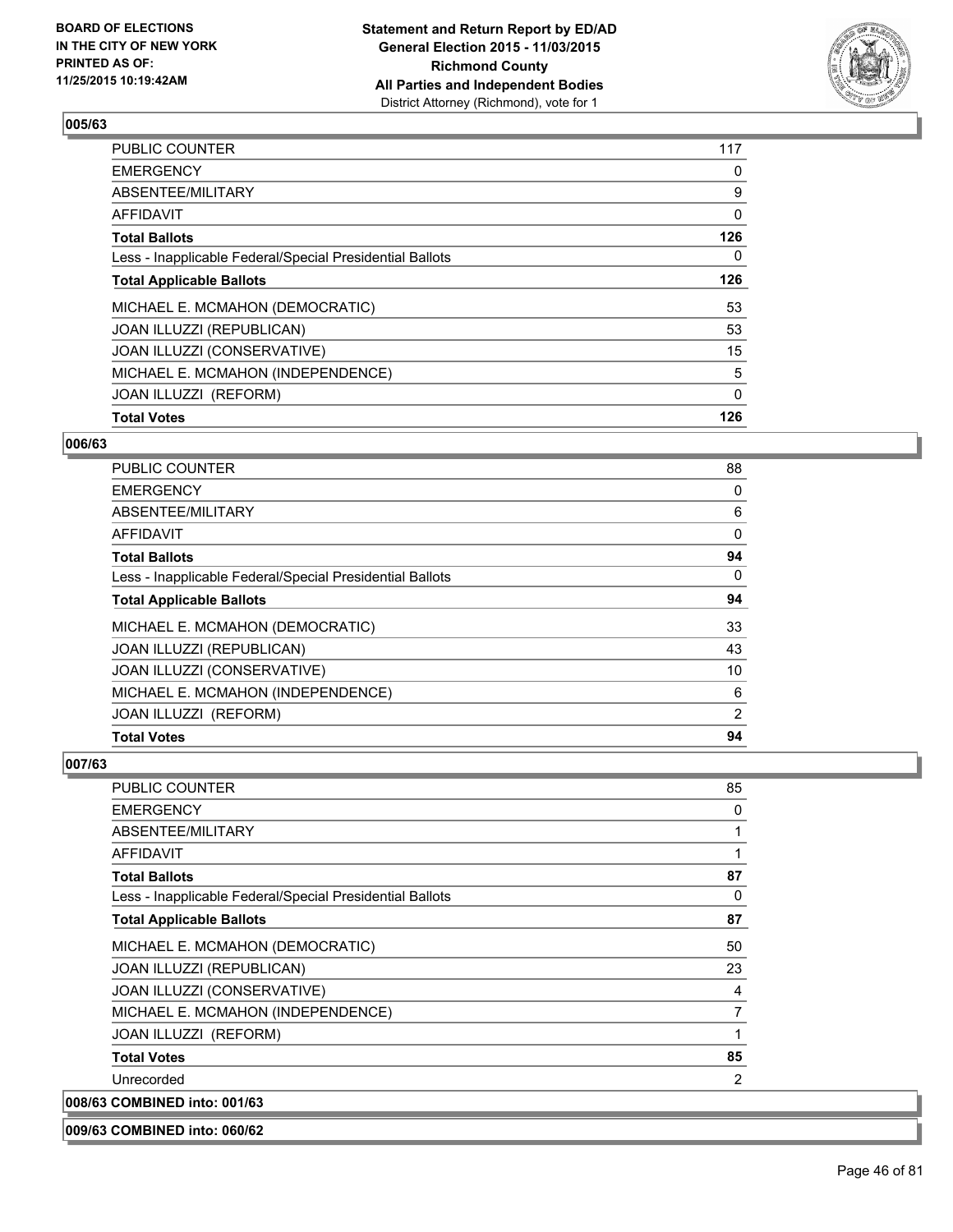

| <b>PUBLIC COUNTER</b>                                    | 155 |
|----------------------------------------------------------|-----|
| <b>EMERGENCY</b>                                         | 0   |
| ABSENTEE/MILITARY                                        | 14  |
| AFFIDAVIT                                                |     |
| <b>Total Ballots</b>                                     | 170 |
| Less - Inapplicable Federal/Special Presidential Ballots | 0   |
| <b>Total Applicable Ballots</b>                          | 170 |
| MICHAEL E. MCMAHON (DEMOCRATIC)                          | 103 |
| JOAN ILLUZZI (REPUBLICAN)                                | 34  |
| <b>JOAN ILLUZZI (CONSERVATIVE)</b>                       | 16  |
| MICHAEL E. MCMAHON (INDEPENDENCE)                        | 15  |
| <b>JOAN ILLUZZI (REFORM)</b>                             | 0   |
| <b>ERNEST PAIGE (WRITE-IN)</b>                           | 2   |
| <b>Total Votes</b>                                       | 170 |

#### **011/63**

| <b>Total Votes</b>                                       | 176 |
|----------------------------------------------------------|-----|
| JOAN ILLUZZI (REFORM)                                    | 0   |
| MICHAEL E. MCMAHON (INDEPENDENCE)                        | 7   |
| JOAN ILLUZZI (CONSERVATIVE)                              | 13  |
| JOAN ILLUZZI (REPUBLICAN)                                | 65  |
| MICHAEL E. MCMAHON (DEMOCRATIC)                          | 91  |
| <b>Total Applicable Ballots</b>                          | 176 |
| Less - Inapplicable Federal/Special Presidential Ballots | 0   |
| <b>Total Ballots</b>                                     | 176 |
| AFFIDAVIT                                                | 2   |
| ABSENTEE/MILITARY                                        | 4   |
| <b>EMERGENCY</b>                                         | 0   |
| <b>PUBLIC COUNTER</b>                                    | 170 |

| <b>PUBLIC COUNTER</b>                                    | 161 |
|----------------------------------------------------------|-----|
| <b>EMERGENCY</b>                                         | 0   |
| ABSENTEE/MILITARY                                        | 14  |
| AFFIDAVIT                                                | 0   |
| <b>Total Ballots</b>                                     | 175 |
| Less - Inapplicable Federal/Special Presidential Ballots | 0   |
| <b>Total Applicable Ballots</b>                          | 175 |
| MICHAEL E. MCMAHON (DEMOCRATIC)                          | 80  |
| JOAN ILLUZZI (REPUBLICAN)                                | 63  |
| JOAN ILLUZZI (CONSERVATIVE)                              | 18  |
| MICHAEL E. MCMAHON (INDEPENDENCE)                        | 12  |
| JOAN ILLUZZI (REFORM)                                    | 2   |
| <b>Total Votes</b>                                       | 175 |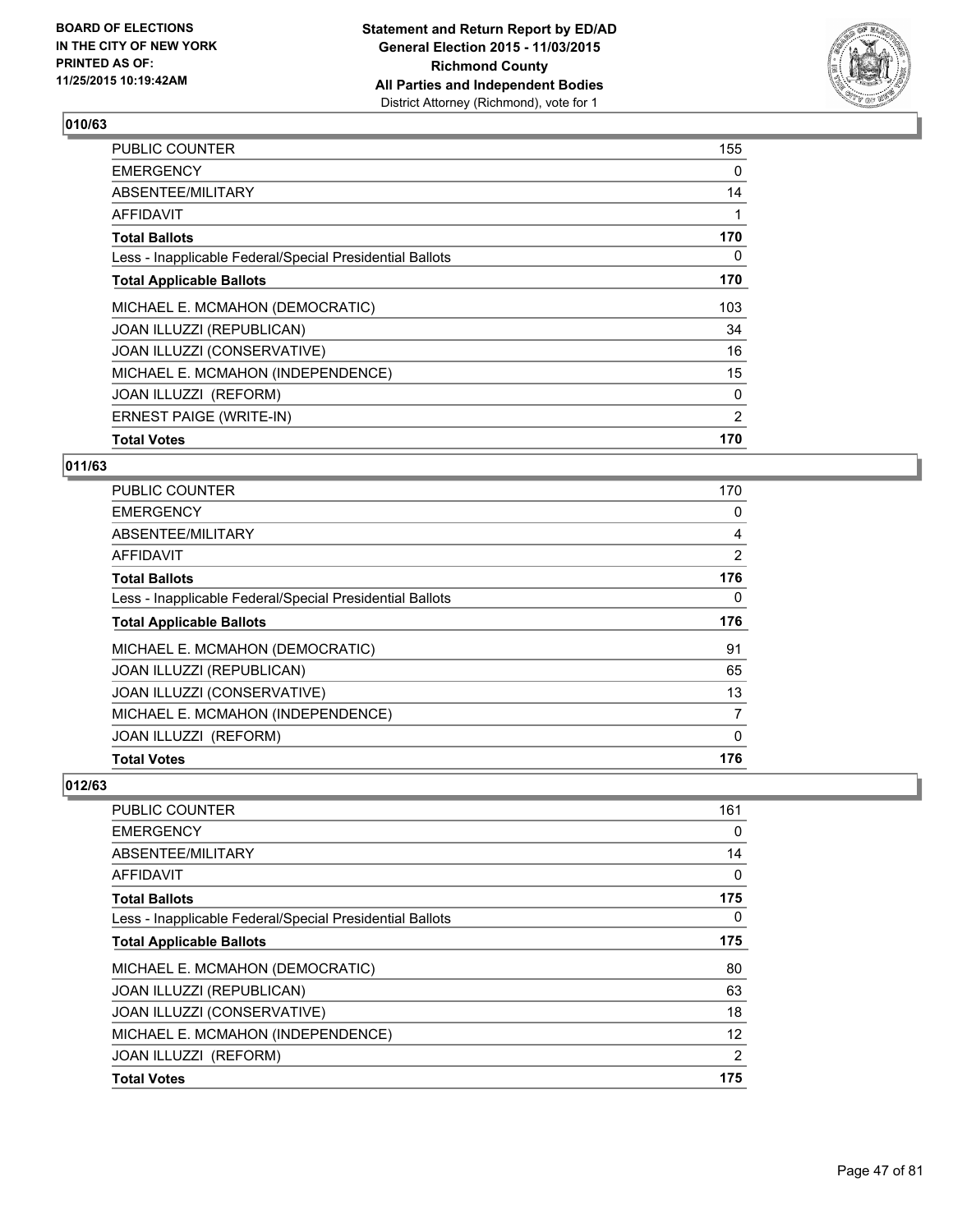

| <b>Total Votes</b>                                       | 133 |
|----------------------------------------------------------|-----|
| JOAN ILLUZZI (REFORM)                                    | 0   |
| MICHAEL E. MCMAHON (INDEPENDENCE)                        | 3   |
| JOAN ILLUZZI (CONSERVATIVE)                              | 5   |
| JOAN ILLUZZI (REPUBLICAN)                                | 37  |
| MICHAEL E. MCMAHON (DEMOCRATIC)                          | 88  |
| <b>Total Applicable Ballots</b>                          | 133 |
| Less - Inapplicable Federal/Special Presidential Ballots | 0   |
| <b>Total Ballots</b>                                     | 133 |
| <b>AFFIDAVIT</b>                                         |     |
| ABSENTEE/MILITARY                                        | 11  |
| <b>EMERGENCY</b>                                         | 0   |
| <b>PUBLIC COUNTER</b>                                    | 121 |

# **014/63**

| <b>PUBLIC COUNTER</b>                                    | 116 |
|----------------------------------------------------------|-----|
| <b>EMERGENCY</b>                                         | 0   |
| ABSENTEE/MILITARY                                        | 3   |
| AFFIDAVIT                                                | 0   |
| <b>Total Ballots</b>                                     | 119 |
| Less - Inapplicable Federal/Special Presidential Ballots | 0   |
| <b>Total Applicable Ballots</b>                          | 119 |
| MICHAEL E. MCMAHON (DEMOCRATIC)                          | 61  |
| JOAN ILLUZZI (REPUBLICAN)                                | 38  |
| JOAN ILLUZZI (CONSERVATIVE)                              | 11  |
| MICHAEL E. MCMAHON (INDEPENDENCE)                        | 9   |
| JOAN ILLUZZI (REFORM)                                    | 0   |
| <b>Total Votes</b>                                       | 119 |

| <b>PUBLIC COUNTER</b>                                    | 146 |
|----------------------------------------------------------|-----|
| <b>EMERGENCY</b>                                         | 0   |
| ABSENTEE/MILITARY                                        |     |
| AFFIDAVIT                                                | 1   |
| <b>Total Ballots</b>                                     | 148 |
| Less - Inapplicable Federal/Special Presidential Ballots | 0   |
| <b>Total Applicable Ballots</b>                          | 148 |
| MICHAEL E. MCMAHON (DEMOCRATIC)                          | 91  |
| JOAN ILLUZZI (REPUBLICAN)                                | 38  |
| JOAN ILLUZZI (CONSERVATIVE)                              | 4   |
| MICHAEL E. MCMAHON (INDEPENDENCE)                        | 14  |
| JOAN ILLUZZI (REFORM)                                    | 0   |
| <b>Total Votes</b>                                       | 147 |
| Unrecorded                                               | 1   |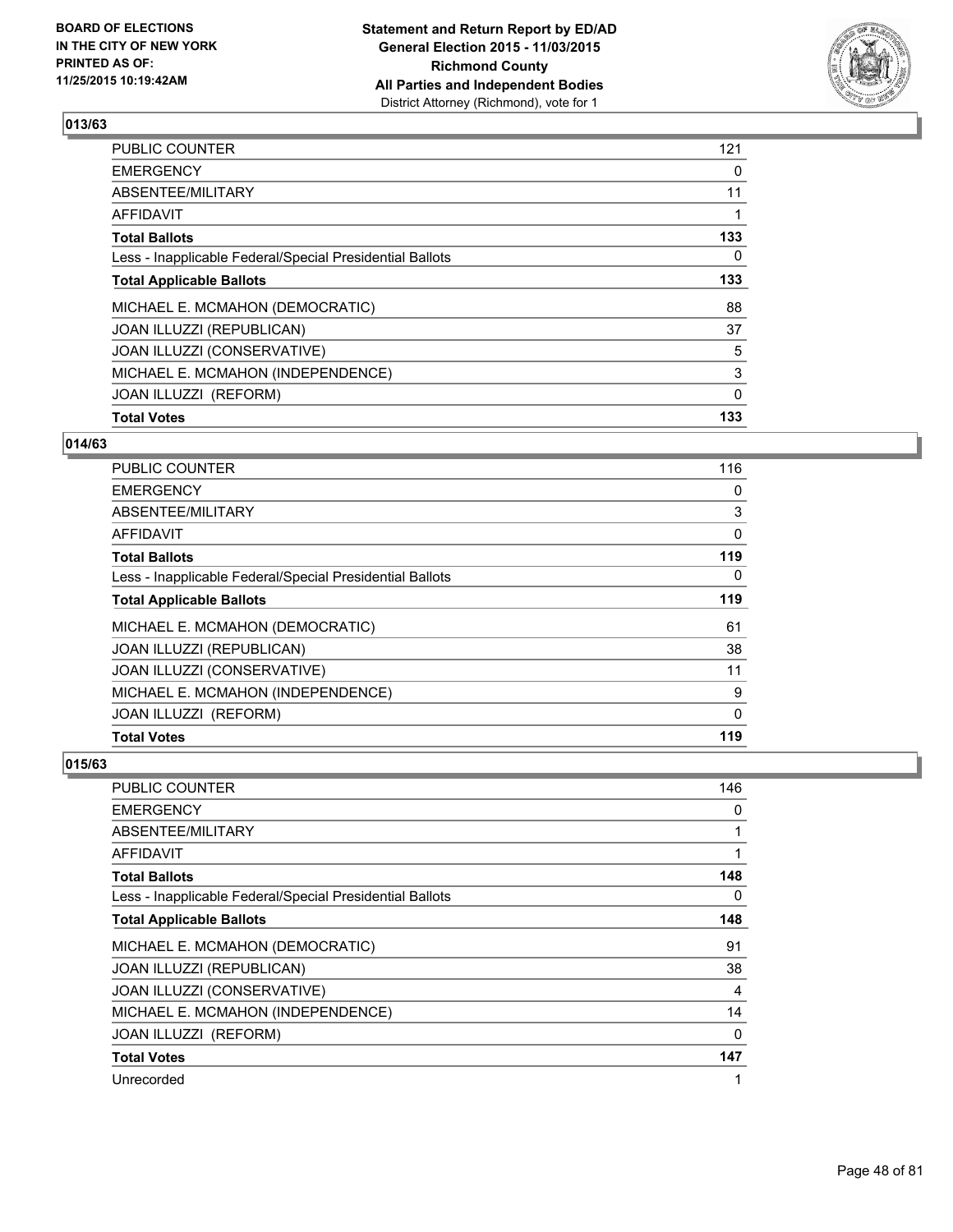

| 152 |
|-----|
| 0   |
| 6   |
| 0   |
| 158 |
| 0   |
| 158 |
| 103 |
| 33  |
| 5   |
| 17  |
| 0   |
| 158 |
|     |

#### **017/63 COMBINED into: 010/63**

# **018/63**

| <b>PUBLIC COUNTER</b>                                    | 190      |
|----------------------------------------------------------|----------|
| <b>EMERGENCY</b>                                         | 0        |
| ABSENTEE/MILITARY                                        | 6        |
| <b>AFFIDAVIT</b>                                         | $\Omega$ |
| <b>Total Ballots</b>                                     | 196      |
| Less - Inapplicable Federal/Special Presidential Ballots | 0        |
| <b>Total Applicable Ballots</b>                          | 196      |
| MICHAEL E. MCMAHON (DEMOCRATIC)                          | 65       |
| JOAN ILLUZZI (REPUBLICAN)                                | 89       |
| JOAN ILLUZZI (CONSERVATIVE)                              | 28       |
| MICHAEL E. MCMAHON (INDEPENDENCE)                        | 11       |
| JOAN ILLUZZI (REFORM)                                    | 3        |
| <b>Total Votes</b>                                       | 196      |
| 019/63 COMBINED into: 018/63                             |          |

**020/63 COMBINED into: 073/62**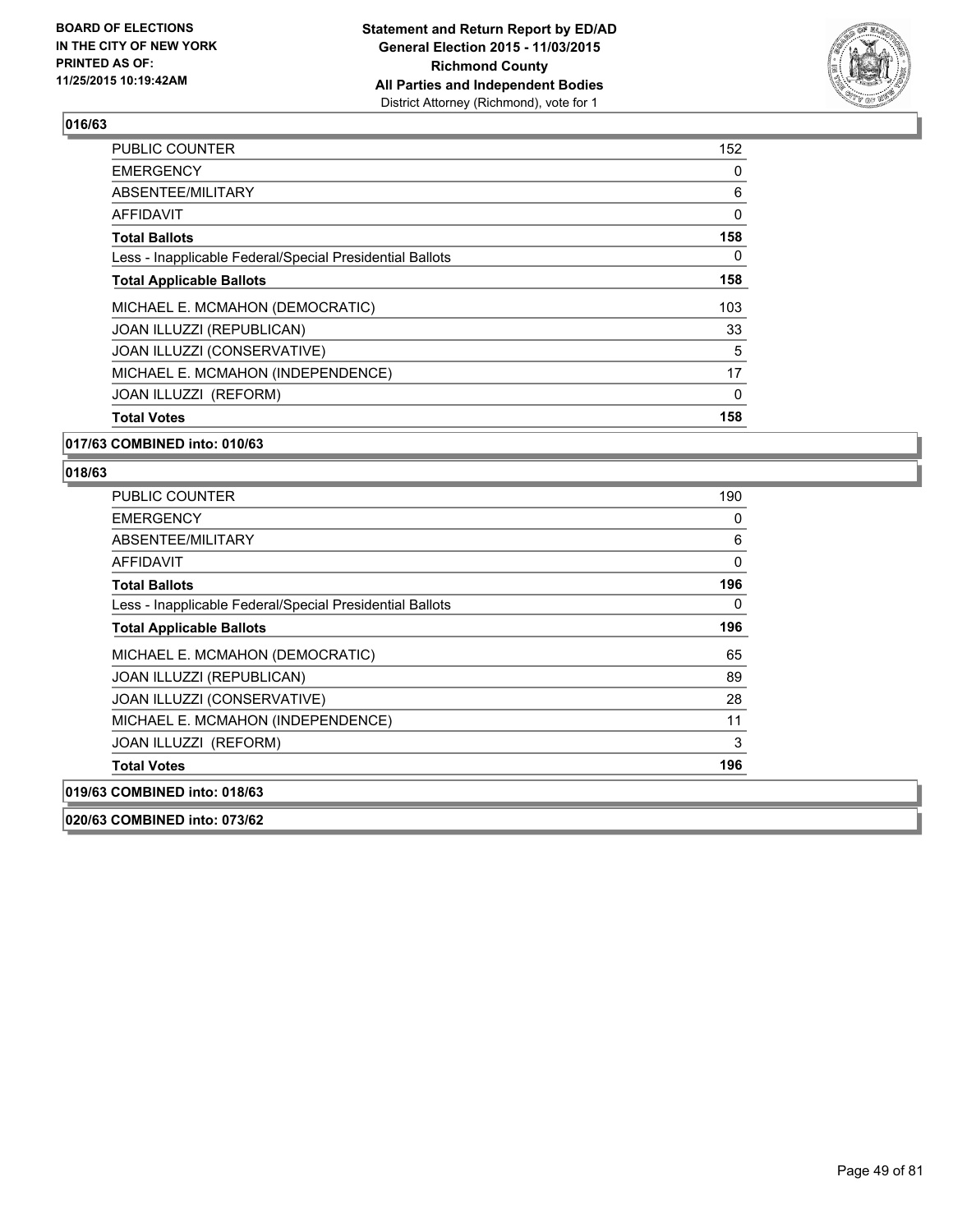

| <b>PUBLIC COUNTER</b>                                    | 101 |
|----------------------------------------------------------|-----|
| <b>EMERGENCY</b>                                         | 0   |
| ABSENTEE/MILITARY                                        | 5   |
| <b>AFFIDAVIT</b>                                         | 0   |
| <b>Total Ballots</b>                                     | 106 |
| Less - Inapplicable Federal/Special Presidential Ballots | 0   |
| <b>Total Applicable Ballots</b>                          | 106 |
| MICHAEL E. MCMAHON (DEMOCRATIC)                          | 39  |
| JOAN ILLUZZI (REPUBLICAN)                                | 46  |
| JOAN ILLUZZI (CONSERVATIVE)                              | 12  |
| MICHAEL E. MCMAHON (INDEPENDENCE)                        | 8   |
| JOAN ILLUZZI (REFORM)                                    | 0   |
| KYLE M. BLUTH (WRITE-IN)                                 |     |
| <b>Total Votes</b>                                       | 106 |

### **022/63**

| <b>PUBLIC COUNTER</b>                                    | 131 |
|----------------------------------------------------------|-----|
| <b>EMERGENCY</b>                                         | 0   |
| ABSENTEE/MILITARY                                        | 5   |
| <b>AFFIDAVIT</b>                                         | 1   |
| <b>Total Ballots</b>                                     | 137 |
| Less - Inapplicable Federal/Special Presidential Ballots | 0   |
| <b>Total Applicable Ballots</b>                          | 137 |
| MICHAEL E. MCMAHON (DEMOCRATIC)                          | 63  |
| JOAN ILLUZZI (REPUBLICAN)                                | 41  |
| JOAN ILLUZZI (CONSERVATIVE)                              | 12  |
| MICHAEL E. MCMAHON (INDEPENDENCE)                        | 16  |
| JOAN ILLUZZI (REFORM)                                    | 4   |
| MICHAEL REILLY (WRITE-IN)                                | 1   |
| <b>Total Votes</b>                                       | 137 |

| <b>PUBLIC COUNTER</b>                                    | 161 |
|----------------------------------------------------------|-----|
| <b>EMERGENCY</b>                                         | 0   |
| ABSENTEE/MILITARY                                        | 7   |
| AFFIDAVIT                                                | 0   |
| <b>Total Ballots</b>                                     | 168 |
| Less - Inapplicable Federal/Special Presidential Ballots | 0   |
| <b>Total Applicable Ballots</b>                          | 168 |
| MICHAEL E. MCMAHON (DEMOCRATIC)                          | 79  |
| <b>JOAN ILLUZZI (REPUBLICAN)</b>                         | 70  |
| JOAN ILLUZZI (CONSERVATIVE)                              | 8   |
| MICHAEL E. MCMAHON (INDEPENDENCE)                        | 10  |
| JOAN ILLUZZI (REFORM)                                    | 1   |
| <b>Total Votes</b>                                       | 168 |
|                                                          |     |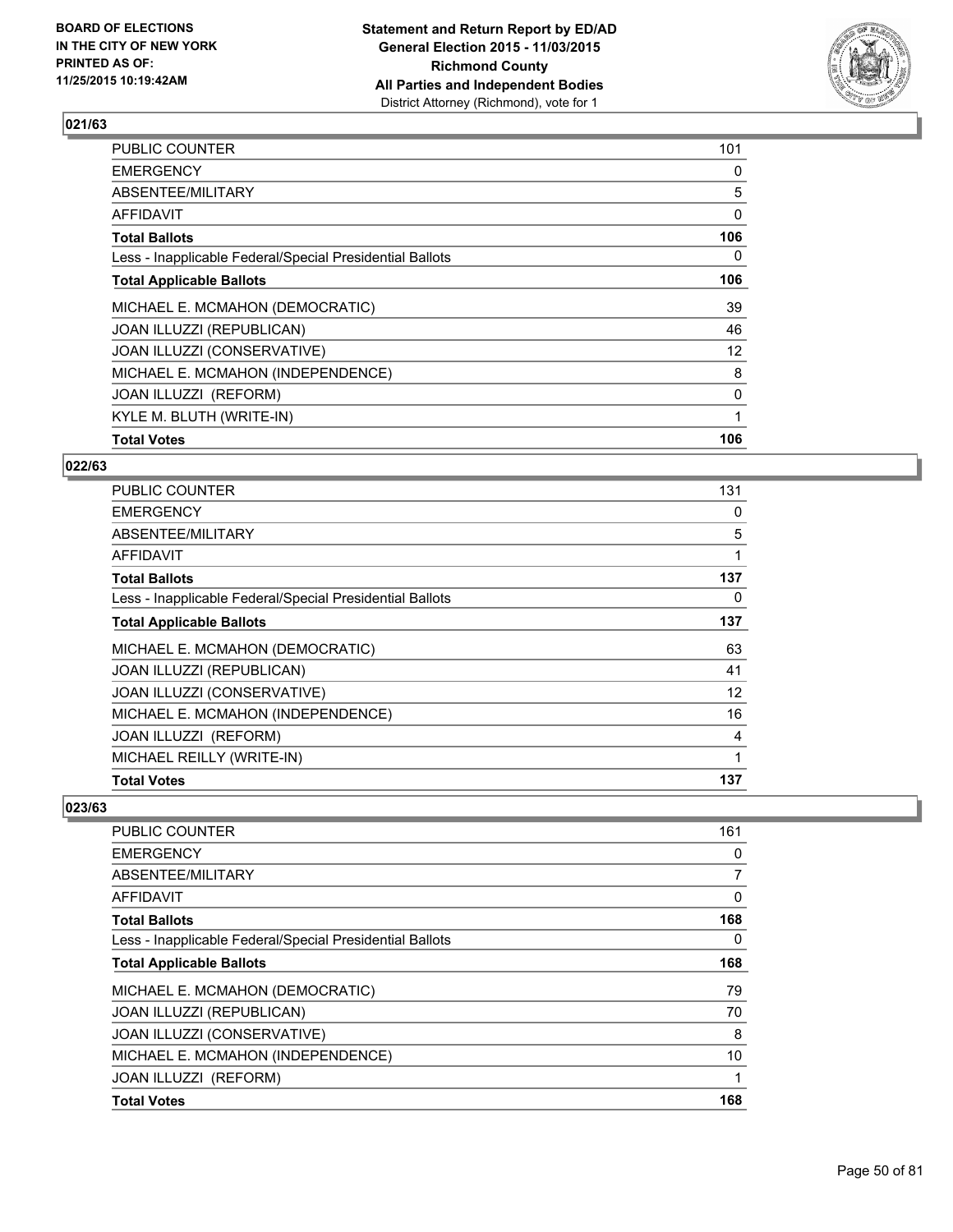

| <b>PUBLIC COUNTER</b>                                    | 123      |
|----------------------------------------------------------|----------|
| <b>EMERGENCY</b>                                         | 0        |
| ABSENTEE/MILITARY                                        | 13       |
| <b>AFFIDAVIT</b>                                         | $\Omega$ |
| <b>Total Ballots</b>                                     | 136      |
| Less - Inapplicable Federal/Special Presidential Ballots | 0        |
| <b>Total Applicable Ballots</b>                          | 136      |
| MICHAEL E. MCMAHON (DEMOCRATIC)                          | 54       |
| JOAN ILLUZZI (REPUBLICAN)                                | 58       |
| JOAN ILLUZZI (CONSERVATIVE)                              | 15       |
| MICHAEL E. MCMAHON (INDEPENDENCE)                        | 6        |
| JOAN ILLUZZI (REFORM)                                    | 3        |
| <b>Total Votes</b>                                       | 136      |
|                                                          |          |

# **025/63**

| <b>PUBLIC COUNTER</b>                                    | 115         |
|----------------------------------------------------------|-------------|
| <b>EMERGENCY</b>                                         | 0           |
| ABSENTEE/MILITARY                                        | 7           |
| <b>AFFIDAVIT</b>                                         | 3           |
| <b>Total Ballots</b>                                     | 125         |
| Less - Inapplicable Federal/Special Presidential Ballots | 0           |
| <b>Total Applicable Ballots</b>                          | 125         |
| MICHAEL E. MCMAHON (DEMOCRATIC)                          | 69          |
| JOAN ILLUZZI (REPUBLICAN)                                | 38          |
| JOAN ILLUZZI (CONSERVATIVE)                              | 10          |
| MICHAEL E. MCMAHON (INDEPENDENCE)                        | 7           |
| JOAN ILLUZZI (REFORM)                                    | $\mathbf 0$ |
| <b>Total Votes</b>                                       | 124         |
| Unrecorded                                               | 1           |

| PUBLIC COUNTER                                           | 211 |
|----------------------------------------------------------|-----|
| <b>EMERGENCY</b>                                         | 0   |
| ABSENTEE/MILITARY                                        | 4   |
| <b>AFFIDAVIT</b>                                         | 0   |
| <b>Total Ballots</b>                                     | 215 |
| Less - Inapplicable Federal/Special Presidential Ballots | 0   |
| <b>Total Applicable Ballots</b>                          | 215 |
| MICHAEL E. MCMAHON (DEMOCRATIC)                          | 116 |
| <b>JOAN ILLUZZI (REPUBLICAN)</b>                         | 50  |
| JOAN ILLUZZI (CONSERVATIVE)                              | 19  |
| MICHAEL E. MCMAHON (INDEPENDENCE)                        | 28  |
| JOAN ILLUZZI (REFORM)                                    | 1   |
| <b>Total Votes</b>                                       | 214 |
| Unrecorded                                               |     |
| 027/63 COMBINED into: 028/63                             |     |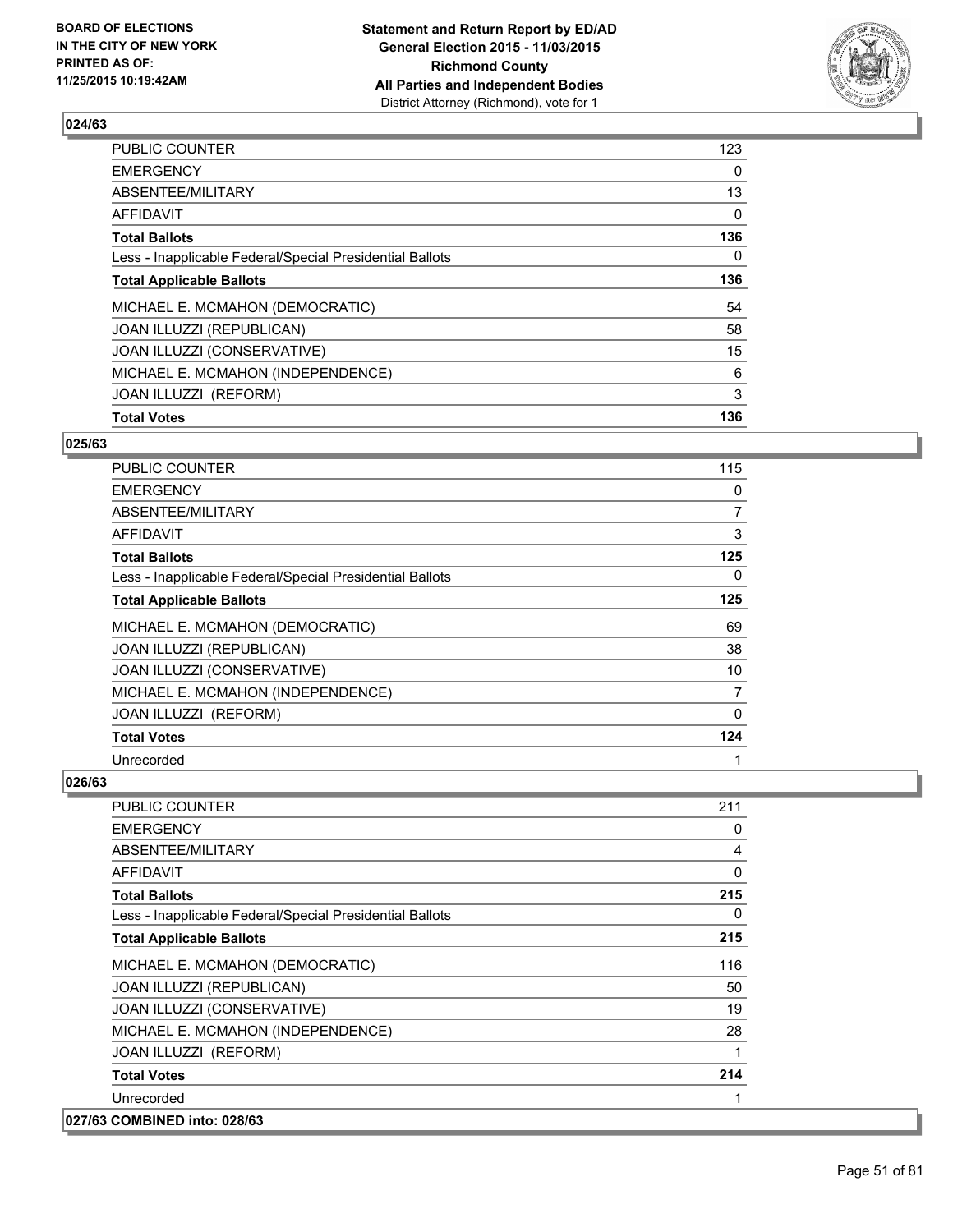

| <b>PUBLIC COUNTER</b>                                    | 201               |
|----------------------------------------------------------|-------------------|
| <b>EMERGENCY</b>                                         | 0                 |
| ABSENTEE/MILITARY                                        | 10                |
| AFFIDAVIT                                                | 0                 |
| <b>Total Ballots</b>                                     | 211               |
| Less - Inapplicable Federal/Special Presidential Ballots | 0                 |
| <b>Total Applicable Ballots</b>                          | 211               |
| MICHAEL E. MCMAHON (DEMOCRATIC)                          | 76                |
| <b>JOAN ILLUZZI (REPUBLICAN)</b>                         | 89                |
| JOAN ILLUZZI (CONSERVATIVE)                              | 32                |
| MICHAEL E. MCMAHON (INDEPENDENCE)                        | $12 \overline{ }$ |
| JOAN ILLUZZI (REFORM)                                    | 1                 |
| <b>Total Votes</b>                                       | 210               |
| Unrecorded                                               | 1                 |

# **029/63**

| <b>Total Votes</b>                                       | 148 |
|----------------------------------------------------------|-----|
| JOAN ILLUZZI (REFORM)                                    | 3   |
| MICHAEL E. MCMAHON (INDEPENDENCE)                        | 15  |
| JOAN ILLUZZI (CONSERVATIVE)                              | 11  |
| JOAN ILLUZZI (REPUBLICAN)                                | 51  |
| MICHAEL E. MCMAHON (DEMOCRATIC)                          | 68  |
| <b>Total Applicable Ballots</b>                          | 148 |
| Less - Inapplicable Federal/Special Presidential Ballots | 0   |
| <b>Total Ballots</b>                                     | 148 |
| AFFIDAVIT                                                | 0   |
| ABSENTEE/MILITARY                                        | 5   |
| <b>EMERGENCY</b>                                         | 0   |
| <b>PUBLIC COUNTER</b>                                    | 143 |

| <b>Total Votes</b>                                       | 139 |
|----------------------------------------------------------|-----|
| JOAN ILLUZZI (REFORM)                                    | 2   |
| MICHAEL E. MCMAHON (INDEPENDENCE)                        | 6   |
| JOAN ILLUZZI (CONSERVATIVE)                              | 16  |
| <b>JOAN ILLUZZI (REPUBLICAN)</b>                         | 51  |
| MICHAEL E. MCMAHON (DEMOCRATIC)                          | 64  |
| <b>Total Applicable Ballots</b>                          | 139 |
| Less - Inapplicable Federal/Special Presidential Ballots | 0   |
| <b>Total Ballots</b>                                     | 139 |
| AFFIDAVIT                                                | 1   |
| ABSENTEE/MILITARY                                        | 8   |
| <b>EMERGENCY</b>                                         | 0   |
| PUBLIC COUNTER                                           | 130 |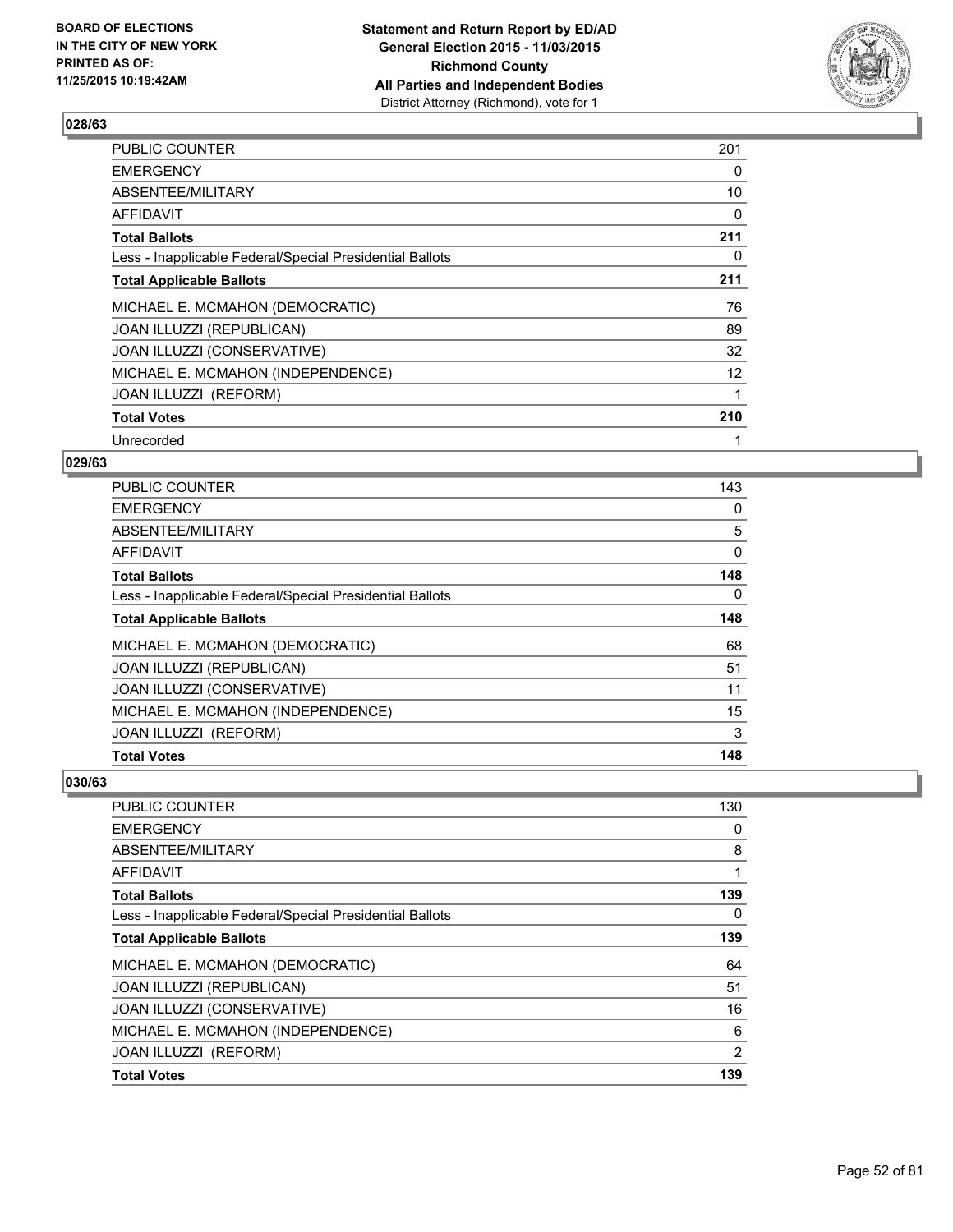

| <b>Total Votes</b>                                       | 128            |
|----------------------------------------------------------|----------------|
| JOAN ILLUZZI (REFORM)                                    |                |
| MICHAEL E. MCMAHON (INDEPENDENCE)                        | 10             |
| JOAN ILLUZZI (CONSERVATIVE)                              | 7              |
| <b>JOAN ILLUZZI (REPUBLICAN)</b>                         | 52             |
| MICHAEL E. MCMAHON (DEMOCRATIC)                          | 58             |
| <b>Total Applicable Ballots</b>                          | 128            |
| Less - Inapplicable Federal/Special Presidential Ballots | 0              |
| <b>Total Ballots</b>                                     | 128            |
| <b>AFFIDAVIT</b>                                         |                |
| ABSENTEE/MILITARY                                        | $\overline{7}$ |
| <b>EMERGENCY</b>                                         | 0              |
| <b>PUBLIC COUNTER</b>                                    | 120            |

# **032/63**

| <b>PUBLIC COUNTER</b>                                    | 155 |
|----------------------------------------------------------|-----|
| <b>EMERGENCY</b>                                         | 0   |
| ABSENTEE/MILITARY                                        | 10  |
| <b>AFFIDAVIT</b>                                         | 0   |
| <b>Total Ballots</b>                                     | 165 |
| Less - Inapplicable Federal/Special Presidential Ballots | 0   |
| <b>Total Applicable Ballots</b>                          | 165 |
| MICHAEL E. MCMAHON (DEMOCRATIC)                          | 78  |
| JOAN ILLUZZI (REPUBLICAN)                                | 63  |
| JOAN ILLUZZI (CONSERVATIVE)                              | 9   |
| MICHAEL E. MCMAHON (INDEPENDENCE)                        | 14  |
| JOAN ILLUZZI (REFORM)                                    | 0   |
| <b>Total Votes</b>                                       | 164 |
| Unrecorded                                               | 1   |

| 034/63 COMBINED into: 033/63                             |     |
|----------------------------------------------------------|-----|
| <b>Total Votes</b>                                       | 208 |
| JOAN ILLUZZI (REFORM)                                    | 2   |
| MICHAEL E. MCMAHON (INDEPENDENCE)                        | 12  |
| JOAN ILLUZZI (CONSERVATIVE)                              | 26  |
| JOAN ILLUZZI (REPUBLICAN)                                | 92  |
| MICHAEL E. MCMAHON (DEMOCRATIC)                          | 76  |
| <b>Total Applicable Ballots</b>                          | 208 |
| Less - Inapplicable Federal/Special Presidential Ballots | 0   |
| <b>Total Ballots</b>                                     | 208 |
| AFFIDAVIT                                                | 1   |
| ABSENTEE/MILITARY                                        | 5   |
| <b>EMERGENCY</b>                                         | 0   |
| <b>PUBLIC COUNTER</b>                                    | 202 |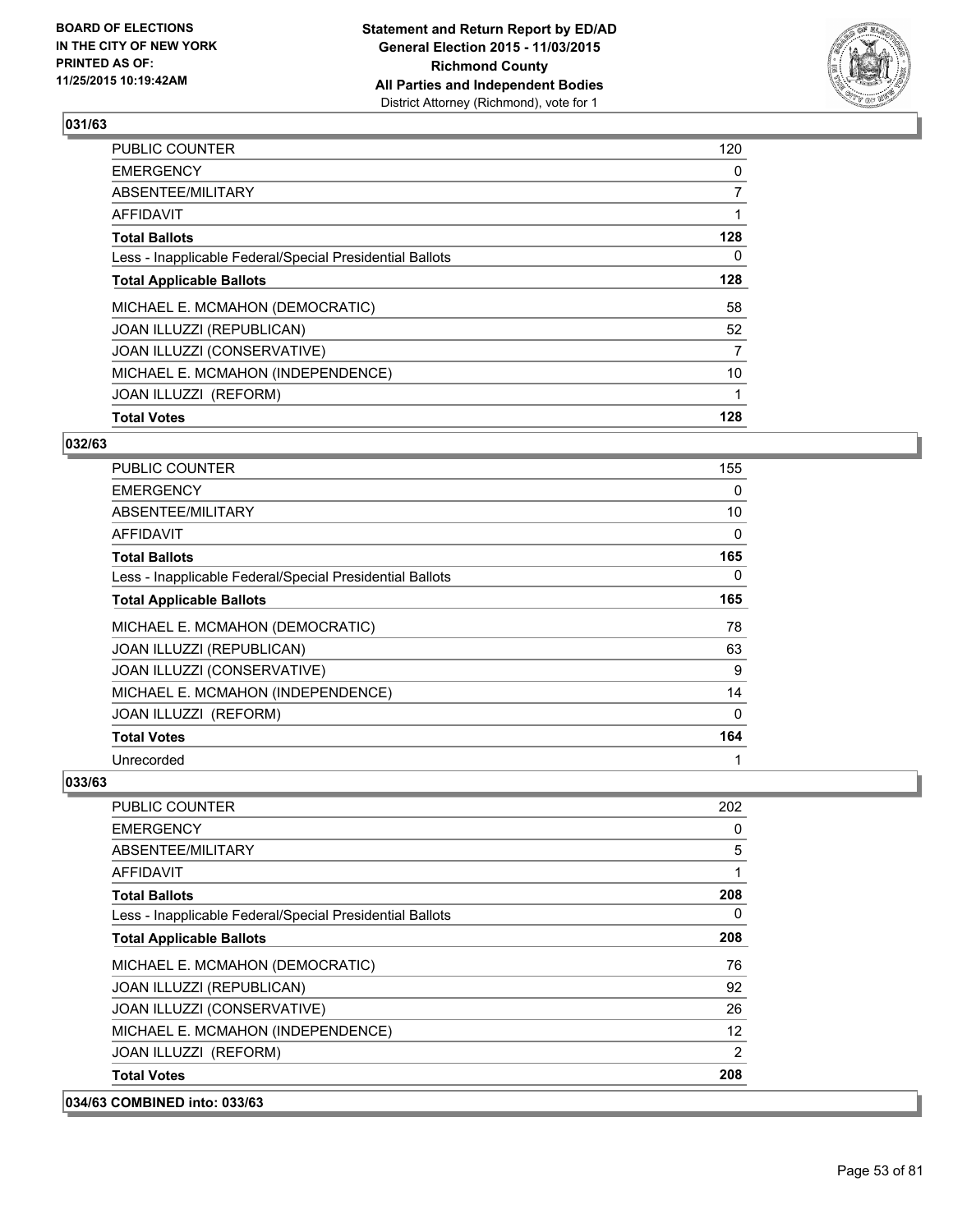

| <b>PUBLIC COUNTER</b>                                    | 429 |
|----------------------------------------------------------|-----|
| <b>EMERGENCY</b>                                         | 0   |
| ABSENTEE/MILITARY                                        | 21  |
| AFFIDAVIT                                                | 0   |
| <b>Total Ballots</b>                                     | 450 |
| Less - Inapplicable Federal/Special Presidential Ballots | 0   |
| <b>Total Applicable Ballots</b>                          | 450 |
| MICHAEL E. MCMAHON (DEMOCRATIC)                          | 189 |
| JOAN ILLUZZI (REPUBLICAN)                                | 175 |
| JOAN ILLUZZI (CONSERVATIVE)                              | 48  |
| MICHAEL E. MCMAHON (INDEPENDENCE)                        | 35  |
| JOAN ILLUZZI (REFORM)                                    | 1   |
| <b>Total Votes</b>                                       | 448 |
| Unrecorded                                               | 2   |

# **036/63**

| <b>PUBLIC COUNTER</b>                                    | 393 |
|----------------------------------------------------------|-----|
| <b>EMERGENCY</b>                                         | 0   |
| ABSENTEE/MILITARY                                        | 15  |
| AFFIDAVIT                                                | 1   |
| <b>Total Ballots</b>                                     | 409 |
| Less - Inapplicable Federal/Special Presidential Ballots | 0   |
| <b>Total Applicable Ballots</b>                          | 409 |
| MICHAEL E. MCMAHON (DEMOCRATIC)                          | 214 |
| JOAN ILLUZZI (REPUBLICAN)                                | 133 |
| JOAN ILLUZZI (CONSERVATIVE)                              | 22  |
| MICHAEL E. MCMAHON (INDEPENDENCE)                        | 34  |
| <b>JOAN ILLUZZI (REFORM)</b>                             | 5   |
| UNATTRIBUTABLE WRITE-IN (WRITE-IN)                       | 1   |
| <b>Total Votes</b>                                       | 409 |

| PUBLIC COUNTER                                           | 129 |
|----------------------------------------------------------|-----|
| <b>EMERGENCY</b>                                         | 0   |
| ABSENTEE/MILITARY                                        | 5   |
| AFFIDAVIT                                                | 1   |
| <b>Total Ballots</b>                                     | 135 |
| Less - Inapplicable Federal/Special Presidential Ballots | 0   |
| <b>Total Applicable Ballots</b>                          | 135 |
| MICHAEL E. MCMAHON (DEMOCRATIC)                          | 86  |
| JOAN ILLUZZI (REPUBLICAN)                                | 32  |
| JOAN ILLUZZI (CONSERVATIVE)                              | 10  |
| MICHAEL E. MCMAHON (INDEPENDENCE)                        | 6   |
| JOAN ILLUZZI (REFORM)                                    | 1   |
| <b>Total Votes</b>                                       | 135 |
|                                                          |     |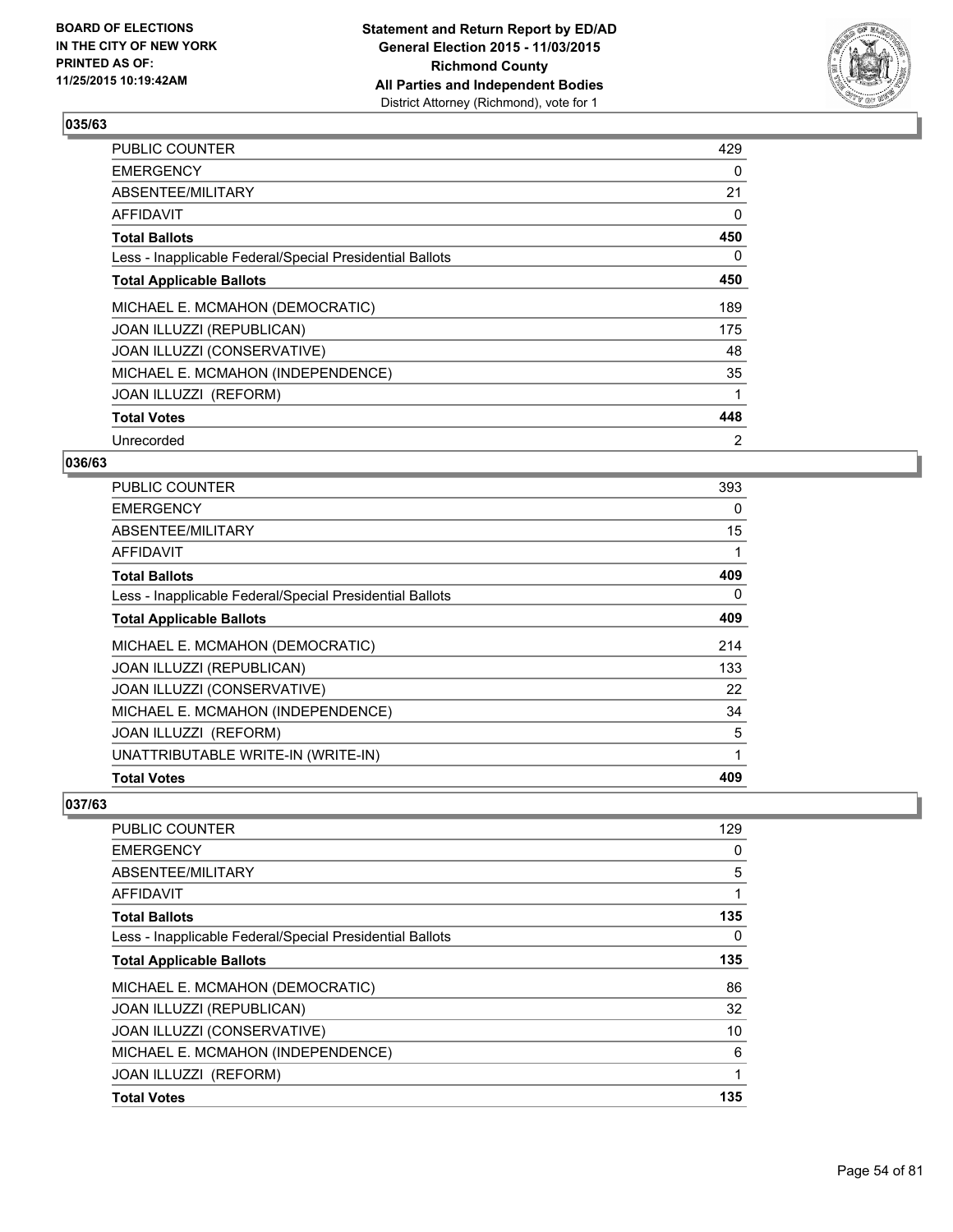

| PUBLIC COUNTER                                           | 159            |
|----------------------------------------------------------|----------------|
| <b>EMERGENCY</b>                                         | 0              |
| ABSENTEE/MILITARY                                        | 6              |
| <b>AFFIDAVIT</b>                                         | $\overline{2}$ |
| <b>Total Ballots</b>                                     | 167            |
| Less - Inapplicable Federal/Special Presidential Ballots | 0              |
| <b>Total Applicable Ballots</b>                          | 167            |
| MICHAEL E. MCMAHON (DEMOCRATIC)                          | 105            |
| JOAN ILLUZZI (REPUBLICAN)                                | 42             |
| JOAN ILLUZZI (CONSERVATIVE)                              | 6              |
| MICHAEL E. MCMAHON (INDEPENDENCE)                        | 10             |
| <b>JOAN ILLUZZI (REFORM)</b>                             | 1              |
| ERIC GARNER (WRITE-IN)                                   |                |
| UNATTRIBUTABLE WRITE-IN (WRITE-IN)                       | 1              |
| <b>Total Votes</b>                                       | 166            |
| Unrecorded                                               |                |

| PUBLIC COUNTER                                           | 95  |
|----------------------------------------------------------|-----|
| <b>EMERGENCY</b>                                         | 0   |
| ABSENTEE/MILITARY                                        | 4   |
| <b>AFFIDAVIT</b>                                         | 3   |
| <b>Total Ballots</b>                                     | 102 |
| Less - Inapplicable Federal/Special Presidential Ballots | 0   |
| <b>Total Applicable Ballots</b>                          | 102 |
| MICHAEL E. MCMAHON (DEMOCRATIC)                          | 78  |
| JOAN ILLUZZI (REPUBLICAN)                                | 15  |
| JOAN ILLUZZI (CONSERVATIVE)                              | 5   |
| MICHAEL E. MCMAHON (INDEPENDENCE)                        | 2   |
| JOAN ILLUZZI (REFORM)                                    | 1   |
| <b>Total Votes</b>                                       | 101 |
| Unrecorded                                               |     |
| 040/63 COMBINED into: 063/61                             |     |
| 041/63 COMBINED into: 026/61                             |     |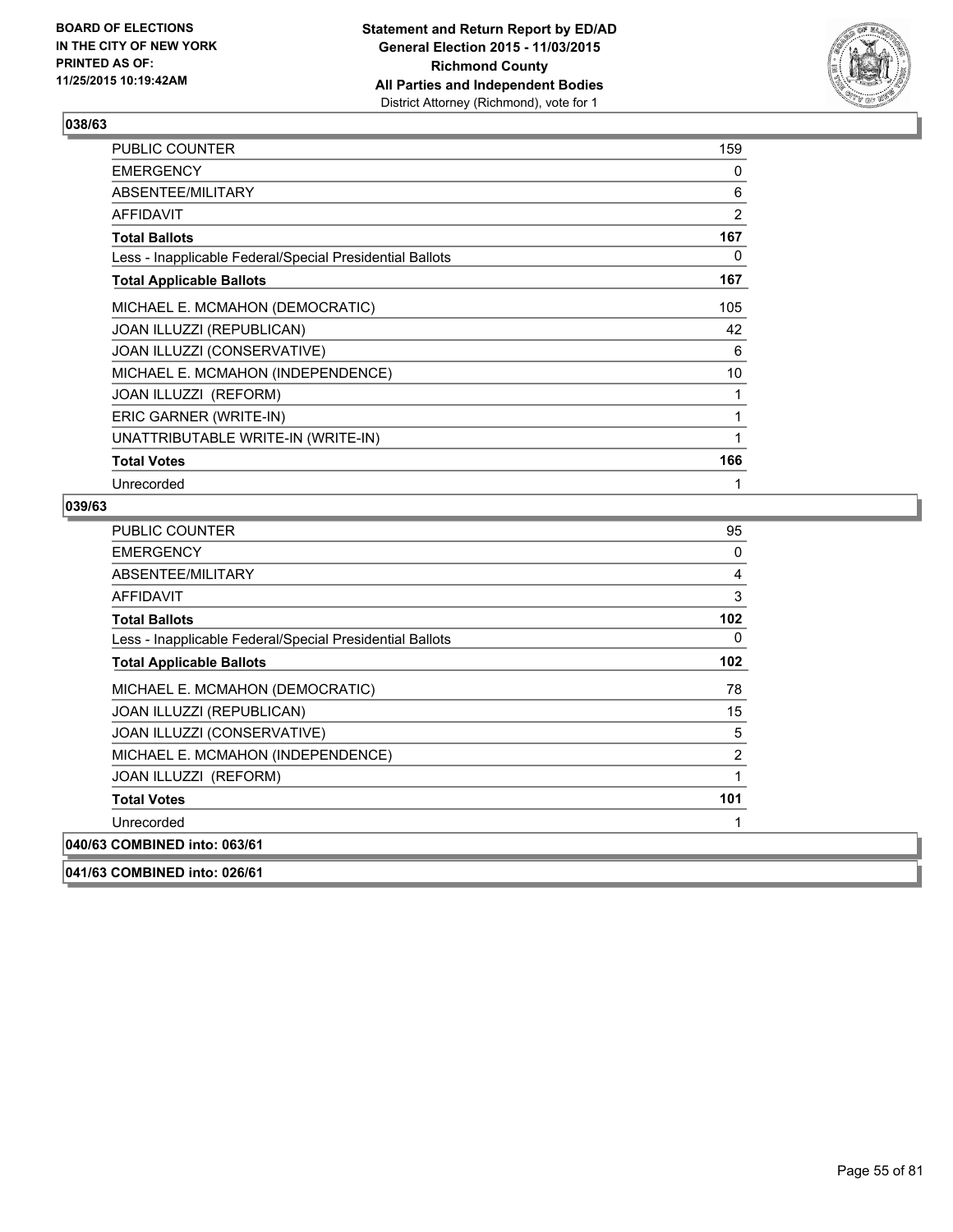

| <b>Total Votes</b>                                       | 135            |
|----------------------------------------------------------|----------------|
| JOAN ILLUZZI (REFORM)                                    | 1              |
| MICHAEL E. MCMAHON (INDEPENDENCE)                        | 6              |
| JOAN ILLUZZI (CONSERVATIVE)                              |                |
| JOAN ILLUZZI (REPUBLICAN)                                | 5              |
| MICHAEL E. MCMAHON (DEMOCRATIC)                          | 122            |
| <b>Total Applicable Ballots</b>                          | 135            |
| Less - Inapplicable Federal/Special Presidential Ballots | 0              |
| <b>Total Ballots</b>                                     | 135            |
| <b>AFFIDAVIT</b>                                         |                |
| ABSENTEE/MILITARY                                        | $\overline{7}$ |
| <b>EMERGENCY</b>                                         | 0              |
| <b>PUBLIC COUNTER</b>                                    | 127            |

#### **043/63**

| <b>Total Votes</b>                                       | 102 |
|----------------------------------------------------------|-----|
| <b>JOAN ILLUZZI (REFORM)</b>                             | 0   |
| MICHAEL E. MCMAHON (INDEPENDENCE)                        | 4   |
| JOAN ILLUZZI (CONSERVATIVE)                              | 4   |
| <b>JOAN ILLUZZI (REPUBLICAN)</b>                         | 13  |
| MICHAEL E. MCMAHON (DEMOCRATIC)                          | 81  |
| <b>Total Applicable Ballots</b>                          | 102 |
| Less - Inapplicable Federal/Special Presidential Ballots | 0   |
| <b>Total Ballots</b>                                     | 102 |
| AFFIDAVIT                                                | 0   |
| ABSENTEE/MILITARY                                        | 5   |
| <b>EMERGENCY</b>                                         | 0   |
| <b>PUBLIC COUNTER</b>                                    | 97  |

| 045/63 COMBINED into: 044/63                             |          |
|----------------------------------------------------------|----------|
| <b>Total Votes</b>                                       | 197      |
| JOAN ILLUZZI (REFORM)                                    | $\Omega$ |
| MICHAEL E. MCMAHON (INDEPENDENCE)                        | 6        |
| JOAN ILLUZZI (CONSERVATIVE)                              | 4        |
| JOAN ILLUZZI (REPUBLICAN)                                | 17       |
| MICHAEL E. MCMAHON (DEMOCRATIC)                          | 170      |
| <b>Total Applicable Ballots</b>                          | 197      |
| Less - Inapplicable Federal/Special Presidential Ballots | $\Omega$ |
| <b>Total Ballots</b>                                     | 197      |
| AFFIDAVIT                                                | 2        |
| ABSENTEE/MILITARY                                        | 12       |
| <b>EMERGENCY</b>                                         | 0        |
| PUBLIC COUNTER                                           | 183      |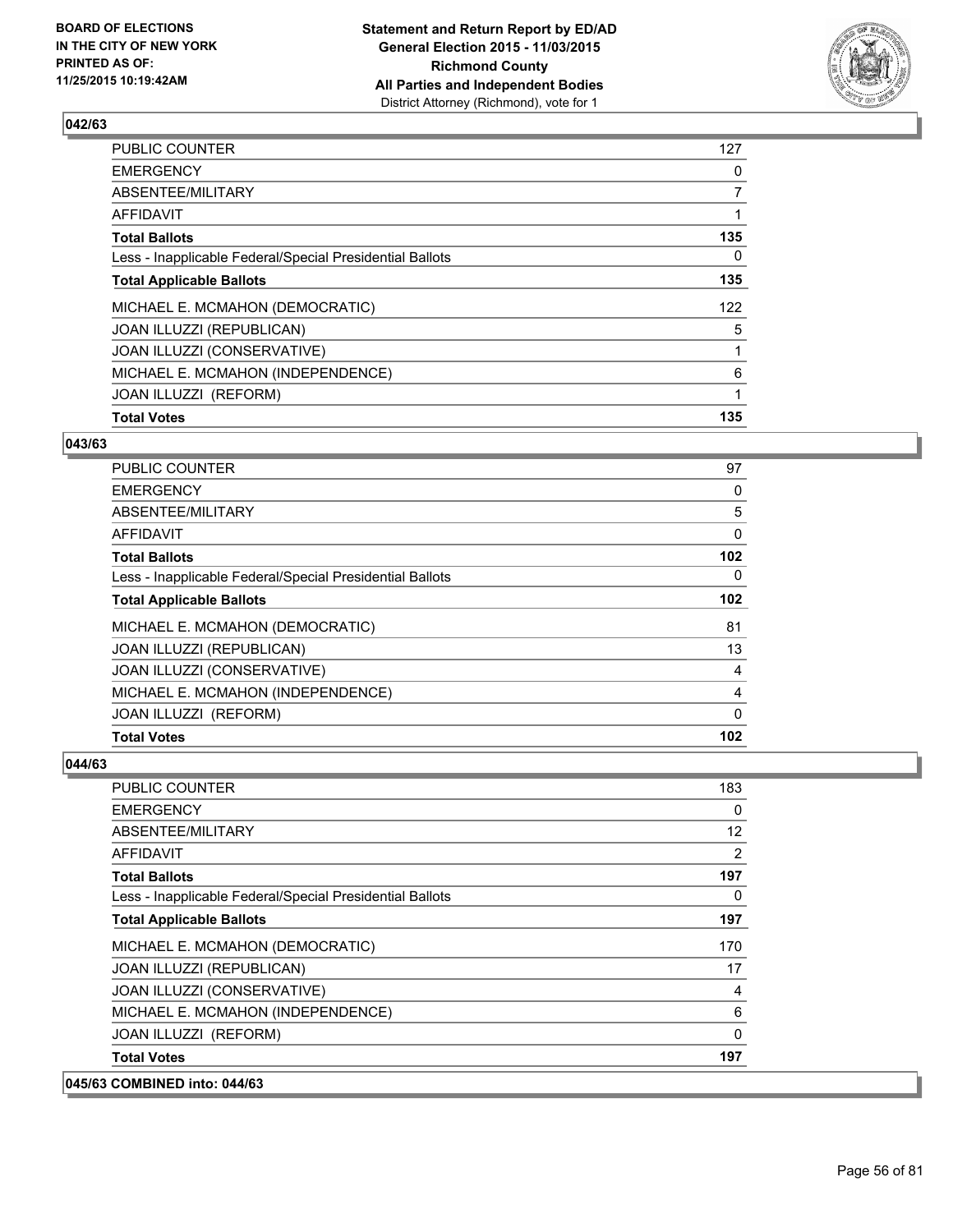

| PUBLIC COUNTER                                           | 191 |
|----------------------------------------------------------|-----|
| <b>EMERGENCY</b>                                         | 0   |
| ABSENTEE/MILITARY                                        | 32  |
| AFFIDAVIT                                                | 2   |
| <b>Total Ballots</b>                                     | 225 |
| Less - Inapplicable Federal/Special Presidential Ballots | 0   |
| <b>Total Applicable Ballots</b>                          | 225 |
| MICHAEL E. MCMAHON (DEMOCRATIC)                          | 72  |
| JOAN ILLUZZI (REPUBLICAN)                                | 113 |
| JOAN ILLUZZI (CONSERVATIVE)                              | 28  |
| MICHAEL E. MCMAHON (INDEPENDENCE)                        | 7   |
| JOAN ILLUZZI (REFORM)                                    | 3   |
| UNATTRIBUTABLE WRITE-IN (WRITE-IN)                       | 1   |
| <b>Total Votes</b>                                       | 224 |
| Unrecorded                                               |     |

#### **047/63**

| <b>PUBLIC COUNTER</b>                                    | 199 |
|----------------------------------------------------------|-----|
| <b>EMERGENCY</b>                                         | 0   |
| ABSENTEE/MILITARY                                        | 17  |
| AFFIDAVIT                                                | 2   |
| <b>Total Ballots</b>                                     | 218 |
| Less - Inapplicable Federal/Special Presidential Ballots | 0   |
| <b>Total Applicable Ballots</b>                          | 218 |
| MICHAEL E. MCMAHON (DEMOCRATIC)                          | 94  |
| JOAN ILLUZZI (REPUBLICAN)                                | 90  |
| JOAN ILLUZZI (CONSERVATIVE)                              | 20  |
| MICHAEL E. MCMAHON (INDEPENDENCE)                        | 9   |
| <b>JOAN ILLUZZI (REFORM)</b>                             | 5   |
| <b>Total Votes</b>                                       | 218 |

# **048/63 COMBINED into: 072/62**

| <b>PUBLIC COUNTER</b>                                    | 395 |
|----------------------------------------------------------|-----|
| <b>EMERGENCY</b>                                         | 0   |
| ABSENTEE/MILITARY                                        | 38  |
| AFFIDAVIT                                                | 1   |
| <b>Total Ballots</b>                                     | 434 |
| Less - Inapplicable Federal/Special Presidential Ballots | 0   |
| <b>Total Applicable Ballots</b>                          | 434 |
| MICHAEL E. MCMAHON (DEMOCRATIC)                          | 151 |
| JOAN ILLUZZI (REPUBLICAN)                                | 202 |
| JOAN ILLUZZI (CONSERVATIVE)                              | 52  |
| MICHAEL E. MCMAHON (INDEPENDENCE)                        | 25  |
| <b>JOAN ILLUZZI (REFORM)</b>                             | 3   |
| <b>Total Votes</b>                                       | 433 |
| Unrecorded                                               | 1   |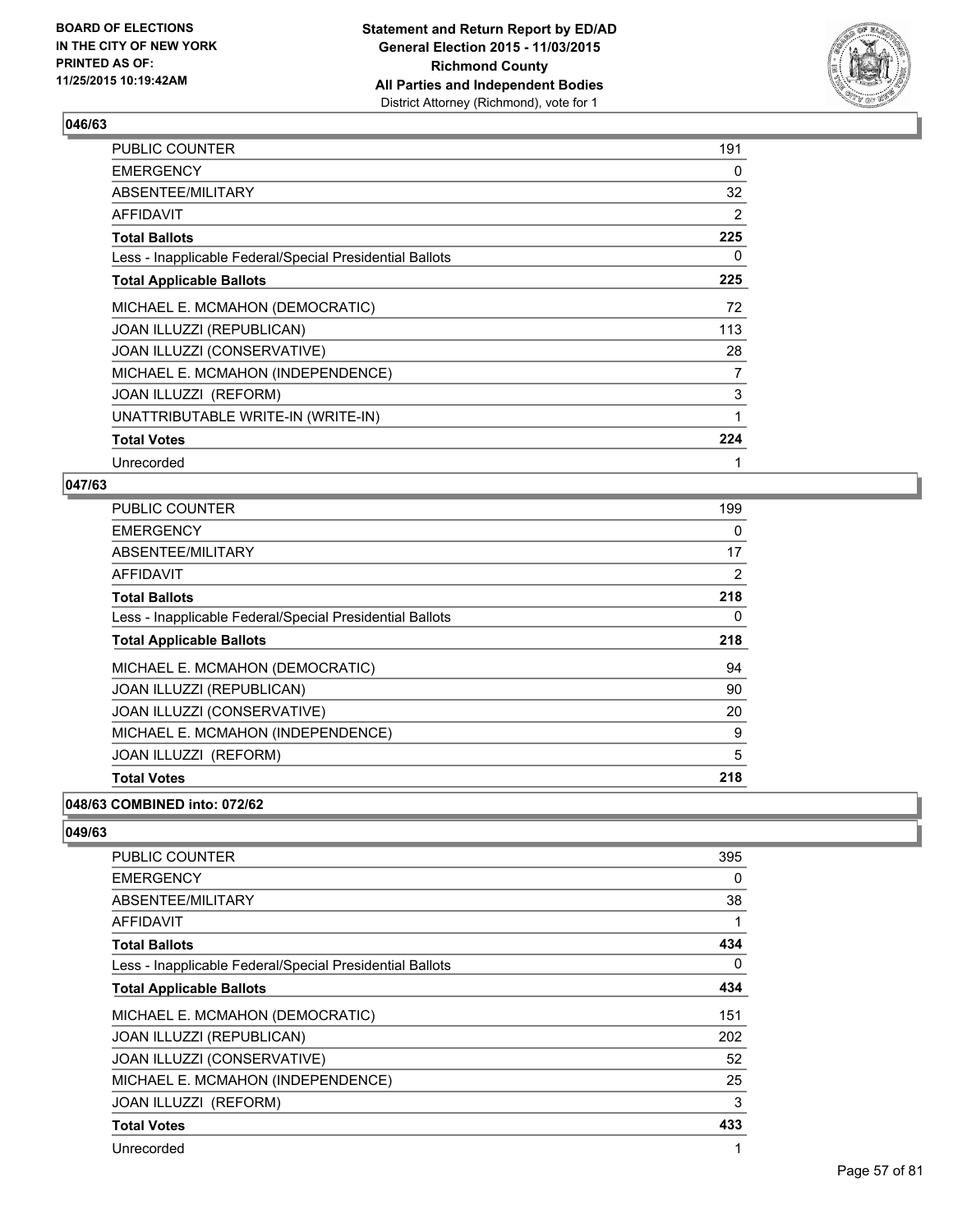

| <b>PUBLIC COUNTER</b>                                    | 184 |
|----------------------------------------------------------|-----|
| <b>EMERGENCY</b>                                         | 0   |
| ABSENTEE/MILITARY                                        | 4   |
| AFFIDAVIT                                                | 0   |
| <b>Total Ballots</b>                                     | 188 |
| Less - Inapplicable Federal/Special Presidential Ballots | 0   |
| <b>Total Applicable Ballots</b>                          | 188 |
| MICHAEL E. MCMAHON (DEMOCRATIC)                          | 81  |
| JOAN ILLUZZI (REPUBLICAN)                                | 73  |
| JOAN ILLUZZI (CONSERVATIVE)                              | 15  |
| MICHAEL E. MCMAHON (INDEPENDENCE)                        | 13  |
| JOAN ILLUZZI (REFORM)                                    | 5   |
| UNATTRIBUTABLE WRITE-IN (WRITE-IN)                       | 1   |
| <b>Total Votes</b>                                       | 188 |

#### **051/63 COMBINED into: 049/63**

| <b>PUBLIC COUNTER</b>                                    | 207      |
|----------------------------------------------------------|----------|
| <b>EMERGENCY</b>                                         | 0        |
| ABSENTEE/MILITARY                                        | 7        |
| <b>AFFIDAVIT</b>                                         | $\Omega$ |
| <b>Total Ballots</b>                                     | 214      |
| Less - Inapplicable Federal/Special Presidential Ballots | 0        |
| <b>Total Applicable Ballots</b>                          | 214      |
| MICHAEL E. MCMAHON (DEMOCRATIC)                          | 100      |
| JOAN ILLUZZI (REPUBLICAN)                                | 73       |
| JOAN ILLUZZI (CONSERVATIVE)                              | 27       |
| MICHAEL E. MCMAHON (INDEPENDENCE)                        | 12       |
| JOAN ILLUZZI (REFORM)                                    | 1        |
| UNATTRIBUTABLE WRITE-IN (WRITE-IN)                       | 1        |
| <b>Total Votes</b>                                       | 214      |
| 053/63 COMBINED into: 070/62                             |          |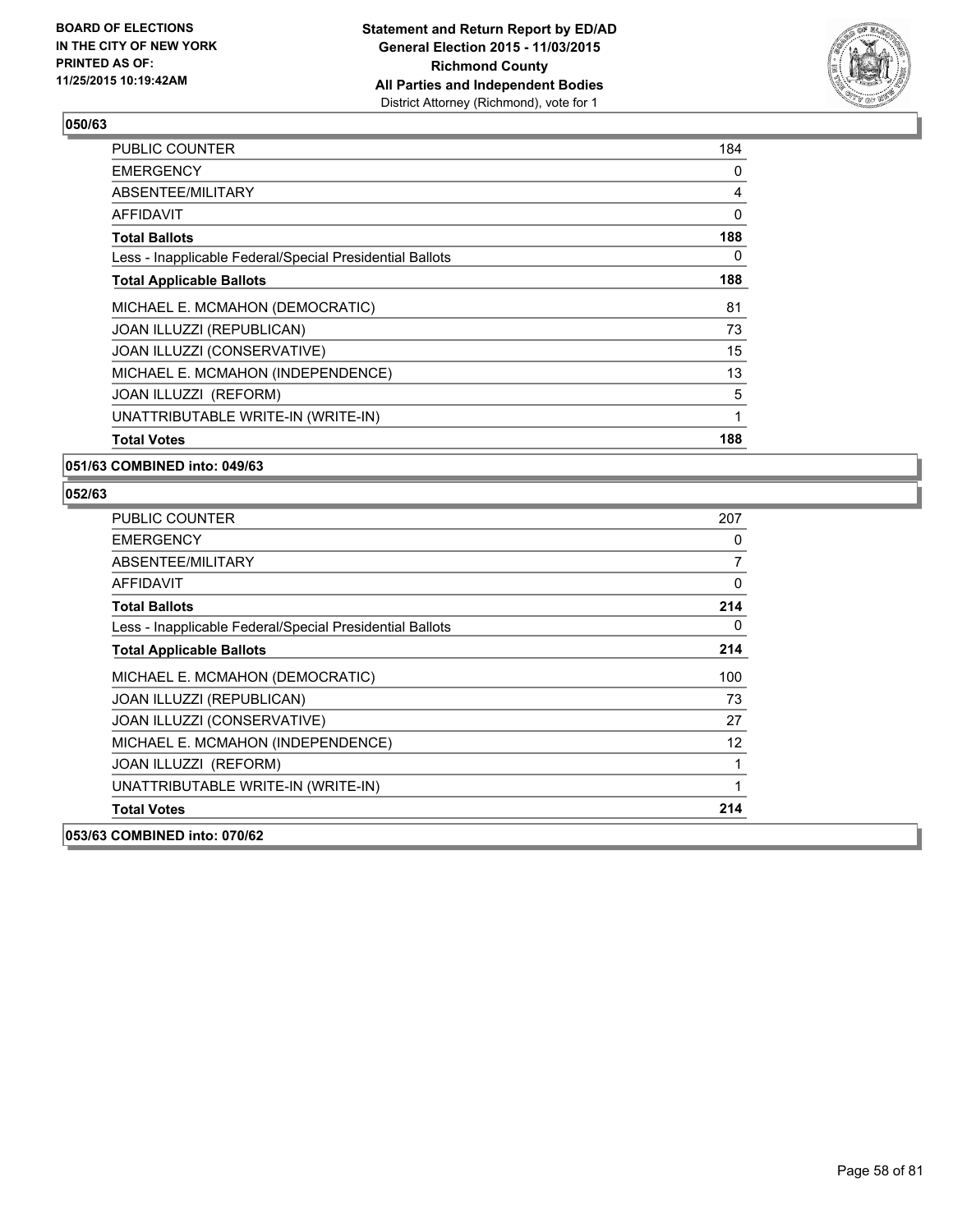

| <b>PUBLIC COUNTER</b>                                    | 174               |
|----------------------------------------------------------|-------------------|
| <b>EMERGENCY</b>                                         | 0                 |
| ABSENTEE/MILITARY                                        | 29                |
| AFFIDAVIT                                                |                   |
| <b>Total Ballots</b>                                     | 204               |
| Less - Inapplicable Federal/Special Presidential Ballots | 0                 |
| <b>Total Applicable Ballots</b>                          | 204               |
| MICHAEL E. MCMAHON (DEMOCRATIC)                          | 132               |
| <b>JOAN ILLUZZI (REPUBLICAN)</b>                         | 43                |
| JOAN ILLUZZI (CONSERVATIVE)                              | 14                |
| MICHAEL E. MCMAHON (INDEPENDENCE)                        | $12 \overline{ }$ |
| JOAN ILLUZZI (REFORM)                                    | 2                 |
| <b>Total Votes</b>                                       | 203               |
| Unrecorded                                               | 1                 |

### **055/63**

| <b>Total Votes</b>                                       | 244 |
|----------------------------------------------------------|-----|
| JOAN ILLUZZI (REFORM)                                    | 4   |
| MICHAEL E. MCMAHON (INDEPENDENCE)                        | 8   |
| JOAN ILLUZZI (CONSERVATIVE)                              | 27  |
| <b>JOAN ILLUZZI (REPUBLICAN)</b>                         | 80  |
| MICHAEL E. MCMAHON (DEMOCRATIC)                          | 125 |
| <b>Total Applicable Ballots</b>                          | 244 |
| Less - Inapplicable Federal/Special Presidential Ballots | 0   |
| <b>Total Ballots</b>                                     | 244 |
| <b>AFFIDAVIT</b>                                         |     |
| ABSENTEE/MILITARY                                        | 32  |
| <b>EMERGENCY</b>                                         | 0   |
| <b>PUBLIC COUNTER</b>                                    | 211 |

| <b>Total Votes</b>                                       | 144            |
|----------------------------------------------------------|----------------|
| JOAN ILLUZZI (REFORM)                                    | 4              |
| MICHAEL E. MCMAHON (INDEPENDENCE)                        | 5              |
| JOAN ILLUZZI (CONSERVATIVE)                              | 7              |
| JOAN ILLUZZI (REPUBLICAN)                                | 48             |
| MICHAEL E. MCMAHON (DEMOCRATIC)                          | 80             |
| <b>Total Applicable Ballots</b>                          | 144            |
| Less - Inapplicable Federal/Special Presidential Ballots | $\Omega$       |
| <b>Total Ballots</b>                                     | 144            |
| AFFIDAVIT                                                | 0              |
| ABSENTEE/MILITARY                                        | $\overline{2}$ |
| <b>EMERGENCY</b>                                         | 0              |
| <b>PUBLIC COUNTER</b>                                    | 142            |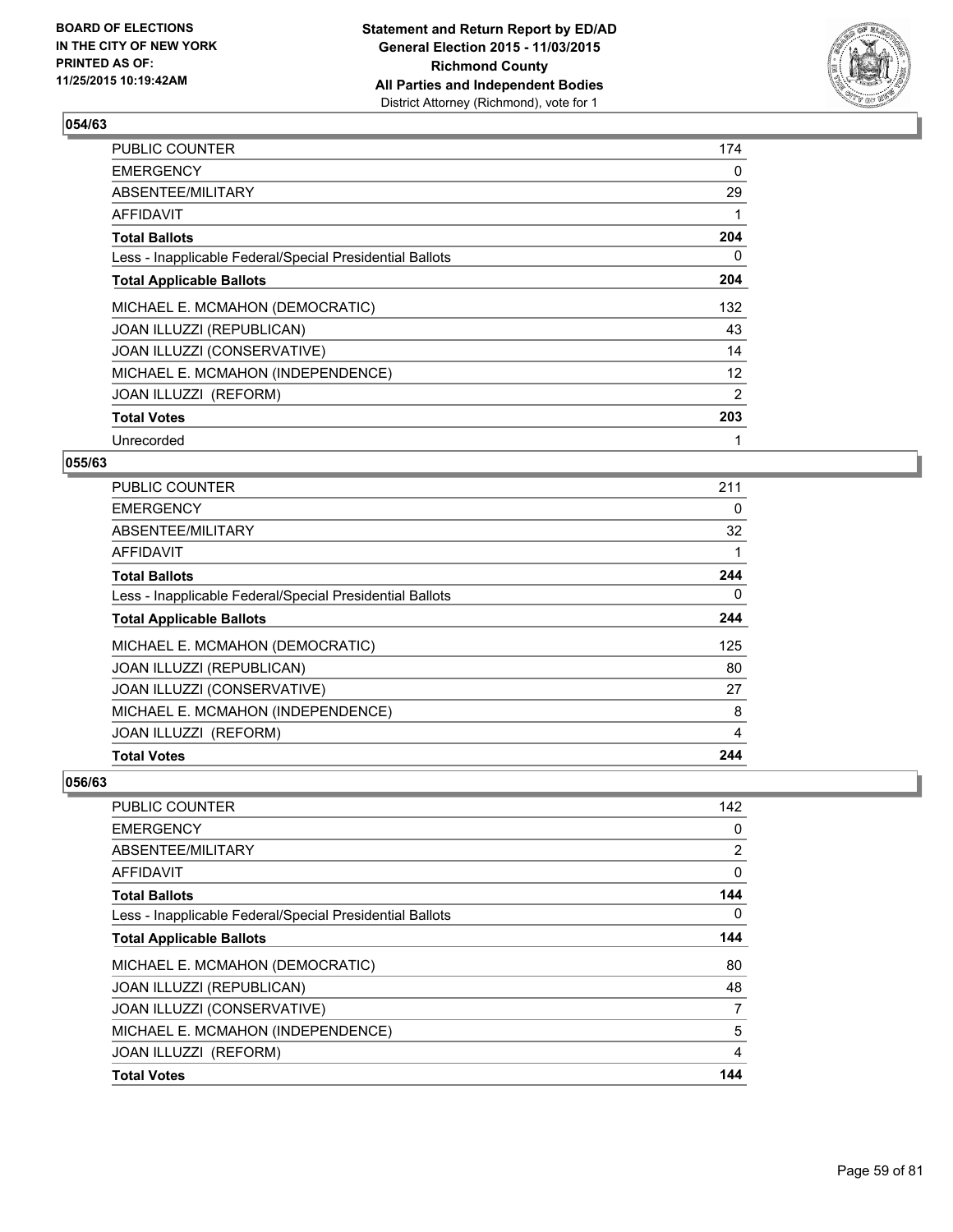

| <b>Total Votes</b>                                       | 201          |
|----------------------------------------------------------|--------------|
| JOAN ILLUZZI (REFORM)                                    | 1            |
| MICHAEL E. MCMAHON (INDEPENDENCE)                        | 18           |
| JOAN ILLUZZI (CONSERVATIVE)                              | 21           |
| <b>JOAN ILLUZZI (REPUBLICAN)</b>                         | 48           |
| MICHAEL E. MCMAHON (DEMOCRATIC)                          | 113          |
| <b>Total Applicable Ballots</b>                          | 201          |
| Less - Inapplicable Federal/Special Presidential Ballots | 0            |
| <b>Total Ballots</b>                                     | 201          |
| <b>AFFIDAVIT</b>                                         | $\mathbf{0}$ |
| ABSENTEE/MILITARY                                        | 8            |
| <b>EMERGENCY</b>                                         | 0            |
| <b>PUBLIC COUNTER</b>                                    | 193          |

#### **058/63**

| <b>PUBLIC COUNTER</b>                                    | 202 |
|----------------------------------------------------------|-----|
| <b>EMERGENCY</b>                                         | 0   |
| ABSENTEE/MILITARY                                        | 9   |
| AFFIDAVIT                                                | 0   |
| <b>Total Ballots</b>                                     | 211 |
| Less - Inapplicable Federal/Special Presidential Ballots | 0   |
| <b>Total Applicable Ballots</b>                          | 211 |
| MICHAEL E. MCMAHON (DEMOCRATIC)                          | 121 |
| JOAN ILLUZZI (REPUBLICAN)                                | 63  |
| JOAN ILLUZZI (CONSERVATIVE)                              | 14  |
| MICHAEL E. MCMAHON (INDEPENDENCE)                        | 13  |
| JOAN ILLUZZI (REFORM)                                    | 0   |
| <b>Total Votes</b>                                       | 211 |

| <b>PUBLIC COUNTER</b>                                    | 202 |
|----------------------------------------------------------|-----|
| <b>EMERGENCY</b>                                         | 0   |
| ABSENTEE/MILITARY                                        | 9   |
| <b>AFFIDAVIT</b>                                         |     |
| <b>Total Ballots</b>                                     | 212 |
| Less - Inapplicable Federal/Special Presidential Ballots | 0   |
| <b>Total Applicable Ballots</b>                          | 212 |
| MICHAEL E. MCMAHON (DEMOCRATIC)                          | 85  |
| <b>JOAN ILLUZZI (REPUBLICAN)</b>                         | 80  |
| JOAN ILLUZZI (CONSERVATIVE)                              | 32  |
| MICHAEL E. MCMAHON (INDEPENDENCE)                        | 14  |
| JOAN ILLUZZI (REFORM)                                    | 1   |
| <b>Total Votes</b>                                       | 212 |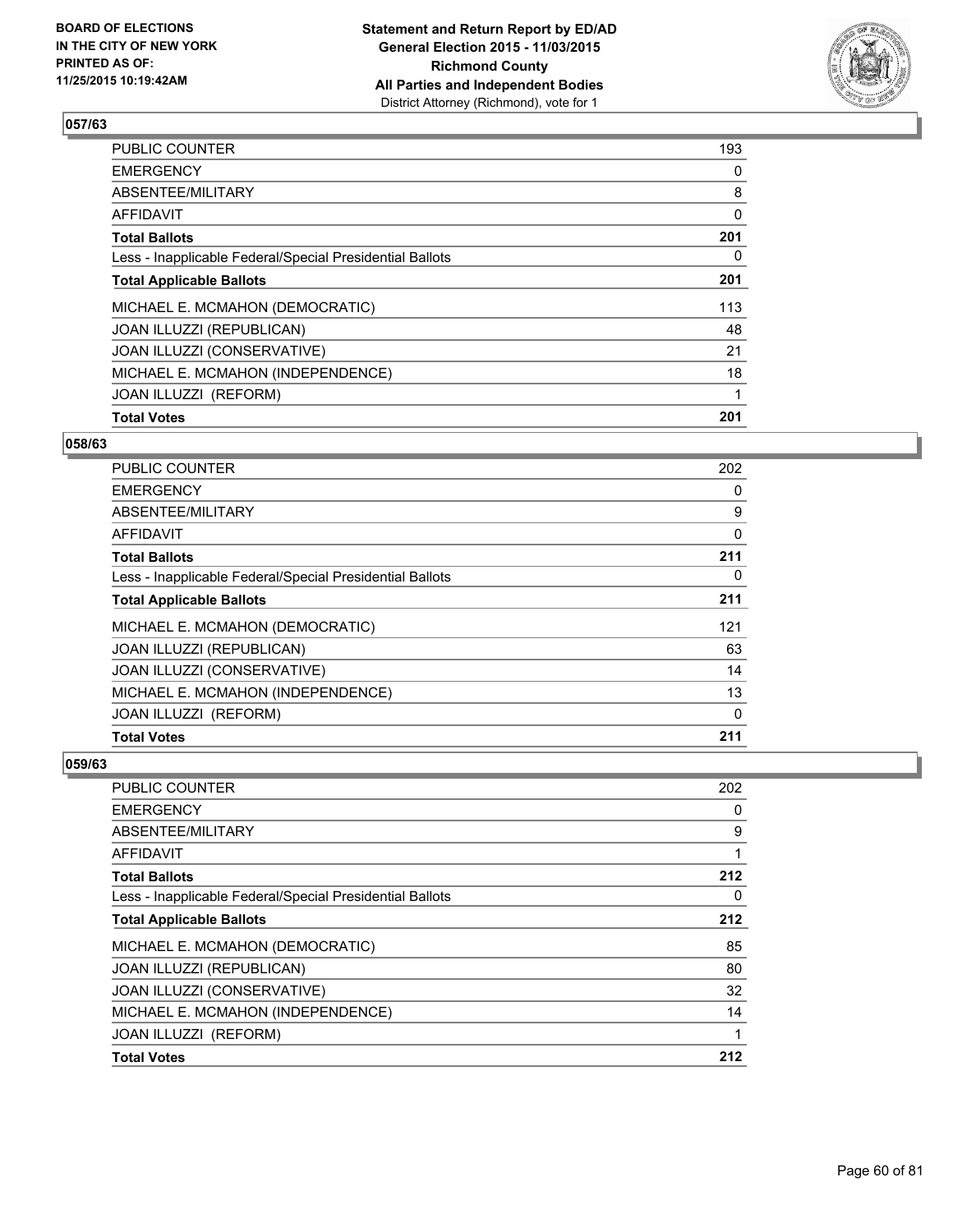

| 193 |
|-----|
| 0   |
| 9   |
| 0   |
| 202 |
| 0   |
| 202 |
| 87  |
| 63  |
| 29  |
| 17  |
| 3   |
| 199 |
| 3   |
|     |

**061/63 COMBINED into: 038/61**

| <b>PUBLIC COUNTER</b>                                    | 468 |
|----------------------------------------------------------|-----|
| <b>EMERGENCY</b>                                         | 0   |
| ABSENTEE/MILITARY                                        | 22  |
| AFFIDAVIT                                                |     |
| <b>Total Ballots</b>                                     | 491 |
| Less - Inapplicable Federal/Special Presidential Ballots | 0   |
| <b>Total Applicable Ballots</b>                          | 491 |
| MICHAEL E. MCMAHON (DEMOCRATIC)                          | 253 |
| JOAN ILLUZZI (REPUBLICAN)                                | 143 |
| JOAN ILLUZZI (CONSERVATIVE)                              | 42  |
| MICHAEL E. MCMAHON (INDEPENDENCE)                        | 46  |
| <b>JOAN ILLUZZI (REFORM)</b>                             | 6   |
| <b>Total Votes</b>                                       | 490 |
| Unrecorded                                               |     |
| 063/63 COMBINED into: 035/63                             |     |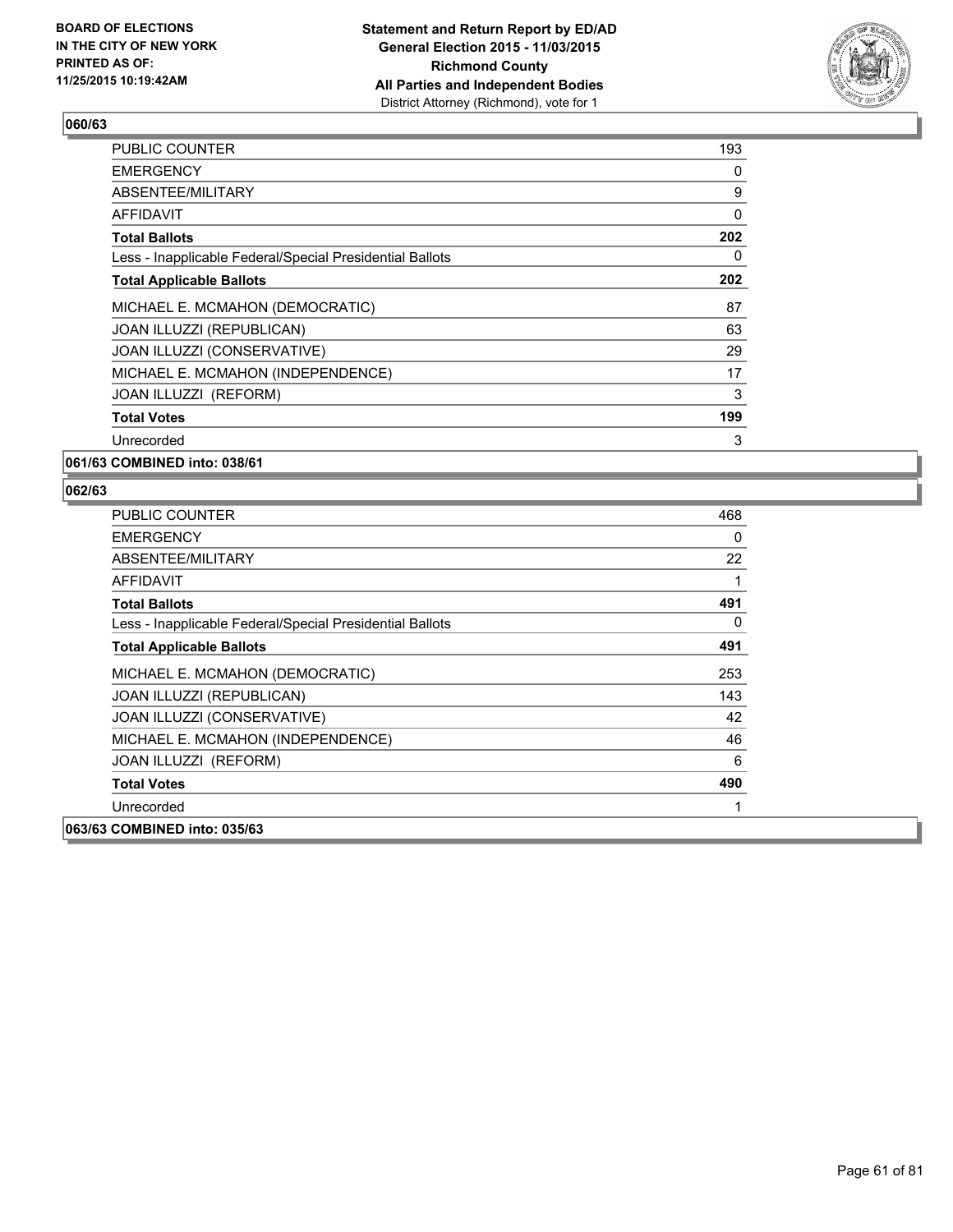

| <b>PUBLIC COUNTER</b>                                    | 416 |
|----------------------------------------------------------|-----|
| <b>EMERGENCY</b>                                         | 0   |
| ABSENTEE/MILITARY                                        | 31  |
| AFFIDAVIT                                                | 2   |
| <b>Total Ballots</b>                                     | 449 |
| Less - Inapplicable Federal/Special Presidential Ballots | 0   |
| <b>Total Applicable Ballots</b>                          | 449 |
| MICHAEL E. MCMAHON (DEMOCRATIC)                          | 227 |
| <b>JOAN ILLUZZI (REPUBLICAN)</b>                         | 138 |
| JOAN ILLUZZI (CONSERVATIVE)                              | 43  |
| MICHAEL E. MCMAHON (INDEPENDENCE)                        | 37  |
| JOAN ILLUZZI (REFORM)                                    | 3   |
| <b>Total Votes</b>                                       | 448 |
| Unrecorded                                               | 1   |

# **065/63**

| <b>PUBLIC COUNTER</b>                                    | 191            |
|----------------------------------------------------------|----------------|
| <b>EMERGENCY</b>                                         | 0              |
| ABSENTEE/MILITARY                                        | 8              |
| <b>AFFIDAVIT</b>                                         | 0              |
| <b>Total Ballots</b>                                     | 199            |
| Less - Inapplicable Federal/Special Presidential Ballots | 0              |
| <b>Total Applicable Ballots</b>                          | 199            |
| MICHAEL E. MCMAHON (DEMOCRATIC)                          | 89             |
| <b>JOAN ILLUZZI (REPUBLICAN)</b>                         | 67             |
| JOAN ILLUZZI (CONSERVATIVE)                              | 26             |
| MICHAEL E. MCMAHON (INDEPENDENCE)                        | 13             |
| JOAN ILLUZZI (REFORM)                                    | 2              |
| <b>Total Votes</b>                                       | 197            |
| Unrecorded                                               | $\overline{2}$ |

| PUBLIC COUNTER                                           | 473 |
|----------------------------------------------------------|-----|
| <b>EMERGENCY</b>                                         | 0   |
| ABSENTEE/MILITARY                                        | 6   |
| <b>AFFIDAVIT</b>                                         | 4   |
| <b>Total Ballots</b>                                     | 483 |
| Less - Inapplicable Federal/Special Presidential Ballots | 0   |
| <b>Total Applicable Ballots</b>                          | 483 |
| MICHAEL E. MCMAHON (DEMOCRATIC)                          | 203 |
| JOAN ILLUZZI (REPUBLICAN)                                | 154 |
| JOAN ILLUZZI (CONSERVATIVE)                              | 69  |
| MICHAEL E. MCMAHON (INDEPENDENCE)                        | 51  |
| JOAN ILLUZZI (REFORM)                                    | 4   |
| UNATTRIBUTABLE WRITE-IN (WRITE-IN)                       | 1   |
| <b>Total Votes</b>                                       | 482 |
| Unrecorded                                               | 1   |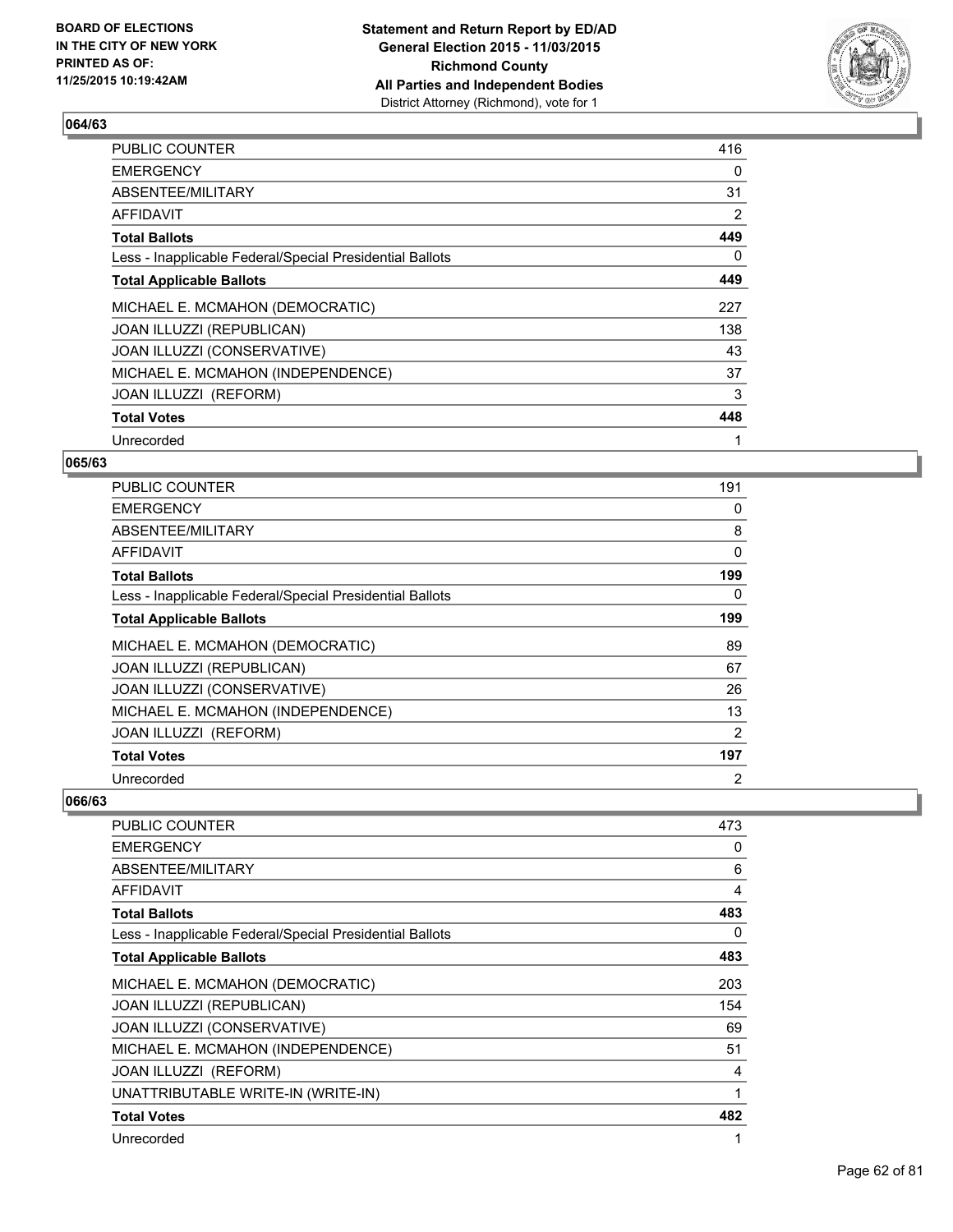

### **067/63 COMBINED into: 066/63**

| PUBLIC COUNTER                                           | 128            |
|----------------------------------------------------------|----------------|
| <b>EMERGENCY</b>                                         | 0              |
| ABSENTEE/MILITARY                                        | 19             |
| AFFIDAVIT                                                | 0              |
| <b>Total Ballots</b>                                     | 147            |
| Less - Inapplicable Federal/Special Presidential Ballots | 0              |
| <b>Total Applicable Ballots</b>                          | 147            |
| MICHAEL E. MCMAHON (DEMOCRATIC)                          | 109            |
| JOAN ILLUZZI (REPUBLICAN)                                | 23             |
| JOAN ILLUZZI (CONSERVATIVE)                              | 7              |
| MICHAEL E. MCMAHON (INDEPENDENCE)                        | $\overline{7}$ |
| JOAN ILLUZZI (REFORM)                                    | 0              |
| <b>Total Votes</b>                                       | 146            |
| Unrecorded                                               |                |
|                                                          |                |

**069/63 COMBINED into: 055/63**

#### **070/63 COMBINED into: 052/63**

**074/63 COMBINED into: 062/63**

| <b>PUBLIC COUNTER</b>                                    | 117          |
|----------------------------------------------------------|--------------|
| <b>EMERGENCY</b>                                         | 0            |
| ABSENTEE/MILITARY                                        | 3            |
| <b>AFFIDAVIT</b>                                         | $\mathbf{0}$ |
| <b>Total Ballots</b>                                     | 120          |
| Less - Inapplicable Federal/Special Presidential Ballots | 0            |
| <b>Total Applicable Ballots</b>                          | 120          |
| MICHAEL E. MCMAHON (DEMOCRATIC)                          | 97           |
| JOAN ILLUZZI (REPUBLICAN)                                | 13           |
| JOAN ILLUZZI (CONSERVATIVE)                              | 2            |
| MICHAEL E. MCMAHON (INDEPENDENCE)                        | 7            |
| JOAN ILLUZZI (REFORM)                                    | 1            |
| <b>Total Votes</b>                                       | 120          |
| 072/63 COMBINED into: 062/63                             |              |
| 073/63 COMBINED into: 036/63                             |              |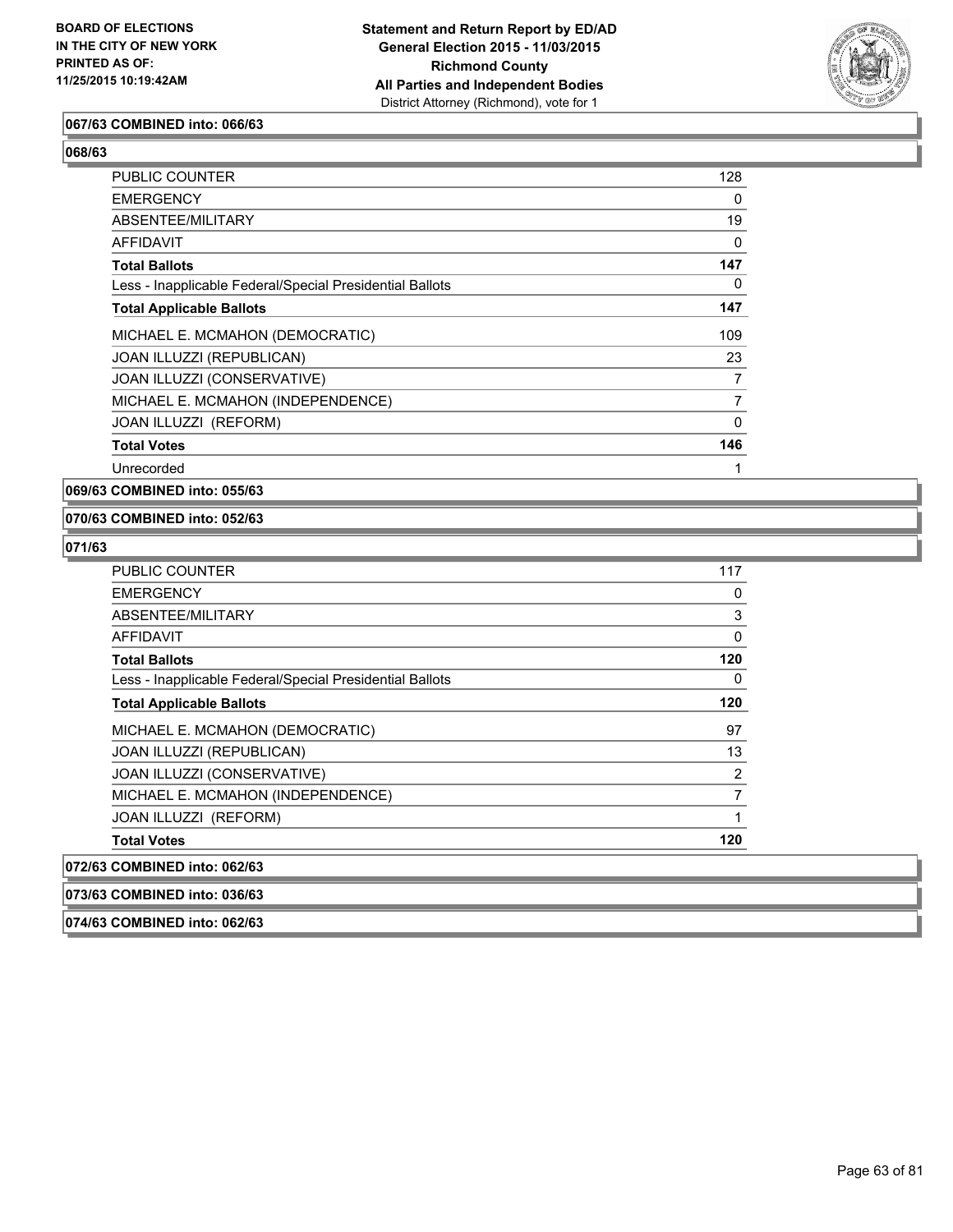

| 079/63 COMBINED into: 052/63                             |    |
|----------------------------------------------------------|----|
| 078/63 COMBINED into: 029/63                             |    |
| 077/63 COMBINED into: 018/63                             |    |
| 076/63 COMBINED into: 042/63                             |    |
| <b>Total Votes</b>                                       | 84 |
| JOAN ILLUZZI (REFORM)                                    |    |
| MICHAEL E. MCMAHON (INDEPENDENCE)                        | 4  |
| JOAN ILLUZZI (CONSERVATIVE)                              |    |
| JOAN ILLUZZI (REPUBLICAN)                                | 10 |
| MICHAEL E. MCMAHON (DEMOCRATIC)                          | 68 |
| <b>Total Applicable Ballots</b>                          | 84 |
| Less - Inapplicable Federal/Special Presidential Ballots | 0  |
| <b>Total Ballots</b>                                     | 84 |
| <b>AFFIDAVIT</b>                                         | 2  |
| ABSENTEE/MILITARY                                        | 12 |
| <b>EMERGENCY</b>                                         | 0  |
| PUBLIC COUNTER                                           | 70 |

**080/63 COMBINED into: 001/63**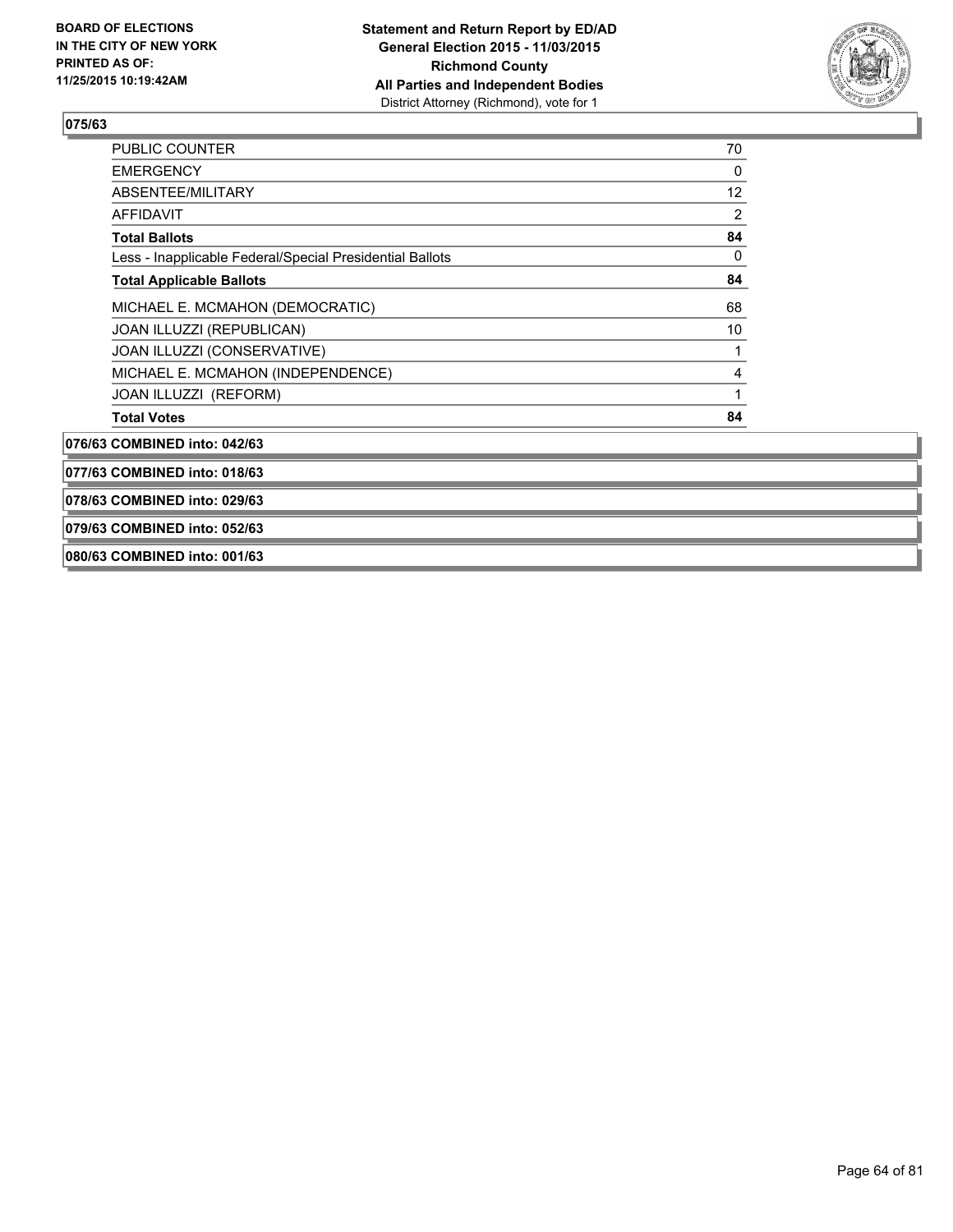

| <b>PUBLIC COUNTER</b>                                    | 124 |
|----------------------------------------------------------|-----|
| <b>EMERGENCY</b>                                         | 0   |
| ABSENTEE/MILITARY                                        | 8   |
| AFFIDAVIT                                                | 1   |
| <b>Total Ballots</b>                                     | 133 |
| Less - Inapplicable Federal/Special Presidential Ballots | 0   |
| <b>Total Applicable Ballots</b>                          | 133 |
| MICHAEL E. MCMAHON (DEMOCRATIC)                          | 47  |
| <b>JOAN ILLUZZI (REPUBLICAN)</b>                         | 55  |
| JOAN ILLUZZI (CONSERVATIVE)                              | 17  |
| MICHAEL E. MCMAHON (INDEPENDENCE)                        | 9   |
| <b>JOAN ILLUZZI (REFORM)</b>                             | 4   |
| <b>Total Votes</b>                                       | 132 |
| Unrecorded                                               | 1   |

### **002/64**

| Less - Inapplicable Federal/Special Presidential Ballots<br><b>Total Applicable Ballots</b> | 0<br>185 |
|---------------------------------------------------------------------------------------------|----------|
|                                                                                             |          |
| MICHAEL E. MCMAHON (DEMOCRATIC)                                                             | 48       |
| JOAN ILLUZZI (REPUBLICAN)                                                                   | 86       |
| JOAN ILLUZZI (CONSERVATIVE)                                                                 | 40       |
| MICHAEL E. MCMAHON (INDEPENDENCE)                                                           | 10       |
|                                                                                             |          |
| JOAN ILLUZZI (REFORM)                                                                       | 1        |
| <b>Total Votes</b>                                                                          | 185      |

| <b>Total Votes</b>                                       | 246 |
|----------------------------------------------------------|-----|
| JOAN ILLUZZI (REFORM)                                    | 2   |
| MICHAEL E. MCMAHON (INDEPENDENCE)                        | 13  |
| JOAN ILLUZZI (CONSERVATIVE)                              | 34  |
| <b>JOAN ILLUZZI (REPUBLICAN)</b>                         | 117 |
| MICHAEL E. MCMAHON (DEMOCRATIC)                          | 80  |
| <b>Total Applicable Ballots</b>                          | 246 |
| Less - Inapplicable Federal/Special Presidential Ballots | 0   |
| <b>Total Ballots</b>                                     | 246 |
| <b>AFFIDAVIT</b>                                         | 0   |
| ABSENTEE/MILITARY                                        | 12  |
| <b>EMERGENCY</b>                                         | 0   |
| <b>PUBLIC COUNTER</b>                                    | 234 |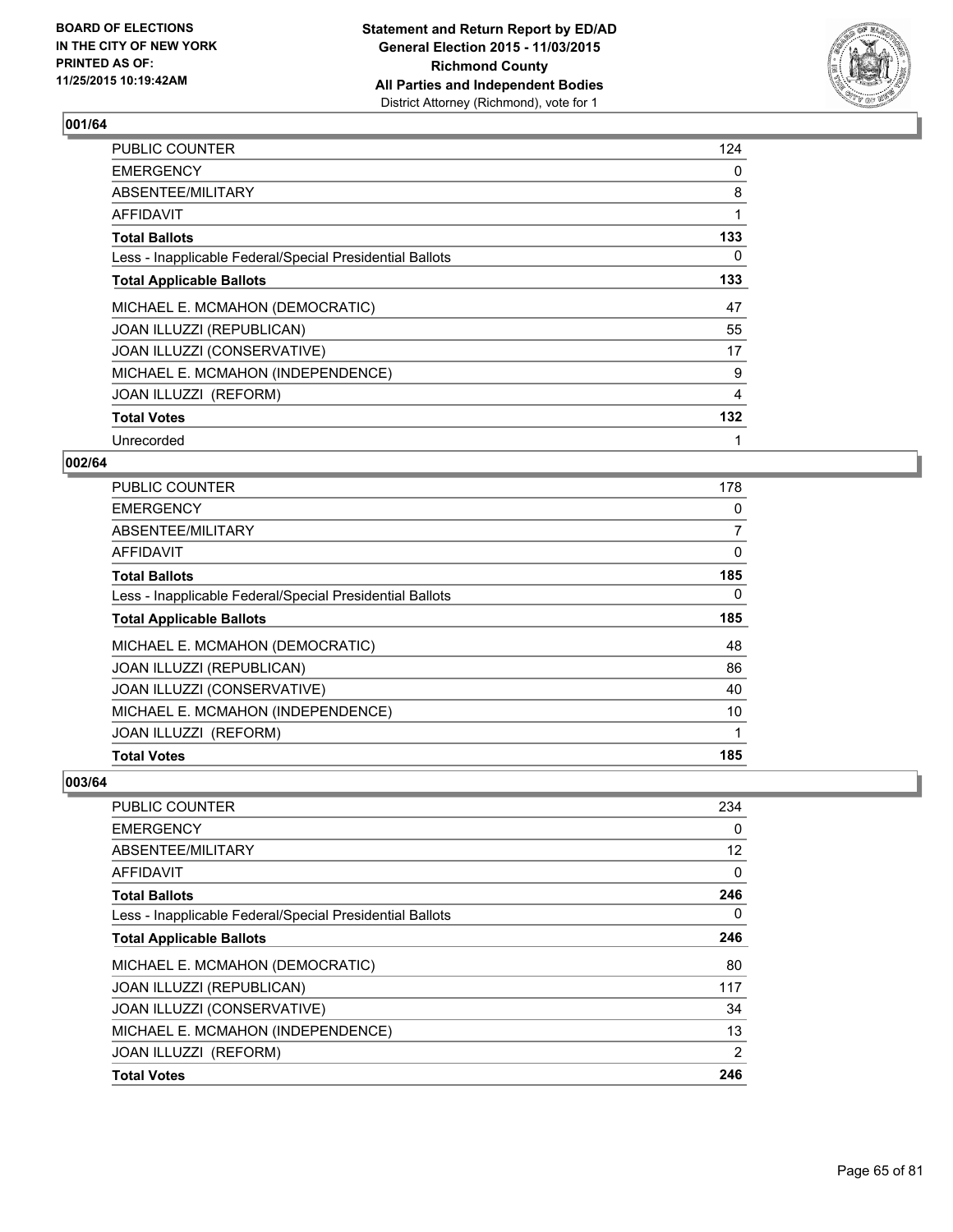

| <b>Total Votes</b>                                       |              |
|----------------------------------------------------------|--------------|
|                                                          | 166          |
| JOAN ILLUZZI (REFORM)                                    | 1            |
| MICHAEL E. MCMAHON (INDEPENDENCE)                        | 4            |
| JOAN ILLUZZI (CONSERVATIVE)                              | 31           |
| JOAN ILLUZZI (REPUBLICAN)                                | 78           |
| MICHAEL E. MCMAHON (DEMOCRATIC)                          | 52           |
| <b>Total Applicable Ballots</b>                          | 166          |
| Less - Inapplicable Federal/Special Presidential Ballots | 0            |
| <b>Total Ballots</b>                                     | 166          |
| <b>AFFIDAVIT</b>                                         | $\mathbf{0}$ |
| ABSENTEE/MILITARY                                        | 4            |
| <b>EMERGENCY</b>                                         | 0            |
| <b>PUBLIC COUNTER</b>                                    | 162          |

#### **005/64**

| <b>PUBLIC COUNTER</b>                                    | 196 |
|----------------------------------------------------------|-----|
| <b>EMERGENCY</b>                                         | 0   |
| ABSENTEE/MILITARY                                        | 6   |
| <b>AFFIDAVIT</b>                                         | 1   |
| <b>Total Ballots</b>                                     | 203 |
| Less - Inapplicable Federal/Special Presidential Ballots | 0   |
| <b>Total Applicable Ballots</b>                          | 203 |
| MICHAEL E. MCMAHON (DEMOCRATIC)                          | 79  |
| <b>JOAN ILLUZZI (REPUBLICAN)</b>                         | 75  |
| JOAN ILLUZZI (CONSERVATIVE)                              | 35  |
| MICHAEL E. MCMAHON (INDEPENDENCE)                        | 9   |
| JOAN ILLUZZI (REFORM)                                    | 4   |
| <b>Total Votes</b>                                       | 202 |
| Unrecorded                                               |     |

| <b>PUBLIC COUNTER</b>                                    | 171      |
|----------------------------------------------------------|----------|
| <b>EMERGENCY</b>                                         | 0        |
| ABSENTEE/MILITARY                                        | 7        |
| <b>AFFIDAVIT</b>                                         | 0        |
| <b>Total Ballots</b>                                     | 178      |
| Less - Inapplicable Federal/Special Presidential Ballots | $\Omega$ |
| <b>Total Applicable Ballots</b>                          | 178      |
| MICHAEL E. MCMAHON (DEMOCRATIC)                          | 55       |
| <b>JOAN ILLUZZI (REPUBLICAN)</b>                         | 84       |
| JOAN ILLUZZI (CONSERVATIVE)                              | 25       |
| MICHAEL E. MCMAHON (INDEPENDENCE)                        | 10       |
| <b>JOAN ILLUZZI (REFORM)</b>                             | 4        |
| <b>Total Votes</b>                                       | 178      |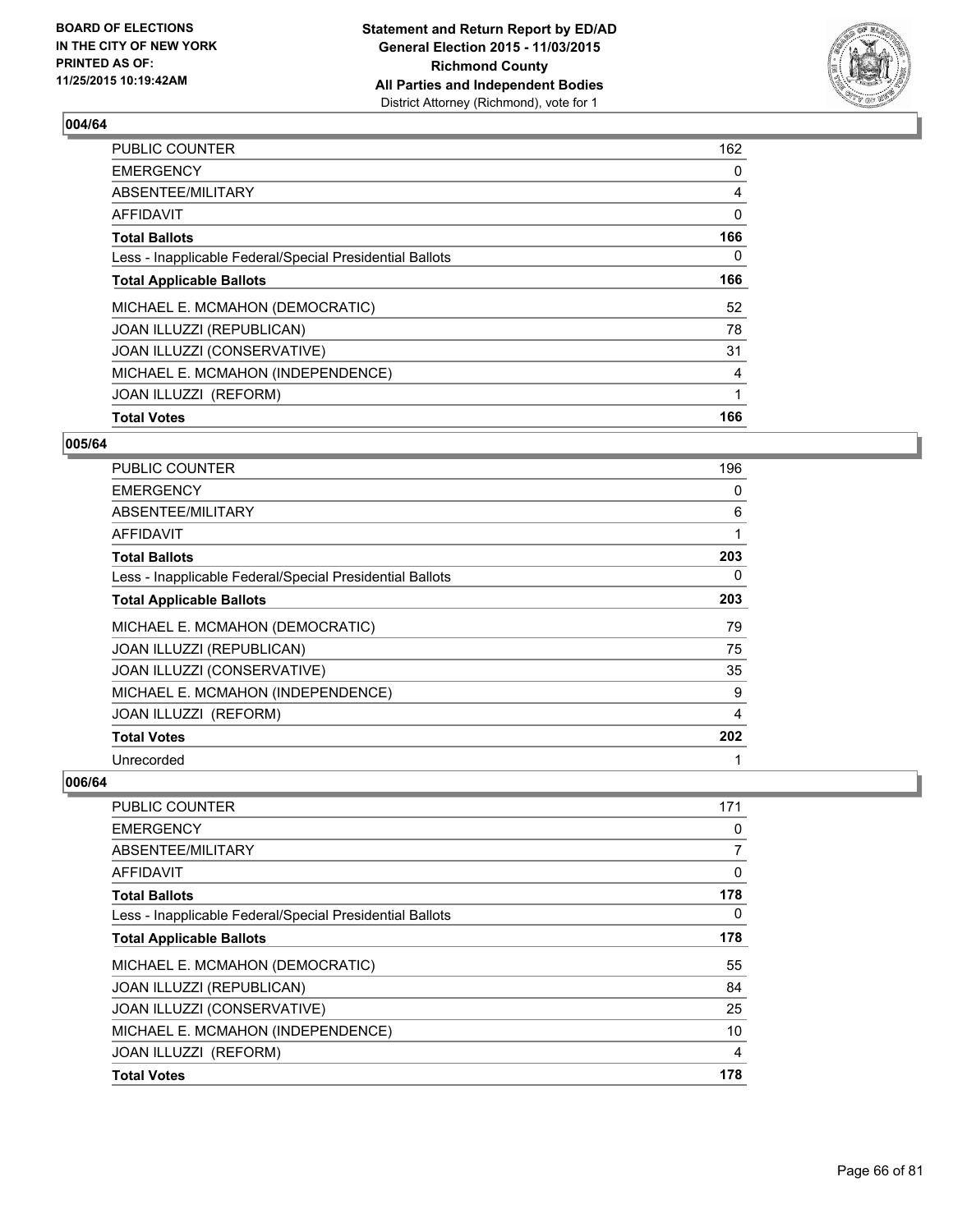

| <b>PUBLIC COUNTER</b>                                    | 198            |
|----------------------------------------------------------|----------------|
| <b>EMERGENCY</b>                                         | 0              |
| ABSENTEE/MILITARY                                        | 6              |
| AFFIDAVIT                                                | $\overline{2}$ |
| <b>Total Ballots</b>                                     | 206            |
| Less - Inapplicable Federal/Special Presidential Ballots | 0              |
| <b>Total Applicable Ballots</b>                          | 206            |
| MICHAEL E. MCMAHON (DEMOCRATIC)                          | 55             |
| JOAN ILLUZZI (REPUBLICAN)                                | 106            |
| JOAN ILLUZZI (CONSERVATIVE)                              | 34             |
| MICHAEL E. MCMAHON (INDEPENDENCE)                        | 10             |
| JOAN ILLUZZI (REFORM)                                    | 0              |
| <b>Total Votes</b>                                       | 205            |
| Unrecorded                                               | 1              |

# **008/64**

| <b>PUBLIC COUNTER</b>                                    | 165 |
|----------------------------------------------------------|-----|
| <b>EMERGENCY</b>                                         | 0   |
| ABSENTEE/MILITARY                                        | 12  |
| AFFIDAVIT                                                | 1   |
| <b>Total Ballots</b>                                     | 178 |
| Less - Inapplicable Federal/Special Presidential Ballots | 0   |
| <b>Total Applicable Ballots</b>                          | 178 |
| MICHAEL E. MCMAHON (DEMOCRATIC)                          | 69  |
| JOAN ILLUZZI (REPUBLICAN)                                | 80  |
| JOAN ILLUZZI (CONSERVATIVE)                              | 15  |
| MICHAEL E. MCMAHON (INDEPENDENCE)                        | 11  |
| JOAN ILLUZZI (REFORM)                                    | 3   |
| <b>Total Votes</b>                                       | 178 |

| <b>PUBLIC COUNTER</b>                                    | 164 |
|----------------------------------------------------------|-----|
| <b>EMERGENCY</b>                                         | 0   |
| ABSENTEE/MILITARY                                        | 13  |
| AFFIDAVIT                                                | 0   |
| <b>Total Ballots</b>                                     | 177 |
| Less - Inapplicable Federal/Special Presidential Ballots | 0   |
| <b>Total Applicable Ballots</b>                          | 177 |
| MICHAEL E. MCMAHON (DEMOCRATIC)                          | 53  |
| JOAN ILLUZZI (REPUBLICAN)                                | 81  |
| JOAN ILLUZZI (CONSERVATIVE)                              | 23  |
| MICHAEL E. MCMAHON (INDEPENDENCE)                        | 15  |
| <b>JOAN ILLUZZI (REFORM)</b>                             | 3   |
| BRYAN ELLICOTT (WRITE-IN)                                | 1   |
| UNATTRIBUTABLE WRITE-IN (WRITE-IN)                       | 1   |
| <b>Total Votes</b>                                       | 177 |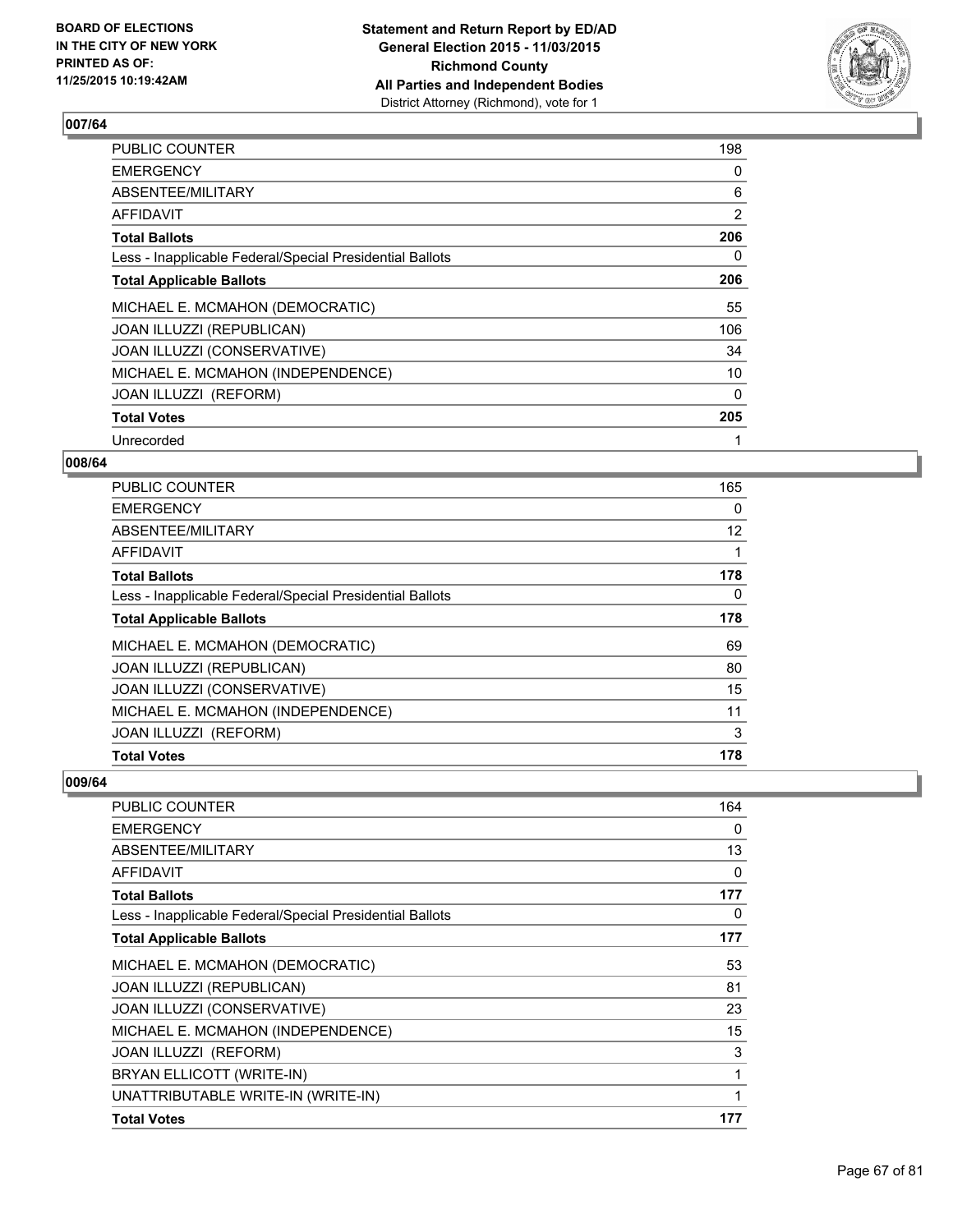

| <b>PUBLIC COUNTER</b>                                    | 181            |
|----------------------------------------------------------|----------------|
| <b>EMERGENCY</b>                                         | 0              |
| ABSENTEE/MILITARY                                        | 6              |
| AFFIDAVIT                                                | 0              |
| <b>Total Ballots</b>                                     | 187            |
| Less - Inapplicable Federal/Special Presidential Ballots | 0              |
| <b>Total Applicable Ballots</b>                          | 187            |
| MICHAEL E. MCMAHON (DEMOCRATIC)                          | 50             |
| JOAN ILLUZZI (REPUBLICAN)                                | 92             |
| JOAN ILLUZZI (CONSERVATIVE)                              | 35             |
| MICHAEL E. MCMAHON (INDEPENDENCE)                        | 7              |
| JOAN ILLUZZI (REFORM)                                    | $\overline{2}$ |
| <b>Total Votes</b>                                       | 186            |
| Unrecorded                                               | 1              |

# **011/64**

| <b>Total Votes</b>                                       | 61       |
|----------------------------------------------------------|----------|
| JOAN ILLUZZI (REFORM)                                    | 1        |
| MICHAEL E. MCMAHON (INDEPENDENCE)                        | 5        |
| JOAN ILLUZZI (CONSERVATIVE)                              | 14       |
| JOAN ILLUZZI (REPUBLICAN)                                | 22       |
| MICHAEL E. MCMAHON (DEMOCRATIC)                          | 19       |
| <b>Total Applicable Ballots</b>                          | 61       |
| Less - Inapplicable Federal/Special Presidential Ballots | $\Omega$ |
| <b>Total Ballots</b>                                     | 61       |
| <b>AFFIDAVIT</b>                                         | 0        |
| ABSENTEE/MILITARY                                        | 6        |
| <b>EMERGENCY</b>                                         | 0        |
| PUBLIC COUNTER                                           | 55       |

# **012/64**

| <b>COMBINED into: 012/64</b>                             |          |
|----------------------------------------------------------|----------|
| <b>Total Votes</b>                                       | 149      |
| JOAN ILLUZZI (REFORM)                                    | 2        |
| MICHAEL E. MCMAHON (INDEPENDENCE)                        | 8        |
| JOAN ILLUZZI (CONSERVATIVE)                              | 22       |
| JOAN ILLUZZI (REPUBLICAN)                                | 78       |
| MICHAEL E. MCMAHON (DEMOCRATIC)                          | 39       |
| <b>Total Applicable Ballots</b>                          | 149      |
| Less - Inapplicable Federal/Special Presidential Ballots | 0        |
| <b>Total Ballots</b>                                     | 149      |
| <b>AFFIDAVIT</b>                                         | $\Omega$ |
| ABSENTEE/MILITARY                                        | 8        |
| <b>EMERGENCY</b>                                         | 0        |
| PUBLIC COUNTER                                           | 141      |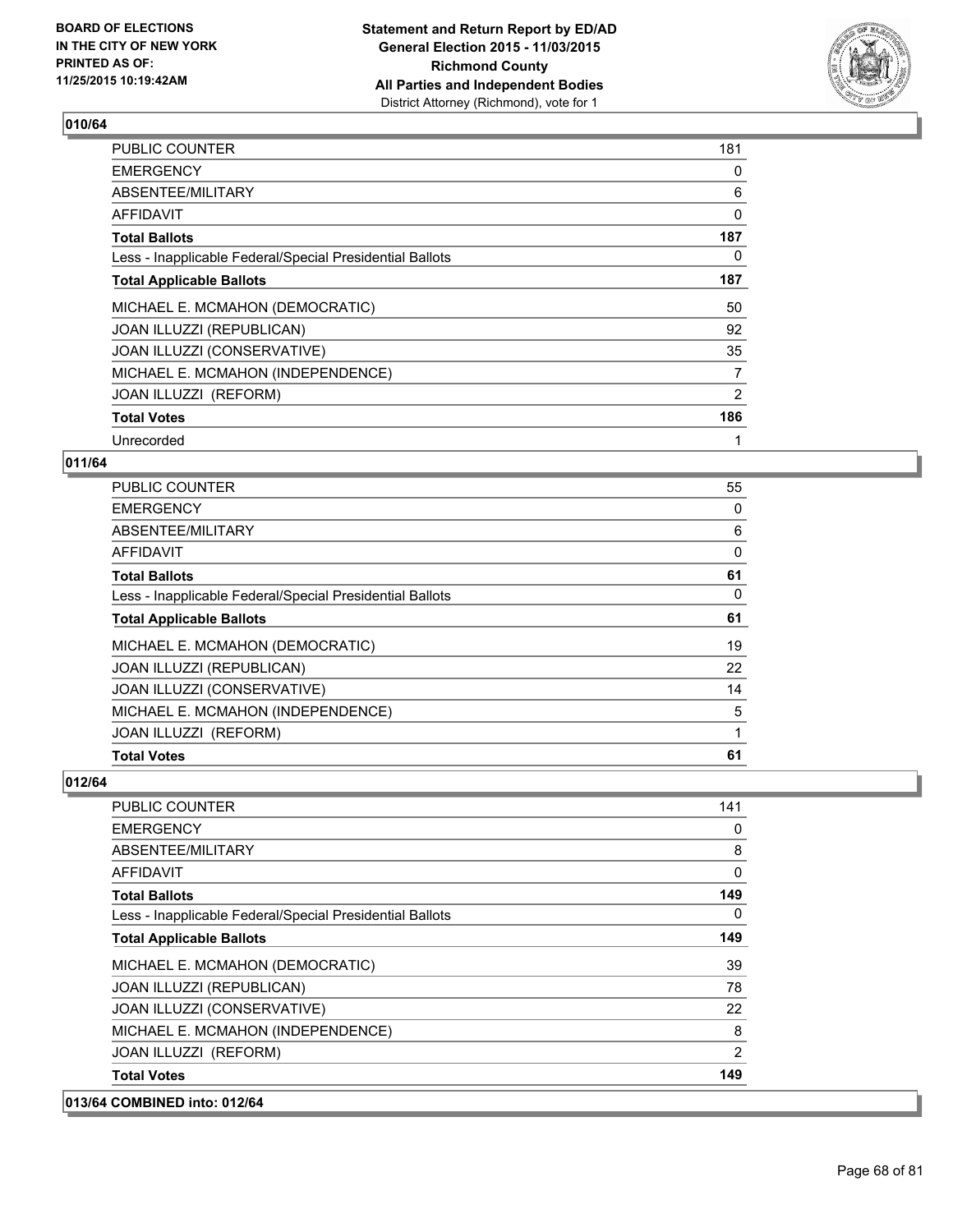

| <b>Total Votes</b>                                       | 283            |
|----------------------------------------------------------|----------------|
| JOAN ILLUZZI (REFORM)                                    | $\overline{2}$ |
| MICHAEL E. MCMAHON (INDEPENDENCE)                        | 18             |
| JOAN ILLUZZI (CONSERVATIVE)                              | 37             |
| JOAN ILLUZZI (REPUBLICAN)                                | 125            |
| MICHAEL E. MCMAHON (DEMOCRATIC)                          | 101            |
| <b>Total Applicable Ballots</b>                          | 283            |
| Less - Inapplicable Federal/Special Presidential Ballots | 0              |
| <b>Total Ballots</b>                                     | 283            |
| <b>AFFIDAVIT</b>                                         | 6              |
| ABSENTEE/MILITARY                                        | 14             |
| <b>EMERGENCY</b>                                         | 0              |
| PUBLIC COUNTER                                           | 263            |

# **015/64**

| <b>PUBLIC COUNTER</b>                                    | 217 |
|----------------------------------------------------------|-----|
| <b>EMERGENCY</b>                                         | 0   |
| ABSENTEE/MILITARY                                        | 12  |
| <b>AFFIDAVIT</b>                                         | 3   |
| <b>Total Ballots</b>                                     | 232 |
| Less - Inapplicable Federal/Special Presidential Ballots | 0   |
| <b>Total Applicable Ballots</b>                          | 232 |
| MICHAEL E. MCMAHON (DEMOCRATIC)                          | 84  |
| JOAN ILLUZZI (REPUBLICAN)                                | 105 |
| <b>JOAN ILLUZZI (CONSERVATIVE)</b>                       | 34  |
| MICHAEL E. MCMAHON (INDEPENDENCE)                        | 5   |
| JOAN ILLUZZI (REFORM)                                    | 3   |
| UNATTRIBUTABLE WRITE-IN (WRITE-IN)                       | 1   |
| <b>Total Votes</b>                                       | 232 |

| PUBLIC COUNTER                                           | 235 |
|----------------------------------------------------------|-----|
| <b>EMERGENCY</b>                                         | 0   |
| ABSENTEE/MILITARY                                        | 14  |
| AFFIDAVIT                                                |     |
| <b>Total Ballots</b>                                     | 250 |
| Less - Inapplicable Federal/Special Presidential Ballots | 0   |
| <b>Total Applicable Ballots</b>                          | 250 |
| MICHAEL E. MCMAHON (DEMOCRATIC)                          | 70  |
| <b>JOAN ILLUZZI (REPUBLICAN)</b>                         | 122 |
| JOAN ILLUZZI (CONSERVATIVE)                              | 35  |
| MICHAEL E. MCMAHON (INDEPENDENCE)                        | 18  |
| <b>JOAN ILLUZZI (REFORM)</b>                             | 5   |
| <b>Total Votes</b>                                       | 250 |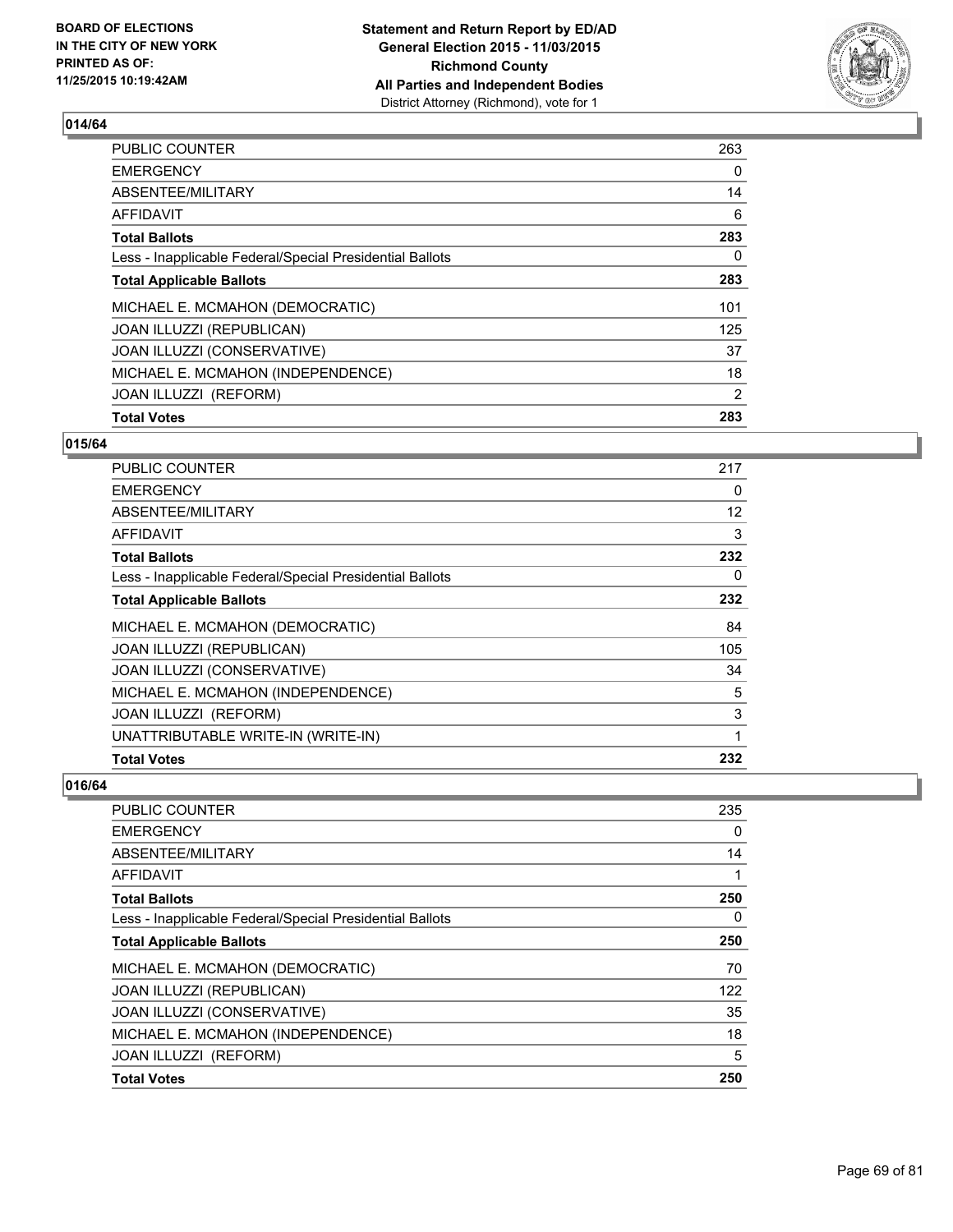

| <b>Total Votes</b>                                       | 242 |
|----------------------------------------------------------|-----|
| JOAN ILLUZZI (REFORM)                                    | 3   |
| MICHAEL E. MCMAHON (INDEPENDENCE)                        | 13  |
| JOAN ILLUZZI (CONSERVATIVE)                              | 43  |
| JOAN ILLUZZI (REPUBLICAN)                                | 109 |
| MICHAEL E. MCMAHON (DEMOCRATIC)                          | 74  |
| <b>Total Applicable Ballots</b>                          | 242 |
| Less - Inapplicable Federal/Special Presidential Ballots | 0   |
| <b>Total Ballots</b>                                     | 242 |
| <b>AFFIDAVIT</b>                                         | 0   |
| ABSENTEE/MILITARY                                        | 10  |
| <b>EMERGENCY</b>                                         | 0   |
| PUBLIC COUNTER                                           | 232 |

# **018/64**

| <b>PUBLIC COUNTER</b>                                    | 114            |
|----------------------------------------------------------|----------------|
| <b>EMERGENCY</b>                                         | 0              |
| ABSENTEE/MILITARY                                        | 16             |
| <b>AFFIDAVIT</b>                                         | 0              |
| <b>Total Ballots</b>                                     | 130            |
| Less - Inapplicable Federal/Special Presidential Ballots | 0              |
| <b>Total Applicable Ballots</b>                          | 130            |
| MICHAEL E. MCMAHON (DEMOCRATIC)                          | 48             |
| JOAN ILLUZZI (REPUBLICAN)                                | 60             |
| JOAN ILLUZZI (CONSERVATIVE)                              | 10             |
| MICHAEL E. MCMAHON (INDEPENDENCE)                        | 7              |
| JOAN ILLUZZI (REFORM)                                    | 3              |
| MARIETTA CANNING (WRITE-IN)                              | $\overline{2}$ |
| <b>Total Votes</b>                                       | 130            |

| PUBLIC COUNTER                                           | 92  |
|----------------------------------------------------------|-----|
| <b>EMERGENCY</b>                                         | 0   |
| ABSENTEE/MILITARY                                        | 27  |
| AFFIDAVIT                                                | 0   |
| <b>Total Ballots</b>                                     | 119 |
| Less - Inapplicable Federal/Special Presidential Ballots | 0   |
| <b>Total Applicable Ballots</b>                          | 119 |
| MICHAEL E. MCMAHON (DEMOCRATIC)                          | 58  |
| JOAN ILLUZZI (REPUBLICAN)                                | 43  |
| JOAN ILLUZZI (CONSERVATIVE)                              | 14  |
| MICHAEL E. MCMAHON (INDEPENDENCE)                        | 3   |
| JOAN ILLUZZI (REFORM)                                    | 1   |
| <b>Total Votes</b>                                       | 119 |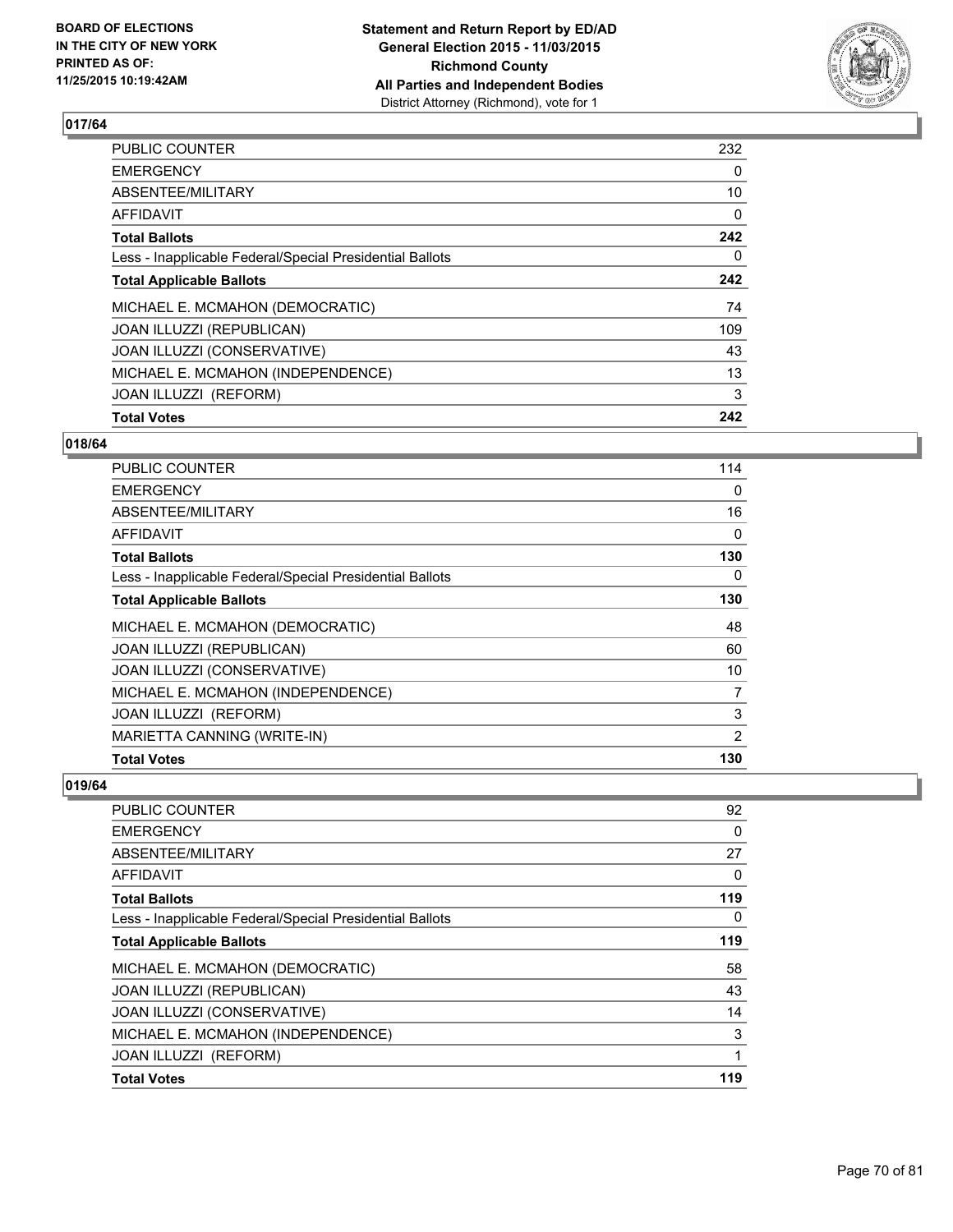

| PUBLIC COUNTER                                           | 129 |
|----------------------------------------------------------|-----|
| <b>EMERGENCY</b>                                         | 0   |
| ABSENTEE/MILITARY                                        | 8   |
| AFFIDAVIT                                                | 1   |
| <b>Total Ballots</b>                                     | 138 |
| Less - Inapplicable Federal/Special Presidential Ballots | 0   |
| <b>Total Applicable Ballots</b>                          | 138 |
| MICHAEL E. MCMAHON (DEMOCRATIC)                          | 56  |
| JOAN ILLUZZI (REPUBLICAN)                                | 65  |
| JOAN ILLUZZI (CONSERVATIVE)                              | 11  |
| MICHAEL E. MCMAHON (INDEPENDENCE)                        | 4   |
| JOAN ILLUZZI (REFORM)                                    | 1   |
| <b>Total Votes</b>                                       | 137 |
| Unrecorded                                               | 1   |

### **021/64**

| <b>PUBLIC COUNTER</b>                                    | 108 |
|----------------------------------------------------------|-----|
| <b>EMERGENCY</b>                                         | 0   |
| ABSENTEE/MILITARY                                        | 5   |
| AFFIDAVIT                                                | 0   |
| <b>Total Ballots</b>                                     | 113 |
| Less - Inapplicable Federal/Special Presidential Ballots | 0   |
| <b>Total Applicable Ballots</b>                          | 113 |
| MICHAEL E. MCMAHON (DEMOCRATIC)                          | 31  |
| JOAN ILLUZZI (REPUBLICAN)                                | 58  |
| JOAN ILLUZZI (CONSERVATIVE)                              | 17  |
| MICHAEL E. MCMAHON (INDEPENDENCE)                        | 6   |
| JOAN ILLUZZI (REFORM)                                    | 1   |
| <b>Total Votes</b>                                       | 113 |

| <b>Total Votes</b>                                       | 203 |
|----------------------------------------------------------|-----|
| JOAN ILLUZZI (REFORM)                                    | 2   |
| MICHAEL E. MCMAHON (INDEPENDENCE)                        | 16  |
| <b>JOAN ILLUZZI (CONSERVATIVE)</b>                       | 30  |
| JOAN ILLUZZI (REPUBLICAN)                                | 72  |
| MICHAEL E. MCMAHON (DEMOCRATIC)                          | 83  |
| <b>Total Applicable Ballots</b>                          | 203 |
| Less - Inapplicable Federal/Special Presidential Ballots | 0   |
| <b>Total Ballots</b>                                     | 203 |
| AFFIDAVIT                                                | 0   |
| ABSENTEE/MILITARY                                        | 21  |
| <b>EMERGENCY</b>                                         | 0   |
| PUBLIC COUNTER                                           | 182 |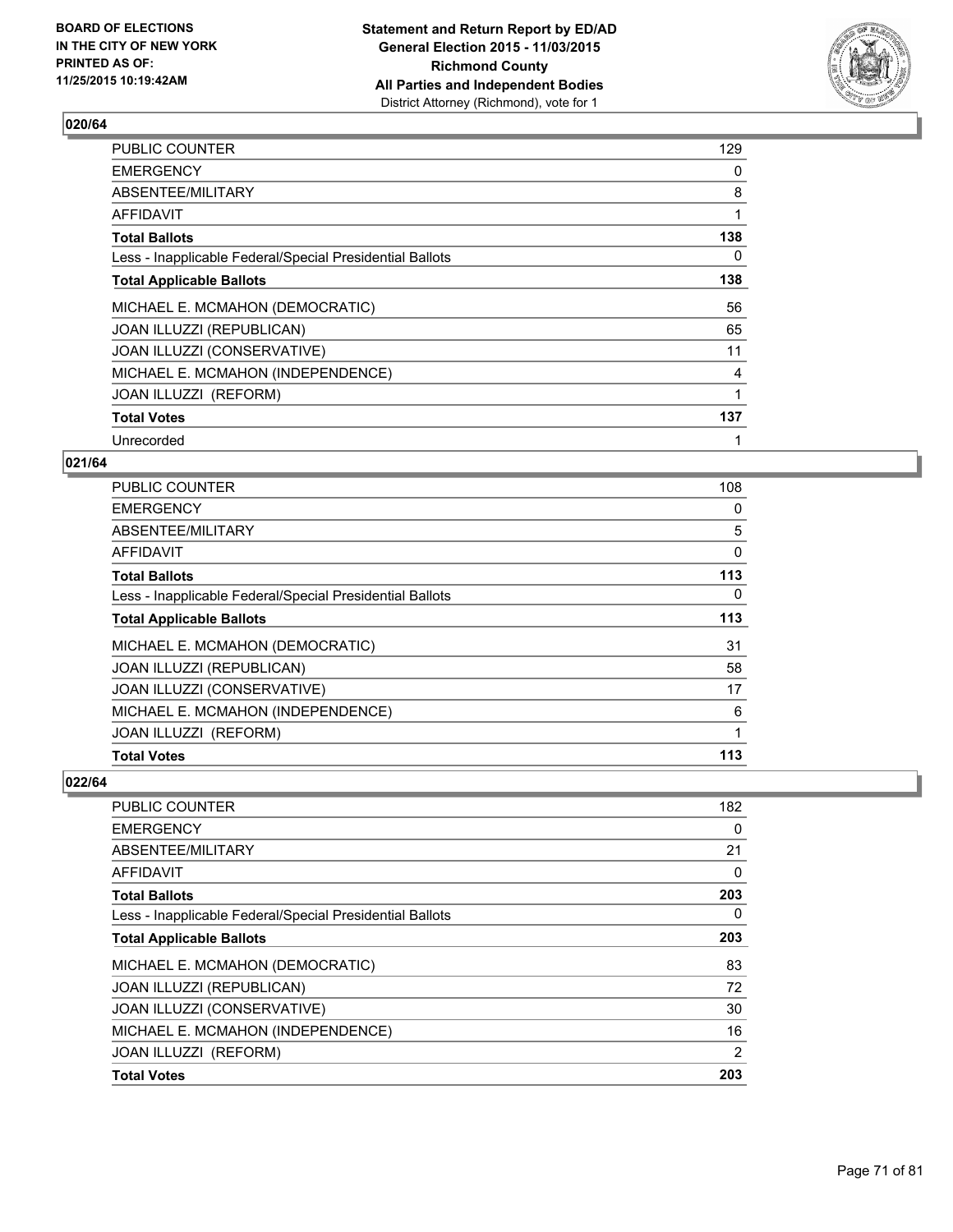

| PUBLIC COUNTER                                           | 196 |
|----------------------------------------------------------|-----|
| <b>EMERGENCY</b>                                         | 0   |
| ABSENTEE/MILITARY                                        | 14  |
| AFFIDAVIT                                                | 0   |
| <b>Total Ballots</b>                                     | 210 |
| Less - Inapplicable Federal/Special Presidential Ballots | 0   |
| <b>Total Applicable Ballots</b>                          | 210 |
| MICHAEL E. MCMAHON (DEMOCRATIC)                          | 77  |
| <b>JOAN ILLUZZI (REPUBLICAN)</b>                         | 85  |
| JOAN ILLUZZI (CONSERVATIVE)                              | 28  |
| MICHAEL E. MCMAHON (INDEPENDENCE)                        | 17  |
| JOAN ILLUZZI (REFORM)                                    | 2   |
| <b>Total Votes</b>                                       | 209 |
| Unrecorded                                               | 1   |

# **024/64**

| <b>Total Votes</b>                                       | 177 |
|----------------------------------------------------------|-----|
| JOAN ILLUZZI (REFORM)                                    | 5   |
| MICHAEL E. MCMAHON (INDEPENDENCE)                        | 3   |
| JOAN ILLUZZI (CONSERVATIVE)                              | 26  |
| JOAN ILLUZZI (REPUBLICAN)                                | 93  |
| MICHAEL E. MCMAHON (DEMOCRATIC)                          | 50  |
| <b>Total Applicable Ballots</b>                          | 177 |
| Less - Inapplicable Federal/Special Presidential Ballots | 0   |
| <b>Total Ballots</b>                                     | 177 |
| AFFIDAVIT                                                | 0   |
| ABSENTEE/MILITARY                                        | 6   |
| <b>EMERGENCY</b>                                         | 0   |
| <b>PUBLIC COUNTER</b>                                    | 171 |

| <b>Total Votes</b>                                       | 109      |
|----------------------------------------------------------|----------|
| JOAN ILLUZZI (REFORM)                                    | 1        |
| MICHAEL E. MCMAHON (INDEPENDENCE)                        | 7        |
| JOAN ILLUZZI (CONSERVATIVE)                              | 13       |
| <b>JOAN ILLUZZI (REPUBLICAN)</b>                         | 58       |
| MICHAEL E. MCMAHON (DEMOCRATIC)                          | 30       |
| <b>Total Applicable Ballots</b>                          | 109      |
| Less - Inapplicable Federal/Special Presidential Ballots | $\Omega$ |
| <b>Total Ballots</b>                                     | 109      |
| AFFIDAVIT                                                | 0        |
| ABSENTEE/MILITARY                                        | 8        |
| <b>EMERGENCY</b>                                         | 0        |
| <b>PUBLIC COUNTER</b>                                    | 101      |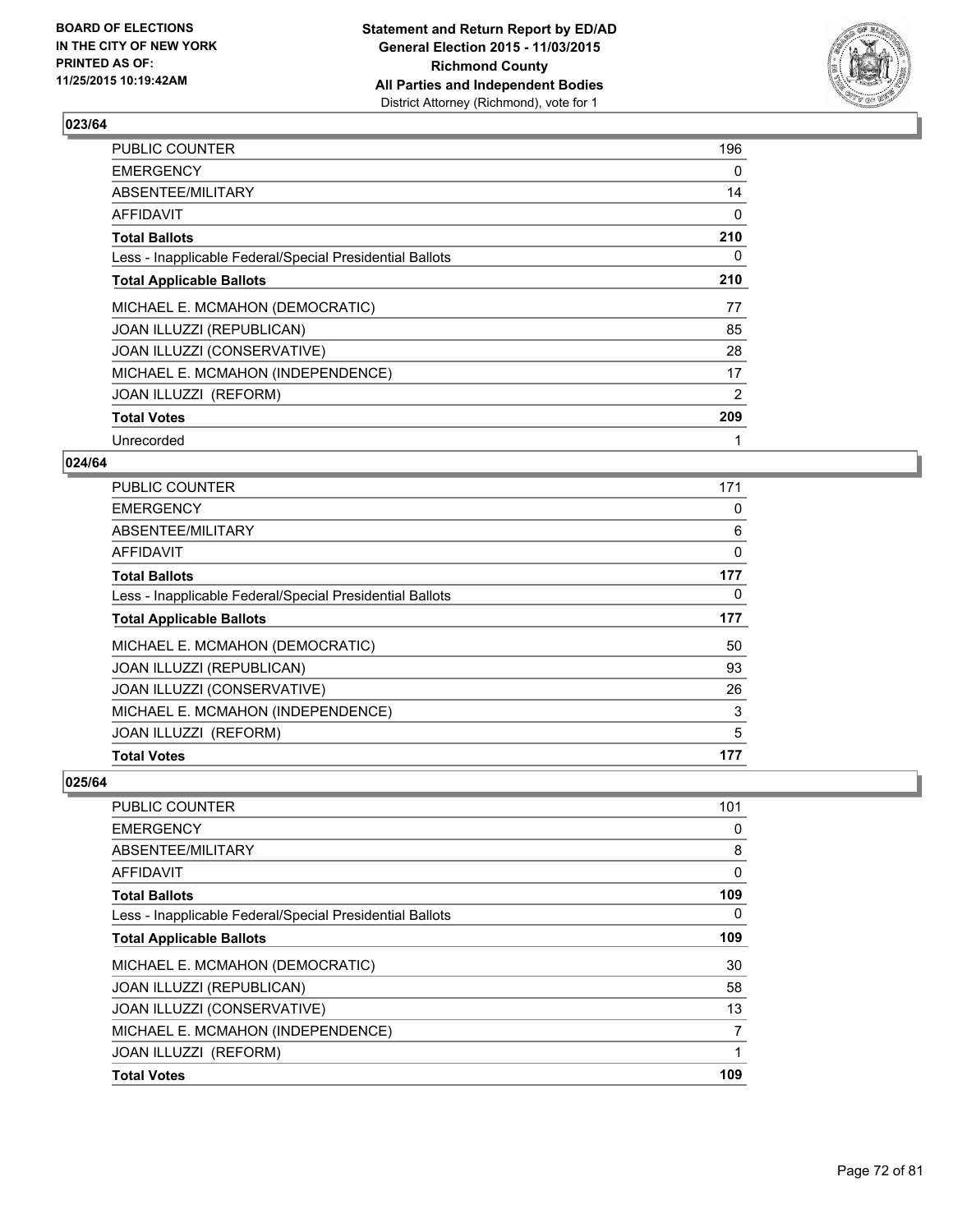

| <b>Total Votes</b>                                       | 182            |
|----------------------------------------------------------|----------------|
| JOAN ILLUZZI (REFORM)                                    | 1              |
| MICHAEL E. MCMAHON (INDEPENDENCE)                        | 11             |
| JOAN ILLUZZI (CONSERVATIVE)                              | 18             |
| JOAN ILLUZZI (REPUBLICAN)                                | 91             |
| MICHAEL E. MCMAHON (DEMOCRATIC)                          | 61             |
| <b>Total Applicable Ballots</b>                          | 182            |
| Less - Inapplicable Federal/Special Presidential Ballots | 0              |
| <b>Total Ballots</b>                                     | 182            |
| <b>AFFIDAVIT</b>                                         | $\mathbf{0}$   |
| ABSENTEE/MILITARY                                        | $\overline{2}$ |
| <b>EMERGENCY</b>                                         | 0              |
| PUBLIC COUNTER                                           | 180            |

# **027/64**

| <b>PUBLIC COUNTER</b>                                    | 111          |
|----------------------------------------------------------|--------------|
| <b>EMERGENCY</b>                                         | 0            |
| ABSENTEE/MILITARY                                        | 7            |
| AFFIDAVIT                                                |              |
| <b>Total Ballots</b>                                     | 119          |
| Less - Inapplicable Federal/Special Presidential Ballots | 0            |
| <b>Total Applicable Ballots</b>                          | 119          |
| MICHAEL E. MCMAHON (DEMOCRATIC)                          | 45           |
| <b>JOAN ILLUZZI (REPUBLICAN)</b>                         | 46           |
| JOAN ILLUZZI (CONSERVATIVE)                              | 22           |
| MICHAEL E. MCMAHON (INDEPENDENCE)                        | 5            |
| <b>JOAN ILLUZZI (REFORM)</b>                             | $\mathbf{1}$ |
| <b>Total Votes</b>                                       | 119          |

| <b>PUBLIC COUNTER</b>                                    | 168 |
|----------------------------------------------------------|-----|
| <b>EMERGENCY</b>                                         | 0   |
| ABSENTEE/MILITARY                                        | 1   |
| <b>AFFIDAVIT</b>                                         | 0   |
| <b>Total Ballots</b>                                     | 169 |
| Less - Inapplicable Federal/Special Presidential Ballots | 0   |
| <b>Total Applicable Ballots</b>                          | 169 |
| MICHAEL E. MCMAHON (DEMOCRATIC)                          | 61  |
| <b>JOAN ILLUZZI (REPUBLICAN)</b>                         | 85  |
| JOAN ILLUZZI (CONSERVATIVE)                              | 10  |
| MICHAEL E. MCMAHON (INDEPENDENCE)                        | 12  |
| JOAN ILLUZZI (REFORM)                                    | 1   |
| <b>Total Votes</b>                                       | 169 |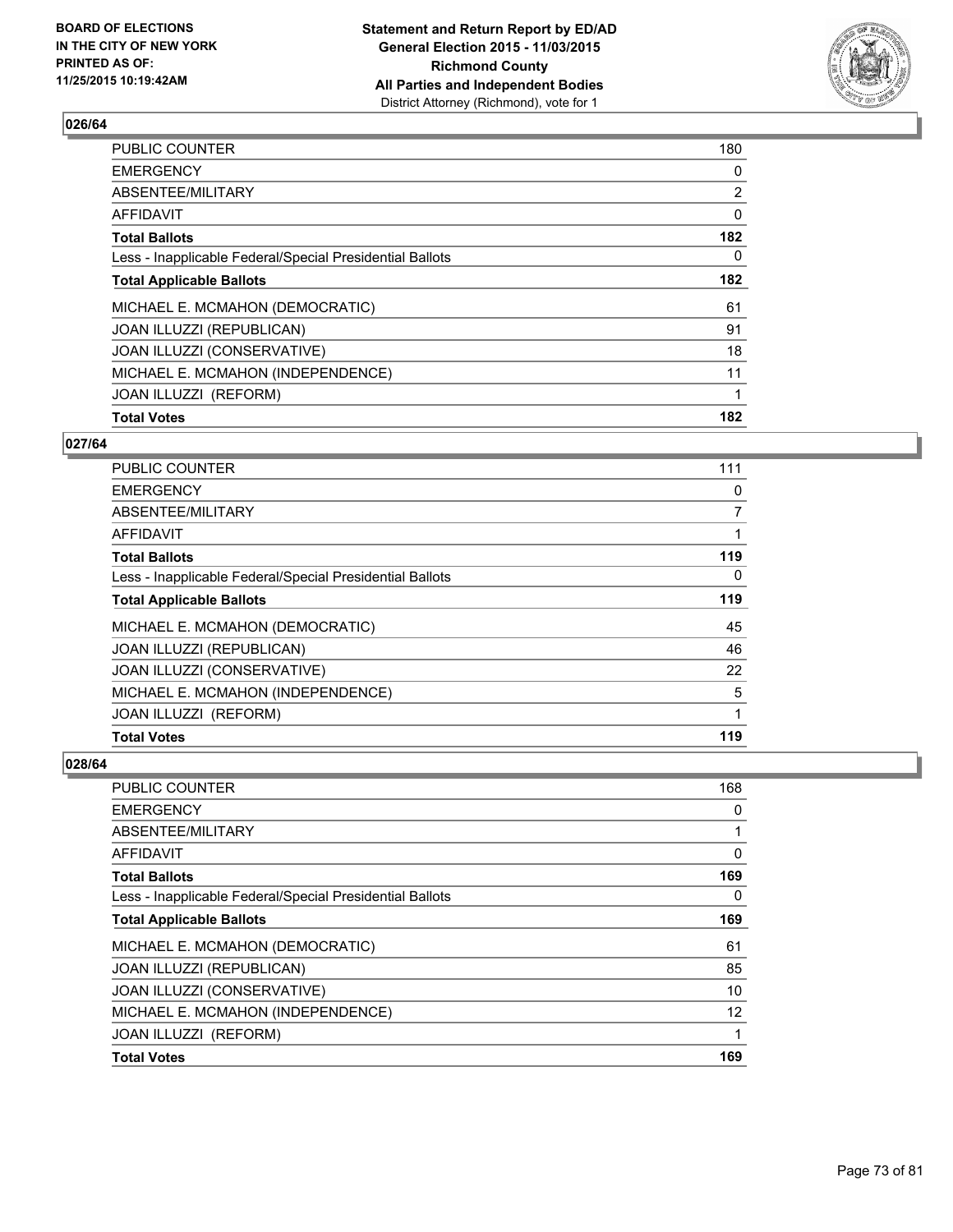

| <b>Total Votes</b>                                       | 148 |
|----------------------------------------------------------|-----|
| JOAN ILLUZZI (REFORM)                                    | 1   |
| MICHAEL E. MCMAHON (INDEPENDENCE)                        | 8   |
| JOAN ILLUZZI (CONSERVATIVE)                              | 16  |
| JOAN ILLUZZI (REPUBLICAN)                                | 64  |
| MICHAEL E. MCMAHON (DEMOCRATIC)                          | 59  |
| <b>Total Applicable Ballots</b>                          | 148 |
| Less - Inapplicable Federal/Special Presidential Ballots | 0   |
| <b>Total Ballots</b>                                     | 148 |
| AFFIDAVIT                                                | 0   |
| ABSENTEE/MILITARY                                        | 4   |
| <b>EMERGENCY</b>                                         | 0   |
| PUBLIC COUNTER                                           | 144 |

### **030/64 COMBINED into: 028/64**

# **031/64**

| <b>PUBLIC COUNTER</b>                                    | 141 |
|----------------------------------------------------------|-----|
| <b>EMERGENCY</b>                                         | 0   |
| ABSENTEE/MILITARY                                        | 5   |
| AFFIDAVIT                                                | 1   |
| <b>Total Ballots</b>                                     | 147 |
| Less - Inapplicable Federal/Special Presidential Ballots | 0   |
| <b>Total Applicable Ballots</b>                          | 147 |
| MICHAEL E. MCMAHON (DEMOCRATIC)                          | 54  |
| <b>JOAN ILLUZZI (REPUBLICAN)</b>                         | 63  |
| JOAN ILLUZZI (CONSERVATIVE)                              | 18  |
| MICHAEL E. MCMAHON (INDEPENDENCE)                        | 10  |
| JOAN ILLUZZI (REFORM)                                    | 2   |
| <b>Total Votes</b>                                       | 147 |

| PUBLIC COUNTER                                           | 152 |
|----------------------------------------------------------|-----|
| <b>EMERGENCY</b>                                         | 0   |
| ABSENTEE/MILITARY                                        | 10  |
| AFFIDAVIT                                                | 0   |
| <b>Total Ballots</b>                                     | 162 |
| Less - Inapplicable Federal/Special Presidential Ballots | 0   |
| <b>Total Applicable Ballots</b>                          | 162 |
| MICHAEL E. MCMAHON (DEMOCRATIC)                          | 50  |
| JOAN ILLUZZI (REPUBLICAN)                                | 71  |
| JOAN ILLUZZI (CONSERVATIVE)                              | 35  |
| MICHAEL E. MCMAHON (INDEPENDENCE)                        | 5   |
| JOAN ILLUZZI (REFORM)                                    | 0   |
| HESHAM EL-MELIGY (WRITE-IN)                              | 1   |
| <b>Total Votes</b>                                       | 162 |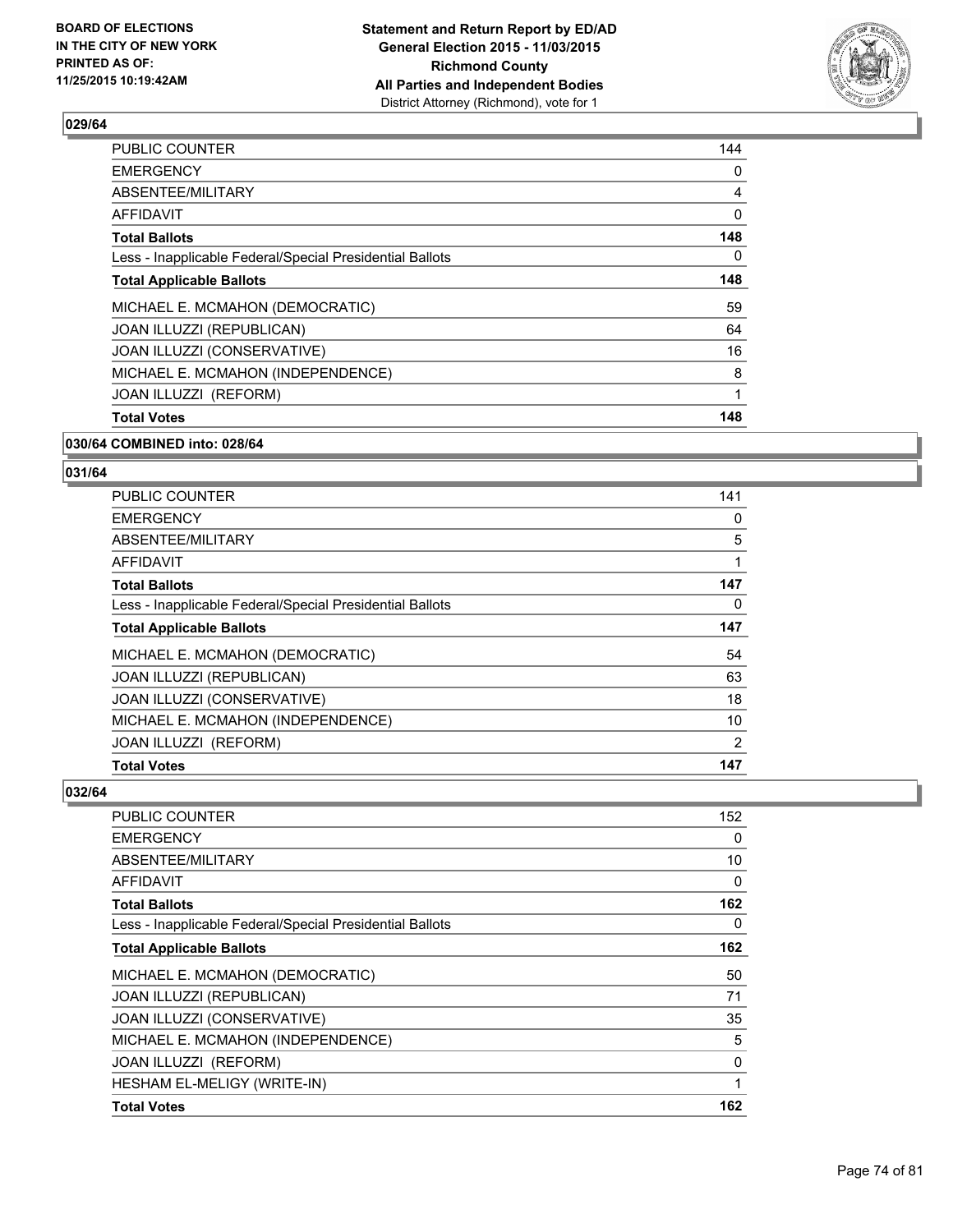

| <b>Total Votes</b>                                       | 112 |
|----------------------------------------------------------|-----|
| <b>JOAN ILLUZZI (REFORM)</b>                             | 1   |
| MICHAEL E. MCMAHON (INDEPENDENCE)                        | 5   |
| JOAN ILLUZZI (CONSERVATIVE)                              | 16  |
| JOAN ILLUZZI (REPUBLICAN)                                | 60  |
| MICHAEL E. MCMAHON (DEMOCRATIC)                          | 30  |
| <b>Total Applicable Ballots</b>                          | 112 |
| Less - Inapplicable Federal/Special Presidential Ballots | 0   |
| <b>Total Ballots</b>                                     | 112 |
| AFFIDAVIT                                                |     |
| ABSENTEE/MILITARY                                        | 5   |
| <b>EMERGENCY</b>                                         | 0   |
| PUBLIC COUNTER                                           | 106 |

### **034/64 COMBINED into: 046/63**

# **035/64**

| <b>Total Votes</b>                                       | 307 |
|----------------------------------------------------------|-----|
| JOAN ILLUZZI (REFORM)                                    | 6   |
| MICHAEL E. MCMAHON (INDEPENDENCE)                        | 14  |
| JOAN ILLUZZI (CONSERVATIVE)                              | 36  |
| JOAN ILLUZZI (REPUBLICAN)                                | 140 |
| MICHAEL E. MCMAHON (DEMOCRATIC)                          | 111 |
| <b>Total Applicable Ballots</b>                          | 307 |
| Less - Inapplicable Federal/Special Presidential Ballots | 0   |
| <b>Total Ballots</b>                                     | 307 |
| AFFIDAVIT                                                | 2   |
| ABSENTEE/MILITARY                                        | 36  |
| <b>EMERGENCY</b>                                         | 0   |
| <b>PUBLIC COUNTER</b>                                    | 269 |

| PUBLIC COUNTER                                           | 150 |
|----------------------------------------------------------|-----|
| <b>EMERGENCY</b>                                         | 0   |
| ABSENTEE/MILITARY                                        | 8   |
| <b>AFFIDAVIT</b>                                         | 0   |
| <b>Total Ballots</b>                                     | 158 |
| Less - Inapplicable Federal/Special Presidential Ballots | 0   |
| <b>Total Applicable Ballots</b>                          | 158 |
| MICHAEL E. MCMAHON (DEMOCRATIC)                          | 61  |
| JOAN ILLUZZI (REPUBLICAN)                                | 65  |
| JOAN ILLUZZI (CONSERVATIVE)                              | 27  |
| MICHAEL E. MCMAHON (INDEPENDENCE)                        | 3   |
| JOAN ILLUZZI (REFORM)                                    | 0   |
| FRANK HOGAN (WRITE-IN)                                   | 1   |
| <b>Total Votes</b>                                       | 157 |
| Unrecorded                                               | 1   |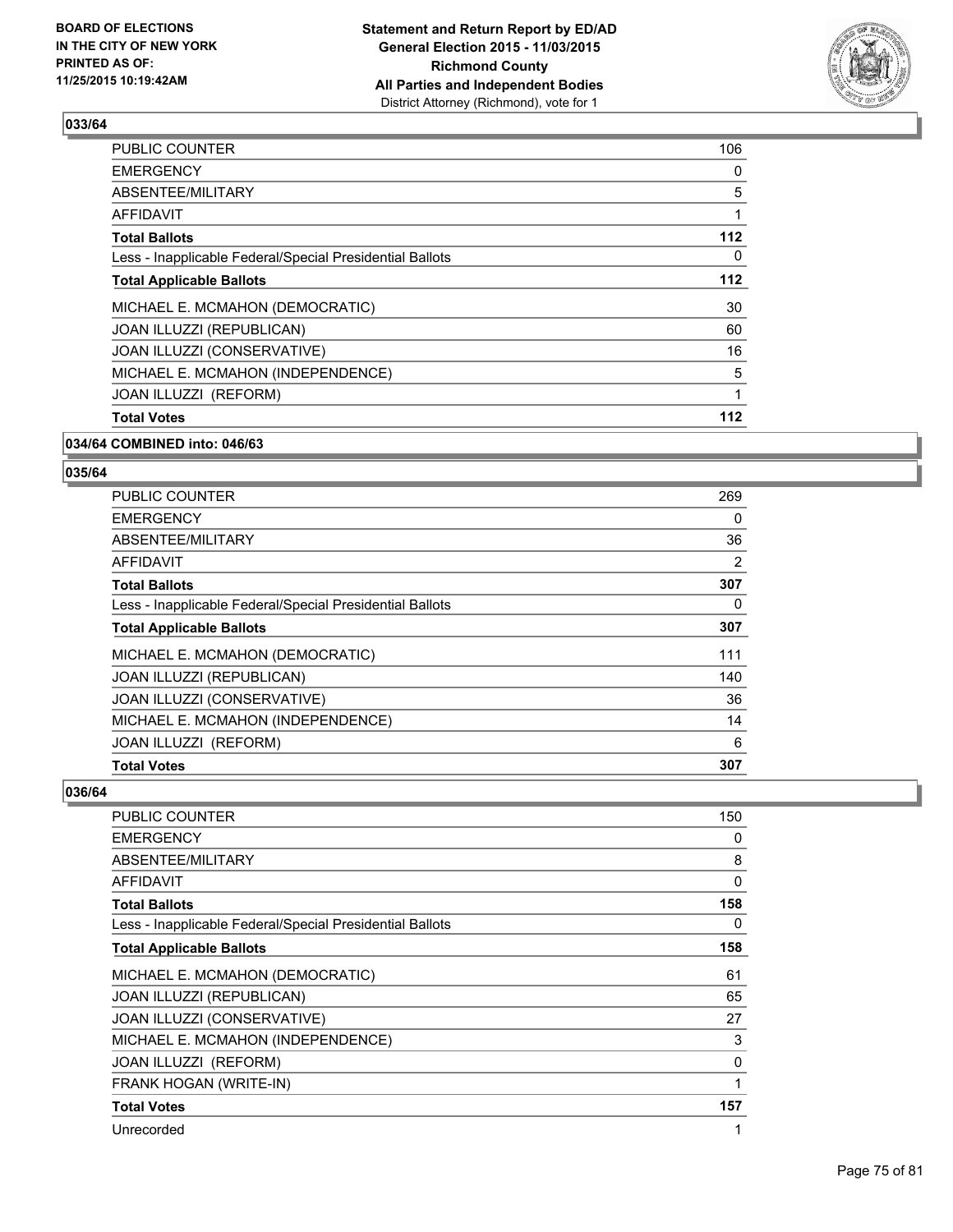

| <b>PUBLIC COUNTER</b>                                    | 308            |
|----------------------------------------------------------|----------------|
| <b>EMERGENCY</b>                                         | 0              |
| ABSENTEE/MILITARY                                        | 10             |
| <b>AFFIDAVIT</b>                                         | 0              |
| <b>Total Ballots</b>                                     | 318            |
| Less - Inapplicable Federal/Special Presidential Ballots | 0              |
| <b>Total Applicable Ballots</b>                          | 318            |
| MICHAEL E. MCMAHON (DEMOCRATIC)                          | 93             |
| JOAN ILLUZZI (REPUBLICAN)                                | 162            |
| JOAN ILLUZZI (CONSERVATIVE)                              | 45             |
| MICHAEL E. MCMAHON (INDEPENDENCE)                        | 16             |
| JOAN ILLUZZI (REFORM)                                    | $\overline{2}$ |
| <b>Total Votes</b>                                       | 318            |
|                                                          |                |

### **038/64 COMBINED into: 035/64**

### **039/64 COMBINED into: 037/64**

| <b>Total Votes</b>                                       | 116 |
|----------------------------------------------------------|-----|
| <b>JOAN ILLUZZI (REFORM)</b>                             | 0   |
| MICHAEL E. MCMAHON (INDEPENDENCE)                        | 7   |
| JOAN ILLUZZI (CONSERVATIVE)                              | 6   |
| <b>JOAN ILLUZZI (REPUBLICAN)</b>                         | 25  |
| MICHAEL E. MCMAHON (DEMOCRATIC)                          | 78  |
| <b>Total Applicable Ballots</b>                          | 116 |
| Less - Inapplicable Federal/Special Presidential Ballots | 0   |
| <b>Total Ballots</b>                                     | 116 |
| AFFIDAVIT                                                | 0   |
| ABSENTEE/MILITARY                                        | 4   |
| <b>EMERGENCY</b>                                         | 0   |
| <b>PUBLIC COUNTER</b>                                    | 112 |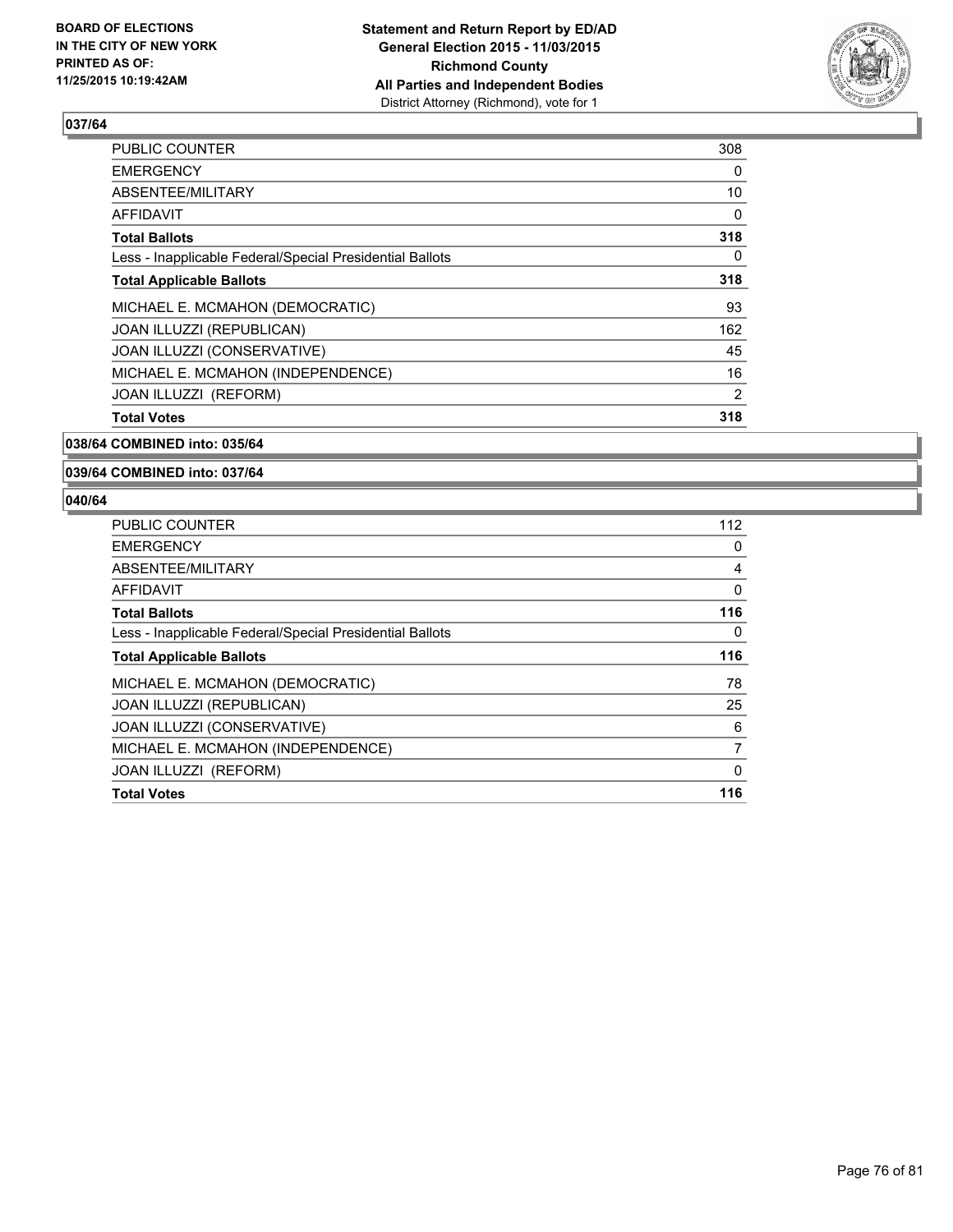

| <b>Total Votes</b>                                       | 105            |
|----------------------------------------------------------|----------------|
| UNATTRIBUTABLE WRITE-IN (WRITE-IN)                       | 1              |
| MARIO MAURINO (WRITE-IN)                                 |                |
| JOAN ILLUZZI (REFORM)                                    | $\overline{2}$ |
| MICHAEL E. MCMAHON (INDEPENDENCE)                        | $\overline{2}$ |
| JOAN ILLUZZI (CONSERVATIVE)                              | 10             |
| JOAN ILLUZZI (REPUBLICAN)                                | 50             |
| MICHAEL E. MCMAHON (DEMOCRATIC)                          | 39             |
| <b>Total Applicable Ballots</b>                          | 105            |
| Less - Inapplicable Federal/Special Presidential Ballots | 0              |
| <b>Total Ballots</b>                                     | 105            |
| AFFIDAVIT                                                | 1              |
| ABSENTEE/MILITARY                                        | $\overline{2}$ |
| <b>EMERGENCY</b>                                         | 0              |
| PUBLIC COUNTER                                           | 102            |

### **042/64**

| PUBLIC COUNTER                                           | 106 |
|----------------------------------------------------------|-----|
| <b>EMERGENCY</b>                                         | 0   |
| ABSENTEE/MILITARY                                        | 11  |
| AFFIDAVIT                                                | 0   |
| <b>Total Ballots</b>                                     | 117 |
| Less - Inapplicable Federal/Special Presidential Ballots | 0   |
| <b>Total Applicable Ballots</b>                          | 117 |
| MICHAEL E. MCMAHON (DEMOCRATIC)                          | 60  |
| JOAN ILLUZZI (REPUBLICAN)                                | 44  |
| JOAN ILLUZZI (CONSERVATIVE)                              | 10  |
| MICHAEL E. MCMAHON (INDEPENDENCE)                        | 2   |
| JOAN ILLUZZI (REFORM)                                    | 1   |
| <b>Total Votes</b>                                       | 117 |

| PUBLIC COUNTER                                           | 144         |
|----------------------------------------------------------|-------------|
| <b>EMERGENCY</b>                                         | 0           |
| ABSENTEE/MILITARY                                        | 16          |
| <b>AFFIDAVIT</b>                                         | 1           |
| <b>Total Ballots</b>                                     | 161         |
| Less - Inapplicable Federal/Special Presidential Ballots | 0           |
| <b>Total Applicable Ballots</b>                          | 161         |
| MICHAEL E. MCMAHON (DEMOCRATIC)                          | 70          |
| <b>JOAN ILLUZZI (REPUBLICAN)</b>                         | 68          |
| JOAN ILLUZZI (CONSERVATIVE)                              | 14          |
| MICHAEL E. MCMAHON (INDEPENDENCE)                        | 8           |
| JOAN ILLUZZI (REFORM)                                    | $\mathbf 0$ |
| <b>Total Votes</b>                                       | 160         |
| Unrecorded                                               | 1           |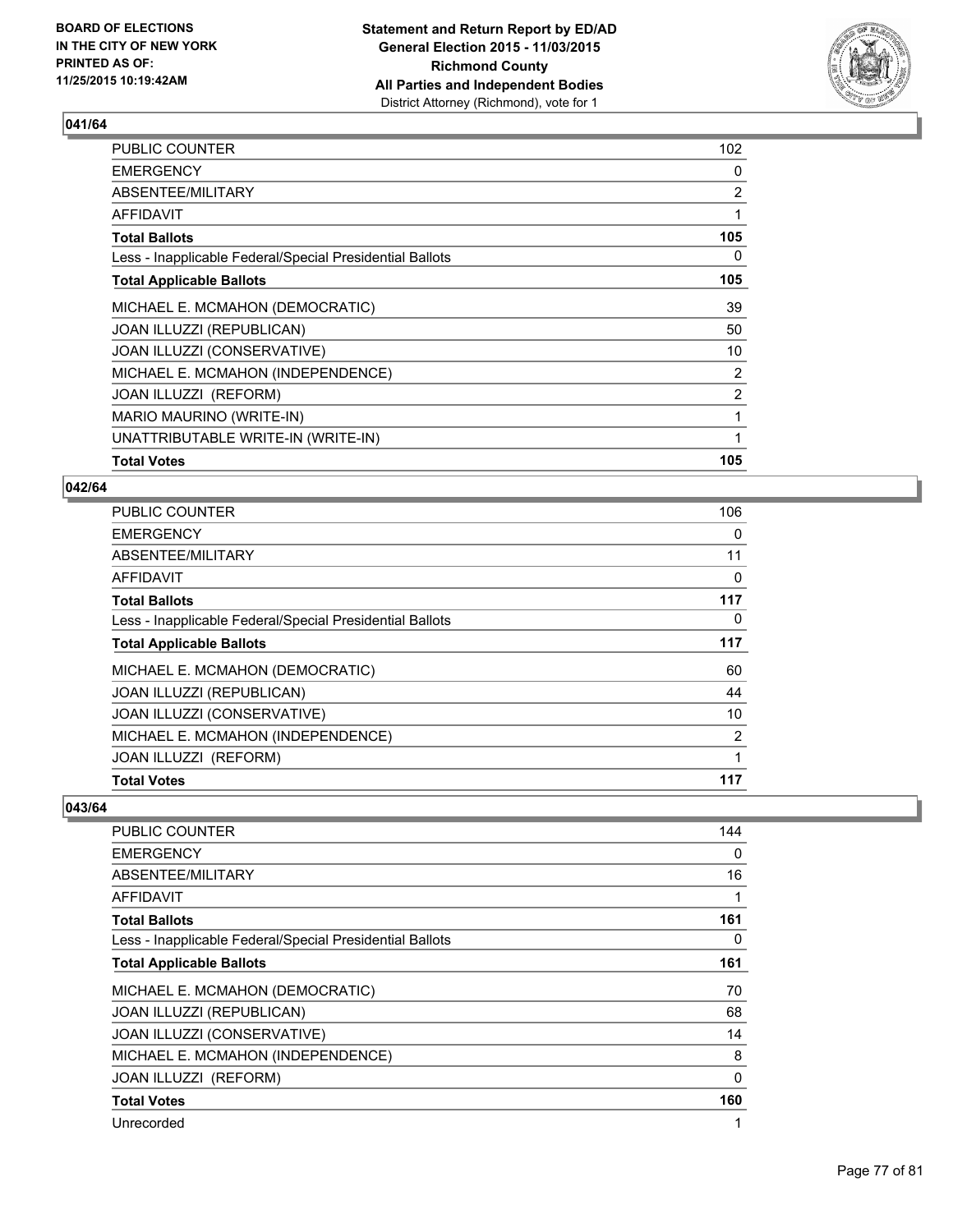

| PUBLIC COUNTER                                           | 231 |
|----------------------------------------------------------|-----|
| <b>EMERGENCY</b>                                         | 0   |
| ABSENTEE/MILITARY                                        | 7   |
| <b>AFFIDAVIT</b>                                         | 0   |
| <b>Total Ballots</b>                                     | 238 |
| Less - Inapplicable Federal/Special Presidential Ballots | 0   |
| <b>Total Applicable Ballots</b>                          | 238 |
| MICHAEL E. MCMAHON (DEMOCRATIC)                          | 111 |
| <b>JOAN ILLUZZI (REPUBLICAN)</b>                         | 84  |
| JOAN ILLUZZI (CONSERVATIVE)                              | 27  |
| MICHAEL E. MCMAHON (INDEPENDENCE)                        | 11  |
| JOAN ILLUZZI (REFORM)                                    | 5   |
| <b>Total Votes</b>                                       | 238 |
|                                                          |     |

### **045/64 COMBINED into: 043/64**

#### **046/64 COMBINED into: 044/64**

| <b>PUBLIC COUNTER</b>                                    | 224 |
|----------------------------------------------------------|-----|
| <b>EMERGENCY</b>                                         | 0   |
| ABSENTEE/MILITARY                                        | 12  |
| <b>AFFIDAVIT</b>                                         | 0   |
| <b>Total Ballots</b>                                     | 236 |
| Less - Inapplicable Federal/Special Presidential Ballots | 0   |
| <b>Total Applicable Ballots</b>                          | 236 |
| MICHAEL E. MCMAHON (DEMOCRATIC)                          | 119 |
| JOAN ILLUZZI (REPUBLICAN)                                | 55  |
| JOAN ILLUZZI (CONSERVATIVE)                              | 30  |
| MICHAEL E. MCMAHON (INDEPENDENCE)                        | 23  |
| JOAN ILLUZZI (REFORM)                                    | 9   |
| <b>Total Votes</b>                                       | 236 |
| 048/64 COMBINED into: 014/64                             |     |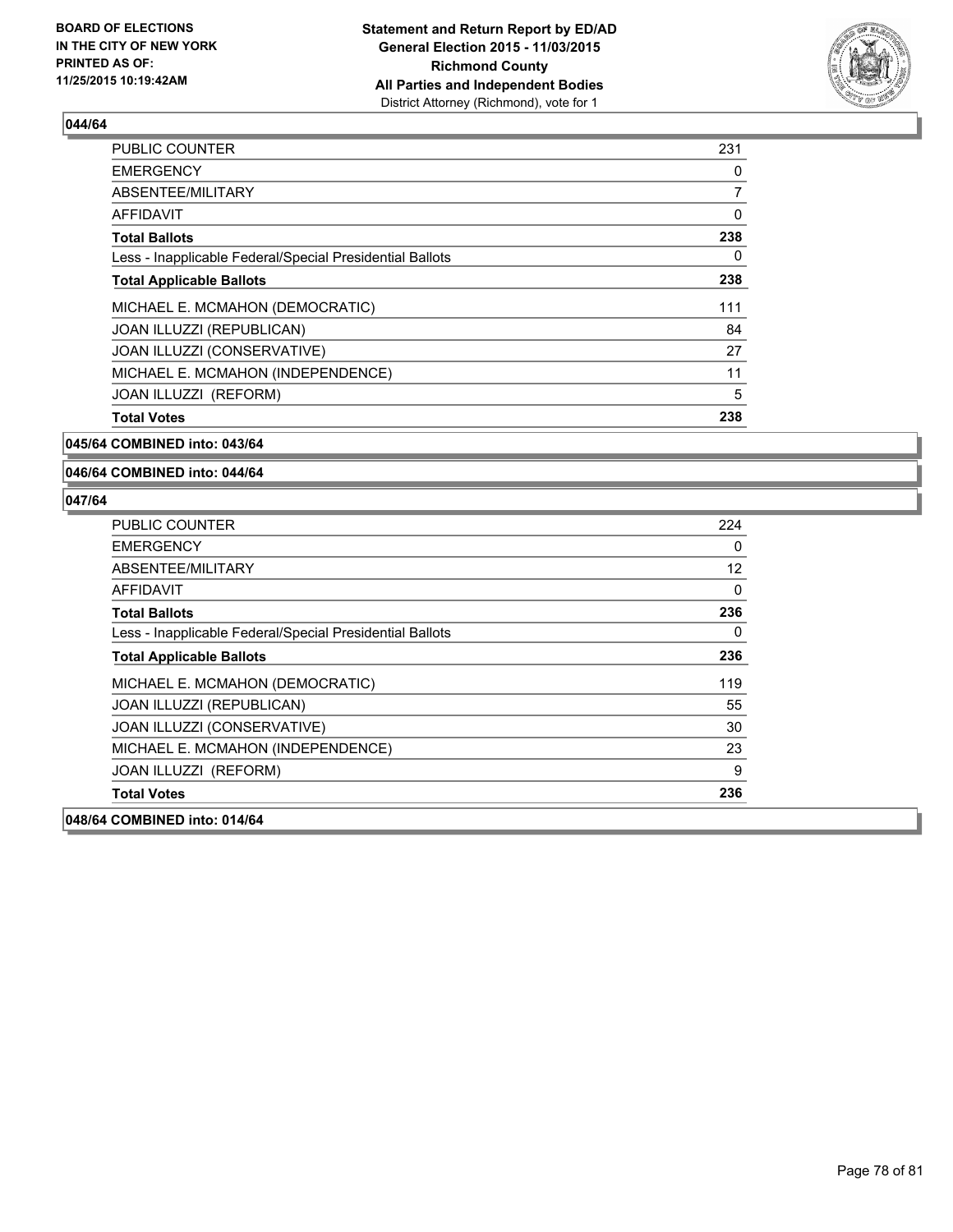

| PUBLIC COUNTER                                           | 192 |
|----------------------------------------------------------|-----|
| <b>EMERGENCY</b>                                         | 0   |
| ABSENTEE/MILITARY                                        | 20  |
| <b>AFFIDAVIT</b>                                         | 3   |
| <b>Total Ballots</b>                                     | 215 |
| Less - Inapplicable Federal/Special Presidential Ballots | 0   |
| <b>Total Applicable Ballots</b>                          | 215 |
| MICHAEL E. MCMAHON (DEMOCRATIC)                          | 134 |
| JOAN ILLUZZI (REPUBLICAN)                                | 60  |
| JOAN ILLUZZI (CONSERVATIVE)                              | 16  |
| MICHAEL E. MCMAHON (INDEPENDENCE)                        | 1   |
| JOAN ILLUZZI (REFORM)                                    | 0   |
| <b>Total Votes</b>                                       | 211 |
| Unrecorded                                               | 4   |

## **050/64**

| <b>Total Votes</b>                                       | 183               |
|----------------------------------------------------------|-------------------|
| JOAN ILLUZZI (REFORM)                                    | $\overline{2}$    |
| MICHAEL E. MCMAHON (INDEPENDENCE)                        | $12 \overline{ }$ |
| JOAN ILLUZZI (CONSERVATIVE)                              | 23                |
| <b>JOAN ILLUZZI (REPUBLICAN)</b>                         | 46                |
| MICHAEL E. MCMAHON (DEMOCRATIC)                          | 100               |
| <b>Total Applicable Ballots</b>                          | 183               |
| Less - Inapplicable Federal/Special Presidential Ballots | 0                 |
| <b>Total Ballots</b>                                     | 183               |
| <b>AFFIDAVIT</b>                                         | 1                 |
| ABSENTEE/MILITARY                                        | 8                 |
| <b>EMERGENCY</b>                                         | 0                 |
| <b>PUBLIC COUNTER</b>                                    | 174               |

| PUBLIC COUNTER                                           | 143      |
|----------------------------------------------------------|----------|
| <b>EMERGENCY</b>                                         | 0        |
| ABSENTEE/MILITARY                                        |          |
| <b>AFFIDAVIT</b>                                         | $\Omega$ |
| <b>Total Ballots</b>                                     | 144      |
| Less - Inapplicable Federal/Special Presidential Ballots | 0        |
| <b>Total Applicable Ballots</b>                          | 144      |
| MICHAEL E. MCMAHON (DEMOCRATIC)                          | 71       |
| JOAN ILLUZZI (REPUBLICAN)                                | 48       |
| JOAN ILLUZZI (CONSERVATIVE)                              | 9        |
| MICHAEL E. MCMAHON (INDEPENDENCE)                        | 14       |
| JOAN ILLUZZI (REFORM)                                    |          |
| <b>Total Votes</b>                                       | 143      |
| Unrecorded                                               | 1        |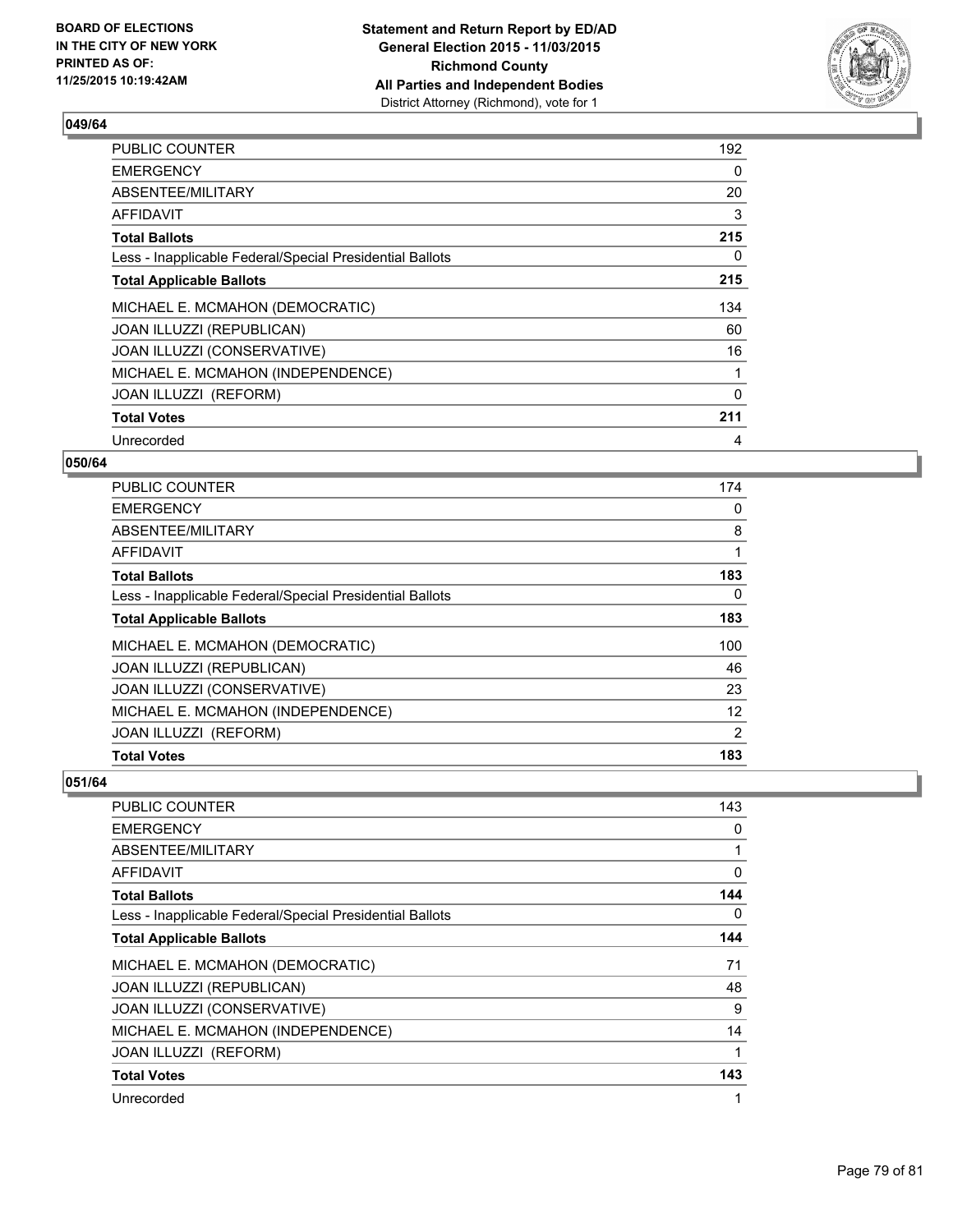

| <b>PUBLIC COUNTER</b>                                    | 141          |
|----------------------------------------------------------|--------------|
| <b>EMERGENCY</b>                                         | 0            |
| ABSENTEE/MILITARY                                        | 4            |
| <b>AFFIDAVIT</b>                                         | 1            |
| <b>Total Ballots</b>                                     | 146          |
| Less - Inapplicable Federal/Special Presidential Ballots | $\mathbf{0}$ |
| <b>Total Applicable Ballots</b>                          | 146          |
| MICHAEL E. MCMAHON (DEMOCRATIC)                          | 72           |
| JOAN ILLUZZI (REPUBLICAN)                                | 52           |
| JOAN ILLUZZI (CONSERVATIVE)                              | 16           |
| MICHAEL E. MCMAHON (INDEPENDENCE)                        | 5            |
| JOAN ILLUZZI (REFORM)                                    | 1            |
| <b>Total Votes</b>                                       | 146          |
| 053/64 COMBINED into: 047/64                             |              |
| 054/64 COMBINED into: 040/64                             |              |
| 055/64 COMBINED into: 040/64                             |              |
| 056/64 COMBINED into: 024/64                             |              |
| 057/64 COMBINED into: 040/64                             |              |
| 058/64 COMBINED into: 001/64                             |              |
| 059/64 COMBINED into: 049/64                             |              |
| 060/64 COMBINED into: 001/64                             |              |
| 061/64 COMBINED into: 049/64                             |              |